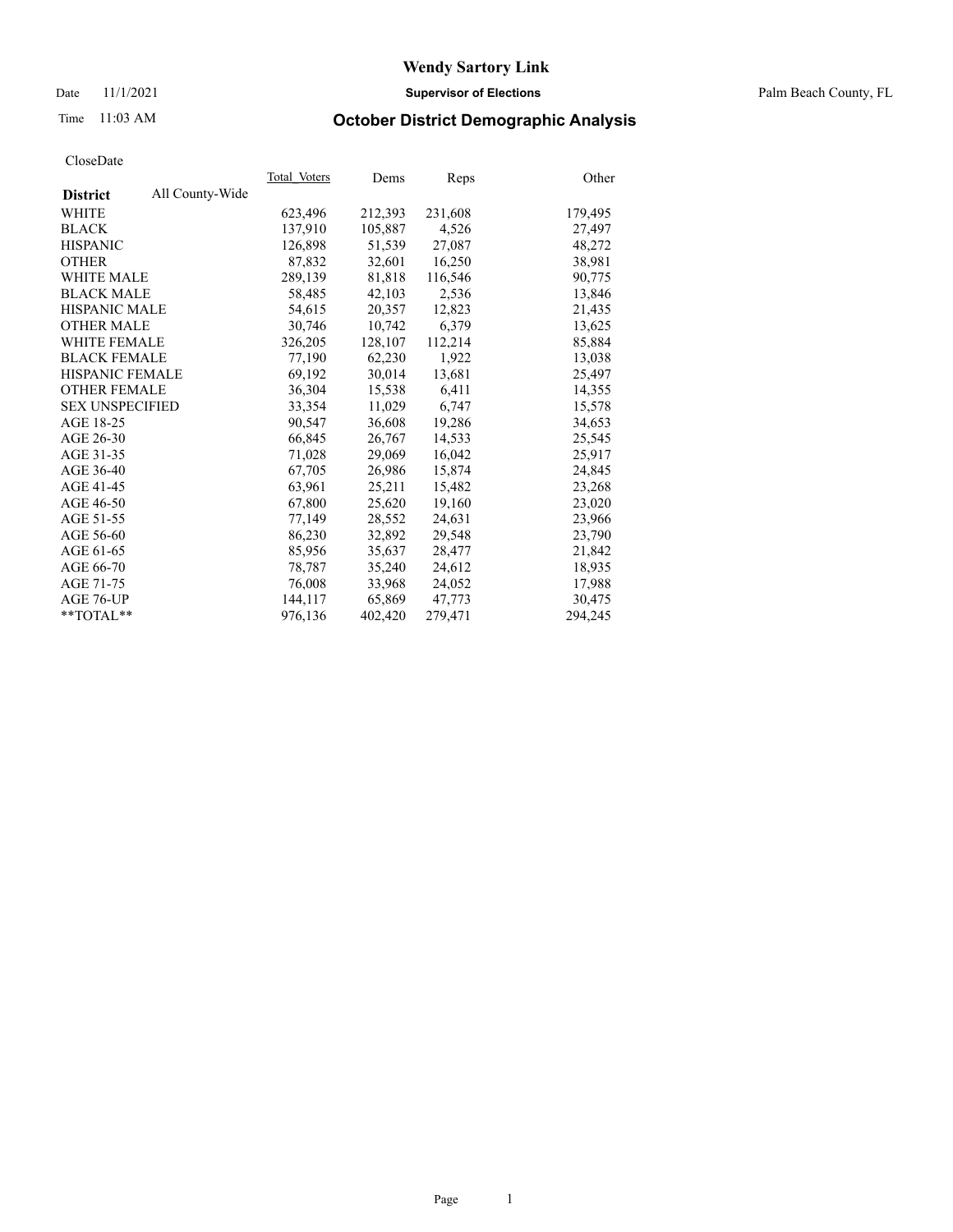Date 11/1/2021 **Supervisor of Elections** Palm Beach County, FL

## Time 11:03 AM **October District Demographic Analysis**

|                        | Total Voters             | Dems   | Reps   | Other  |
|------------------------|--------------------------|--------|--------|--------|
| <b>District</b>        | County Commission Dist 1 |        |        |        |
| <b>WHITE</b>           | 132,522                  | 35,682 | 59,581 | 37,259 |
| <b>BLACK</b>           | 5,412                    | 3,902  | 279    | 1,231  |
| <b>HISPANIC</b>        | 9,341                    | 3,386  | 2,470  | 3,485  |
| <b>OTHER</b>           | 11,531                   | 3,588  | 2,993  | 4,950  |
| <b>WHITE MALE</b>      | 62,182                   | 13,532 | 29,804 | 18,846 |
| <b>BLACK MALE</b>      | 2,445                    | 1,659  | 147    | 639    |
| <b>HISPANIC MALE</b>   | 3,931                    | 1,300  | 1,096  | 1,535  |
| <b>OTHER MALE</b>      | 3,888                    | 1,115  | 1,071  | 1,702  |
| <b>WHITE FEMALE</b>    | 68,834                   | 21,771 | 29,144 | 17,919 |
| <b>BLACK FEMALE</b>    | 2,899                    | 2,192  | 127    | 580    |
| <b>HISPANIC FEMALE</b> | 5,198                    | 2,005  | 1,322  | 1,871  |
| <b>OTHER FEMALE</b>    | 4,756                    | 1,729  | 1,197  | 1,830  |
| <b>SEX UNSPECIFIED</b> | 4,492                    | 1,164  | 1,354  | 1,974  |
| AGE 18-25              | 12,152                   | 3,608  | 4,133  | 4,411  |
| AGE 26-30              | 9,439                    | 2,877  | 3,123  | 3,439  |
| AGE 31-35              | 10,093                   | 3,033  | 3,401  | 3,659  |
| AGE 36-40              | 10,551                   | 3,017  | 3,584  | 3,950  |
| AGE 41-45              | 9.949                    | 2,794  | 3,410  | 3,745  |
| AGE 46-50              | 10,742                   | 2,834  | 4,227  | 3,681  |
| AGE 51-55              | 12,881                   | 3,246  | 5,748  | 3,887  |
| AGE 56-60              | 15,229                   | 4,002  | 7,126  | 4,101  |
| AGE 61-65              | 15,684                   | 4,653  | 7,133  | 3,898  |
| AGE 66-70              | 14,218                   | 4,695  | 5,995  | 3,528  |
| AGE 71-75              | 13,297                   | 4,287  | 5,736  | 3,274  |
| AGE 76-UP              | 24,570                   | 7,512  | 11,707 | 5,351  |
| $*$ $TOTAL**$          | 158,806                  | 46,558 | 65,323 | 46,925 |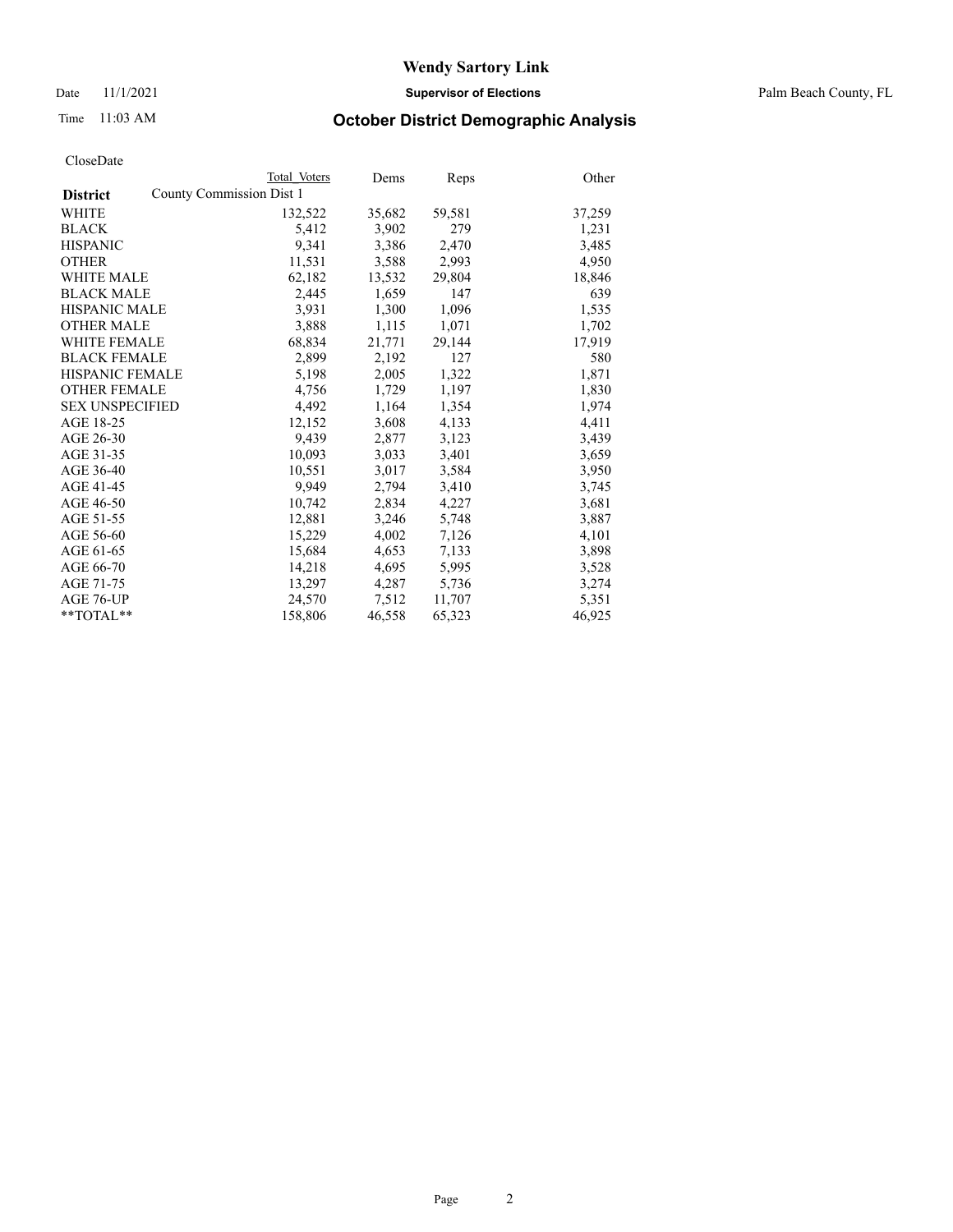Date 11/1/2021 **Supervisor of Elections** Palm Beach County, FL

## Time 11:03 AM **October District Demographic Analysis**

|                        | Total Voters             | Dems   | Reps   | Other  |
|------------------------|--------------------------|--------|--------|--------|
| <b>District</b>        | County Commission Dist 2 |        |        |        |
| WHITE                  | 52,190                   | 19,512 | 17,924 | 14,754 |
| <b>BLACK</b>           | 20,599                   | 15,358 | 697    | 4,544  |
| <b>HISPANIC</b>        | 31,234                   | 13,407 | 6,178  | 11,649 |
| <b>OTHER</b>           | 11,563                   | 4,545  | 1,712  | 5,306  |
| <b>WHITE MALE</b>      | 23,337                   | 7,491  | 8,562  | 7,284  |
| <b>BLACK MALE</b>      | 8,421                    | 5,802  | 393    | 2,226  |
| <b>HISPANIC MALE</b>   | 13,515                   | 5,333  | 2,961  | 5,221  |
| <b>OTHER MALE</b>      | 3,927                    | 1,515  | 653    | 1,759  |
| <b>WHITE FEMALE</b>    | 28,165                   | 11,812 | 9,149  | 7,204  |
| <b>BLACK FEMALE</b>    | 11,833                   | 9,317  | 295    | 2,221  |
| <b>HISPANIC FEMALE</b> | 16,867                   | 7,723  | 3,053  | 6,091  |
| <b>OTHER FEMALE</b>    | 4,693                    | 2,117  | 686    | 1,890  |
| <b>SEX UNSPECIFIED</b> | 4,750                    | 1,670  | 746    | 2,334  |
| AGE 18-25              | 12,252                   | 5,567  | 1,651  | 5,034  |
| AGE 26-30              | 8,721                    | 3,666  | 1,303  | 3,752  |
| AGE 31-35              | 8,865                    | 3,988  | 1,475  | 3,402  |
| AGE 36-40              | 8,400                    | 3,749  | 1,467  | 3,184  |
| AGE 41-45              | 7,863                    | 3,575  | 1,431  | 2,857  |
| AGE 46-50              | 8,087                    | 3,650  | 1,791  | 2,646  |
| AGE 51-55              | 8,782                    | 3,823  | 2,211  | 2,748  |
| AGE 56-60              | 9,915                    | 4,413  | 2,690  | 2,812  |
| AGE 61-65              | 10,101                   | 4,742  | 2,730  | 2,629  |
| AGE 66-70              | 9,020                    | 4,377  | 2,457  | 2,186  |
| AGE 71-75              | 8,312                    | 3,948  | 2,448  | 1,916  |
| AGE 76-UP              | 15,268                   | 7,324  | 4,857  | 3,087  |
| **TOTAL**              | 115,586                  | 52,822 | 26,511 | 36,253 |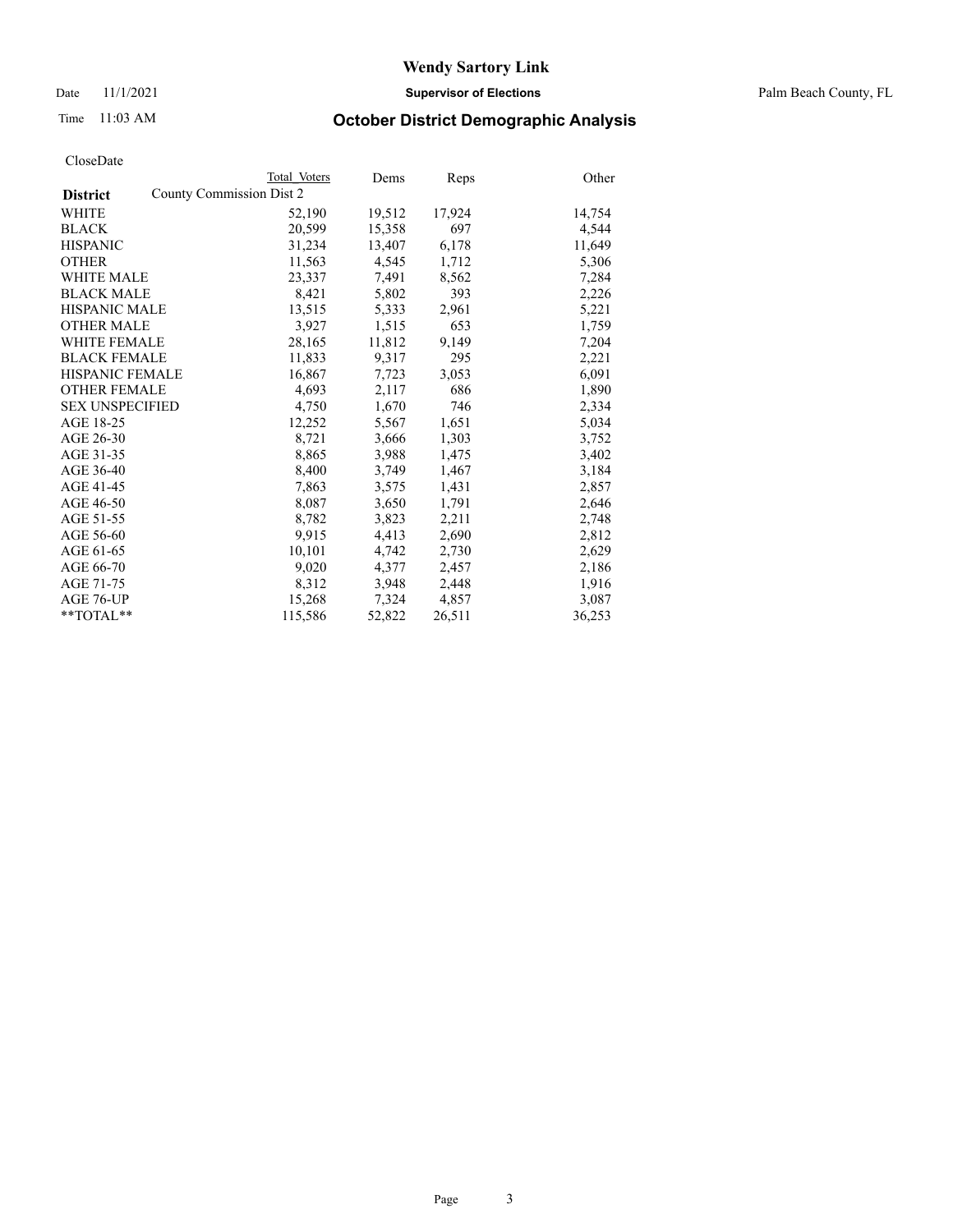Date 11/1/2021 **Supervisor of Elections** Palm Beach County, FL

## Time 11:03 AM **October District Demographic Analysis**

|                        | Total Voters             | Dems   | Reps   | Other  |
|------------------------|--------------------------|--------|--------|--------|
| <b>District</b>        | County Commission Dist 3 |        |        |        |
| <b>WHITE</b>           | 75,624                   | 28,605 | 24,951 | 22,068 |
| <b>BLACK</b>           | 16,651                   | 12,088 | 549    | 4,014  |
| <b>HISPANIC</b>        | 22,528                   | 9,462  | 4,438  | 8,628  |
| <b>OTHER</b>           | 11,999                   | 4,564  | 1,925  | 5,510  |
| <b>WHITE MALE</b>      | 35,314                   | 11,337 | 12,796 | 11,181 |
| <b>BLACK MALE</b>      | 7,204                    | 4,866  | 313    | 2,025  |
| <b>HISPANIC MALE</b>   | 9,928                    | 3,857  | 2,193  | 3,878  |
| <b>OTHER MALE</b>      | 4,227                    | 1,587  | 772    | 1,868  |
| <b>WHITE FEMALE</b>    | 39,289                   | 16,915 | 11,857 | 10,517 |
| <b>BLACK FEMALE</b>    | 9.161                    | 7,022  | 225    | 1,914  |
| <b>HISPANIC FEMALE</b> | 12,050                   | 5,405  | 2,143  | 4,502  |
| <b>OTHER FEMALE</b>    | 4,921                    | 2,122  | 751    | 2,048  |
| <b>SEX UNSPECIFIED</b> | 4,582                    | 1,529  | 791    | 2,262  |
| AGE 18-25              | 12,892                   | 5,278  | 2,159  | 5,455  |
| AGE 26-30              | 9,516                    | 3,903  | 1,788  | 3,825  |
| AGE 31-35              | 10,380                   | 4,351  | 2,038  | 3,991  |
| AGE 36-40              | 9,531                    | 4,078  | 1,891  | 3,562  |
| AGE 41-45              | 9,137                    | 3,845  | 1,907  | 3,385  |
| AGE 46-50              | 9,653                    | 3,921  | 2,365  | 3,367  |
| AGE 51-55              | 10,724                   | 4,262  | 3,035  | 3,427  |
| AGE 56-60              | 11,205                   | 4,541  | 3,549  | 3,115  |
| AGE 61-65              | 10,332                   | 4,552  | 3,139  | 2,641  |
| AGE 66-70              | 8,902                    | 4,211  | 2,516  | 2,175  |
| AGE 71-75              | 8,526                    | 3,984  | 2,550  | 1,992  |
| AGE 76-UP              | 16,004                   | 7,793  | 4,926  | 3,285  |
| $*$ $TOTAL**$          | 126,802                  | 54,719 | 31,863 | 40,220 |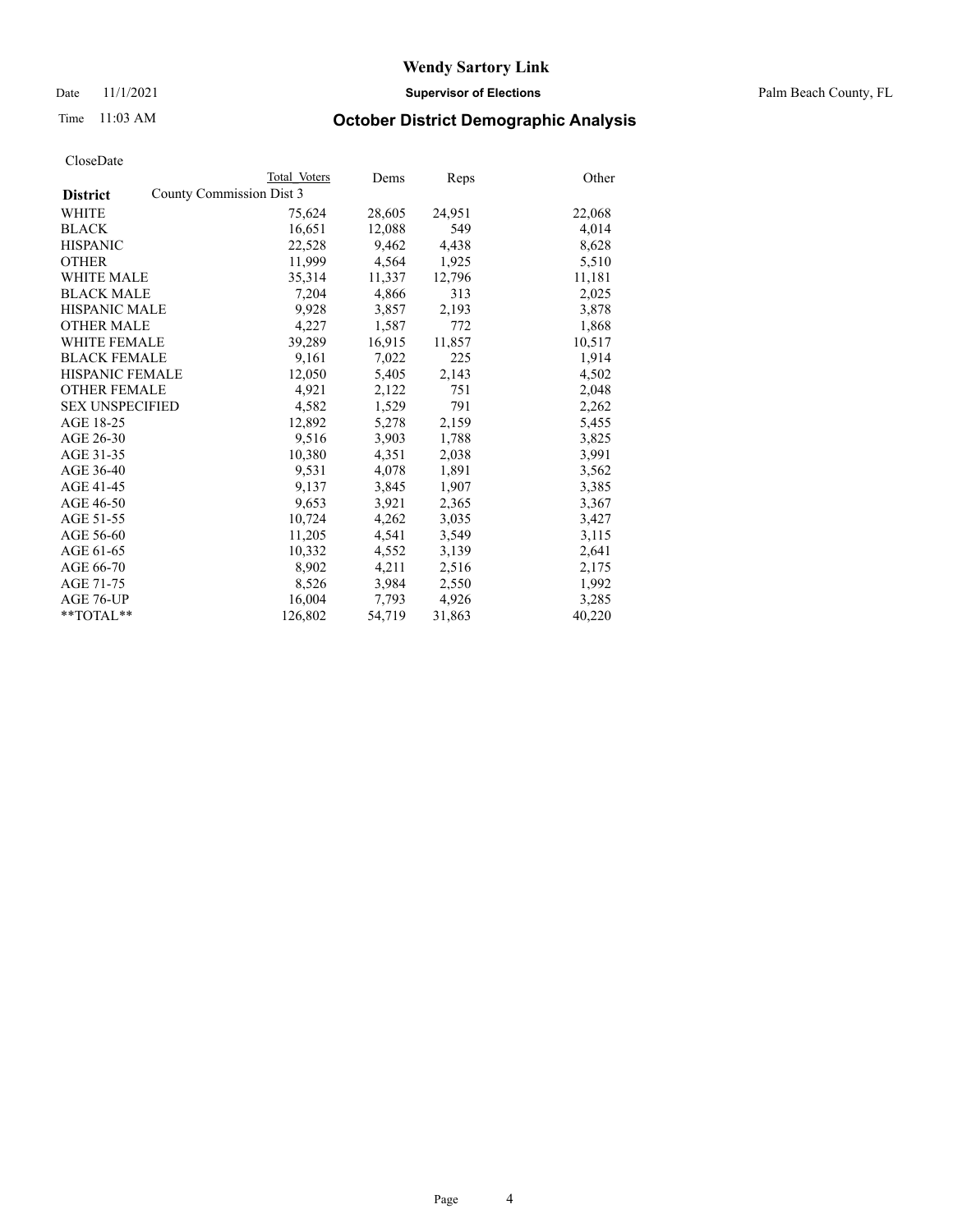Date 11/1/2021 **Supervisor of Elections** Palm Beach County, FL

## Time 11:03 AM **October District Demographic Analysis**

|                        | Total Voters             | Dems   | Reps   | Other  |
|------------------------|--------------------------|--------|--------|--------|
| <b>District</b>        | County Commission Dist 4 |        |        |        |
| <b>WHITE</b>           | 120,738                  | 39,178 | 45,727 | 35,833 |
| <b>BLACK</b>           | 6,925                    | 4,959  | 324    | 1,642  |
| <b>HISPANIC</b>        | 12,749                   | 4,795  | 3,000  | 4,954  |
| <b>OTHER</b>           | 12,942                   | 4,310  | 2,821  | 5,811  |
| <b>WHITE MALE</b>      | 56,317                   | 15,036 | 22,963 | 18,318 |
| <b>BLACK MALE</b>      | 3,002                    | 1,982  | 182    | 838    |
| <b>HISPANIC MALE</b>   | 5,131                    | 1,738  | 1,257  | 2,136  |
| <b>OTHER MALE</b>      | 4,471                    | 1,335  | 1,073  | 2,063  |
| <b>WHITE FEMALE</b>    | 62,789                   | 23,654 | 22,167 | 16,968 |
| <b>BLACK FEMALE</b>    | 3,792                    | 2,890  | 137    | 765    |
| HISPANIC FEMALE        | 7,309                    | 2,951  | 1,677  | 2,681  |
| <b>OTHER FEMALE</b>    | 5,311                    | 2,074  | 1,120  | 2,117  |
| <b>SEX UNSPECIFIED</b> | 5,063                    | 1,500  | 1,254  | 2,309  |
| AGE 18-25              | 13,617                   | 4,756  | 3,877  | 4,984  |
| AGE 26-30              | 9,547                    | 3,198  | 2,696  | 3,653  |
| AGE 31-35              | 9,871                    | 3,390  | 2,640  | 3,841  |
| AGE 36-40              | 9,119                    | 3,070  | 2,551  | 3,498  |
| AGE 41-45              | 8,676                    | 2,857  | 2,449  | 3,370  |
| AGE 46-50              | 9,821                    | 2,948  | 3,222  | 3,651  |
| AGE 51-55              | 12,133                   | 3,521  | 4,399  | 4,213  |
| AGE 56-60              | 14,029                   | 4,402  | 5,378  | 4,249  |
| AGE 61-65              | 14,234                   | 4,914  | 5,333  | 3,987  |
| AGE 66-70              | 13,357                   | 5,138  | 4,668  | 3,551  |
| AGE 71-75              | 12,838                   | 5,016  | 4,526  | 3,296  |
| AGE 76-UP              | 26,112                   | 10,032 | 10,133 | 5,947  |
| $*$ $TOTAL**$          | 153,354                  | 53,242 | 51,872 | 48,240 |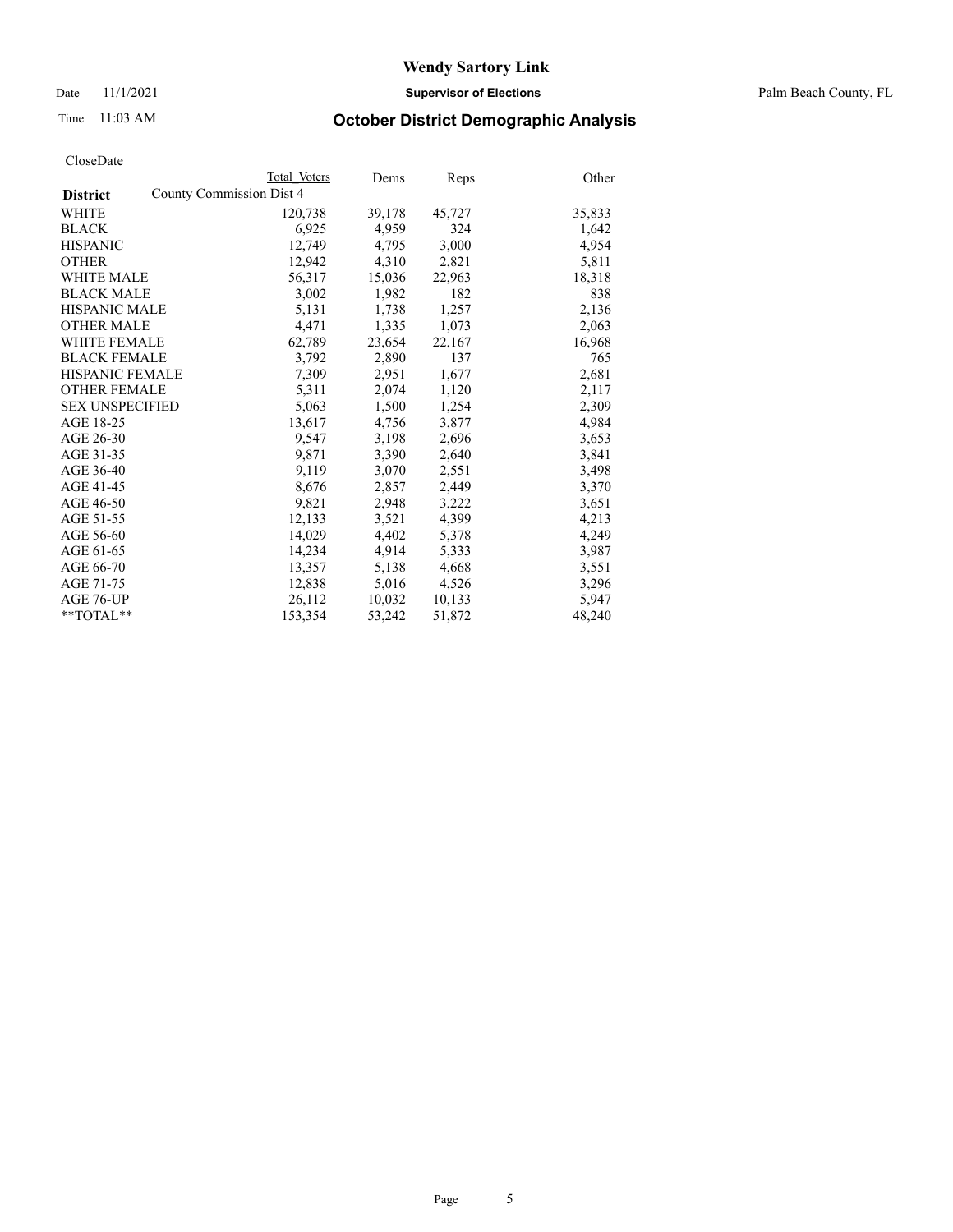Date 11/1/2021 **Supervisor of Elections** Palm Beach County, FL

## Time 11:03 AM **October District Demographic Analysis**

|                        | Total Voters             | Dems   | Reps   | Other  |
|------------------------|--------------------------|--------|--------|--------|
| <b>District</b>        | County Commission Dist 5 |        |        |        |
| <b>WHITE</b>           | 121,243                  | 52,521 | 35,589 | 33,133 |
| <b>BLACK</b>           | 8,443                    | 6,073  | 381    | 1,989  |
| <b>HISPANIC</b>        | 16,440                   | 6,742  | 3,368  | 6,330  |
| <b>OTHER</b>           | 14,708                   | 5,522  | 2,811  | 6,375  |
| <b>WHITE MALE</b>      | 53,765                   | 19,407 | 17,838 | 16,520 |
| <b>BLACK MALE</b>      | 3,632                    | 2,397  | 215    | 1,020  |
| <b>HISPANIC MALE</b>   | 6,725                    | 2,538  | 1,536  | 2,651  |
| <b>OTHER MALE</b>      | 5,158                    | 1,738  | 1,151  | 2,269  |
| <b>WHITE FEMALE</b>    | 65,768                   | 32,474 | 17,252 | 16,042 |
| <b>BLACK FEMALE</b>    | 4,659                    | 3,590  | 156    | 913    |
| <b>HISPANIC FEMALE</b> | 9,343                    | 4,075  | 1,773  | 3,495  |
| <b>OTHER FEMALE</b>    | 6,288                    | 2,710  | 1,094  | 2,484  |
| <b>SEX UNSPECIFIED</b> | 5,327                    | 1,834  | 1,104  | 2,389  |
| AGE 18-25              | 10,467                   | 4,013  | 2,325  | 4,129  |
| AGE 26-30              | 6,948                    | 2,637  | 1,551  | 2,760  |
| AGE 31-35              | 7,783                    | 3,039  | 1,838  | 2,906  |
| AGE 36-40              | 8,274                    | 3,124  | 1,970  | 3,180  |
| AGE 41-45              | 8,668                    | 3,167  | 2,195  | 3,306  |
| AGE 46-50              | 9,063                    | 3,061  | 2,608  | 3,394  |
| AGE 51-55              | 10,255                   | 3,659  | 3,069  | 3,527  |
| AGE 56-60              | 11,851                   | 4,298  | 3,815  | 3,738  |
| AGE 61-65              | 13,717                   | 5,821  | 4,083  | 3,813  |
| AGE 66-70              | 15,633                   | 7,446  | 4,237  | 3,950  |
| AGE 71-75              | 18,236                   | 8,911  | 4,797  | 4,528  |
| AGE 76-UP              | 39,939                   | 21,682 | 9,661  | 8,596  |
| $*$ $TOTAL**$          | 160,834                  | 70,858 | 42,149 | 47,827 |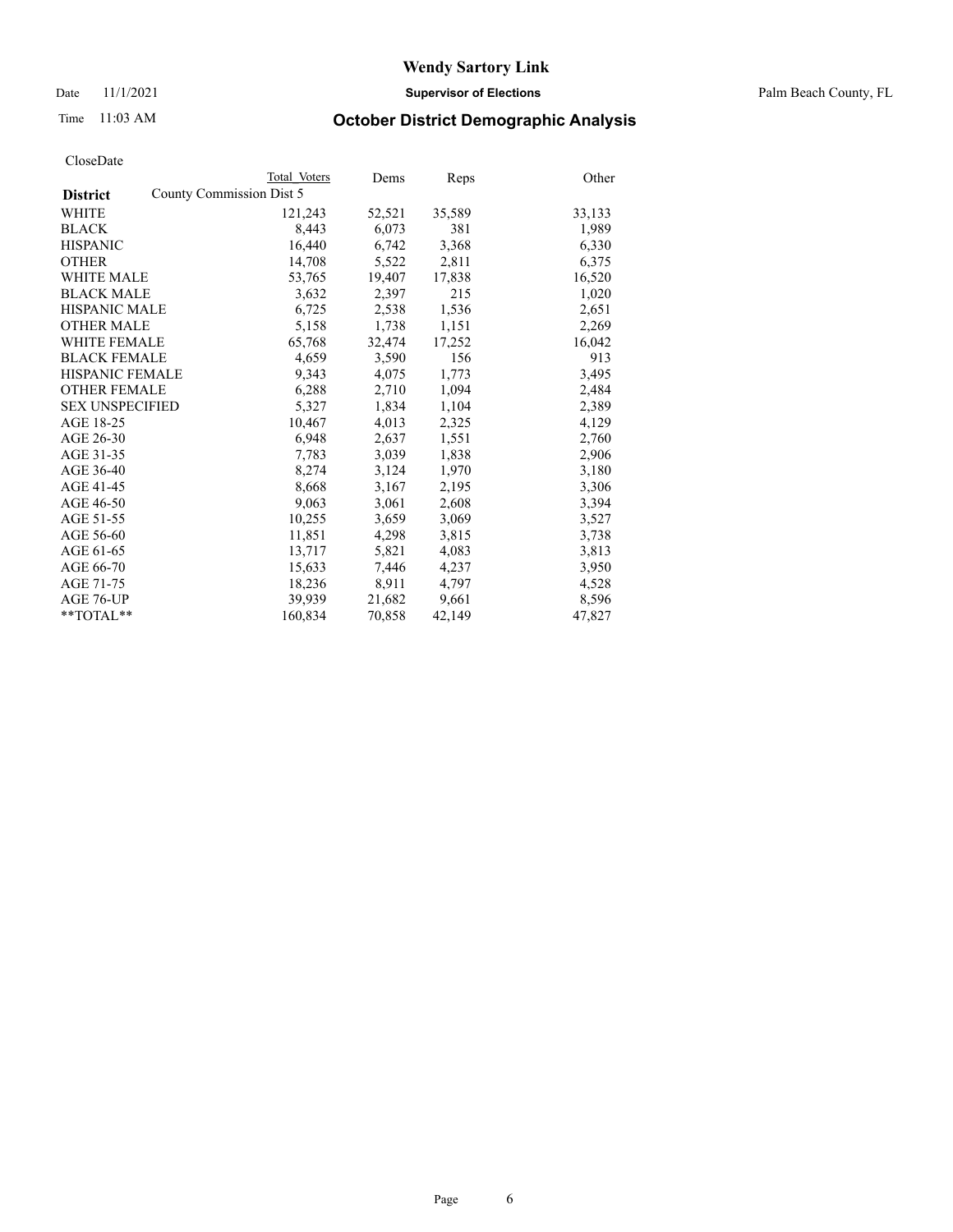Date 11/1/2021 **Supervisor of Elections** Palm Beach County, FL

## Time 11:03 AM **October District Demographic Analysis**

|                        | Total Voters             | Dems   | Reps   | Other  |
|------------------------|--------------------------|--------|--------|--------|
| <b>District</b>        | County Commission Dist 6 |        |        |        |
| <b>WHITE</b>           | 78,383                   | 21,811 | 33,679 | 22,893 |
| <b>BLACK</b>           | 24,838                   | 19,287 | 857    | 4,694  |
| <b>HISPANIC</b>        | 22,308                   | 8,188  | 5,669  | 8,451  |
| <b>OTHER</b>           | 13,988                   | 5,188  | 2,739  | 6,061  |
| <b>WHITE MALE</b>      | 37,426                   | 8,837  | 17,187 | 11,402 |
| <b>BLACK MALE</b>      | 10,720                   | 7,834  | 490    | 2,396  |
| <b>HISPANIC MALE</b>   | 9,992                    | 3,324  | 2,807  | 3,861  |
| <b>OTHER MALE</b>      | 5,252                    | 1,818  | 1,144  | 2,290  |
| <b>WHITE FEMALE</b>    | 39,954                   | 12,739 | 16,082 | 11,133 |
| <b>BLACK FEMALE</b>    | 13,755                   | 11,201 | 359    | 2,195  |
| HISPANIC FEMALE        | 11,801                   | 4,690  | 2,757  | 4,354  |
| <b>OTHER FEMALE</b>    | 5,868                    | 2,510  | 1,082  | 2,276  |
| <b>SEX UNSPECIFIED</b> | 4,634                    | 1,463  | 1,004  | 2,167  |
| AGE 18-25              | 16,024                   | 6,160  | 3,831  | 6,033  |
| AGE 26-30              | 10,386                   | 4,028  | 2,497  | 3,861  |
| AGE 31-35              | 11,266                   | 4,223  | 3,058  | 3,985  |
| AGE 36-40              | 11,291                   | 4,038  | 3,172  | 4,081  |
| AGE 41-45              | 10,898                   | 3,942  | 3,030  | 3,926  |
| AGE 46-50              | 11,856                   | 4,208  | 3,726  | 3,922  |
| AGE 51-55              | 13,111                   | 4,621  | 4,622  | 3,868  |
| AGE 56-60              | 13,788                   | 5,163  | 5,131  | 3,494  |
| AGE 61-65              | 11,998                   | 4,905  | 4,220  | 2,873  |
| AGE 66-70              | 9,621                    | 4,334  | 3,225  | 2,062  |
| AGE 71-75              | 8,001                    | 3,691  | 2,640  | 1,670  |
| AGE 76-UP              | 11,277                   | 5,161  | 3,792  | 2,324  |
| $*$ $TOTAL**$          | 139,517                  | 54,474 | 42,944 | 42,099 |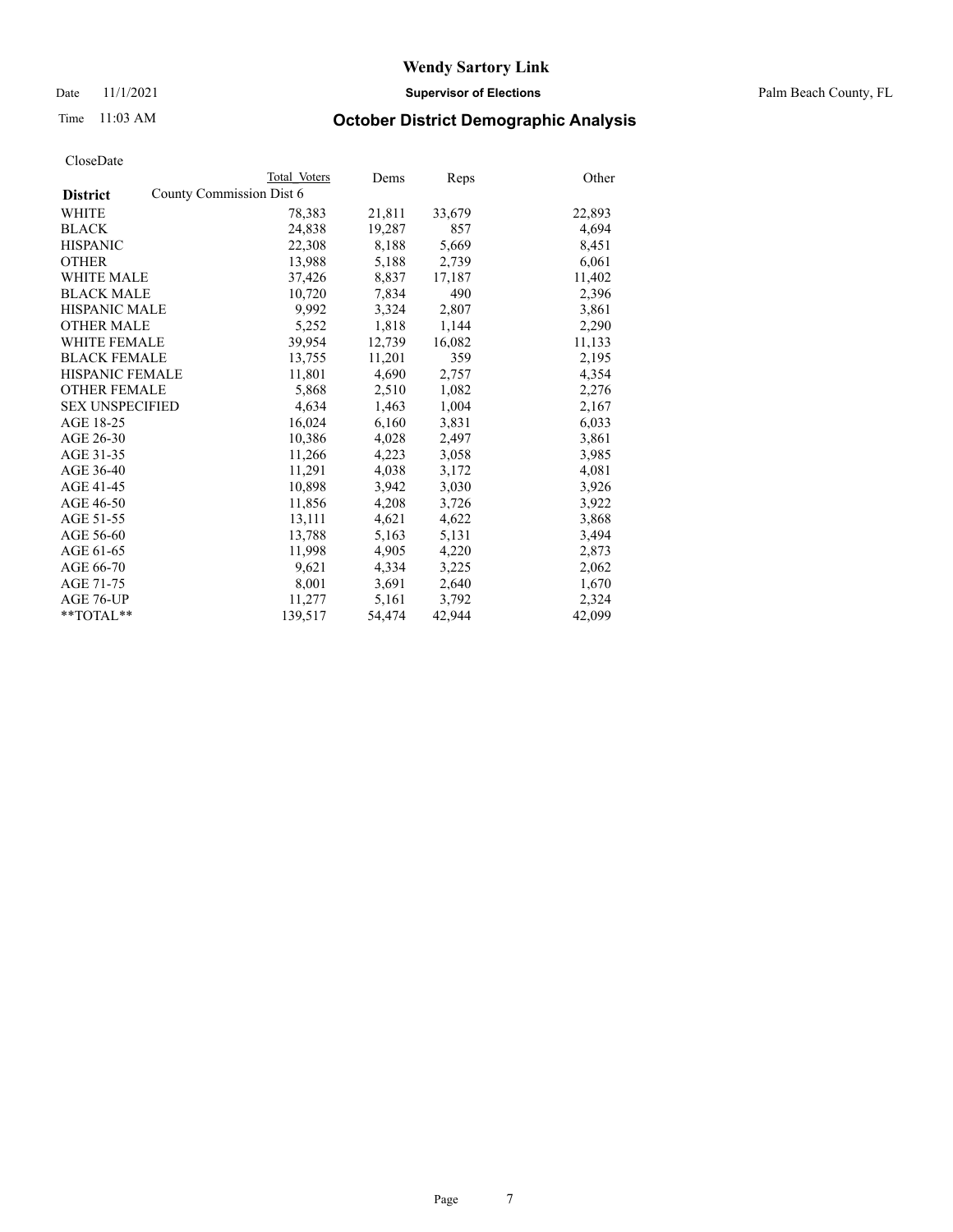Date 11/1/2021 **Supervisor of Elections** Palm Beach County, FL

## Time 11:03 AM **October District Demographic Analysis**

|                        |                          | Total Voters | Dems   | Reps   | Other  |
|------------------------|--------------------------|--------------|--------|--------|--------|
| <b>District</b>        | County Commission Dist 7 |              |        |        |        |
| WHITE                  |                          | 42,796       | 15,084 | 14,157 | 13,555 |
| <b>BLACK</b>           |                          | 55,042       | 44,220 | 1,439  | 9,383  |
| <b>HISPANIC</b>        |                          | 12,298       | 5,559  | 1,964  | 4,775  |
| <b>OTHER</b>           |                          | 11,101       | 4,884  | 1,249  | 4,968  |
| <b>WHITE MALE</b>      |                          | 20,798       | 6,178  | 7,396  | 7,224  |
| <b>BLACK MALE</b>      |                          | 23,061       | 17,563 | 796    | 4,702  |
| <b>HISPANIC MALE</b>   |                          | 5,393        | 2,267  | 973    | 2,153  |
| <b>OTHER MALE</b>      |                          | 3,823        | 1,634  | 515    | 1,674  |
| <b>WHITE FEMALE</b>    |                          | 21,406       | 8,742  | 6,563  | 6,101  |
| <b>BLACK FEMALE</b>    |                          | 31,091       | 26,018 | 623    | 4,450  |
| <b>HISPANIC FEMALE</b> |                          | 6,624        | 3,165  | 956    | 2,503  |
| <b>OTHER FEMALE</b>    |                          | 4,467        | 2,276  | 481    | 1,710  |
| <b>SEX UNSPECIFIED</b> |                          | 4,506        | 1,869  | 494    | 2,143  |
| AGE 18-25              |                          | 13,143       | 7,226  | 1,310  | 4,607  |
| AGE 26-30              |                          | 12,288       | 6,458  | 1,575  | 4,255  |
| AGE 31-35              |                          | 12,770       | 7,045  | 1,592  | 4,133  |
| AGE 36-40              |                          | 10,539       | 5,910  | 1,239  | 3,390  |
| AGE 41-45              |                          | 8,770        | 5,031  | 1,060  | 2,679  |
| AGE 46-50              |                          | 8,578        | 4,998  | 1,221  | 2,359  |
| AGE 51-55              |                          | 9,263        | 5,420  | 1,547  | 2,296  |
| AGE 56-60              |                          | 10,213       | 6,073  | 1,859  | 2,281  |
| AGE 61-65              |                          | 9,890        | 6,050  | 1,839  | 2,001  |
| AGE 66-70              |                          | 8,036        | 5,039  | 1,514  | 1,483  |
| AGE 71-75              |                          | 6,798        | 4,131  | 1,355  | 1,312  |
| AGE 76-UP              |                          | 10.947       | 6,365  | 2,697  | 1,885  |
| $*$ $TOTAL**$          |                          | 121,237      | 69,747 | 18,809 | 32,681 |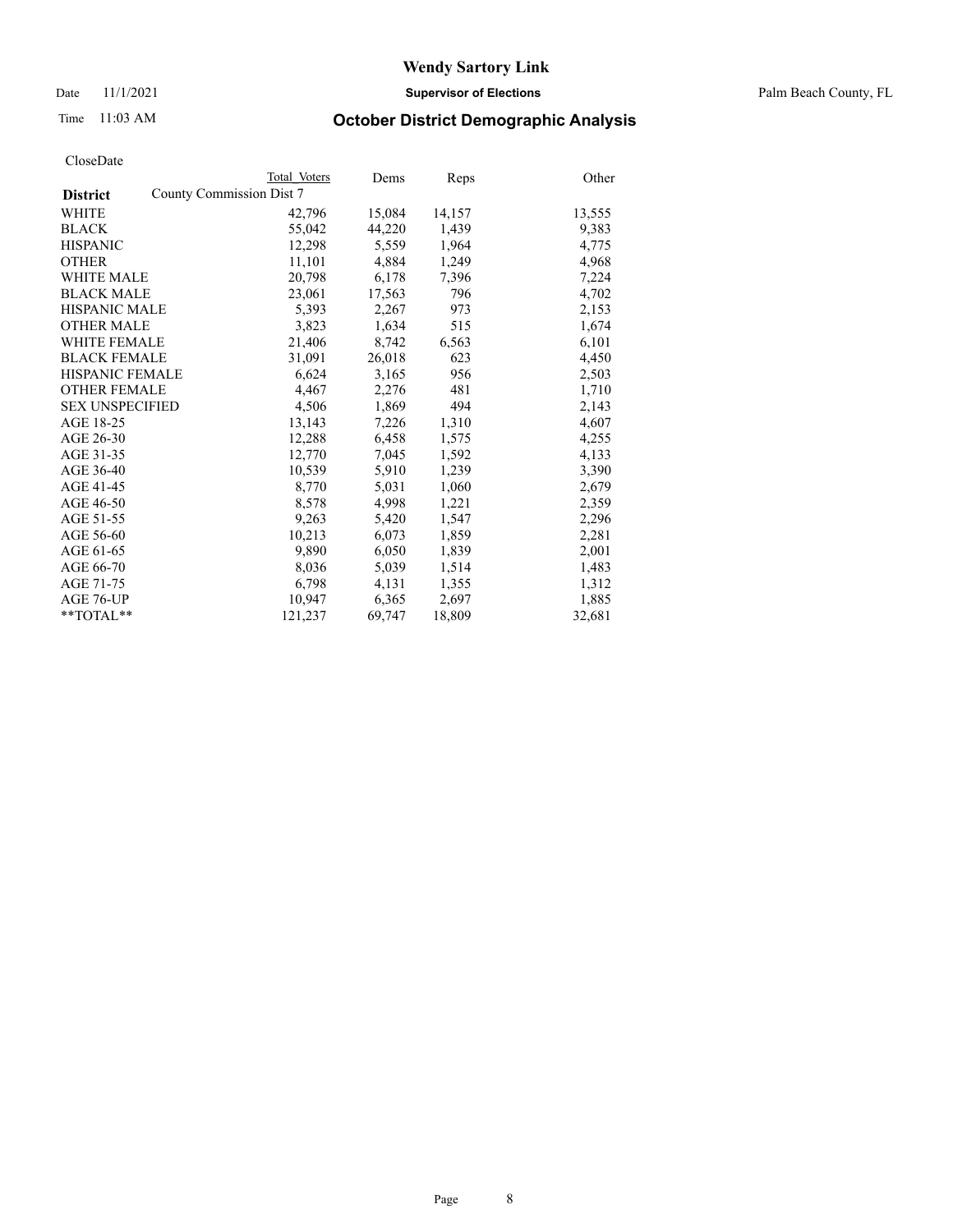Date 11/1/2021 **Supervisor of Elections** Palm Beach County, FL

## Time 11:03 AM **October District Demographic Analysis**

|                                          | Total Voters | Dems   | Reps   | Other  |
|------------------------------------------|--------------|--------|--------|--------|
| Congressional Dist 18<br><b>District</b> |              |        |        |        |
| WHITE                                    | 168,374      | 47,033 | 73,659 | 47,682 |
| <b>BLACK</b>                             | 17,629       | 13,000 | 723    | 3,906  |
| <b>HISPANIC</b>                          | 20.561       | 7,623  | 5,269  | 7,669  |
| <b>OTHER</b>                             | 18,222       | 6,227  | 4,169  | 7,826  |
| <b>WHITE MALE</b>                        | 79,106       | 18,040 | 37,039 | 24,027 |
| <b>BLACK MALE</b>                        | 7,555        | 5,211  | 389    | 1,955  |
| <b>HISPANIC MALE</b>                     | 8,820        | 2,976  | 2,454  | 3,390  |
| <b>OTHER MALE</b>                        | 6.370        | 2,042  | 1,569  | 2,759  |
| <b>WHITE FEMALE</b>                      | 87,259       | 28,490 | 35,798 | 22,971 |
| <b>BLACK FEMALE</b>                      | 9,831        | 7,622  | 325    | 1,884  |
| <b>HISPANIC FEMALE</b>                   | 11,276       | 4,469  | 2,719  | 4,088  |
| <b>OTHER FEMALE</b>                      | 7,626        | 3,028  | 1,673  | 2,925  |
| <b>SEX UNSPECIFIED</b>                   | 6,722        | 1,891  | 1,786  | 3,045  |
| AGE 18-25                                | 18,811       | 6,083  | 5,708  | 7,020  |
| AGE 26-30                                | 14,767       | 4,851  | 4,357  | 5,559  |
| AGE 31-35                                | 15,773       | 5,111  | 4,945  | 5,717  |
| AGE 36-40                                | 15,879       | 4,830  | 5,087  | 5,962  |
| AGE 41-45                                | 14,629       | 4,570  | 4,631  | 5,428  |
| AGE 46-50                                | 15,737       | 4,671  | 5,749  | 5,317  |
| AGE 51-55                                | 18,564       | 5,314  | 7,687  | 5,563  |
| AGE 56-60                                | 21,729       | 6,619  | 9,327  | 5,783  |
| AGE 61-65                                | 21.445       | 7,264  | 8,897  | 5,284  |
| AGE 66-70                                | 18,872       | 6,964  | 7,316  | 4,592  |
| AGE 71-75                                | 17,384       | 6,376  | 6,848  | 4,160  |
| AGE 76-UP                                | 31,195       | 11,230 | 13,268 | 6,697  |
| $*$ $TOTAL**$                            | 224,786      | 73,883 | 83,820 | 67,083 |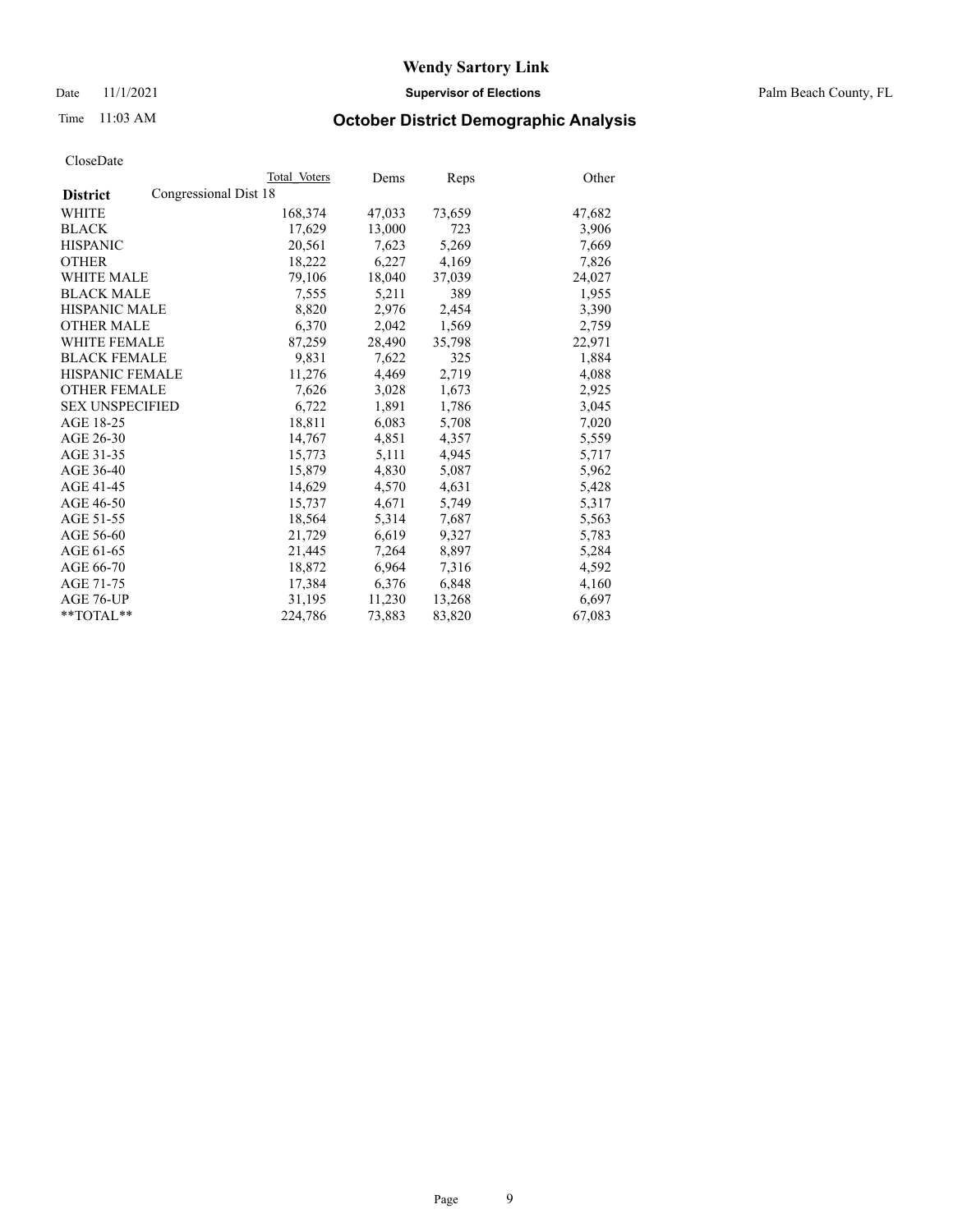Date 11/1/2021 **Supervisor of Elections** Palm Beach County, FL

## Time 11:03 AM **October District Demographic Analysis**

|                                          | Total Voters | Dems   | Reps   | Other  |
|------------------------------------------|--------------|--------|--------|--------|
| Congressional Dist 20<br><b>District</b> |              |        |        |        |
| <b>WHITE</b>                             | 41,730       | 13,376 | 15,828 | 12,526 |
| <b>BLACK</b>                             | 55,564       | 44,634 | 1,526  | 9,404  |
| <b>HISPANIC</b>                          | 24,478       | 10,311 | 4,795  | 9,372  |
| <b>OTHER</b>                             | 13,138       | 5,474  | 1,685  | 5,979  |
| <b>WHITE MALE</b>                        | 19,882       | 5,339  | 8,088  | 6,455  |
| <b>BLACK MALE</b>                        | 22,739       | 17,258 | 831    | 4,650  |
| <b>HISPANIC MALE</b>                     | 10,905       | 4,218  | 2,434  | 4,253  |
| <b>OTHER MALE</b>                        | 4,598        | 1,856  | 669    | 2,073  |
| <b>WHITE FEMALE</b>                      | 21,327       | 7,903  | 7,561  | 5,863  |
| <b>BLACK FEMALE</b>                      | 31,932       | 26,726 | 678    | 4,528  |
| HISPANIC FEMALE                          | 12,905       | 5,824  | 2,254  | 4,827  |
| <b>OTHER FEMALE</b>                      | 5,299        | 2,554  | 663    | 2,082  |
| <b>SEX UNSPECIFIED</b>                   | 5,252        | 2,082  | 637    | 2,533  |
| AGE 18-25                                | 16,125       | 8,404  | 1,842  | 5,879  |
| AGE 26-30                                | 12,733       | 6,592  | 1,616  | 4,525  |
| AGE 31-35                                | 13,145       | 7,217  | 1,731  | 4,197  |
| AGE 36-40                                | 11,677       | 6,255  | 1,604  | 3,818  |
| AGE 41-45                                | 10,433       | 5,610  | 1,532  | 3,291  |
| AGE 46-50                                | 10,552       | 5,684  | 1,887  | 2,981  |
| AGE 51-55                                | 11,098       | 6,061  | 2,226  | 2,811  |
| AGE 56-60                                | 11,833       | 6,435  | 2,620  | 2,778  |
| AGE 61-65                                | 10,851       | 6,168  | 2,406  | 2,277  |
| AGE 66-70                                | 8,867        | 5,253  | 1,939  | 1,675  |
| AGE 71-75                                | 7,028        | 4,081  | 1,620  | 1,327  |
| AGE 76-UP                                | 10,568       | 6,035  | 2,811  | 1,722  |
| $*$ $TOTAL**$                            | 134,910      | 73,795 | 23,834 | 37,281 |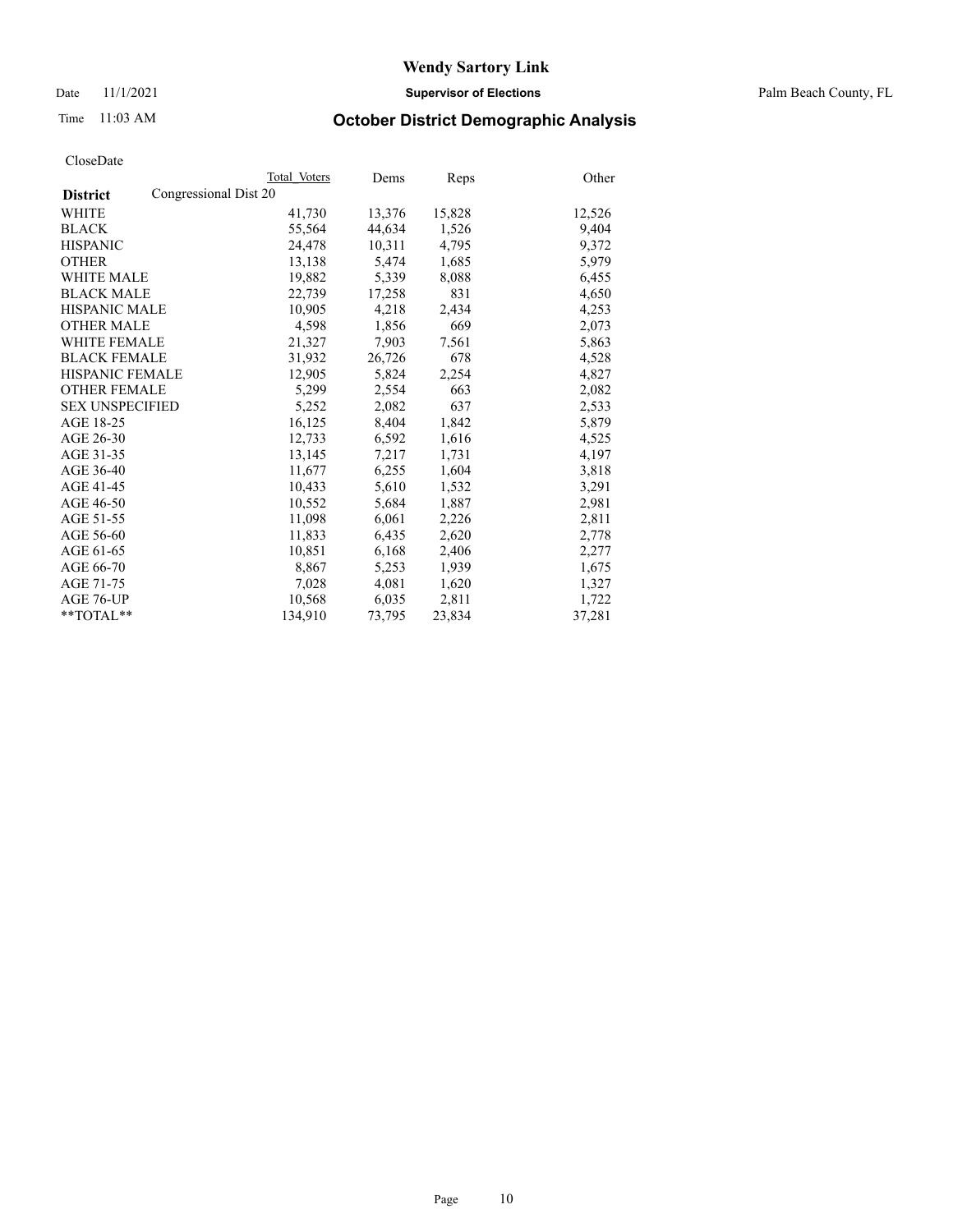Date 11/1/2021 **Supervisor of Elections** Palm Beach County, FL

## Time 11:03 AM **October District Demographic Analysis**

| Cioscizate             |                       |              |         |         |         |
|------------------------|-----------------------|--------------|---------|---------|---------|
|                        |                       | Total Voters | Dems    | Reps    | Other   |
| <b>District</b>        | Congressional Dist 21 |              |         |         |         |
| WHITE                  |                       | 334,490      | 126,007 | 112,665 | 95,818  |
| <b>BLACK</b>           |                       | 61,749       | 46,259  | 2,107   | 13,383  |
| <b>HISPANIC</b>        |                       | 72,973       | 30,445  | 14,861  | 27,667  |
| <b>OTHER</b>           |                       | 47,541       | 18,026  | 8,471   | 21,044  |
| <b>WHITE MALE</b>      |                       | 153,332      | 48,496  | 56,525  | 48,311  |
| <b>BLACK MALE</b>      |                       | 26,872       | 18,822  | 1,213   | 6,837   |
| <b>HISPANIC MALE</b>   |                       | 31,332       | 12,041  | 7,028   | 12,263  |
| <b>OTHER MALE</b>      |                       | 16,675       | 5,968   | 3,392   | 7,315   |
| <b>WHITE FEMALE</b>    |                       | 176,639      | 75,992  | 54,715  | 45,932  |
| <b>BLACK FEMALE</b>    |                       | 33,834       | 26,734  | 854     | 6,246   |
| <b>HISPANIC FEMALE</b> |                       | 39,906       | 17,755  | 7,506   | 14,645  |
| <b>OTHER FEMALE</b>    |                       | 19,748       | 8,568   | 3,331   | 7,849   |
| <b>SEX UNSPECIFIED</b> |                       | 17,920       | 6,083   | 3,445   | 8,392   |
| AGE 18-25              |                       | 45,505       | 18,686  | 8,735   | 18,084  |
| AGE 26-30              |                       | 33,147       | 13,295  | 6,756   | 13,096  |
| AGE 31-35              |                       | 35,950       | 14,700  | 7,643   | 13,607  |
| AGE 36-40              |                       | 34.221       | 13,960  | 7,495   | 12,766  |
| AGE 41-45              |                       | 32,948       | 13,170  | 7,596   | 12,182  |
| AGE 46-50              |                       | 34,887       | 13,381  | 9,323   | 12,183  |
| AGE 51-55              |                       | 39,369       | 14,924  | 11,728  | 12,717  |
| AGE 56-60              |                       | 43,794       | 17,100  | 14,225  | 12,469  |
| AGE 61-65              |                       | 45,155       | 19,300  | 13,998  | 11,857  |
| AGE 66-70              |                       | 43.273       | 20,080  | 12.651  | 10.542  |
| AGE 71-75              |                       | 43,696       | 20,456  | 12,810  | 10,430  |
| AGE 76-UP              |                       | 84.806       | 41,684  | 25,143  | 17,979  |
| $*$ $TOTAL**$          |                       | 516,753      | 220,737 | 138,104 | 157,912 |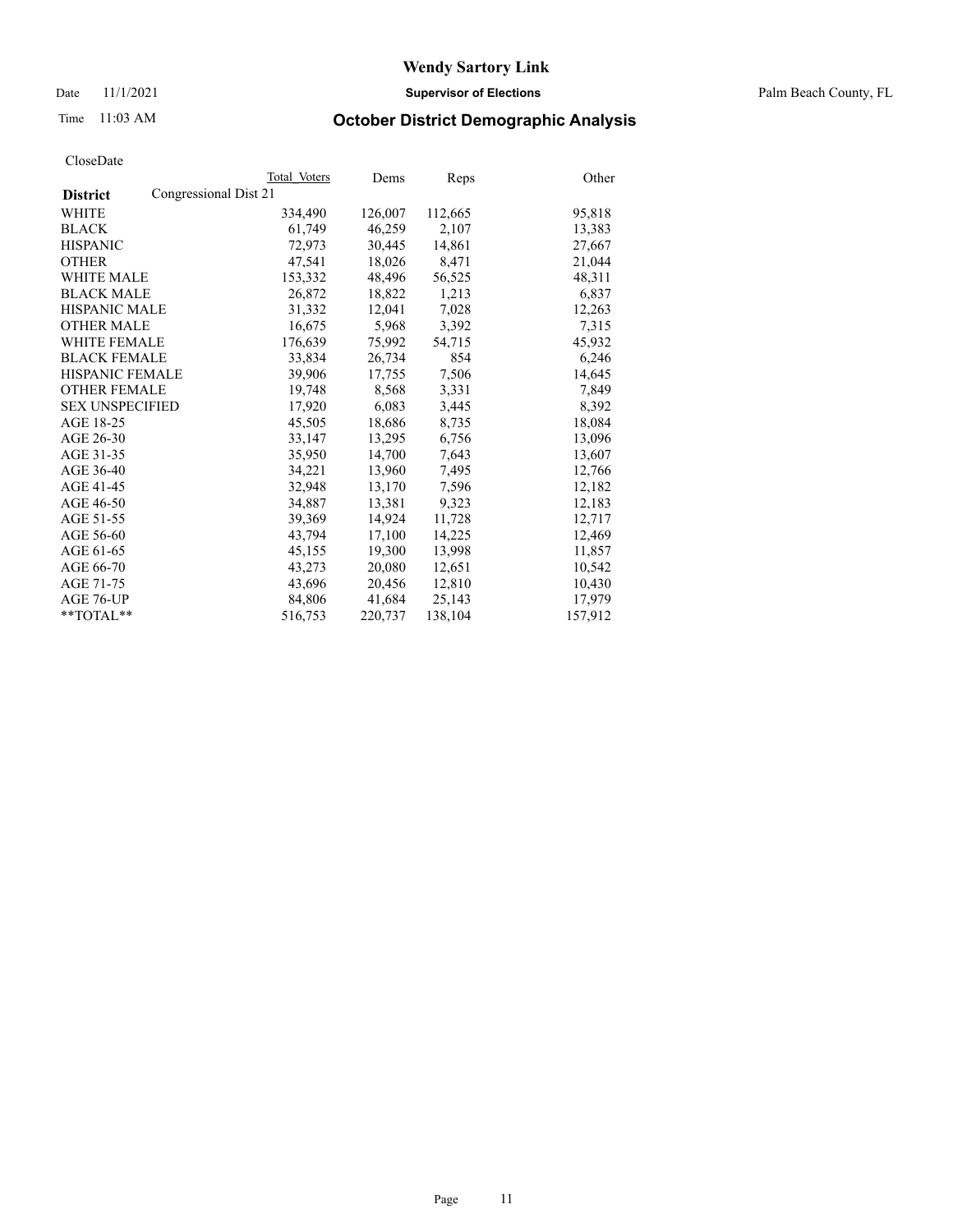Date 11/1/2021 **Supervisor of Elections** Palm Beach County, FL

## Time 11:03 AM **October District Demographic Analysis**

|                                          | Total Voters | Dems   | Reps   | Other  |
|------------------------------------------|--------------|--------|--------|--------|
| Congressional Dist 22<br><b>District</b> |              |        |        |        |
| <b>WHITE</b>                             | 78,902       | 25,977 | 29,456 | 23,469 |
| <b>BLACK</b>                             | 2,968        | 1,994  | 170    | 804    |
| <b>HISPANIC</b>                          | 8,886        | 3,160  | 2,162  | 3,564  |
| <b>OTHER</b>                             | 8,931        | 2,874  | 1,925  | 4,132  |
| <b>WHITE MALE</b>                        | 36,819       | 9,943  | 14,894 | 11,982 |
| <b>BLACK MALE</b>                        | 1,319        | 812    | 103    | 404    |
| <b>HISPANIC MALE</b>                     | 3,558        | 1,122  | 907    | 1,529  |
| <b>OTHER MALE</b>                        | 3.103        | 876    | 749    | 1,478  |
| <b>WHITE FEMALE</b>                      | 40.980       | 15,722 | 14,140 | 11,118 |
| <b>BLACK FEMALE</b>                      | 1,593        | 1,148  | 65     | 380    |
| <b>HISPANIC FEMALE</b>                   | 5,105        | 1,966  | 1,202  | 1,937  |
| <b>OTHER FEMALE</b>                      | 3,631        | 1,388  | 744    | 1,499  |
| <b>SEX UNSPECIFIED</b>                   | 3,460        | 973    | 879    | 1,608  |
| AGE 18-25                                | 10,106       | 3,435  | 3,001  | 3,670  |
| AGE 26-30                                | 6,198        | 2,029  | 1,804  | 2,365  |
| AGE 31-35                                | 6,160        | 2,041  | 1,723  | 2,396  |
| AGE 36-40                                | 5,928        | 1,941  | 1,688  | 2,299  |
| AGE 41-45                                | 5,951        | 1,861  | 1,723  | 2,367  |
| AGE 46-50                                | 6,624        | 1,884  | 2,201  | 2,539  |
| AGE 51-55                                | 8,118        | 2,253  | 2,990  | 2,875  |
| AGE 56-60                                | 8,874        | 2,738  | 3,376  | 2,760  |
| AGE 61-65                                | 8,505        | 2,905  | 3,176  | 2,424  |
| AGE 66-70                                | 7,775        | 2,943  | 2,706  | 2,126  |
| AGE 71-75                                | 7,900        | 3,055  | 2,774  | 2,071  |
| AGE 76-UP                                | 17.548       | 6,920  | 6,551  | 4,077  |
| $*$ $TOTAL**$                            | 99,687       | 34,005 | 33,713 | 31,969 |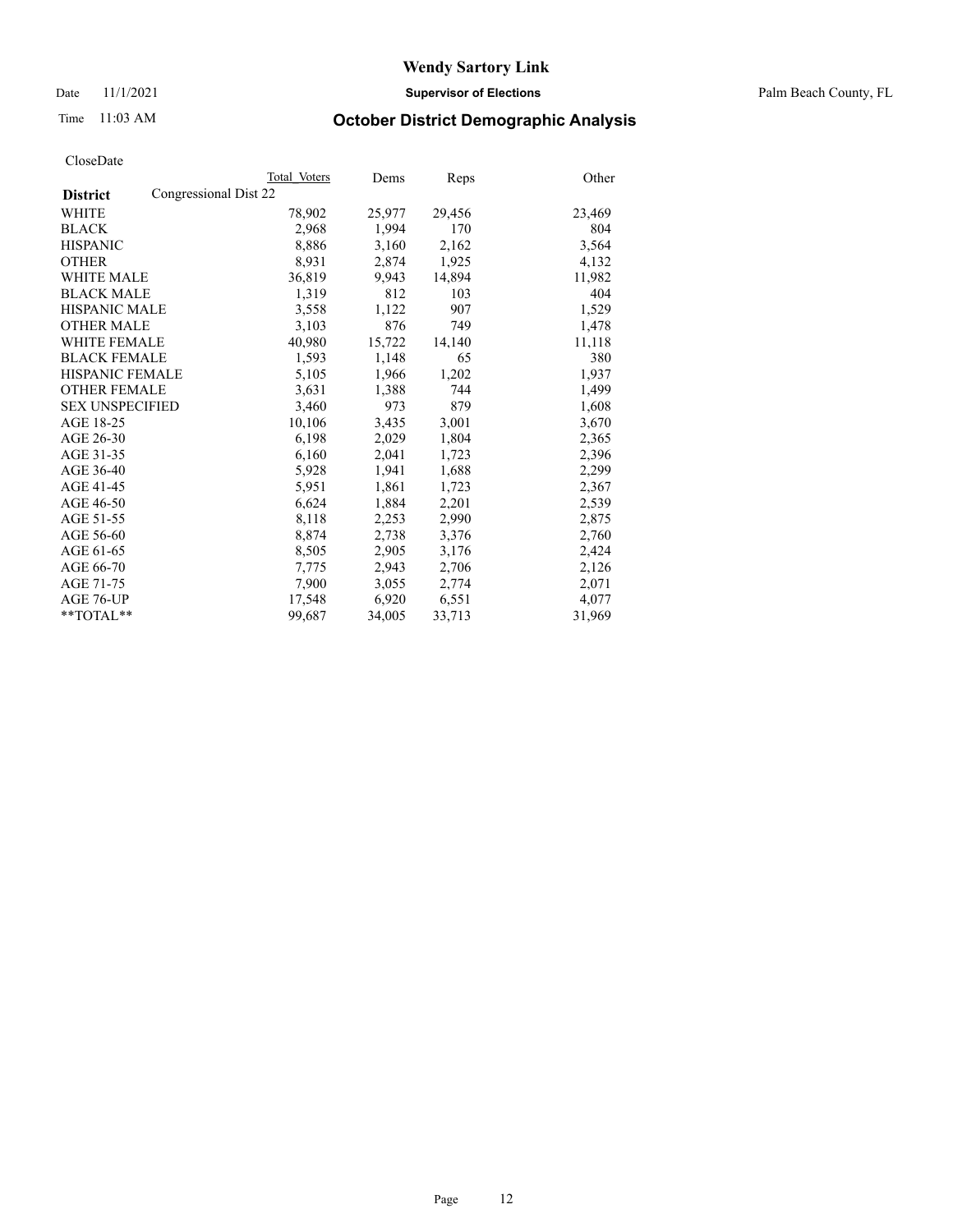Date 11/1/2021 **Supervisor of Elections** Palm Beach County, FL

## Time 11:03 AM **October District Demographic Analysis**

|                        |                | Total Voters | Dems    | Reps    | Other   |
|------------------------|----------------|--------------|---------|---------|---------|
| <b>District</b>        | Unincorporated |              |         |         |         |
| WHITE                  |                | 283,114      | 106,018 | 97,894  | 79,202  |
| <b>BLACK</b>           |                | 45,344       | 33,539  | 1,656   | 10,149  |
| <b>HISPANIC</b>        |                | 62,617       | 25,500  | 13,269  | 23,848  |
| <b>OTHER</b>           |                | 39,607       | 14,718  | 7,428   | 17,461  |
| <b>WHITE MALE</b>      |                | 129,302      | 40,147  | 49,334  | 39,821  |
| <b>BLACK MALE</b>      |                | 19,430       | 13,340  | 932     | 5,158   |
| <b>HISPANIC MALE</b>   |                | 26,916       | 10,023  | 6,327   | 10,566  |
| <b>OTHER MALE</b>      |                | 13,805       | 4,824   | 2,958   | 6,023   |
| <b>WHITE FEMALE</b>    |                | 149,999      | 64,648  | 47,288  | 38,063  |
| <b>BLACK FEMALE</b>    |                | 25,119       | 19,684  | 694     | 4,741   |
| <b>HISPANIC FEMALE</b> |                | 34,169       | 14,898  | 6,672   | 12,599  |
| <b>OTHER FEMALE</b>    |                | 16,495       | 7,082   | 2,885   | 6,528   |
| <b>SEX UNSPECIFIED</b> |                | 15,024       | 4,900   | 3,061   | 7,063   |
| AGE 18-25              |                | 38,221       | 14,801  | 8,202   | 15,218  |
| AGE 26-30              |                | 25,808       | 9,802   | 5,596   | 10,410  |
| AGE 31-35              |                | 27,651       | 10,826  | 6,566   | 10,259  |
| AGE 36-40              |                | 27,641       | 10,462  | 6,750   | 10,429  |
| AGE 41-45              |                | 27,350       | 10,363  | 6,837   | 10,150  |
| AGE 46-50              |                | 28,890       | 10,430  | 8,359   | 10,101  |
| AGE 51-55              |                | 32,552       | 11,777  | 10,349  | 10,426  |
| AGE 56-60              |                | 36,639       | 13,700  | 12,496  | 10,443  |
| AGE 61-65              |                | 37,365       | 15,523  | 12,125  | 9,717   |
| AGE 66-70              |                | 35,956       | 16,433  | 10,774  | 8,749   |
| AGE 71-75              |                | 37,130       | 17,407  | 10,902  | 8,821   |
| AGE 76-UP              |                | 75,479       | 38,251  | 21,291  | 15,937  |
| $*$ $TOTAL**$          |                | 430,682      | 179,775 | 120,247 | 130,660 |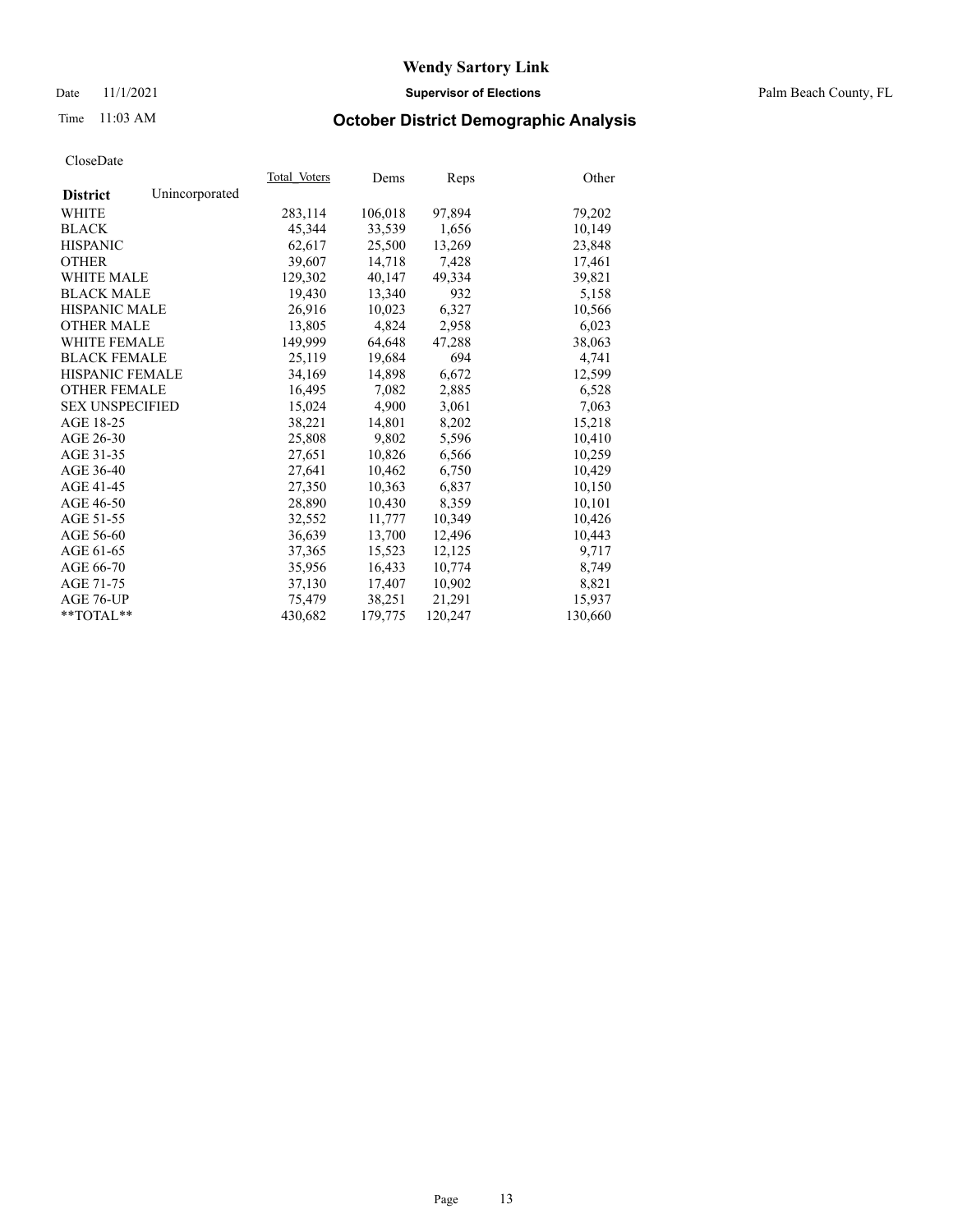### Date 11/1/2021 **Supervisor of Elections** Palm Beach County, FL

## Time 11:03 AM **October District Demographic Analysis**

|                        |          | Total Voters | Dems | Reps     | Other          |
|------------------------|----------|--------------|------|----------|----------------|
| <b>District</b>        | Atlantis |              |      |          |                |
| WHITE                  |          | 1,608        | 403  | 802      | 403            |
| <b>BLACK</b>           |          | 39           | 28   | 1        | 10             |
| <b>HISPANIC</b>        |          | 91           | 23   | 45       | 23             |
| <b>OTHER</b>           |          | 124          | 35   | 37       | 52             |
| <b>WHITE MALE</b>      |          | 759          | 177  | 378      | 204            |
| <b>BLACK MALE</b>      |          | 19           | 15   | 1        | 3              |
| <b>HISPANIC MALE</b>   |          | 34           | 8    | 17       | 9              |
| <b>OTHER MALE</b>      |          | 44           | 10   | 15       | 19             |
| <b>WHITE FEMALE</b>    |          | 836          | 222  | 417      | 197            |
| <b>BLACK FEMALE</b>    |          | 20           | 13   | $\theta$ | $\overline{7}$ |
| <b>HISPANIC FEMALE</b> |          | 55           | 15   | 27       | 13             |
| <b>OTHER FEMALE</b>    |          | 51           | 19   | 14       | 18             |
| <b>SEX UNSPECIFIED</b> |          | 43           | 9    | 16       | 18             |
| AGE 18-25              |          | 95           | 20   | 45       | 30             |
| AGE 26-30              |          | 75           | 20   | 25       | 30             |
| AGE 31-35              |          | 66           | 19   | 29       | 18             |
| AGE 36-40              |          | 69           | 16   | 30       | 23             |
| AGE 41-45              |          | 99           | 24   | 46       | 29             |
| AGE 46-50              |          | 106          | 22   | 48       | 36             |
| AGE 51-55              |          | 135          | 28   | 69       | 38             |
| AGE 56-60              |          | 159          | 36   | 81       | 42             |
| AGE 61-65              |          | 166          | 52   | 76       | 38             |
| AGE 66-70              |          | 210          | 66   | 90       | 54             |
| AGE 71-75              |          | 208          | 58   | 94       | 56             |
| AGE 76-UP              |          | 474          | 128  | 252      | 94             |
| **TOTAL**              |          | 1,862        | 489  | 885      | 488            |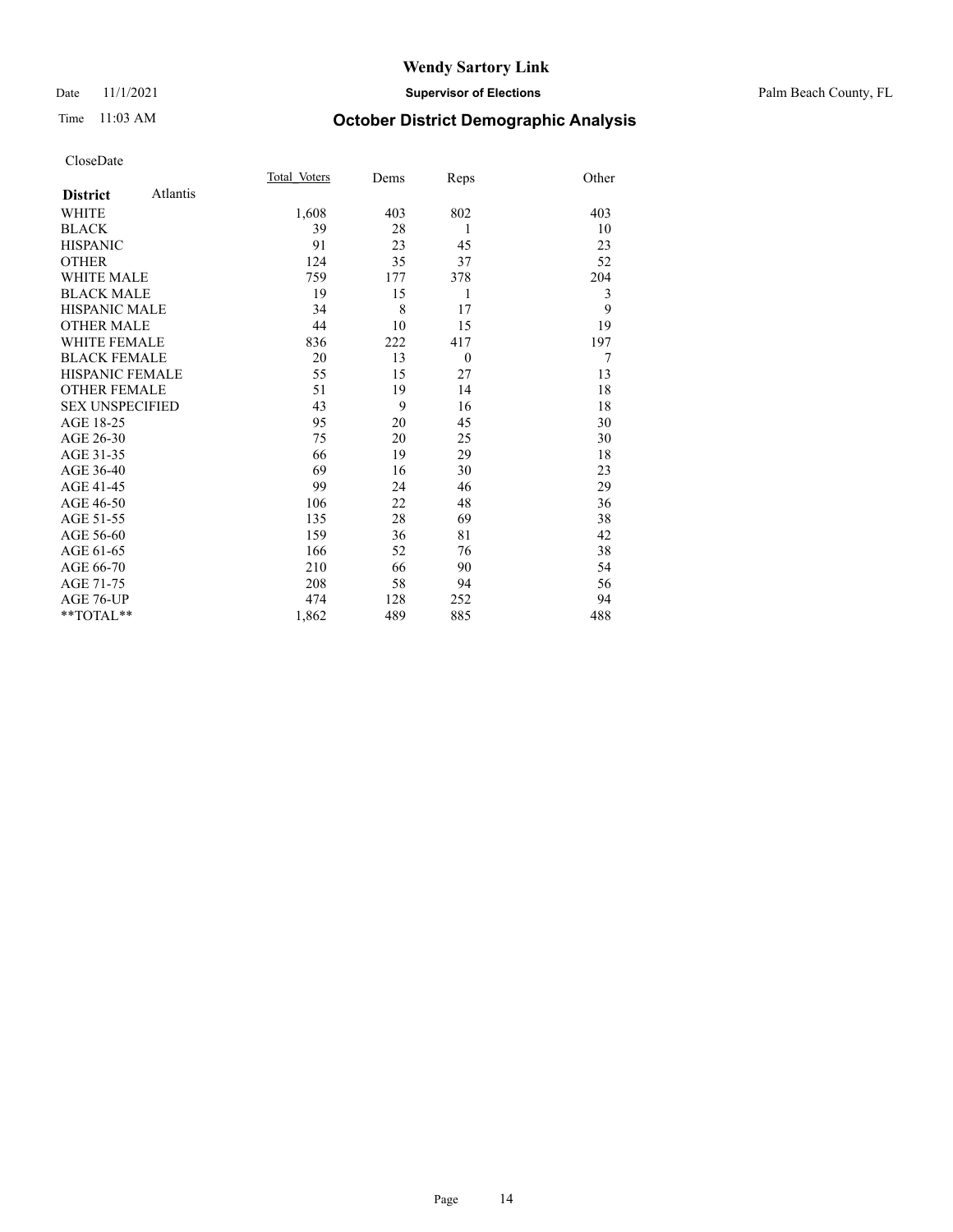### Date 11/1/2021 **Supervisor of Elections** Palm Beach County, FL

## Time 11:03 AM **October District Demographic Analysis**

|                        |                      | Total Voters | Dems   | <b>Reps</b> | Other  |
|------------------------|----------------------|--------------|--------|-------------|--------|
| <b>District</b>        | <b>Boynton Beach</b> |              |        |             |        |
| WHITE                  |                      | 28,885       | 10,214 | 9,812       | 8,859  |
| <b>BLACK</b>           |                      | 12,430       | 9.685  | 337         | 2,408  |
| <b>HISPANIC</b>        |                      | 5,310        | 2,330  | 903         | 2,077  |
| <b>OTHER</b>           |                      | 4,540        | 1,826  | 686         | 2,028  |
| <b>WHITE MALE</b>      |                      | 13,358       | 3,977  | 4,960       | 4,421  |
| <b>BLACK MALE</b>      |                      | 5,312        | 3,916  | 189         | 1,207  |
| <b>HISPANIC MALE</b>   |                      | 2,296        | 910    | 432         | 954    |
| <b>OTHER MALE</b>      |                      | 1,561        | 603    | 274         | 684    |
| <b>WHITE FEMALE</b>    |                      | 15,128       | 6,104  | 4,733       | 4,291  |
| <b>BLACK FEMALE</b>    |                      | 6,913        | 5,619  | 142         | 1,152  |
| <b>HISPANIC FEMALE</b> |                      | 2,916        | 1,381  | 458         | 1,077  |
| <b>OTHER FEMALE</b>    |                      | 1,851        | 854    | 258         | 739    |
| <b>SEX UNSPECIFIED</b> |                      | 1,782        | 668    | 281         | 833    |
| AGE 18-25              |                      | 4,552        | 2,219  | 664         | 1,669  |
| AGE 26-30              |                      | 4,531        | 2,017  | 835         | 1,679  |
| AGE 31-35              |                      | 4,896        | 2,232  | 882         | 1,782  |
| AGE 36-40              |                      | 4,169        | 1,958  | 710         | 1,501  |
| AGE 41-45              |                      | 3,321        | 1,625  | 602         | 1,094  |
| AGE 46-50              |                      | 3,514        | 1,683  | 722         | 1,109  |
| AGE 51-55              |                      | 3,980        | 1,792  | 963         | 1,225  |
| AGE 56-60              |                      | 4,297        | 1,941  | 1,224       | 1,132  |
| AGE 61-65              |                      | 4,424        | 2,139  | 1,229       | 1,056  |
| AGE 66-70              |                      | 3,803        | 1,882  | 1,005       | 916    |
| AGE 71-75              |                      | 3,316        | 1,588  | 922         | 806    |
| AGE 76-UP              |                      | 6,362        | 2,979  | 1,980       | 1,403  |
| **TOTAL**              |                      | 51,165       | 24,055 | 11,738      | 15,372 |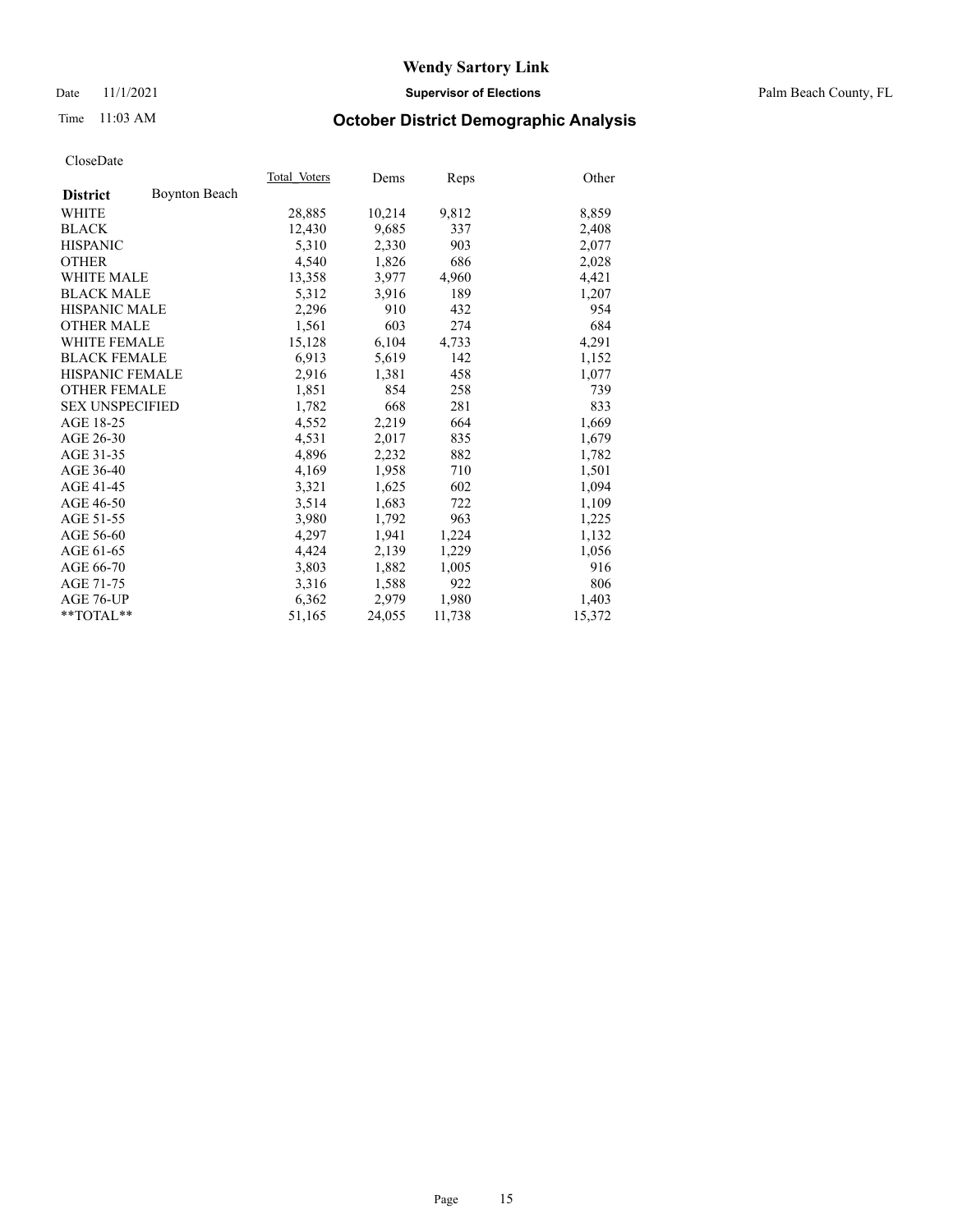### Date 11/1/2021 **Supervisor of Elections** Palm Beach County, FL

## Time 11:03 AM **October District Demographic Analysis**

|                        |                    | Total Voters | Dems  | Reps  | Other |
|------------------------|--------------------|--------------|-------|-------|-------|
| <b>District</b>        | <b>Belle Glade</b> |              |       |       |       |
| <b>WHITE</b>           |                    | 974          | 251   | 560   | 163   |
| <b>BLACK</b>           |                    | 4,140        | 3,577 | 102   | 461   |
| <b>HISPANIC</b>        |                    | 1,761        | 806   | 375   | 580   |
| <b>OTHER</b>           |                    | 456          | 237   | 40    | 179   |
| <b>WHITE MALE</b>      |                    | 455          | 114   | 264   | 77    |
| <b>BLACK MALE</b>      |                    | 1,663        | 1,391 | 62    | 210   |
| <b>HISPANIC MALE</b>   |                    | 832          | 353   | 200   | 279   |
| <b>OTHER MALE</b>      |                    | 170          | 87    | 15    | 68    |
| <b>WHITE FEMALE</b>    |                    | 508          | 134   | 293   | 81    |
| <b>BLACK FEMALE</b>    |                    | 2,412        | 2,136 | 40    | 236   |
| <b>HISPANIC FEMALE</b> |                    | 887          | 439   | 170   | 278   |
| <b>OTHER FEMALE</b>    |                    | 150          | 94    | 15    | 41    |
| <b>SEX UNSPECIFIED</b> |                    | 254          | 123   | 18    | 113   |
| AGE 18-25              |                    | 954          | 580   | 82    | 292   |
| AGE 26-30              |                    | 726          | 456   | 74    | 196   |
| AGE 31-35              |                    | 712          | 494   | 66    | 152   |
| AGE 36-40              |                    | 571          | 377   | 48    | 146   |
| AGE 41-45              |                    | 452          | 301   | 63    | 88    |
| AGE 46-50              |                    | 483          | 304   | 88    | 91    |
| AGE 51-55              |                    | 558          | 363   | 90    | 105   |
| AGE 56-60              |                    | 602          | 427   | 102   | 73    |
| AGE 61-65              |                    | 577          | 378   | 117   | 82    |
| AGE 66-70              |                    | 559          | 394   | 107   | 58    |
| AGE 71-75              |                    | 449          | 312   | 91    | 46    |
| AGE 76-UP              |                    | 688          | 485   | 149   | 54    |
| $*$ $TOTAL**$          |                    | 7,331        | 4,871 | 1,077 | 1,383 |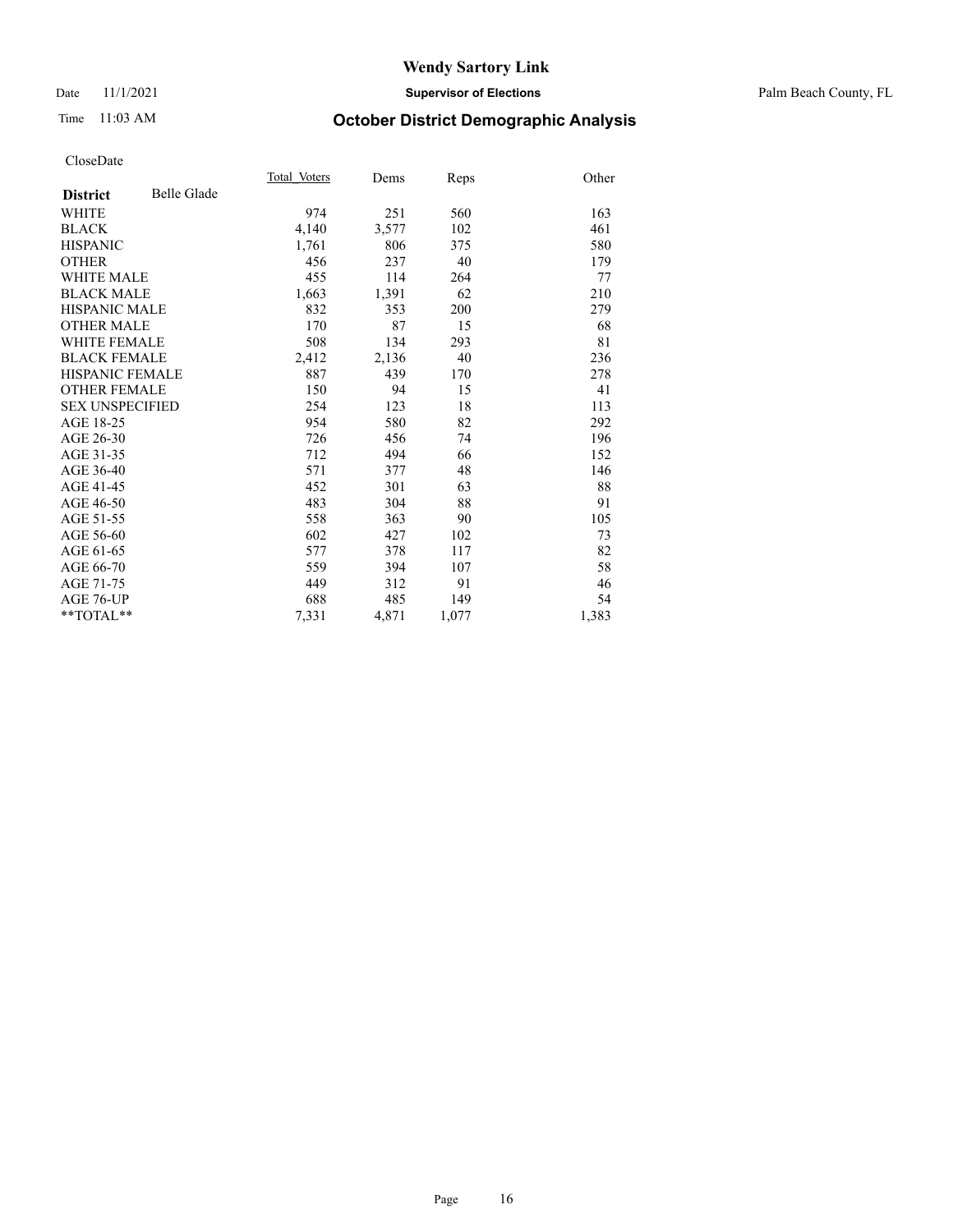### Date 11/1/2021 **Supervisor of Elections** Palm Beach County, FL

## Time 11:03 AM **October District Demographic Analysis**

|                        |            | Total Voters | Dems   | Reps   | Other  |
|------------------------|------------|--------------|--------|--------|--------|
| <b>District</b>        | Boca Raton |              |        |        |        |
| WHITE                  |            | 53,771       | 16,600 | 20,922 | 16,249 |
| <b>BLACK</b>           |            | 2,305        | 1,558  | 129    | 618    |
| <b>HISPANIC</b>        |            | 6,117        | 2,149  | 1,525  | 2,443  |
| <b>OTHER</b>           |            | 6,234        | 1,990  | 1,330  | 2,914  |
| <b>WHITE MALE</b>      |            | 25,775       | 6,576  | 10,728 | 8,471  |
| <b>BLACK MALE</b>      |            | 1,019        | 632    | 76     | 311    |
| <b>HISPANIC MALE</b>   |            | 2,453        | 778    | 632    | 1,043  |
| <b>OTHER MALE</b>      |            | 2,177        | 610    | 523    | 1,044  |
| <b>WHITE FEMALE</b>    |            | 27,232       | 9,811  | 9,886  | 7,535  |
| <b>BLACK FEMALE</b>    |            | 1,241        | 901    | 51     | 289    |
| <b>HISPANIC FEMALE</b> |            | 3,512        | 1,322  | 851    | 1,339  |
| <b>OTHER FEMALE</b>    |            | 2,526        | 960    | 513    | 1,053  |
| <b>SEX UNSPECIFIED</b> |            | 2,407        | 670    | 625    | 1,112  |
| AGE 18-25              |            | 7,685        | 2,630  | 2,294  | 2,761  |
| AGE 26-30              |            | 4,663        | 1,521  | 1,364  | 1,778  |
| AGE 31-35              |            | 4,570        | 1,488  | 1,285  | 1,797  |
| AGE 36-40              |            | 4.449        | 1,446  | 1,279  | 1,724  |
| AGE 41-45              |            | 4,404        | 1,377  | 1,271  | 1,756  |
| AGE 46-50              |            | 4,894        | 1,391  | 1,659  | 1,844  |
| AGE 51-55              |            | 6,012        | 1,660  | 2,265  | 2,087  |
| AGE 56-60              |            | 6,485        | 1,916  | 2,579  | 1,990  |
| AGE 61-65              |            | 6,013        | 2,021  | 2,290  | 1,702  |
| AGE 66-70              |            | 5,343        | 1,963  | 1,915  | 1,465  |
| AGE 71-75              |            | 4,870        | 1,807  | 1,791  | 1,272  |
| AGE 76-UP              |            | 9,039        | 3,077  | 3,914  | 2,048  |
| $*$ $TOTAL**$          |            | 68,427       | 22,297 | 23,906 | 22,224 |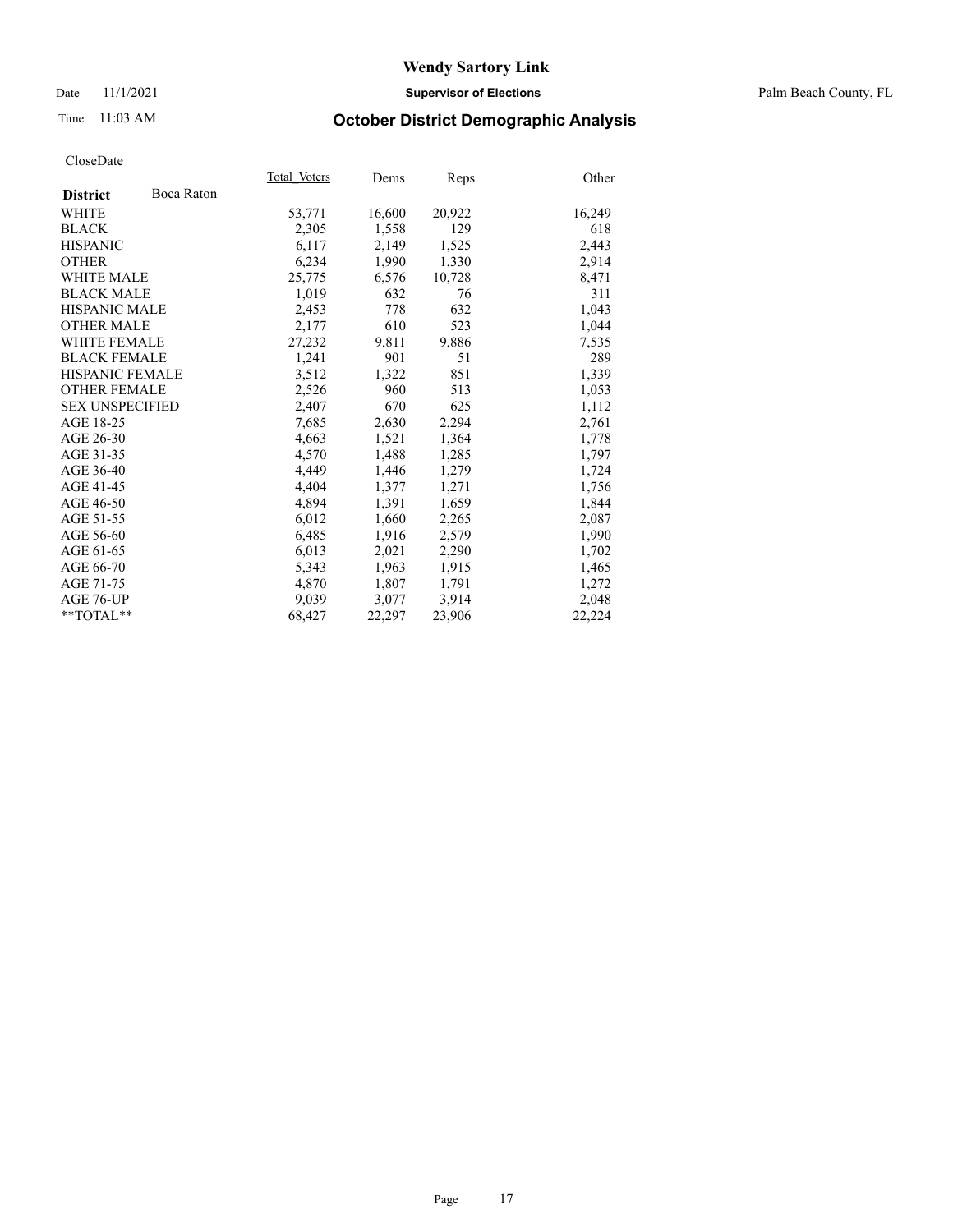### Date 11/1/2021 **Supervisor of Elections** Palm Beach County, FL

## Time 11:03 AM **October District Demographic Analysis**

|                        |                      | Total Voters | Dems                    | Reps             | Other          |
|------------------------|----------------------|--------------|-------------------------|------------------|----------------|
| <b>District</b>        | <b>Briny Breezes</b> |              |                         |                  |                |
| <b>WHITE</b>           |                      | 299          | 81                      | 136              | 82             |
| <b>BLACK</b>           |                      | $\theta$     | $\mathbf{0}$            | $\theta$         | $\theta$       |
| <b>HISPANIC</b>        |                      | 9            | 3                       | 1                | 5              |
| <b>OTHER</b>           |                      | 16           | 5                       | 5                | 6              |
| <b>WHITE MALE</b>      |                      | 125          | 27                      | 54               | 44             |
| <b>BLACK MALE</b>      |                      | 0            | $\overline{0}$          | $\theta$         | $\theta$       |
| <b>HISPANIC MALE</b>   |                      | 3            | $\overline{c}$          | $\boldsymbol{0}$ |                |
| <b>OTHER MALE</b>      |                      | 6            | 3                       | 2                |                |
| WHITE FEMALE           |                      | 172          | 54                      | 80               | 38             |
| <b>BLACK FEMALE</b>    |                      | $\mathbf{0}$ | $\theta$                | $\theta$         | $\theta$       |
| <b>HISPANIC FEMALE</b> |                      | 5            | 1                       | 1                | 3              |
| <b>OTHER FEMALE</b>    |                      | 4            | $\overline{2}$          | $\theta$         | $\overline{c}$ |
| <b>SEX UNSPECIFIED</b> |                      | 9            | $\mathbf{0}$            | 5                | 4              |
| AGE 18-25              |                      | 7            | $\overline{c}$          | $\overline{c}$   | 3              |
| AGE 26-30              |                      | 5            | 1                       | $\overline{c}$   | $\overline{c}$ |
| AGE 31-35              |                      | 5            | $\overline{2}$          | $\overline{2}$   |                |
| AGE 36-40              |                      | 4            | $\overline{c}$          | 1                |                |
| AGE 41-45              |                      | 7            | 1                       | 2                | 4              |
| AGE 46-50              |                      | 6            | $\overline{c}$          | 1                | 3              |
| AGE 51-55              |                      | 18           | $\overline{\mathbf{3}}$ | 8                | 7              |
| AGE 56-60              |                      | 16           | 6                       | 6                | 4              |
| AGE 61-65              |                      | 33           | 14                      | 11               | 8              |
| AGE 66-70              |                      | 29           | 7                       | 11               | 11             |
| AGE 71-75              |                      | 40           | 11                      | 18               | 11             |
| AGE 76-UP              |                      | 154          | 38                      | 78               | 38             |
| **TOTAL**              |                      | 324          | 89                      | 142              | 93             |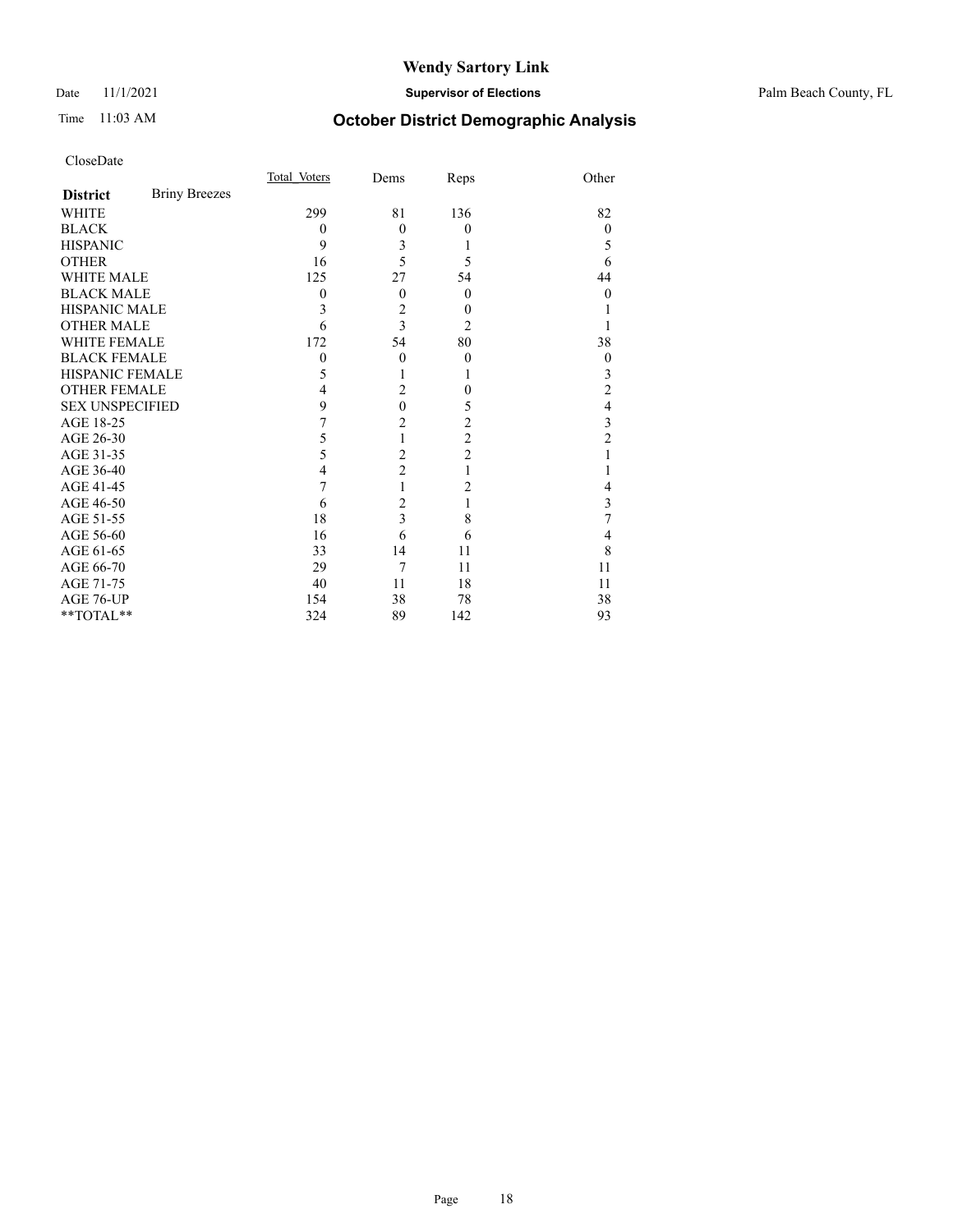### Date 11/1/2021 **Supervisor of Elections** Palm Beach County, FL

## Time 11:03 AM **October District Demographic Analysis**

|                               | Total Voters   | Dems                    | Reps     | Other          |
|-------------------------------|----------------|-------------------------|----------|----------------|
| Cloud Lake<br><b>District</b> |                |                         |          |                |
| <b>WHITE</b>                  | 58             | 19                      | 20       | 19             |
| <b>BLACK</b>                  | $\overline{2}$ | 1                       | $\theta$ | 1              |
| <b>HISPANIC</b>               | 23             | 6                       | 6        | 11             |
| <b>OTHER</b>                  | 5              |                         | 0        | $\overline{4}$ |
| <b>WHITE MALE</b>             | 27             | 8                       | 11       | 8              |
| <b>BLACK MALE</b>             | 2              |                         | 0        | l              |
| <b>HISPANIC MALE</b>          | 9              |                         | 5        | 3              |
| <b>OTHER MALE</b>             | $\theta$       | 0                       | 0        | $\overline{0}$ |
| WHITE FEMALE                  | 29             | 11                      | 9        | 9              |
| <b>BLACK FEMALE</b>           | $\theta$       | $\theta$                | 0        | $\overline{0}$ |
| <b>HISPANIC FEMALE</b>        | 14             | 5                       |          | 8              |
| <b>OTHER FEMALE</b>           | 3              | $\mathbf{0}$            | 0        | 3              |
| <b>SEX UNSPECIFIED</b>        | 4              |                         | 0        | 3              |
| AGE 18-25                     | 10             | 4                       | 4        | $\overline{c}$ |
| AGE 26-30                     | 3              | 1                       | 0        | $\overline{c}$ |
| AGE 31-35                     | 10             | 4                       | 2        | $\overline{4}$ |
| AGE 36-40                     | 8              | $\overline{2}$          | $\theta$ | 6              |
| AGE 41-45                     | 5              |                         |          | 3              |
| AGE 46-50                     | 6              |                         | 3        | $\overline{2}$ |
| AGE 51-55                     | 5              |                         | 3        | 1              |
| AGE 56-60                     | 9              | $\overline{c}$          | 3        | 4              |
| AGE 61-65                     | 8              | 3                       | 0        | 5              |
| AGE 66-70                     | 8              | 3                       | 3        | $\overline{c}$ |
| AGE 71-75                     | 4              | $\overline{c}$          |          | 1              |
| AGE 76-UP                     | 12             | $\overline{\mathbf{3}}$ | 6        | 3              |
| **TOTAL**                     | 88             | 27                      | 26       | 35             |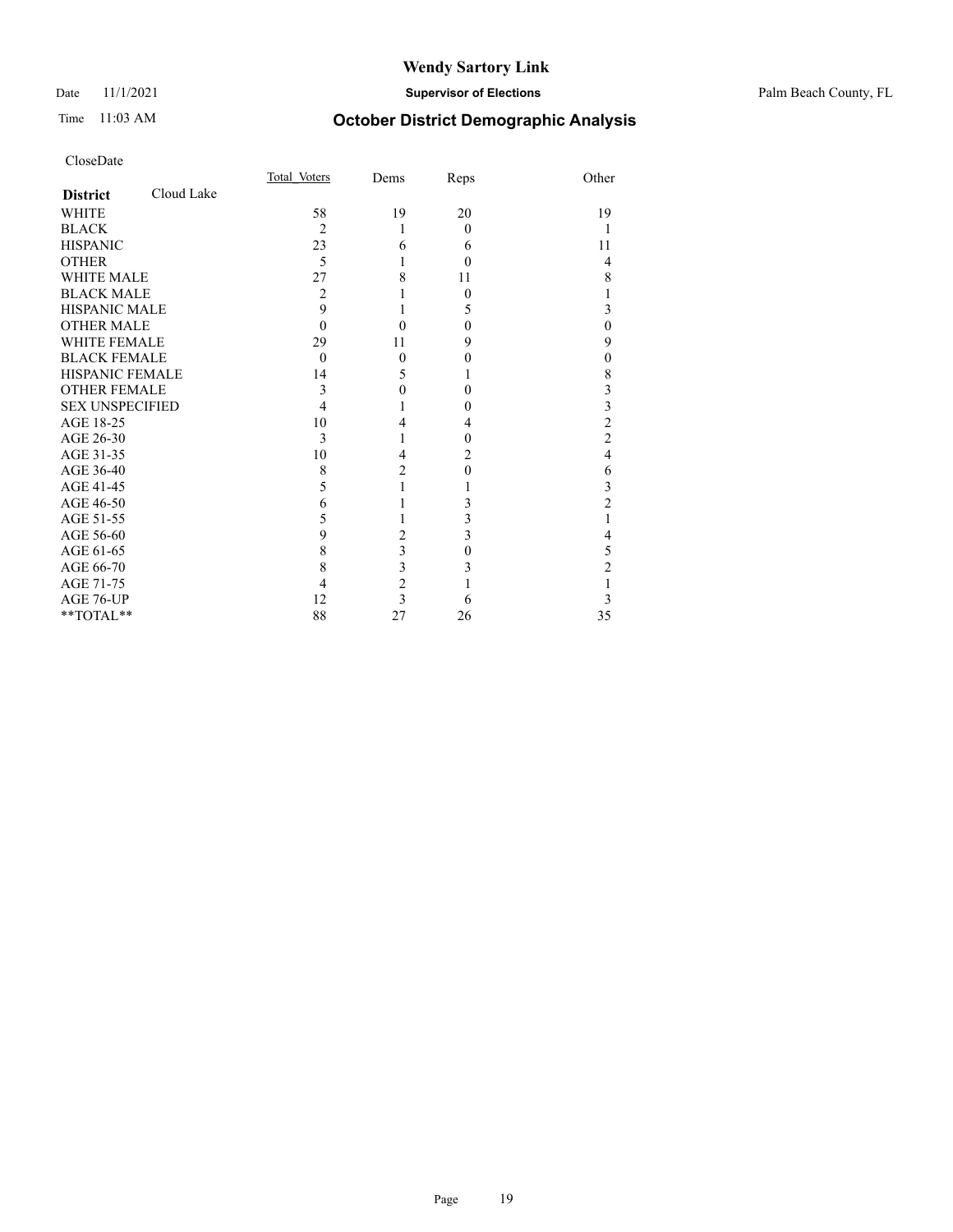Date 11/1/2021 **Supervisor of Elections** Palm Beach County, FL

## Time 11:03 AM **October District Demographic Analysis**

|                        |              | Total Voters | Dems   | <b>Reps</b> | Other  |
|------------------------|--------------|--------------|--------|-------------|--------|
| <b>District</b>        | Delray Beach |              |        |             |        |
| <b>WHITE</b>           |              | 30,441       | 10,496 | 10,551      | 9,394  |
| <b>BLACK</b>           |              | 9,331        | 7,486  | 265         | 1,580  |
| <b>HISPANIC</b>        |              | 3,242        | 1,453  | 620         | 1,169  |
| <b>OTHER</b>           |              | 3,666        | 1,493  | 649         | 1,524  |
| <b>WHITE MALE</b>      |              | 14,219       | 4,004  | 5,346       | 4,869  |
| <b>BLACK MALE</b>      |              | 4,175        | 3,195  | 145         | 835    |
| <b>HISPANIC MALE</b>   |              | 1,365        | 573    | 266         | 526    |
| <b>OTHER MALE</b>      |              | 1,266        | 490    | 258         | 518    |
| <b>WHITE FEMALE</b>    |              | 15,790       | 6,345  | 5,077       | 4,368  |
| <b>BLACK FEMALE</b>    |              | 5,010        | 4,176  | 117         | 717    |
| <b>HISPANIC FEMALE</b> |              | 1,803        | 852    | 338         | 613    |
| <b>OTHER FEMALE</b>    |              | 1,473        | 683    | 244         | 546    |
| <b>SEX UNSPECIFIED</b> |              | 1,540        | 588    | 286         | 666    |
| AGE 18-25              |              | 3,824        | 1,765  | 716         | 1,343  |
| AGE 26-30              |              | 3,667        | 1,568  | 767         | 1,332  |
| AGE 31-35              |              | 3,927        | 1,714  | 785         | 1,428  |
| AGE 36-40              |              | 3,177        | 1,379  | 686         | 1,112  |
| AGE 41-45              |              | 2,668        | 1,130  | 559         | 979    |
| AGE 46-50              |              | 2,880        | 1,198  | 721         | 961    |
| AGE 51-55              |              | 3,434        | 1,404  | 986         | 1,044  |
| AGE 56-60              |              | 4,269        | 1,809  | 1,289       | 1,171  |
| AGE 61-65              |              | 4,468        | 1,991  | 1,333       | 1,144  |
| AGE 66-70              |              | 4,199        | 2,060  | 1,154       | 985    |
| AGE 71-75              |              | 3,708        | 1,841  | 1,002       | 865    |
| AGE 76-UP              |              | 6,458        | 3,069  | 2,086       | 1,303  |
| $*$ $TOTAL**$          |              | 46,680       | 20,928 | 12,085      | 13,667 |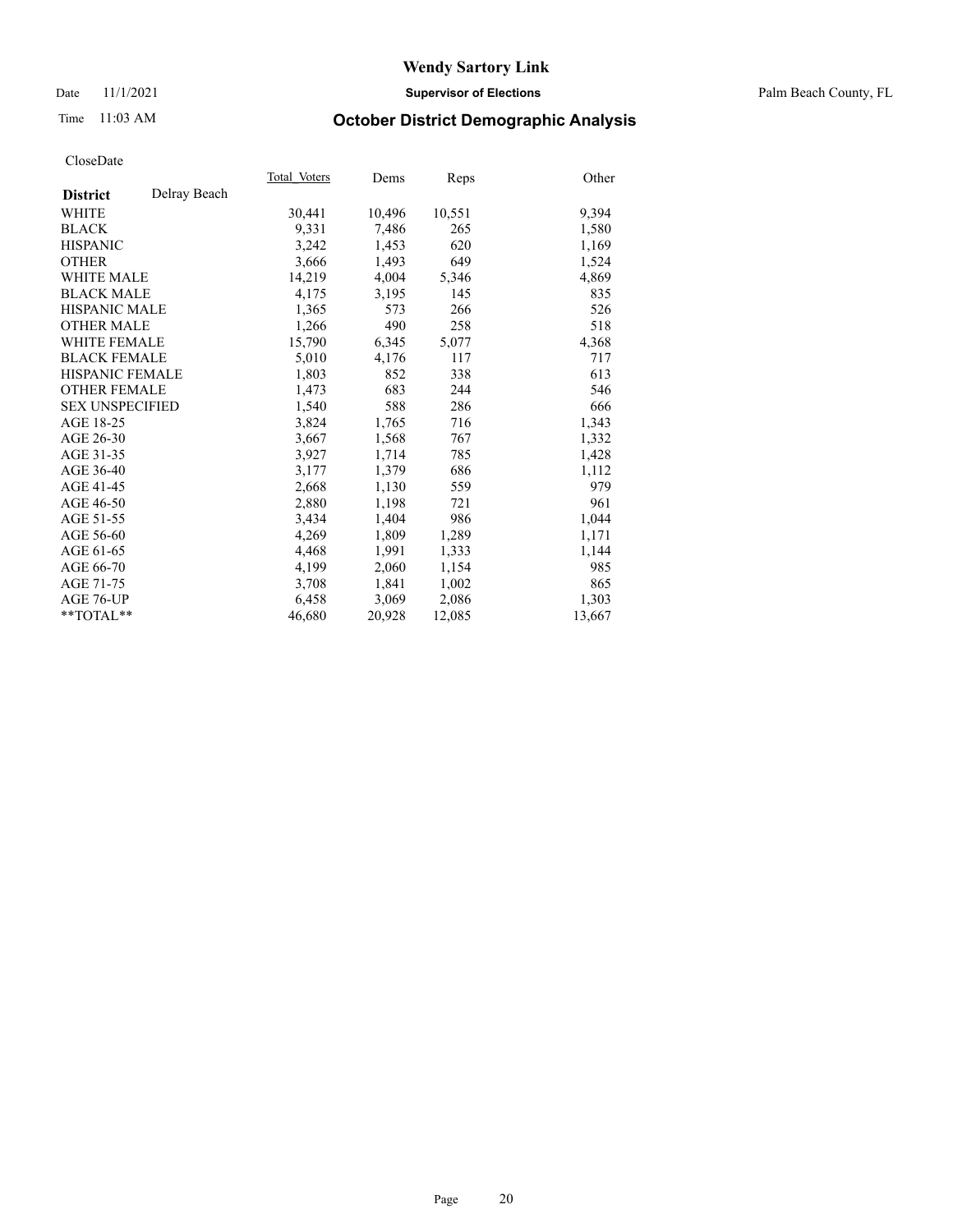### Date 11/1/2021 **Supervisor of Elections** Palm Beach County, FL

## Time 11:03 AM **October District Demographic Analysis**

|                        |            | Total Voters | Dems   | Reps  | Other |
|------------------------|------------|--------------|--------|-------|-------|
| <b>District</b>        | Greenacres |              |        |       |       |
| WHITE                  |            | 8,754        | 3,216  | 2,894 | 2,644 |
| <b>BLACK</b>           |            | 4,764        | 3,488  | 153   | 1,123 |
| <b>HISPANIC</b>        |            | 6,862        | 3,084  | 1,144 | 2,634 |
| <b>OTHER</b>           |            | 2,719        | 1,105  | 356   | 1,258 |
| <b>WHITE MALE</b>      |            | 3,840        | 1,216  | 1,362 | 1,262 |
| <b>BLACK MALE</b>      |            | 1,920        | 1,300  | 93    | 527   |
| <b>HISPANIC MALE</b>   |            | 2,925        | 1,202  | 537   | 1,186 |
| <b>OTHER MALE</b>      |            | 959          | 398    | 138   | 423   |
| <b>WHITE FEMALE</b>    |            | 4,783        | 1,958  | 1,499 | 1,326 |
| <b>BLACK FEMALE</b>    |            | 2,764        | 2,127  | 59    | 578   |
| <b>HISPANIC FEMALE</b> |            | 3,755        | 1,802  | 577   | 1,376 |
| <b>OTHER FEMALE</b>    |            | 1,097        | 508    | 135   | 454   |
| <b>SEX UNSPECIFIED</b> |            | 1,035        | 369    | 145   | 521   |
| AGE 18-25              |            | 2,795        | 1,251  | 299   | 1,245 |
| AGE 26-30              |            | 1,851        | 824    | 226   | 801   |
| AGE 31-35              |            | 1,937        | 914    | 275   | 748   |
| AGE 36-40              |            | 1,824        | 860    | 255   | 709   |
| AGE 41-45              |            | 1,790        | 857    | 298   | 635   |
| AGE 46-50              |            | 1,811        | 871    | 345   | 595   |
| AGE 51-55              |            | 1,912        | 920    | 381   | 611   |
| AGE 56-60              |            | 1,922        | 938    | 450   | 534   |
| AGE 61-65              |            | 1,893        | 894    | 472   | 527   |
| AGE 66-70              |            | 1,541        | 775    | 375   | 391   |
| AGE 71-75              |            | 1,364        | 644    | 381   | 339   |
| AGE 76-UP              |            | 2.459        | 1,145  | 790   | 524   |
| $*$ $TOTAL**$          |            | 23,099       | 10,893 | 4,547 | 7,659 |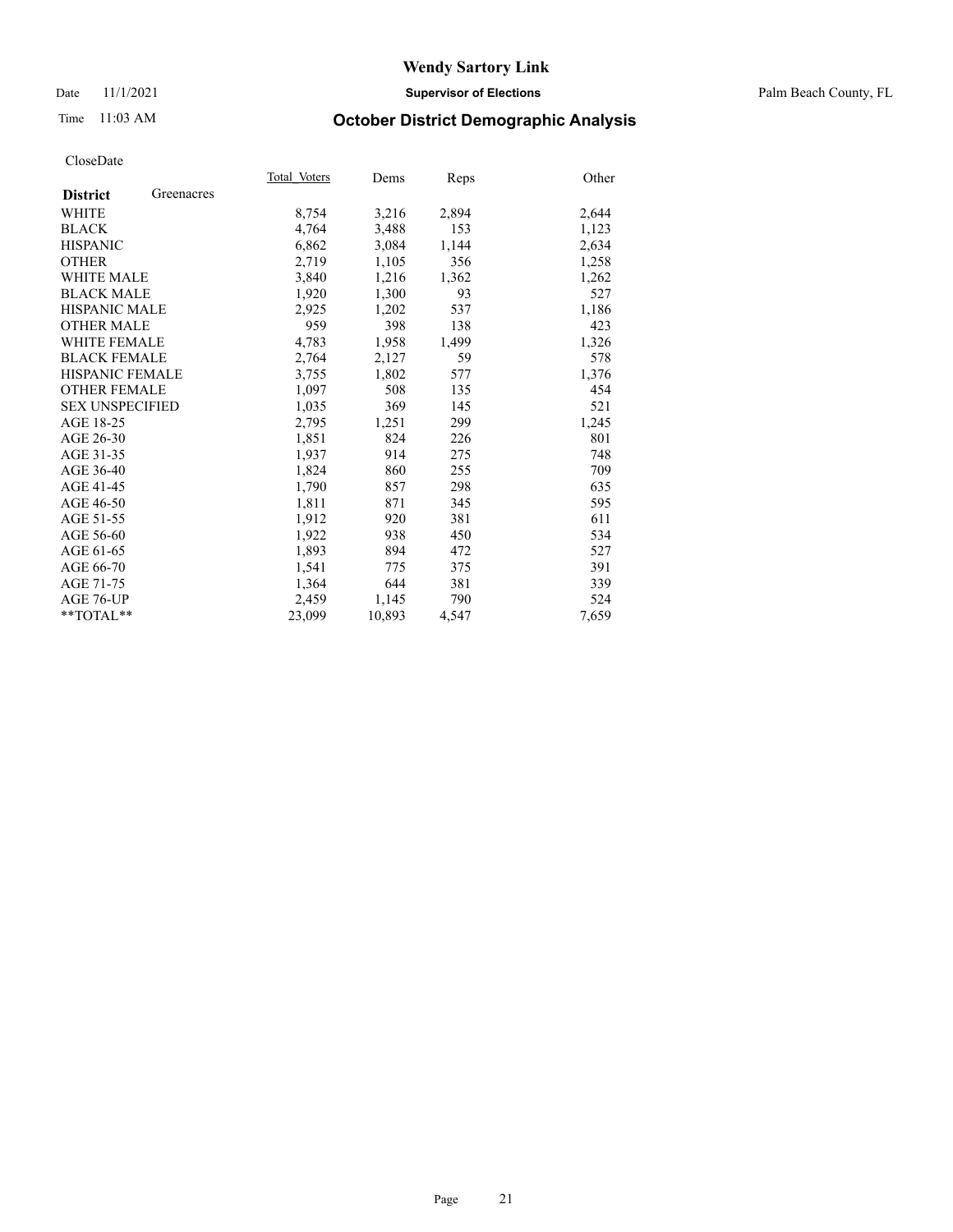### Date 11/1/2021 **Supervisor of Elections** Palm Beach County, FL

## Time 11:03 AM **October District Demographic Analysis**

|                        |            | Total Voters | Dems           | Reps           | Other          |
|------------------------|------------|--------------|----------------|----------------|----------------|
| <b>District</b>        | Glen Ridge |              |                |                |                |
| <b>WHITE</b>           |            | 126          | 35             | 51             | 40             |
| <b>BLACK</b>           |            | 1            | $\theta$       | $\theta$       | 1              |
| <b>HISPANIC</b>        |            | 33           | 8              | 10             | 15             |
| <b>OTHER</b>           |            | 13           | $\theta$       | $\overline{2}$ | 11             |
| WHITE MALE             |            | 63           | 15             | 29             | 19             |
| <b>BLACK MALE</b>      |            | 1            | $\theta$       | $\theta$       |                |
| HISPANIC MALE          |            | 16           | 6              | 4              | 6              |
| <b>OTHER MALE</b>      |            | 5            | $\theta$       |                | 4              |
| WHITE FEMALE           |            | 61           | 20             | 22             | 19             |
| <b>BLACK FEMALE</b>    |            | $\theta$     | $\theta$       | $\theta$       | $\theta$       |
| <b>HISPANIC FEMALE</b> |            | 16           | $\overline{c}$ | 5              | 9              |
| <b>OTHER FEMALE</b>    |            | 5            | $\overline{0}$ | 1              | 4              |
| <b>SEX UNSPECIFIED</b> |            | 6            | $\theta$       | 1              | 5              |
| AGE 18-25              |            | 19           | 4              | 6              | 9              |
| AGE 26-30              |            | 18           | 5              | 4              | 9              |
| AGE 31-35              |            | 12           | 1              | 7              | 4              |
| AGE 36-40              |            | 9            | 3              | 2              | 4              |
| AGE 41-45              |            | 10           | 3              | 5              | $\overline{2}$ |
| AGE 46-50              |            | 15           | 1              | 6              | 8              |
| AGE 51-55              |            | 13           | $\overline{4}$ | 4              | 5              |
| AGE 56-60              |            | 31           | 8              | 12             | 11             |
| AGE 61-65              |            | 10           | $\overline{2}$ | 4              | 4              |
| AGE 66-70              |            | 18           | 5              | 7              | 6              |
| AGE 71-75              |            | 8            | 3              |                | 4              |
| AGE 76-UP              |            | 10           | 4              | 5              |                |
| **TOTAL**              |            | 173          | 43             | 63             | 67             |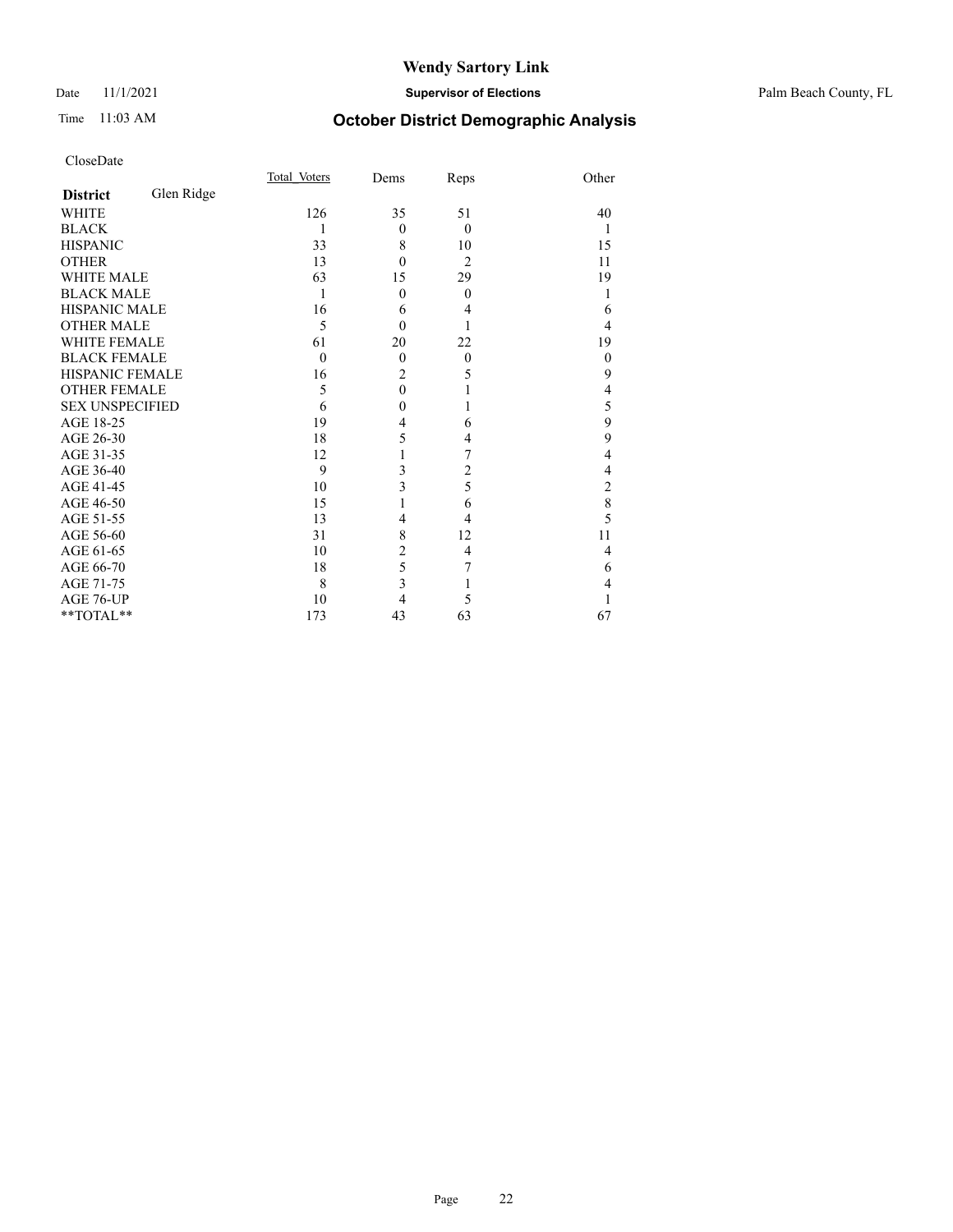### Date 11/1/2021 **Supervisor of Elections** Palm Beach County, FL

## Time 11:03 AM **October District Demographic Analysis**

|                        |            | Total Voters   | Dems             | Reps             | Other        |
|------------------------|------------|----------------|------------------|------------------|--------------|
| <b>District</b>        | Gulfstream |                |                  |                  |              |
| <b>WHITE</b>           |            | 804            | 170              | 432              | 202          |
| <b>BLACK</b>           |            | $\overline{4}$ | 4                | $\mathbf{0}$     | $\theta$     |
| <b>HISPANIC</b>        |            | 22             | 4                | 9                | 9            |
| <b>OTHER</b>           |            | 37             | 6                | 10               | 21           |
| <b>WHITE MALE</b>      |            | 395            | 68               | 219              | 108          |
| <b>BLACK MALE</b>      |            | $\overline{2}$ | $\overline{2}$   | $\mathbf{0}$     | $\theta$     |
| <b>HISPANIC MALE</b>   |            | 6              | $\boldsymbol{0}$ | $\overline{c}$   | 4            |
| <b>OTHER MALE</b>      |            | 19             | $\overline{2}$   | $\overline{7}$   | 10           |
| <b>WHITE FEMALE</b>    |            | 399            | 100              | 206              | 93           |
| <b>BLACK FEMALE</b>    |            | $\overline{2}$ | $\overline{2}$   | $\boldsymbol{0}$ | $\mathbf{0}$ |
| <b>HISPANIC FEMALE</b> |            | 16             | $\overline{4}$   | 7                | 5            |
| <b>OTHER FEMALE</b>    |            | 10             | $\overline{c}$   | $\overline{2}$   | 6            |
| <b>SEX UNSPECIFIED</b> |            | 17             | $\overline{4}$   | 7                | 6            |
| AGE 18-25              |            | 56             | 9                | 17               | 30           |
| AGE 26-30              |            | 26             | $\overline{4}$   | 9                | 13           |
| AGE 31-35              |            | 34             | 12               | 11               | 11           |
| AGE 36-40              |            | 47             | 10               | 20               | 17           |
| AGE 41-45              |            | 26             | 3                | 13               | 10           |
| AGE 46-50              |            | 47             | 6                | 24               | 17           |
| AGE 51-55              |            | 50             | 9                | 24               | 17           |
| AGE 56-60              |            | 80             | 11               | 43               | 26           |
| AGE 61-65              |            | 98             | 20               | 62               | 16           |
| AGE 66-70              |            | 106            | 28               | 57               | 21           |
| AGE 71-75              |            | 104            | 24               | 60               | 20           |
| AGE 76-UP              |            | 193            | 48               | 111              | 34           |
| **TOTAL**              |            | 867            | 184              | 451              | 232          |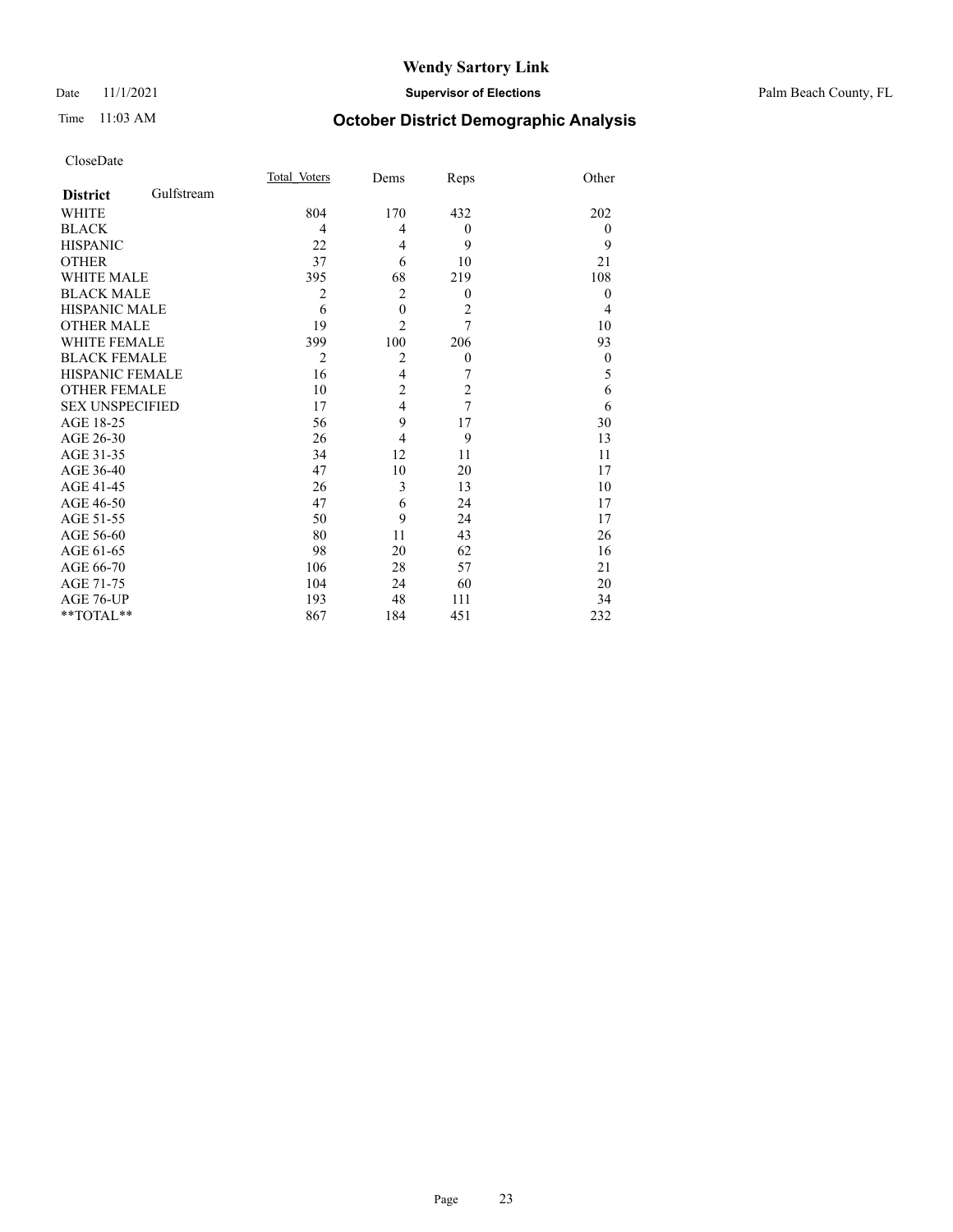Date 11/1/2021 **Supervisor of Elections** Palm Beach County, FL

## Time 11:03 AM **October District Demographic Analysis**

|                        |                       | Total Voters | Dems  | Reps           | Other          |
|------------------------|-----------------------|--------------|-------|----------------|----------------|
| <b>District</b>        | <b>Highland Beach</b> |              |       |                |                |
| <b>WHITE</b>           |                       | 3,412        | 1,020 | 1,418          | 974            |
| <b>BLACK</b>           |                       | 19           | 14    | 2              | 3              |
| <b>HISPANIC</b>        |                       | 145          | 47    | 41             | 57             |
| <b>OTHER</b>           |                       | 265          | 95    | 66             | 104            |
| WHITE MALE             |                       | 1,616        | 417   | 717            | 482            |
| <b>BLACK MALE</b>      |                       | 9            | 6     | $\overline{2}$ | 1              |
| <b>HISPANIC MALE</b>   |                       | 46           | 15    | 14             | 17             |
| <b>OTHER MALE</b>      |                       | 85           | 23    | 20             | 42             |
| WHITE FEMALE           |                       | 1,754        | 599   | 675            | 480            |
| <b>BLACK FEMALE</b>    |                       | 10           | 8     | $\theta$       | $\overline{2}$ |
| <b>HISPANIC FEMALE</b> |                       | 96           | 32    | 27             | 37             |
| <b>OTHER FEMALE</b>    |                       | 112          | 48    | 30             | 34             |
| <b>SEX UNSPECIFIED</b> |                       | 109          | 25    | 41             | 43             |
| AGE 18-25              |                       | 163          | 46    | 53             | 64             |
| AGE 26-30              |                       | 94           | 31    | 24             | 39             |
| AGE 31-35              |                       | 94           | 30    | 27             | 37             |
| AGE 36-40              |                       | 78           | 23    | 25             | 30             |
| AGE 41-45              |                       | 83           | 19    | 28             | 36             |
| AGE 46-50              |                       | 112          | 19    | 45             | 48             |
| AGE 51-55              |                       | 201          | 40    | 93             | 68             |
| AGE 56-60              |                       | 370          | 101   | 146            | 123            |
| AGE 61-65              |                       | 448          | 153   | 166            | 129            |
| AGE 66-70              |                       | 437          | 137   | 171            | 129            |
| AGE 71-75              |                       | 594          | 207   | 219            | 168            |
| AGE 76-UP              |                       | 1,167        | 370   | 530            | 267            |
| $*$ $TOTAL**$          |                       | 3,841        | 1,176 | 1,527          | 1,138          |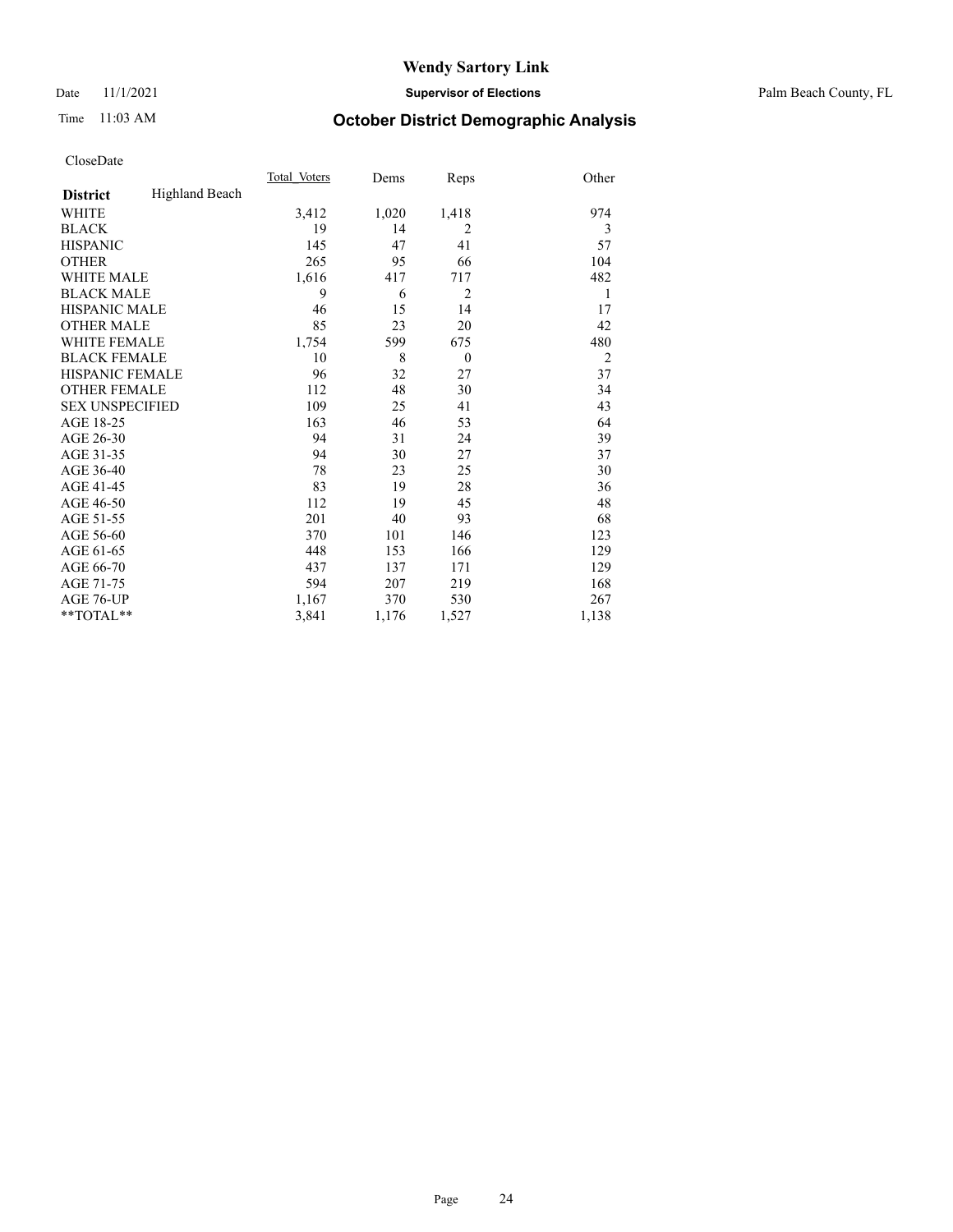### Date 11/1/2021 **Supervisor of Elections** Palm Beach County, FL

## Time 11:03 AM **October District Demographic Analysis**

|                              | Total Voters | Dems | Reps           | Other |
|------------------------------|--------------|------|----------------|-------|
| Haverhill<br><b>District</b> |              |      |                |       |
| <b>WHITE</b>                 | 484          | 143  | 210            | 131   |
| <b>BLACK</b>                 | 390          | 298  | 20             | 72    |
| <b>HISPANIC</b>              | 308          | 124  | 71             | 113   |
| <b>OTHER</b>                 | 140          | 42   | 29             | 69    |
| <b>WHITE MALE</b>            | 238          | 59   | 102            | 77    |
| <b>BLACK MALE</b>            | 172          | 116  | 13             | 43    |
| <b>HISPANIC MALE</b>         | 144          | 47   | 38             | 59    |
| <b>OTHER MALE</b>            | 40           | 13   | 6              | 21    |
| <b>WHITE FEMALE</b>          | 239          | 83   | 104            | 52    |
| <b>BLACK FEMALE</b>          | 214          | 179  | $\overline{7}$ | 28    |
| <b>HISPANIC FEMALE</b>       | 154          | 72   | 30             | 52    |
| <b>OTHER FEMALE</b>          | 56           | 19   | 10             | 27    |
| <b>SEX UNSPECIFIED</b>       | 65           | 19   | 20             | 26    |
| AGE 18-25                    | 155          | 66   | 30             | 59    |
| AGE 26-30                    | 122          | 54   | 23             | 45    |
| AGE 31-35                    | 115          | 55   | 20             | 40    |
| AGE 36-40                    | 111          | 50   | 18             | 43    |
| AGE 41-45                    | 113          | 67   | 25             | 21    |
| AGE 46-50                    | 101          | 51   | 18             | 32    |
| AGE 51-55                    | 130          | 50   | 47             | 33    |
| AGE 56-60                    | 133          | 55   | 35             | 43    |
| AGE 61-65                    | 124          | 55   | 38             | 31    |
| AGE 66-70                    | 80           | 42   | 22             | 16    |
| AGE 71-75                    | 57           | 27   | 19             | 11    |
| AGE 76-UP                    | 81           | 35   | 35             | 11    |
| $*$ $TOTAL**$                | 1,322        | 607  | 330            | 385   |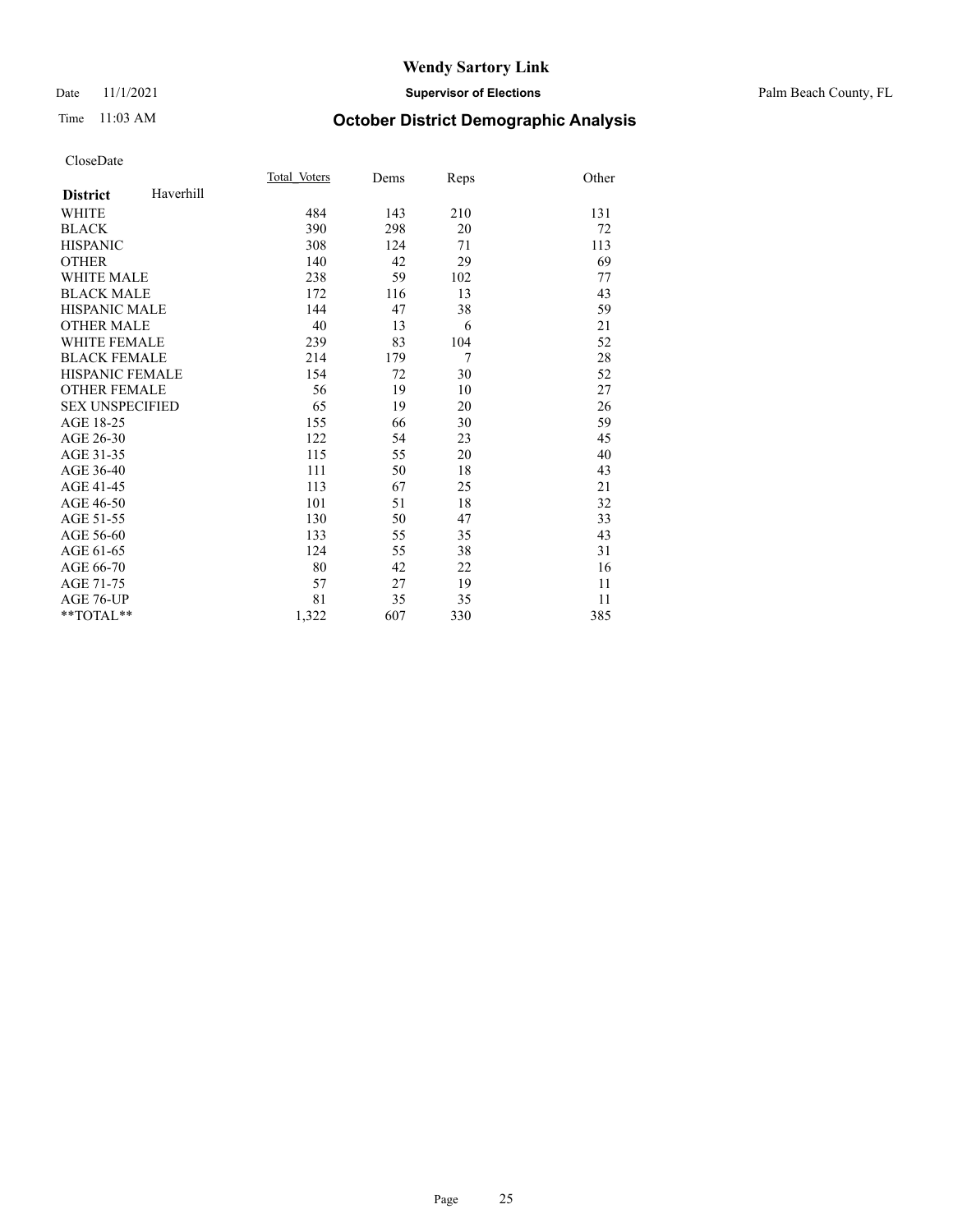### Date 11/1/2021 **Supervisor of Elections** Palm Beach County, FL

## Time 11:03 AM **October District Demographic Analysis**

|                        |          | Total Voters | Dems | Reps           | Other |
|------------------------|----------|--------------|------|----------------|-------|
| <b>District</b>        | Hypoluxo |              |      |                |       |
| WHITE                  |          | 1,627        | 498  | 612            | 517   |
| <b>BLACK</b>           |          | 120          | 87   | 7              | 26    |
| <b>HISPANIC</b>        |          | 173          | 70   | 29             | 74    |
| <b>OTHER</b>           |          | 156          | 46   | 41             | 69    |
| <b>WHITE MALE</b>      |          | 768          | 194  | 314            | 260   |
| <b>BLACK MALE</b>      |          | 47           | 29   | $\overline{4}$ | 14    |
| <b>HISPANIC MALE</b>   |          | 75           | 33   | 12             | 30    |
| <b>OTHER MALE</b>      |          | 52           | 13   | 14             | 25    |
| <b>WHITE FEMALE</b>    |          | 842          | 300  | 292            | 250   |
| <b>BLACK FEMALE</b>    |          | 71           | 58   | $\overline{2}$ | 11    |
| <b>HISPANIC FEMALE</b> |          | 90           | 35   | 15             | 40    |
| <b>OTHER FEMALE</b>    |          | 72           | 23   | 18             | 31    |
| <b>SEX UNSPECIFIED</b> |          | 59           | 16   | 18             | 25    |
| AGE 18-25              |          | 125          | 44   | 28             | 53    |
| AGE 26-30              |          | 144          | 46   | 42             | 56    |
| AGE 31-35              |          | 149          | 48   | 37             | 64    |
| AGE 36-40              |          | 119          | 39   | 34             | 46    |
| AGE 41-45              |          | 133          | 48   | 33             | 52    |
| AGE 46-50              |          | 168          | 54   | 52             | 62    |
| AGE 51-55              |          | 177          | 58   | 59             | 60    |
| AGE 56-60              |          | 224          | 68   | 88             | 68    |
| AGE 61-65              |          | 230          | 84   | 84             | 62    |
| AGE 66-70              |          | 205          | 76   | 66             | 63    |
| AGE 71-75              |          | 149          | 56   | 58             | 35    |
| AGE 76-UP              |          | 253          | 80   | 108            | 65    |
| $*$ $TOTAL**$          |          | 2,076        | 701  | 689            | 686   |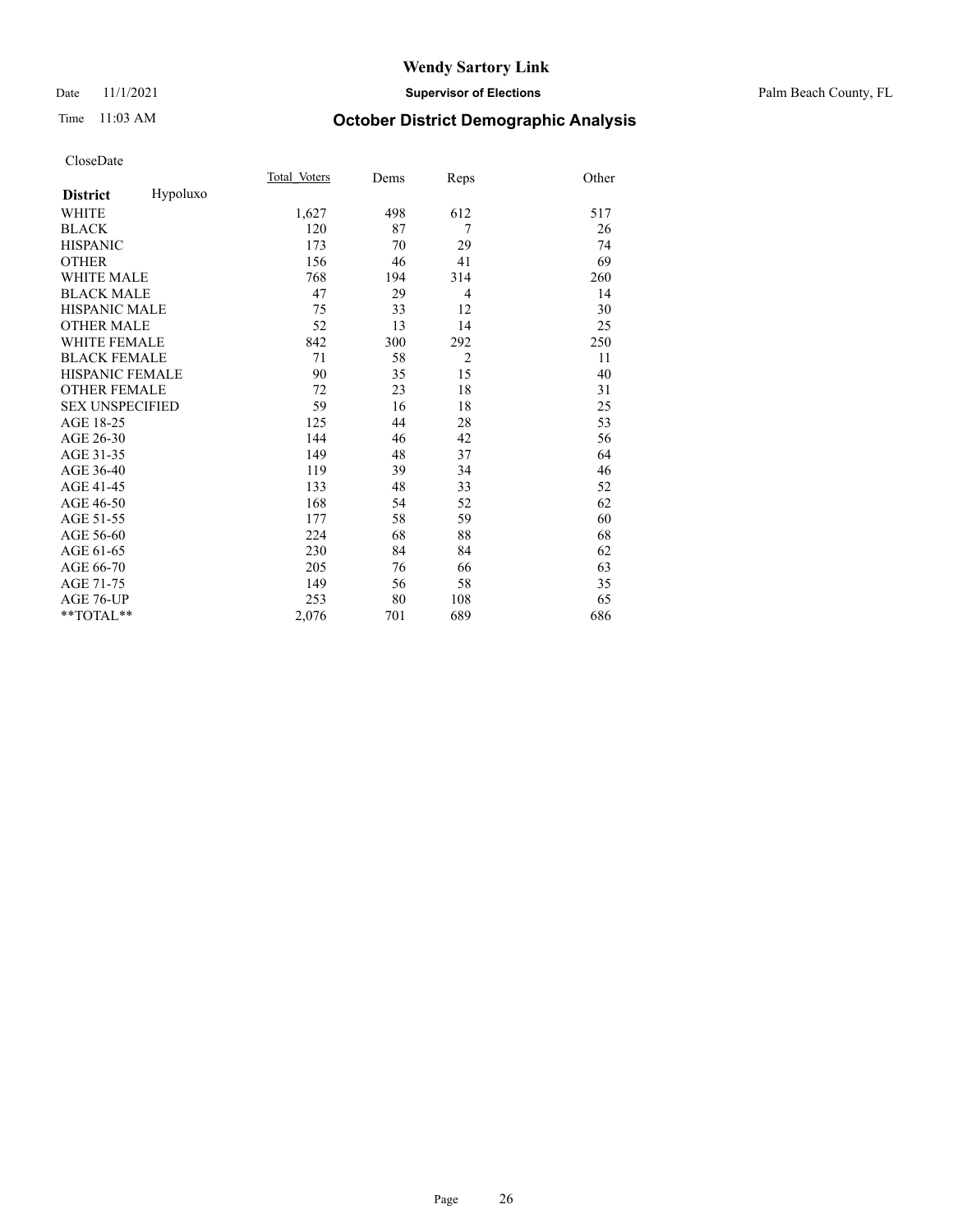Date 11/1/2021 **Supervisor of Elections** Palm Beach County, FL

## Time 11:03 AM **October District Demographic Analysis**

|                        |            | Total Voters | Dems | Reps           | Other |
|------------------------|------------|--------------|------|----------------|-------|
| <b>District</b>        | Juno Beach |              |      |                |       |
| WHITE                  |            | 2,832        | 722  | 1,351          | 759   |
| <b>BLACK</b>           |            | 19           | 8    | 4              | 7     |
| <b>HISPANIC</b>        |            | 80           | 18   | 35             | 27    |
| <b>OTHER</b>           |            | 166          | 46   | 52             | 68    |
| <b>WHITE MALE</b>      |            | 1,285        | 261  | 639            | 385   |
| <b>BLACK MALE</b>      |            | 9            | 3    | $\overline{2}$ | 4     |
| <b>HISPANIC MALE</b>   |            | 34           | 9    | 17             | 8     |
| <b>OTHER MALE</b>      |            | 46           | 8    | 17             | 21    |
| <b>WHITE FEMALE</b>    |            | 1,516        | 455  | 698            | 363   |
| <b>BLACK FEMALE</b>    |            | 10           | 5    | $\overline{2}$ | 3     |
| HISPANIC FEMALE        |            | 45           | 9    | 18             | 18    |
| <b>OTHER FEMALE</b>    |            | 73           | 24   | 25             | 24    |
| <b>SEX UNSPECIFIED</b> |            | 74           | 15   | 24             | 35    |
| AGE 18-25              |            | 122          | 34   | 45             | 43    |
| AGE 26-30              |            | 67           | 15   | 32             | 20    |
| AGE 31-35              |            | 99           | 22   | 37             | 40    |
| AGE 36-40              |            | 109          | 20   | 45             | 44    |
| AGE 41-45              |            | 83           | 16   | 34             | 33    |
| AGE 46-50              |            | 119          | 27   | 46             | 46    |
| AGE 51-55              |            | 180          | 29   | 90             | 61    |
| AGE 56-60              |            | 300          | 76   | 144            | 80    |
| AGE 61-65              |            | 363          | 98   | 173            | 92    |
| AGE 66-70              |            | 390          | 105  | 174            | 111   |
| AGE 71-75              |            | 393          | 109  | 172            | 112   |
| AGE 76-UP              |            | 872          | 243  | 450            | 179   |
| $*$ $TOTAL**$          |            | 3,097        | 794  | 1,442          | 861   |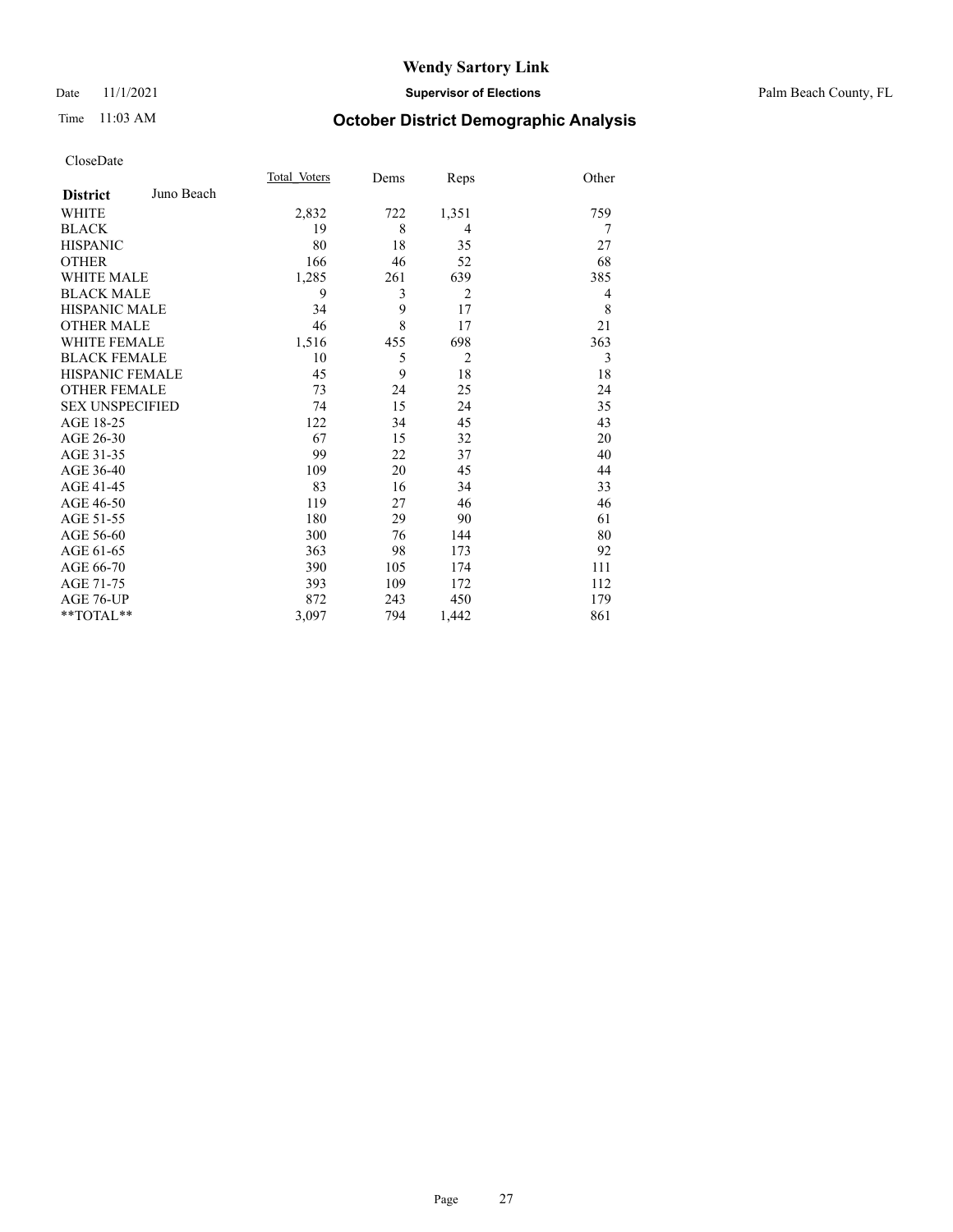### Date 11/1/2021 **Supervisor of Elections** Palm Beach County, FL

## Time 11:03 AM **October District Demographic Analysis**

| CloseDate |
|-----------|
|-----------|

|                        |                      | Total Voters | Dems           | Reps             | Other          |
|------------------------|----------------------|--------------|----------------|------------------|----------------|
| <b>District</b>        | Jupiter Inlet Colony |              |                |                  |                |
| WHITE                  |                      | 361          | 60             | 208              | 93             |
| <b>BLACK</b>           |                      | $\theta$     | $\theta$       | $\mathbf{0}$     | $\theta$       |
| <b>HISPANIC</b>        |                      | 5            | $\mathbf{0}$   | 4                |                |
| <b>OTHER</b>           |                      | 26           | 8              | 10               | 8              |
| <b>WHITE MALE</b>      |                      | 173          | 16             | 109              | 48             |
| <b>BLACK MALE</b>      |                      | $\theta$     | $\mathbf{0}$   | $\mathbf{0}$     | $\theta$       |
| <b>HISPANIC MALE</b>   |                      | 0            | $\mathbf{0}$   | $\boldsymbol{0}$ | 0              |
| <b>OTHER MALE</b>      |                      | 4            | $\overline{2}$ | $\overline{2}$   | 0              |
| <b>WHITE FEMALE</b>    |                      | 186          | 44             | 97               | 45             |
| <b>BLACK FEMALE</b>    |                      | $\theta$     | $\mathbf{0}$   | $\mathbf{0}$     | $\theta$       |
| <b>HISPANIC FEMALE</b> |                      | 5            | $\theta$       | 4                |                |
| <b>OTHER FEMALE</b>    |                      | 16           | 5              | 5                | 6              |
| <b>SEX UNSPECIFIED</b> |                      | 8            |                | 5                | $\overline{c}$ |
| AGE 18-25              |                      | 42           | 6              | 19               | 17             |
| AGE 26-30              |                      | 16           | 3              | 10               | 3              |
| AGE 31-35              |                      | 12           | $\overline{c}$ | 5                | 5              |
| AGE 36-40              |                      | 4            | 1              | 3                | 0              |
| AGE 41-45              |                      | 13           | 5              | 6                | 2              |
| AGE 46-50              |                      | 14           | $\overline{c}$ | 7                | 5              |
| AGE 51-55              |                      | 40           | 4              | 25               | 11             |
| AGE 56-60              |                      | 51           | 3              | 31               | 17             |
| AGE 61-65              |                      | 51           | 14             | 24               | 13             |
| AGE 66-70              |                      | 35           | 5              | 19               | 11             |
| AGE 71-75              |                      | 39           | 6              | 23               | 10             |
| AGE 76-UP              |                      | 75           | 17             | 50               | 8              |
| **TOTAL**              |                      | 392          | 68             | 222              | 102            |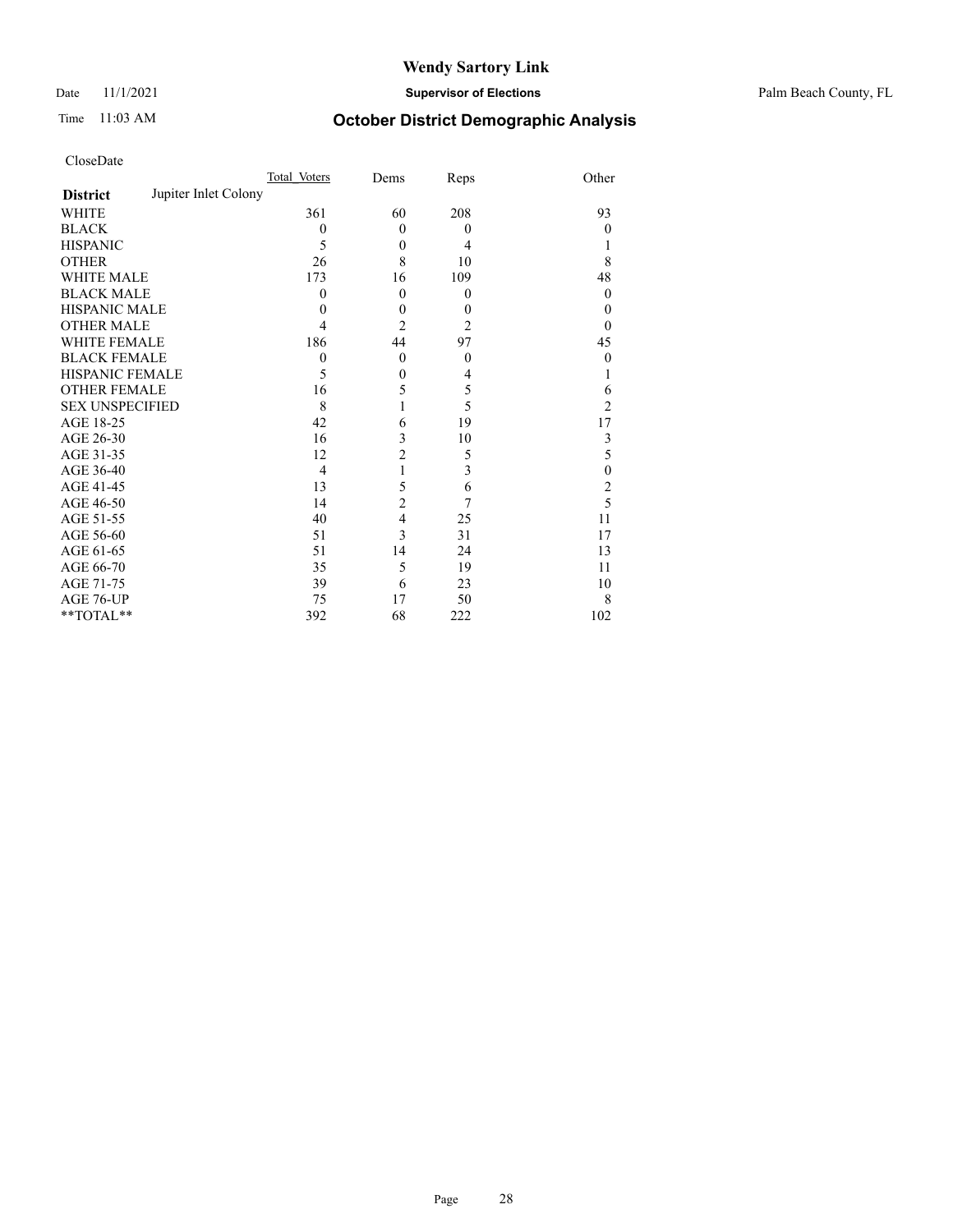### Date 11/1/2021 **Supervisor of Elections** Palm Beach County, FL

## Time 11:03 AM **October District Demographic Analysis**

|                            | Total Voters | Dems   | Reps   | Other  |
|----------------------------|--------------|--------|--------|--------|
| Jupiter<br><b>District</b> |              |        |        |        |
| <b>WHITE</b>               | 38,059       | 10,115 | 16,721 | 11,223 |
| <b>BLACK</b>               | 608          | 402    | 43     | 163    |
| <b>HISPANIC</b>            | 2,580        | 986    | 663    | 931    |
| <b>OTHER</b>               | 3,226        | 1,015  | 798    | 1,413  |
| <b>WHITE MALE</b>          | 17,857       | 3,794  | 8,379  | 5,684  |
| <b>BLACK MALE</b>          | 296          | 184    | 21     | 91     |
| <b>HISPANIC MALE</b>       | 1,074        | 379    | 290    | 405    |
| <b>OTHER MALE</b>          | 1,108        | 332    | 285    | 491    |
| WHITE FEMALE               | 19.787       | 6,203  | 8,172  | 5,412  |
| <b>BLACK FEMALE</b>        | 304          | 213    | 20     | 71     |
| HISPANIC FEMALE            | 1,445        | 585    | 353    | 507    |
| <b>OTHER FEMALE</b>        | 1,288        | 485    | 305    | 498    |
| <b>SEX UNSPECIFIED</b>     | 1,263        | 321    | 379    | 563    |
| AGE 18-25                  | 3,891        | 1,152  | 1,296  | 1,443  |
| AGE 26-30                  | 2,815        | 824    | 947    | 1,044  |
| AGE 31-35                  | 2,878        | 825    | 981    | 1,072  |
| AGE 36-40                  | 3,074        | 864    | 1,051  | 1,159  |
| AGE 41-45                  | 3,148        | 841    | 1,116  | 1,191  |
| AGE 46-50                  | 3,429        | 853    | 1,366  | 1,210  |
| AGE 51-55                  | 4,010        | 972    | 1,808  | 1,230  |
| AGE 56-60                  | 4,337        | 1,113  | 2,019  | 1,205  |
| AGE 61-65                  | 4,208        | 1,217  | 1,904  | 1,087  |
| AGE 66-70                  | 3,690        | 1,186  | 1,544  | 960    |
| AGE 71-75                  | 3,320        | 1,022  | 1,467  | 831    |
| AGE 76-UP                  | 5.673        | 1,649  | 2,726  | 1,298  |
| **TOTAL**                  | 44,473       | 12,518 | 18,225 | 13,730 |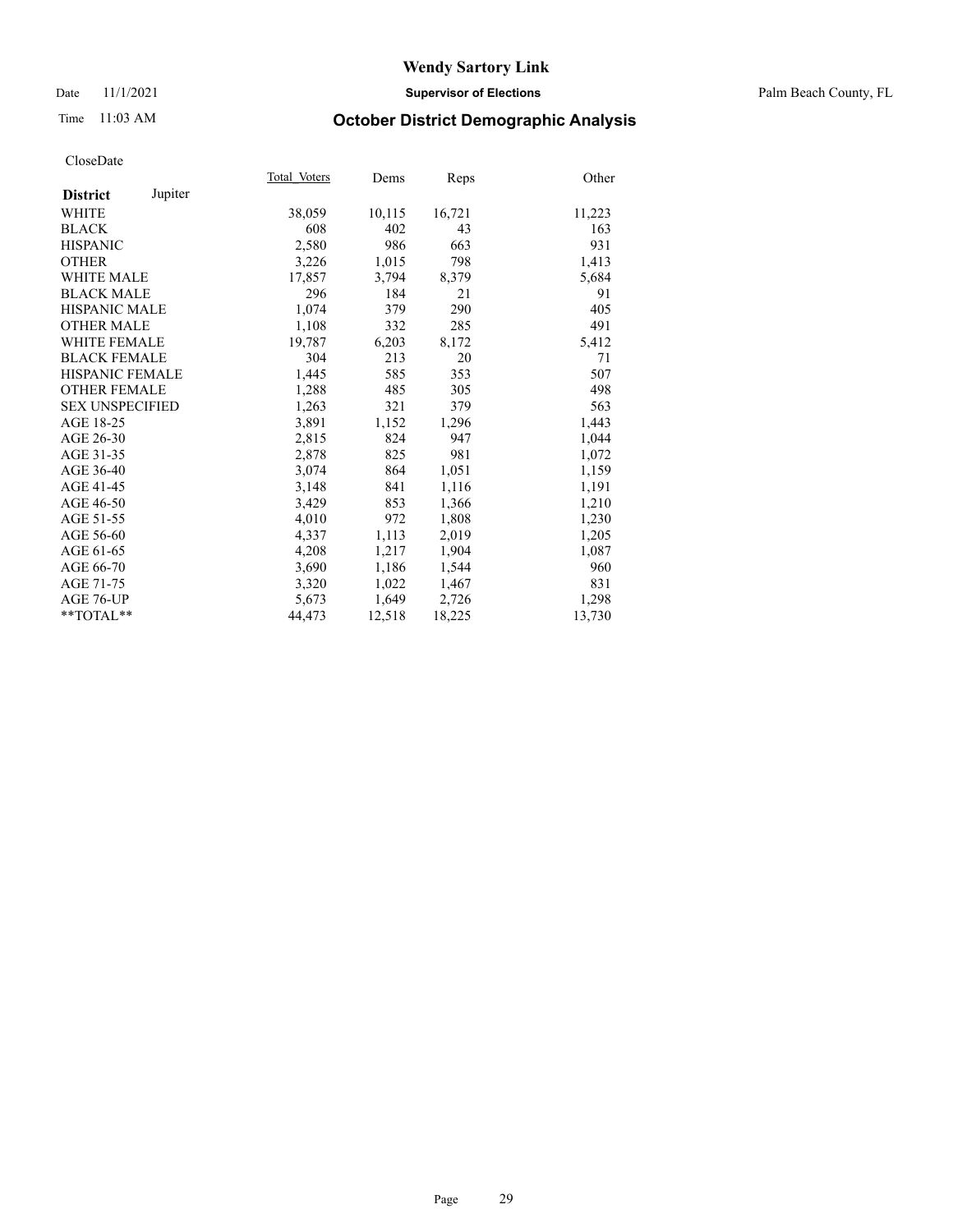### Date 11/1/2021 **Supervisor of Elections** Palm Beach County, FL

## Time 11:03 AM **October District Demographic Analysis**

|                            | Total Voters | Dems  | Reps  | Other |
|----------------------------|--------------|-------|-------|-------|
| Lantana<br><b>District</b> |              |       |       |       |
| <b>WHITE</b>               | 4,214        | 1,430 | 1,483 | 1,301 |
| <b>BLACK</b>               | 1,232        | 906   | 41    | 285   |
| <b>HISPANIC</b>            | 933          | 412   | 147   | 374   |
| <b>OTHER</b>               | 581          | 237   | 94    | 250   |
| <b>WHITE MALE</b>          | 2,073        | 590   | 783   | 700   |
| <b>BLACK MALE</b>          | 565          | 398   | 30    | 137   |
| <b>HISPANIC MALE</b>       | 402          | 162   | 83    | 157   |
| <b>OTHER MALE</b>          | 202          | 82    | 34    | 86    |
| <b>WHITE FEMALE</b>        | 2,084        | 825   | 682   | 577   |
| <b>BLACK FEMALE</b>        | 642          | 496   | 9     | 137   |
| <b>HISPANIC FEMALE</b>     | 508          | 238   | 63    | 207   |
| <b>OTHER FEMALE</b>        | 229          | 115   | 38    | 76    |
| <b>SEX UNSPECIFIED</b>     | 252          | 78    | 42    | 132   |
| AGE 18-25                  | 709          | 293   | 117   | 299   |
| AGE 26-30                  | 650          | 244   | 133   | 273   |
| AGE 31-35                  | 639          | 284   | 109   | 246   |
| AGE 36-40                  | 539          | 232   | 102   | 205   |
| AGE 41-45                  | 492          | 226   | 95    | 171   |
| AGE 46-50                  | 510          | 210   | 125   | 175   |
| AGE 51-55                  | 582          | 230   | 182   | 170   |
| AGE 56-60                  | 730          | 305   | 233   | 192   |
| AGE 61-65                  | 668          | 285   | 204   | 179   |
| AGE 66-70                  | 494          | 244   | 146   | 104   |
| AGE 71-75                  | 350          | 174   | 112   | 64    |
| AGE 76-UP                  | 597          | 258   | 207   | 132   |
| $*$ $TOTAL**$              | 6,960        | 2,985 | 1,765 | 2,210 |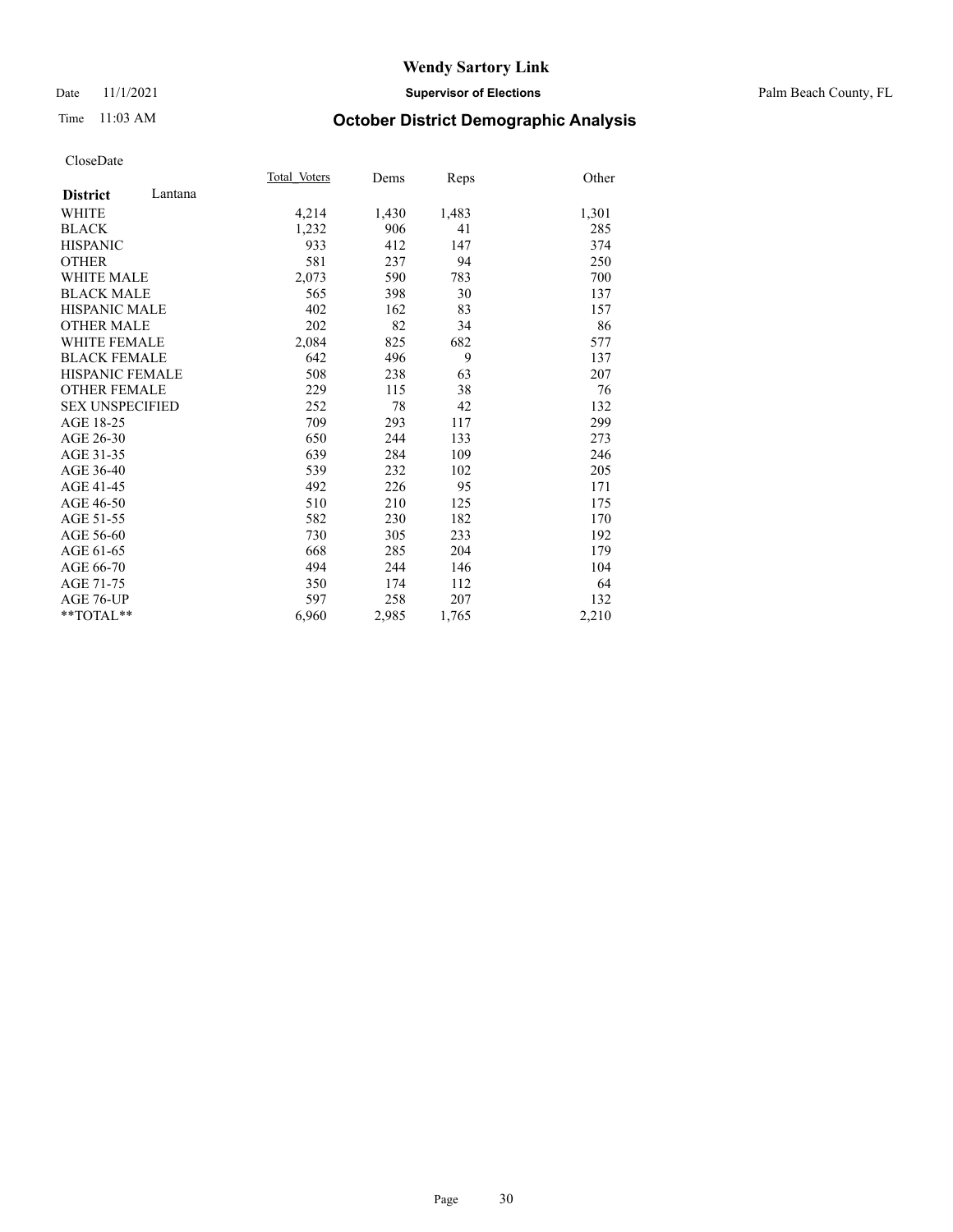Date 11/1/2021 **Supervisor of Elections** Palm Beach County, FL

## Time 11:03 AM **October District Demographic Analysis**

|                        | Total Voters       | Dems  | Reps     | Other |
|------------------------|--------------------|-------|----------|-------|
| <b>District</b>        | Lake Clarke Shores |       |          |       |
| WHITE                  | 2,031              | 738   | 837      | 456   |
| <b>BLACK</b>           | 83                 | 59    | 1        | 23    |
| <b>HISPANIC</b>        | 489                | 157   | 195      | 137   |
| <b>OTHER</b>           | 170                | 53    | 43       | 74    |
| WHITE MALE             | 959                | 292   | 427      | 240   |
| <b>BLACK MALE</b>      | 39                 | 24    | 1        | 14    |
| <b>HISPANIC MALE</b>   | 211                | 64    | 87       | 60    |
| <b>OTHER MALE</b>      | 55                 | 18    | 17       | 20    |
| WHITE FEMALE           | 1,051              | 441   | 404      | 206   |
| <b>BLACK FEMALE</b>    | 44                 | 35    | $\theta$ | 9     |
| <b>HISPANIC FEMALE</b> | 266                | 89    | 103      | 74    |
| <b>OTHER FEMALE</b>    | 61                 | 20    | 14       | 27    |
| <b>SEX UNSPECIFIED</b> | 84                 | 22    | 22       | 40    |
| AGE 18-25              | 219                | 72    | 65       | 82    |
| AGE 26-30              | 161                | 51    | 61       | 49    |
| AGE 31-35              | 206                | 52    | 75       | 79    |
| AGE 36-40              | 216                | 72    | 73       | 71    |
| AGE 41-45              | 226                | 84    | 70       | 72    |
| AGE 46-50              | 235                | 87    | 81       | 67    |
| AGE 51-55              | 238                | 72    | 105      | 61    |
| AGE 56-60              | 290                | 100   | 131      | 59    |
| AGE 61-65              | 263                | 96    | 119      | 48    |
| AGE 66-70              | 236                | 111   | 89       | 36    |
| AGE 71-75              | 207                | 89    | 89       | 29    |
| <b>AGE 76-UP</b>       | 276                | 121   | 118      | 37    |
| $*$ $TOTAL**$          | 2,773              | 1,007 | 1,076    | 690   |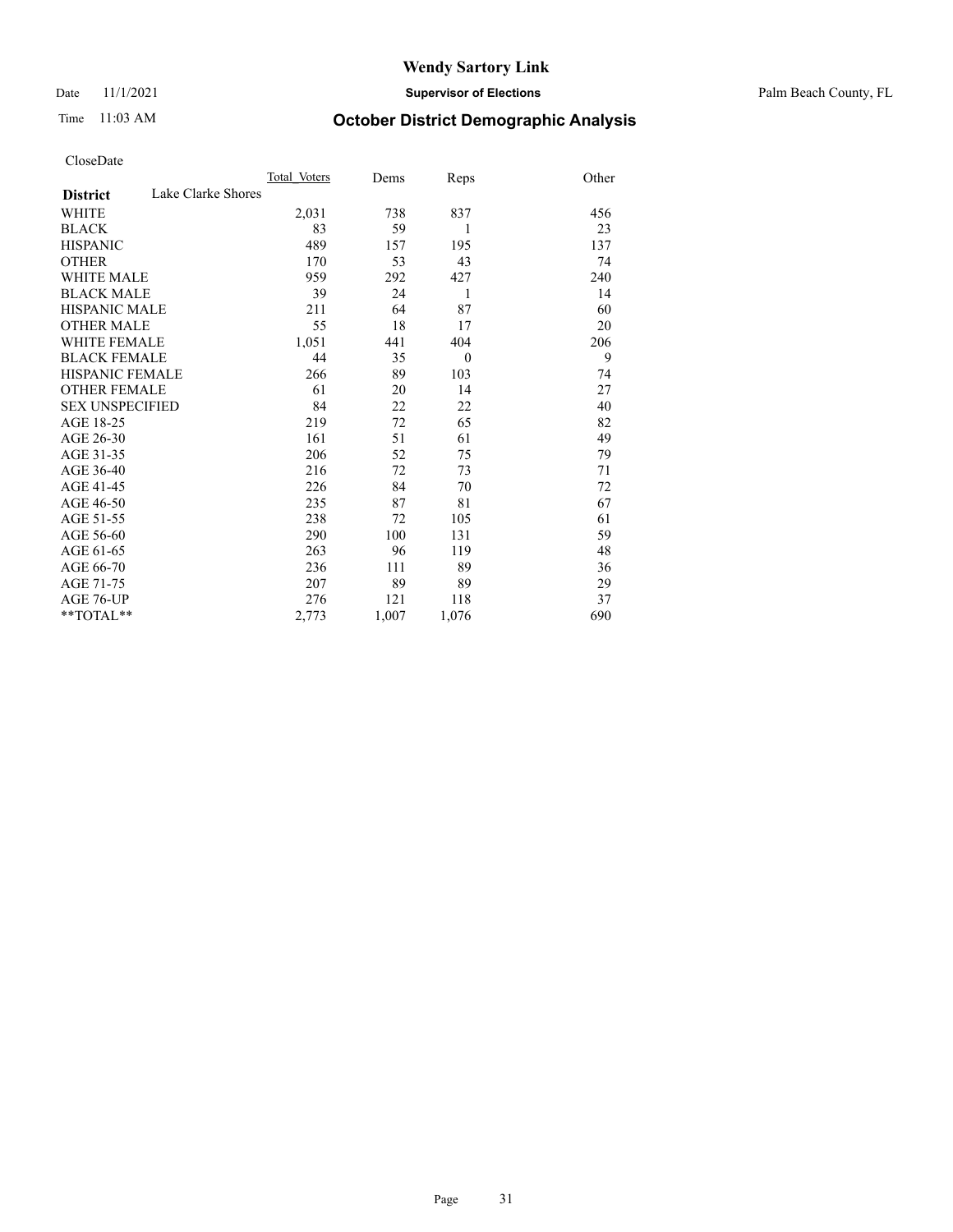Date 11/1/2021 **Supervisor of Elections** Palm Beach County, FL

## Time 11:03 AM **October District Demographic Analysis**

|                                       | Total Voters | Dems | Reps | Other |
|---------------------------------------|--------------|------|------|-------|
| Loxahatchee Groves<br><b>District</b> |              |      |      |       |
| WHITE                                 | 1,833        | 504  | 803  | 526   |
| <b>BLACK</b>                          | 77           | 51   | 10   | 16    |
| <b>HISPANIC</b>                       | 206          | 66   | 57   | 83    |
| <b>OTHER</b>                          | 181          | 46   | 55   | 80    |
| WHITE MALE                            | 885          | 213  | 416  | 256   |
| <b>BLACK MALE</b>                     | 39           | 23   | 7    | 9     |
| <b>HISPANIC MALE</b>                  | 102          | 29   | 26   | 47    |
| <b>OTHER MALE</b>                     | 71           | 17   | 21   | 33    |
| WHITE FEMALE                          | 923          | 285  | 376  | 262   |
| <b>BLACK FEMALE</b>                   | 38           | 28   | 3    | 7     |
| <b>HISPANIC FEMALE</b>                | 97           | 37   | 28   | 32    |
| <b>OTHER FEMALE</b>                   | 68           | 21   | 21   | 26    |
| <b>SEX UNSPECIFIED</b>                | 74           | 14   | 27   | 33    |
| AGE 18-25                             | 222          | 54   | 75   | 93    |
| AGE 26-30                             | 146          | 39   | 54   | 53    |
| AGE 31-35                             | 188          | 53   | 58   | 77    |
| AGE 36-40                             | 161          | 34   | 68   | 59    |
| AGE 41-45                             | 127          | 31   | 48   | 48    |
| AGE 46-50                             | 162          | 44   | 61   | 57    |
| AGE 51-55                             | 191          | 47   | 85   | 59    |
| AGE 56-60                             | 274          | 72   | 118  | 84    |
| AGE 61-65                             | 255          | 82   | 112  | 61    |
| AGE 66-70                             | 203          | 71   | 92   | 40    |
| AGE 71-75                             | 160          | 64   | 58   | 38    |
| AGE 76-UP                             | 208          | 76   | 96   | 36    |
| **TOTAL**                             | 2,297        | 667  | 925  | 705   |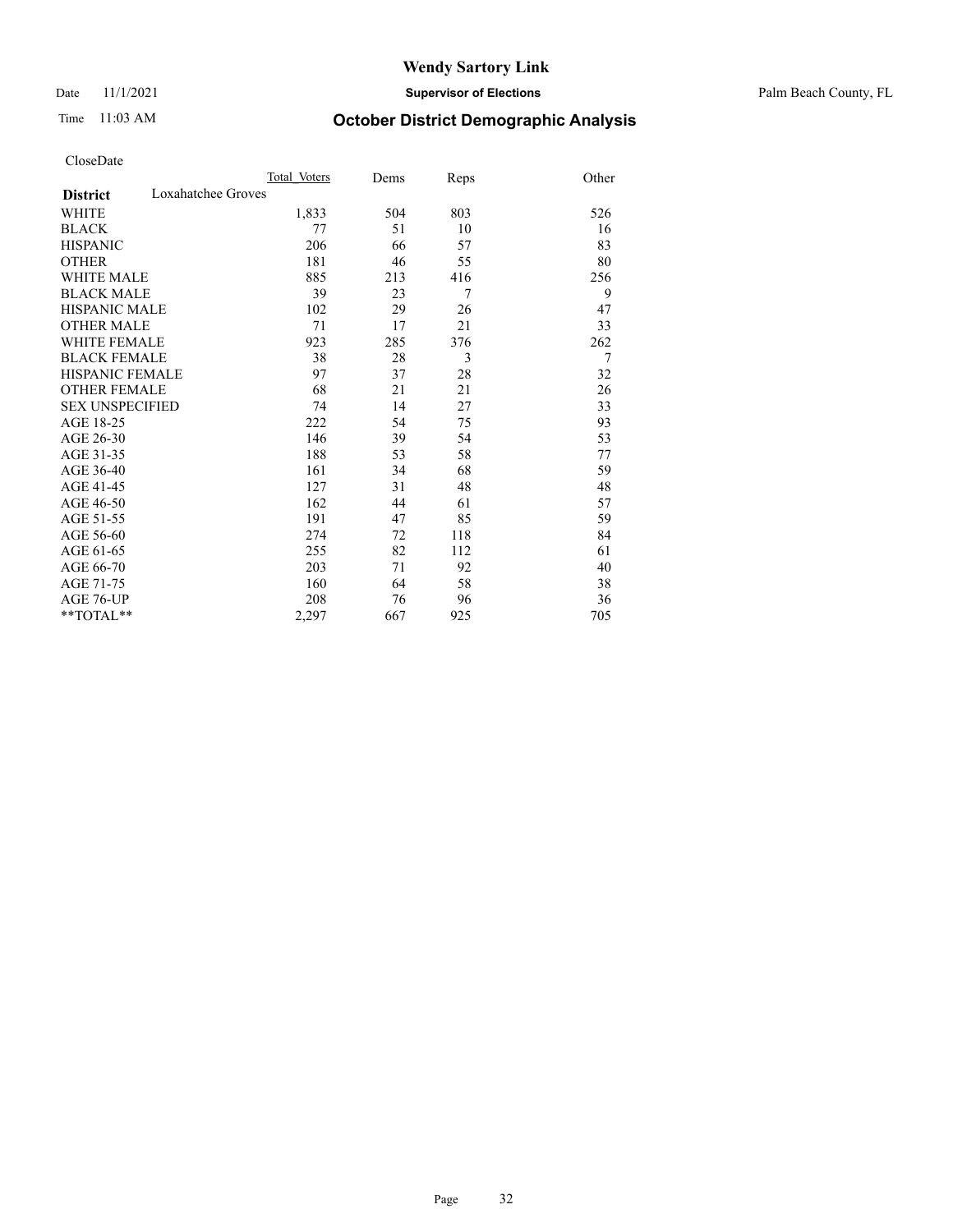### Date 11/1/2021 **Supervisor of Elections** Palm Beach County, FL

## Time 11:03 AM **October District Demographic Analysis**

|                        |           | Total Voters | Dems  | Reps | Other |
|------------------------|-----------|--------------|-------|------|-------|
| <b>District</b>        | Lake Park |              |       |      |       |
| <b>WHITE</b>           |           | 2,092        | 661   | 779  | 652   |
| <b>BLACK</b>           |           | 2,182        | 1,678 | 70   | 434   |
| <b>HISPANIC</b>        |           | 266          | 116   | 48   | 102   |
| <b>OTHER</b>           |           | 486          | 212   | 82   | 192   |
| <b>WHITE MALE</b>      |           | 1,042        | 277   | 414  | 351   |
| <b>BLACK MALE</b>      |           | 941          | 681   | 35   | 225   |
| <b>HISPANIC MALE</b>   |           | 113          | 51    | 22   | 40    |
| <b>OTHER MALE</b>      |           | 167          | 70    | 36   | 61    |
| <b>WHITE FEMALE</b>    |           | 1,018        | 371   | 357  | 290   |
| <b>BLACK FEMALE</b>    |           | 1,203        | 970   | 34   | 199   |
| <b>HISPANIC FEMALE</b> |           | 148          | 62    | 25   | 61    |
| OTHER FEMALE           |           | 209          | 107   | 24   | 78    |
| <b>SEX UNSPECIFIED</b> |           | 178          | 74    | 30   | 74    |
| AGE 18-25              |           | 486          | 257   | 43   | 186   |
| AGE 26-30              |           | 517          | 288   | 60   | 169   |
| AGE 31-35              |           | 492          | 263   | 72   | 157   |
| AGE 36-40              |           | 436          | 237   | 72   | 127   |
| AGE 41-45              |           | 364          | 193   | 46   | 125   |
| AGE 46-50              |           | 353          | 178   | 74   | 101   |
| AGE 51-55              |           | 403          | 201   | 87   | 115   |
| AGE 56-60              |           | 467          | 244   | 116  | 107   |
| AGE 61-65              |           | 502          | 298   | 115  | 89    |
| AGE 66-70              |           | 373          | 192   | 100  | 81    |
| AGE 71-75              |           | 266          | 143   | 70   | 53    |
| AGE 76-UP              |           | 367          | 173   | 124  | 70    |
| $*$ $TOTAL**$          |           | 5,026        | 2,667 | 979  | 1,380 |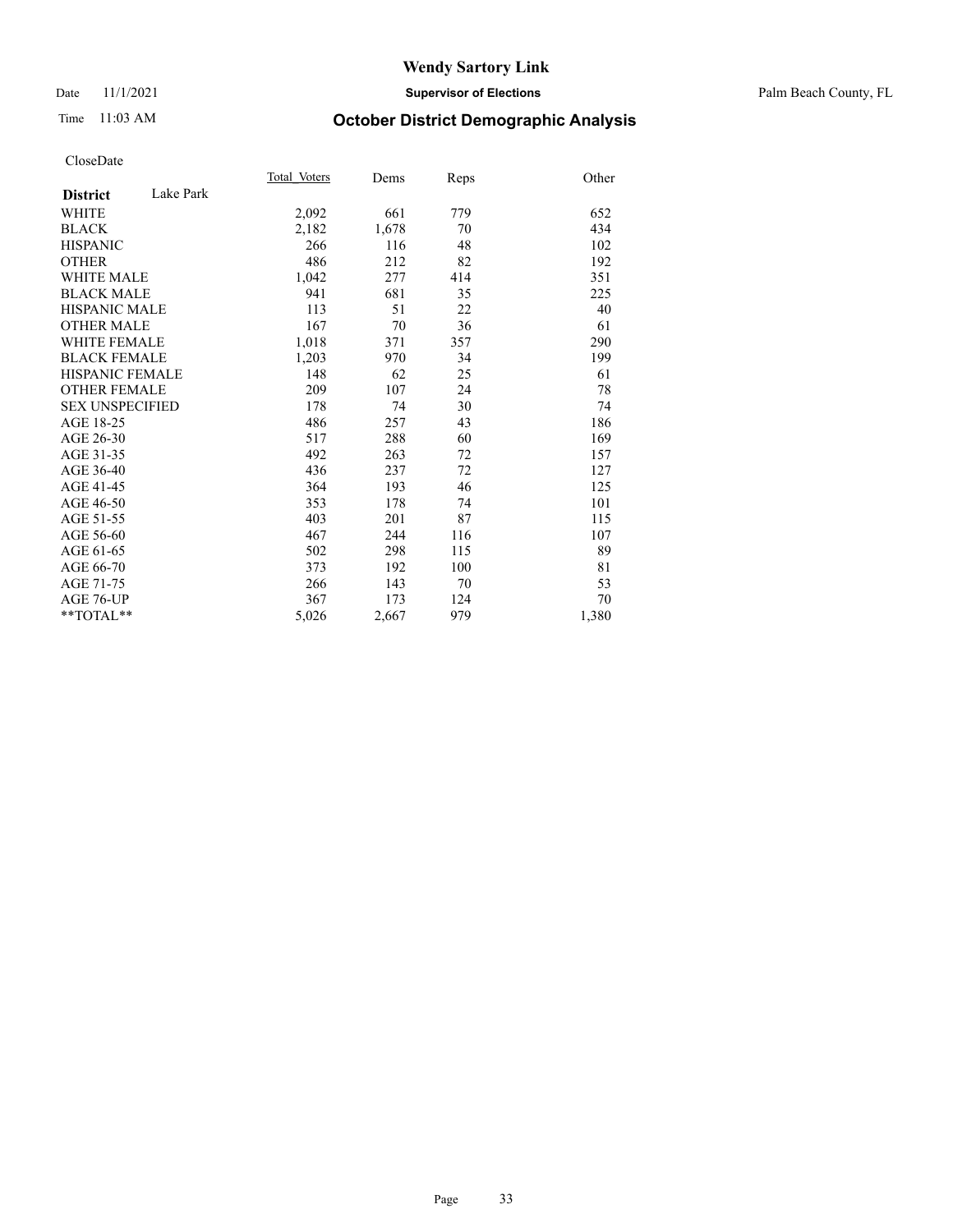Date 11/1/2021 **Supervisor of Elections** Palm Beach County, FL

## Time 11:03 AM **October District Demographic Analysis**

|                        |                  | Total Voters | Dems  | Reps  | Other |
|------------------------|------------------|--------------|-------|-------|-------|
| <b>District</b>        | Lake Worth Beach |              |       |       |       |
| WHITE                  |                  | 9,459        | 3,965 | 2,589 | 2,905 |
| <b>BLACK</b>           |                  | 3,138        | 2,342 | 106   | 690   |
| <b>HISPANIC</b>        |                  | 3,509        | 1,577 | 589   | 1,343 |
| <b>OTHER</b>           |                  | 1,540        | 668   | 164   | 708   |
| <b>WHITE MALE</b>      |                  | 4,606        | 1,689 | 1,385 | 1,532 |
| <b>BLACK MALE</b>      |                  | 1,426        | 1,020 | 68    | 338   |
| <b>HISPANIC MALE</b>   |                  | 1,619        | 686   | 308   | 625   |
| <b>OTHER MALE</b>      |                  | 570          | 247   | 61    | 262   |
| WHITE FEMALE           |                  | 4,716        | 2,228 | 1,169 | 1,319 |
| <b>BLACK FEMALE</b>    |                  | 1,650        | 1,277 | 36    | 337   |
| HISPANIC FEMALE        |                  | 1,792        | 855   | 267   | 670   |
| <b>OTHER FEMALE</b>    |                  | 570          | 276   | 77    | 217   |
| <b>SEX UNSPECIFIED</b> |                  | 689          | 268   | 77    | 344   |
| AGE 18-25              |                  | 1,842        | 867   | 210   | 765   |
| AGE 26-30              |                  | 1,558        | 703   | 235   | 620   |
| AGE 31-35              |                  | 1,720        | 825   | 237   | 658   |
| AGE 36-40              |                  | 1,516        | 735   | 252   | 529   |
| AGE 41-45              |                  | 1,241        | 583   | 186   | 472   |
| AGE 46-50              |                  | 1,258        | 583   | 244   | 431   |
| AGE 51-55              |                  | 1,508        | 699   | 305   | 504   |
| AGE 56-60              |                  | 1,695        | 811   | 418   | 466   |
| AGE 61-65              |                  | 1,643        | 842   | 399   | 402   |
| AGE 66-70              |                  | 1,305        | 693   | 306   | 306   |
| AGE 71-75              |                  | 965          | 517   | 230   | 218   |
| AGE 76-UP              |                  | 1,394        | 693   | 426   | 275   |
| $*$ $TOTAL**$          |                  | 17,646       | 8,552 | 3,448 | 5,646 |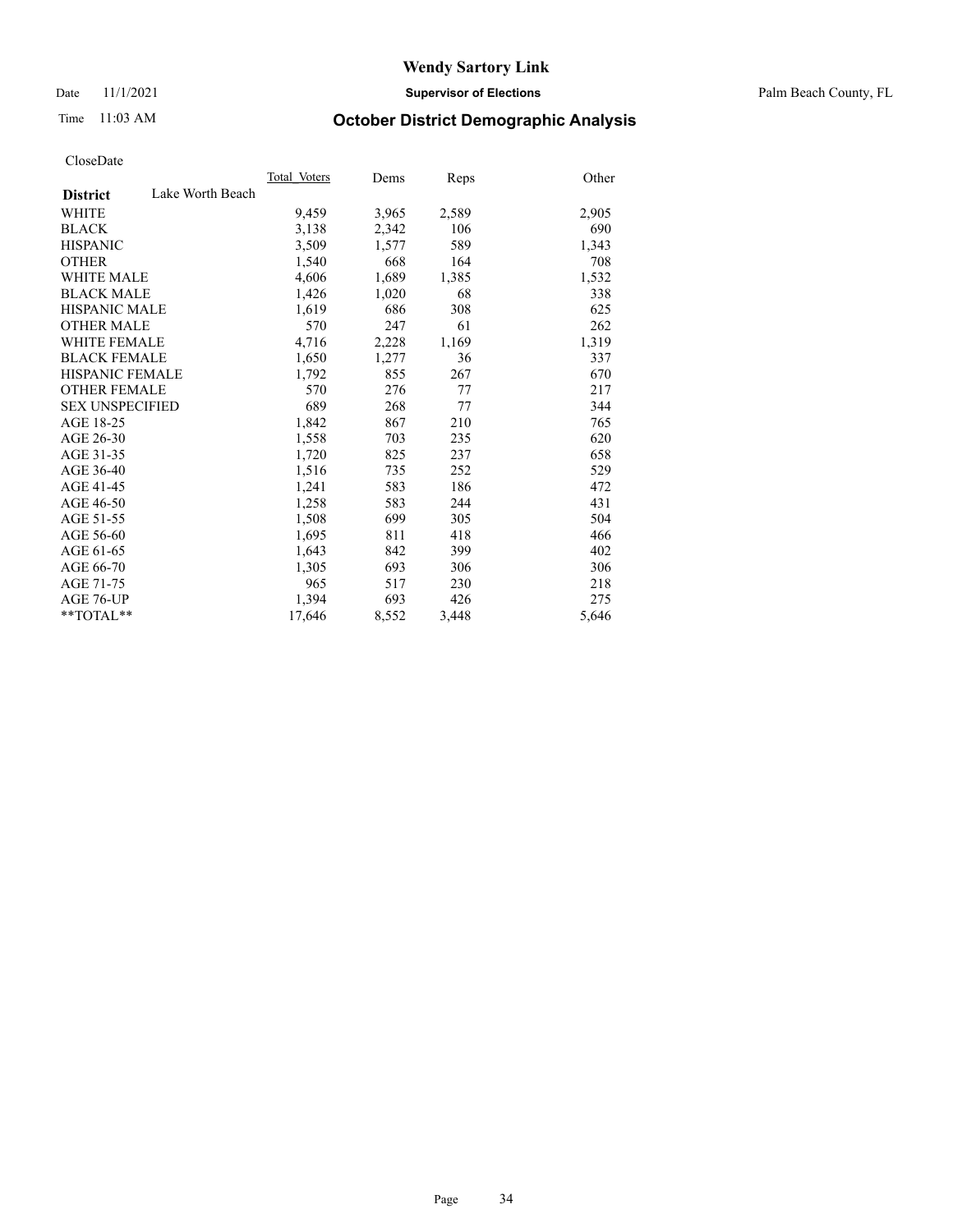## Time 11:03 AM **October District Demographic Analysis**

|                        |           | Total Voters | Dems           | Reps           | Other          |
|------------------------|-----------|--------------|----------------|----------------|----------------|
| <b>District</b>        | Manalapan |              |                |                |                |
| <b>WHITE</b>           |           | 345          | 67             | 191            | 87             |
| <b>BLACK</b>           |           | 6            | 3              | 1              | 2              |
| <b>HISPANIC</b>        |           | 5            | 1              | $\overline{2}$ | $\overline{2}$ |
| <b>OTHER</b>           |           | 22           | 5              | 7              | 10             |
| <b>WHITE MALE</b>      |           | 179          | 27             | 102            | 50             |
| <b>BLACK MALE</b>      |           | 3            | 1              | 1              | 1              |
| <b>HISPANIC MALE</b>   |           |              |                | $\theta$       | $\theta$       |
| <b>OTHER MALE</b>      |           | 8            |                | $\overline{2}$ | 5              |
| <b>WHITE FEMALE</b>    |           | 161          | 39             | 87             | 35             |
| <b>BLACK FEMALE</b>    |           | 3            | $\overline{2}$ | $\mathbf{0}$   |                |
| HISPANIC FEMALE        |           | 4            | $\mathbf{0}$   | 2              | 2              |
| <b>OTHER FEMALE</b>    |           | 9            | 1              | $\overline{4}$ | 4              |
| <b>SEX UNSPECIFIED</b> |           | 8            | $\overline{c}$ | $\mathfrak{Z}$ | 3              |
| AGE 18-25              |           | 18           | 5              | 7              | 6              |
| AGE 26-30              |           | 9            | $\overline{c}$ | 6              |                |
| AGE 31-35              |           | 7            | 1              | $\theta$       | 6              |
| AGE 36-40              |           | 4            | $\theta$       | 3              |                |
| AGE 41-45              |           | 13           | 5              | $\,$ $\,$      | 0              |
| AGE 46-50              |           | 23           | 4              | 9              | 10             |
| AGE 51-55              |           | 19           | $\mathfrak{Z}$ | 11             | 5              |
| AGE 56-60              |           | 41           | 5              | 30             | 6              |
| AGE 61-65              |           | 52           | 8              | 32             | 12             |
| AGE 66-70              |           | 50           | 12             | 18             | 20             |
| AGE 71-75              |           | 44           | 7              | 25             | 12             |
| AGE 76-UP              |           | 98           | 24             | 52             | 22             |
| **TOTAL**              |           | 378          | 76             | 201            | 101            |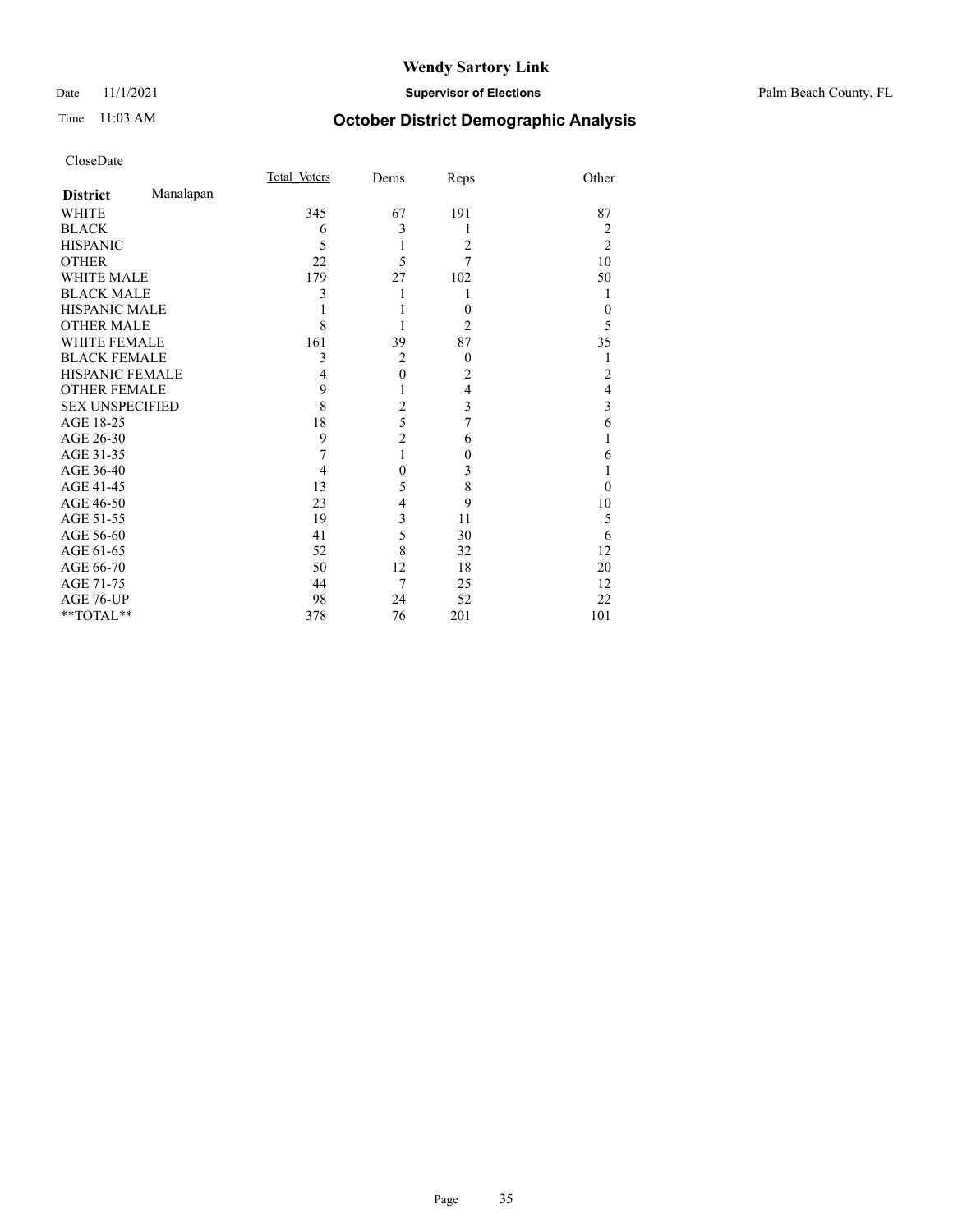### Date 11/1/2021 **Supervisor of Elections** Palm Beach County, FL

## Time 11:03 AM **October District Demographic Analysis**

|                        |               | Total Voters | Dems           | Reps           | Other          |
|------------------------|---------------|--------------|----------------|----------------|----------------|
| <b>District</b>        | Mangonia Park |              |                |                |                |
| WHITE                  |               | 81           | 34             | 19             | 28             |
| <b>BLACK</b>           |               | 754          | 621            | 12             | 121            |
| <b>HISPANIC</b>        |               | 40           | 16             | 6              | 18             |
| <b>OTHER</b>           |               | 66           | 39             | 3              | 24             |
| <b>WHITE MALE</b>      |               | 41           | 13             | 12             | 16             |
| <b>BLACK MALE</b>      |               | 297          | 225            | $\overline{4}$ | 68             |
| <b>HISPANIC MALE</b>   |               | 13           | $\overline{2}$ | 3              | 8              |
| <b>OTHER MALE</b>      |               | 24           | 15             | 1              | 8              |
| <b>WHITE FEMALE</b>    |               | 39           | 20             | 7              | 12             |
| <b>BLACK FEMALE</b>    |               | 447          | 386            | 8              | 53             |
| <b>HISPANIC FEMALE</b> |               | 24           | 13             | 3              | 8              |
| <b>OTHER FEMALE</b>    |               | 28           | 17             | $\overline{2}$ | 9              |
| <b>SEX UNSPECIFIED</b> |               | 28           | 19             | $\mathbf{0}$   | 9              |
| AGE 18-25              |               | 123          | 74             | 4              | 45             |
| AGE 26-30              |               | 118          | 76             | 8              | 34             |
| AGE 31-35              |               | 134          | 96             | $\overline{c}$ | 36             |
| AGE 36-40              |               | 93           | 74             | 3              | 16             |
| AGE 41-45              |               | 64           | 46             | $\overline{c}$ | 16             |
| AGE 46-50              |               | 54           | 40             | $\overline{4}$ | 10             |
| AGE 51-55              |               | 81           | 73             | 1              | 7              |
| AGE 56-60              |               | 63           | 54             | $\overline{c}$ | 7              |
| AGE 61-65              |               | 62           | 53             | 1              | 8              |
| AGE 66-70              |               | 52           | 43             | $\overline{4}$ | 5              |
| AGE 71-75              |               | 44           | 36             | 3              | 5              |
| AGE 76-UP              |               | 53           | 45             | 6              | $\overline{c}$ |
| **TOTAL**              |               | 941          | 710            | 40             | 191            |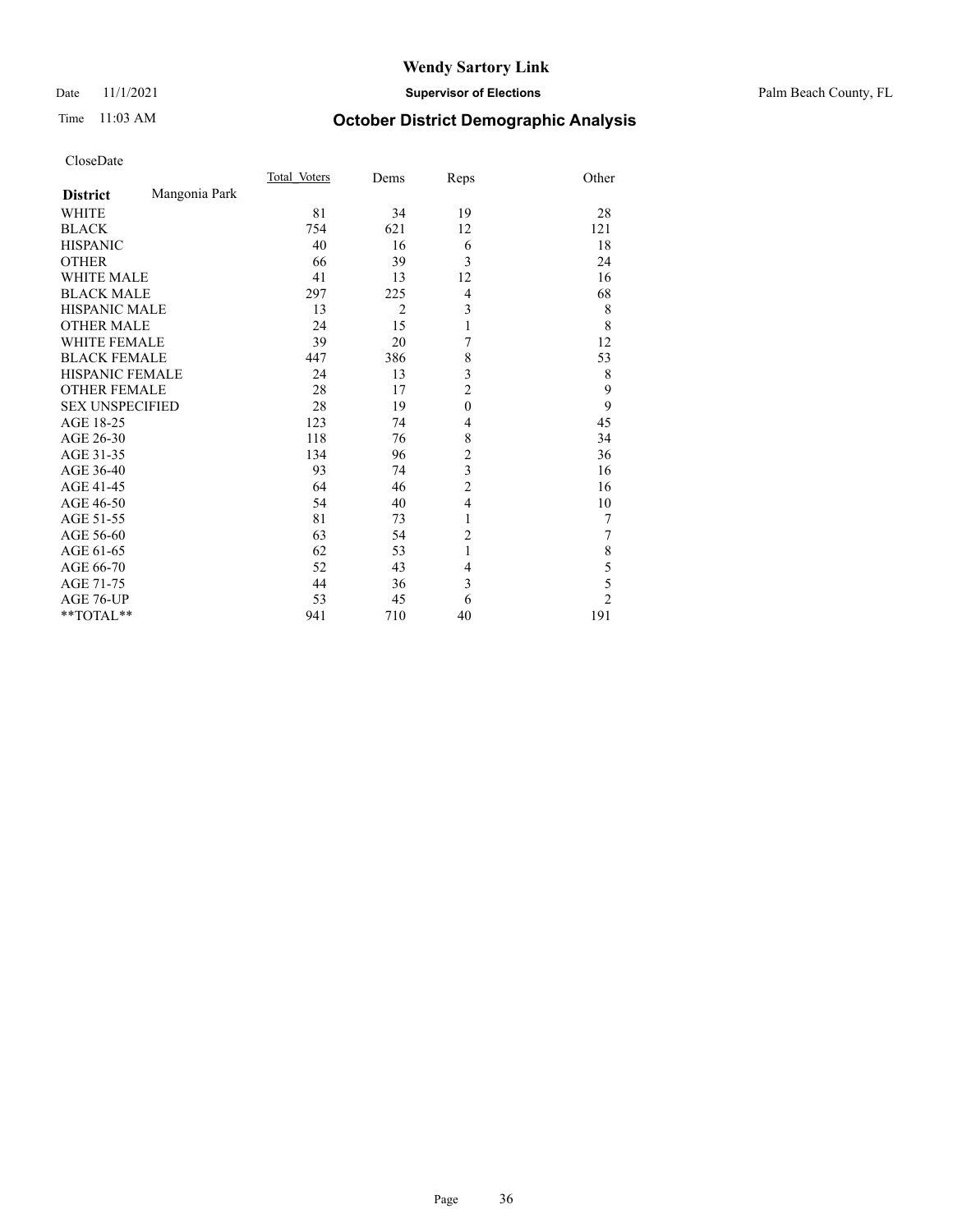Date 11/1/2021 **Supervisor of Elections** Palm Beach County, FL

## Time 11:03 AM **October District Demographic Analysis**

|                        |                  | Total Voters | Dems  | Reps  | Other |
|------------------------|------------------|--------------|-------|-------|-------|
| <b>District</b>        | North Palm Beach |              |       |       |       |
| WHITE                  |                  | 9,188        | 2,489 | 4,240 | 2,459 |
| <b>BLACK</b>           |                  | 192          | 137   | 14    | 41    |
| <b>HISPANIC</b>        |                  | 508          | 183   | 148   | 177   |
| <b>OTHER</b>           |                  | 591          | 171   | 186   | 234   |
| WHITE MALE             |                  | 4,367        | 1,001 | 2,120 | 1,246 |
| <b>BLACK MALE</b>      |                  | 93           | 66    | 8     | 19    |
| <b>HISPANIC MALE</b>   |                  | 214          | 65    | 69    | 80    |
| <b>OTHER MALE</b>      |                  | 193          | 43    | 69    | 81    |
| <b>WHITE FEMALE</b>    |                  | 4,713        | 1,452 | 2,072 | 1,189 |
| <b>BLACK FEMALE</b>    |                  | 98           | 70    | 6     | 22    |
| <b>HISPANIC FEMALE</b> |                  | 282          | 115   | 76    | 91    |
| <b>OTHER FEMALE</b>    |                  | 244          | 87    | 78    | 79    |
| <b>SEX UNSPECIFIED</b> |                  | 272          | 80    | 88    | 104   |
| AGE 18-25              |                  | 705          | 202   | 263   | 240   |
| AGE 26-30              |                  | 579          | 162   | 214   | 203   |
| AGE 31-35              |                  | 642          | 173   | 249   | 220   |
| AGE 36-40              |                  | 628          | 161   | 231   | 236   |
| AGE 41-45              |                  | 537          | 170   | 184   | 183   |
| AGE 46-50              |                  | 647          | 156   | 272   | 219   |
| AGE 51-55              |                  | 788          | 178   | 386   | 224   |
| AGE 56-60              |                  | 1,064        | 290   | 521   | 253   |
| AGE 61-65              |                  | 1,089        | 323   | 518   | 248   |
| AGE 66-70              |                  | 1,065        | 347   | 461   | 257   |
| AGE 71-75              |                  | 898          | 294   | 379   | 225   |
| AGE 76-UP              |                  | 1,837        | 524   | 910   | 403   |
| $*$ $TOTAL**$          |                  | 10,479       | 2,980 | 4,588 | 2,911 |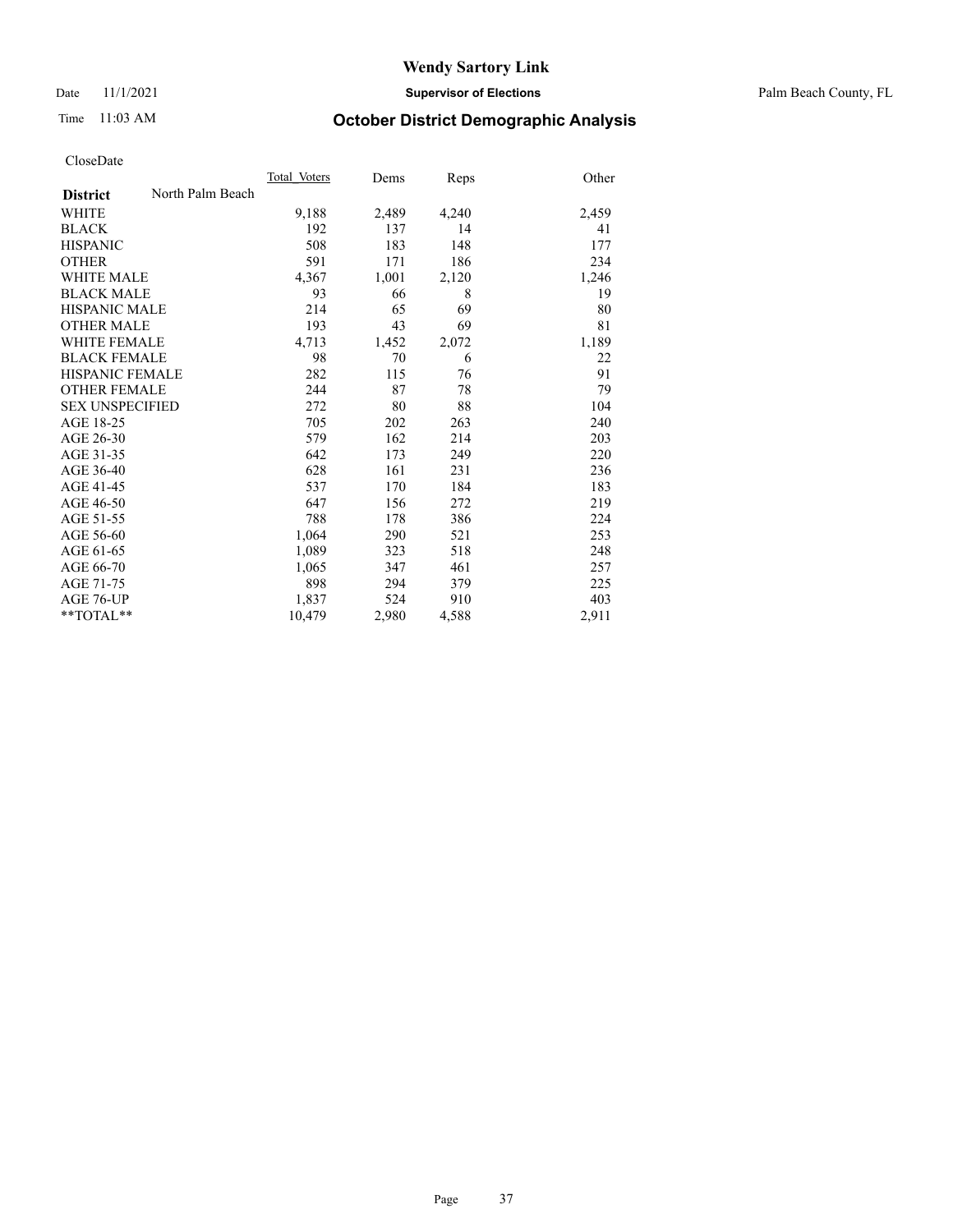Date 11/1/2021 **Supervisor of Elections** Palm Beach County, FL

## Time 11:03 AM **October District Demographic Analysis**

|                        |             | Total Voters   | Dems           | Reps         | Other          |
|------------------------|-------------|----------------|----------------|--------------|----------------|
| <b>District</b>        | Ocean Ridge |                |                |              |                |
| WHITE                  |             | 1,470          | 361            | 700          | 409            |
| <b>BLACK</b>           |             | 4              | $\overline{2}$ | $\theta$     | 2              |
| <b>HISPANIC</b>        |             | 50             | 14             | 20           | 16             |
| <b>OTHER</b>           |             | 84             | 24             | 23           | 37             |
| <b>WHITE MALE</b>      |             | 720            | 146            | 368          | 206            |
| <b>BLACK MALE</b>      |             | $\mathbf{0}$   | $\mathbf{0}$   | $\mathbf{0}$ | $\theta$       |
| <b>HISPANIC MALE</b>   |             | 23             | 4              | 7            | 12             |
| <b>OTHER MALE</b>      |             | 26             | 5              | 8            | 13             |
| WHITE FEMALE           |             | 730            | 205            | 326          | 199            |
| <b>BLACK FEMALE</b>    |             | $\overline{4}$ | $\overline{2}$ | $\theta$     | 2              |
| <b>HISPANIC FEMALE</b> |             | 27             | 10             | 13           | $\overline{4}$ |
| <b>OTHER FEMALE</b>    |             | 36             | 14             | 8            | 14             |
| <b>SEX UNSPECIFIED</b> |             | 42             | 15             | 13           | 14             |
| AGE 18-25              |             | 99             | 32             | 38           | 29             |
| AGE 26-30              |             | 77             | 21             | 26           | 30             |
| AGE 31-35              |             | 61             | 13             | 24           | 24             |
| AGE 36-40              |             | 58             | 14             | 14           | 30             |
| AGE 41-45              |             | 52             | 17             | 16           | 19             |
| AGE 46-50              |             | 76             | 19             | 25           | 32             |
| AGE 51-55              |             | 115            | 19             | 66           | 30             |
| AGE 56-60              |             | 187            | 44             | 91           | 52             |
| AGE 61-65              |             | 209            | 56             | 100          | 53             |
| AGE 66-70              |             | 187            | 50             | 87           | 50             |
| AGE 71-75              |             | 169            | 40             | 74           | 55             |
| AGE 76-UP              |             | 318            | 76             | 182          | 60             |
| $*$ $TOTAL**$          |             | 1,608          | 401            | 743          | 464            |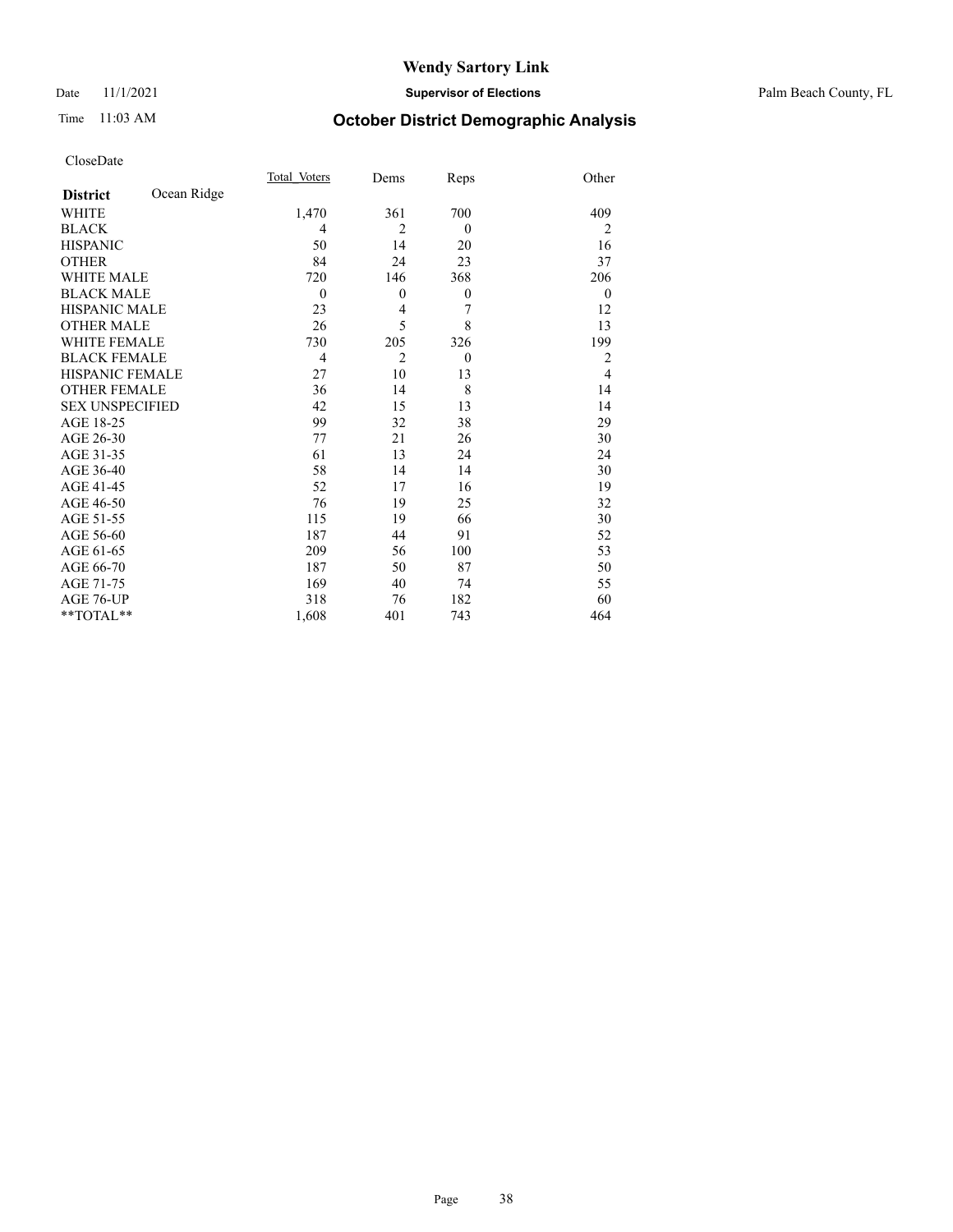#### Date 11/1/2021 **Supervisor of Elections** Palm Beach County, FL

### Time 11:03 AM **October District Demographic Analysis**

|                        |         | Total Voters | Dems  | Reps | Other |
|------------------------|---------|--------------|-------|------|-------|
| <b>District</b>        | Pahokee |              |       |      |       |
| <b>WHITE</b>           |         | 299          | 77    | 169  | 53    |
| <b>BLACK</b>           |         | 1,731        | 1,505 | 39   | 187   |
| <b>HISPANIC</b>        |         | 605          | 280   | 110  | 215   |
| <b>OTHER</b>           |         | 180          | 92    | 25   | 63    |
| WHITE MALE             |         | 134          | 32    | 66   | 36    |
| <b>BLACK MALE</b>      |         | 724          | 613   | 16   | 95    |
| <b>HISPANIC MALE</b>   |         | 290          | 136   | 64   | 90    |
| <b>OTHER MALE</b>      |         | 61           | 37    | 9    | 15    |
| <b>WHITE FEMALE</b>    |         | 160          | 44    | 100  | 16    |
| <b>BLACK FEMALE</b>    |         | 981          | 868   | 22   | 91    |
| <b>HISPANIC FEMALE</b> |         | 292          | 136   | 43   | 113   |
| <b>OTHER FEMALE</b>    |         | 43           | 22    | 8    | 13    |
| <b>SEX UNSPECIFIED</b> |         | 129          | 65    | 15   | 49    |
| AGE 18-25              |         | 359          | 240   | 29   | 90    |
| AGE 26-30              |         | 305          | 188   | 22   | 95    |
| AGE 31-35              |         | 271          | 175   | 29   | 67    |
| AGE 36-40              |         | 230          | 158   | 13   | 59    |
| AGE 41-45              |         | 181          | 125   | 22   | 34    |
| AGE 46-50              |         | 167          | 123   | 18   | 26    |
| AGE 51-55              |         | 225          | 156   | 35   | 34    |
| AGE 56-60              |         | 238          | 165   | 32   | 41    |
| AGE 61-65              |         | 219          | 172   | 30   | 17    |
| AGE 66-70              |         | 215          | 162   | 24   | 29    |
| AGE 71-75              |         | 155          | 103   | 40   | 12    |
| AGE 76-UP              |         | 250          | 187   | 49   | 14    |
| $*$ $TOTAL**$          |         | 2,815        | 1,954 | 343  | 518   |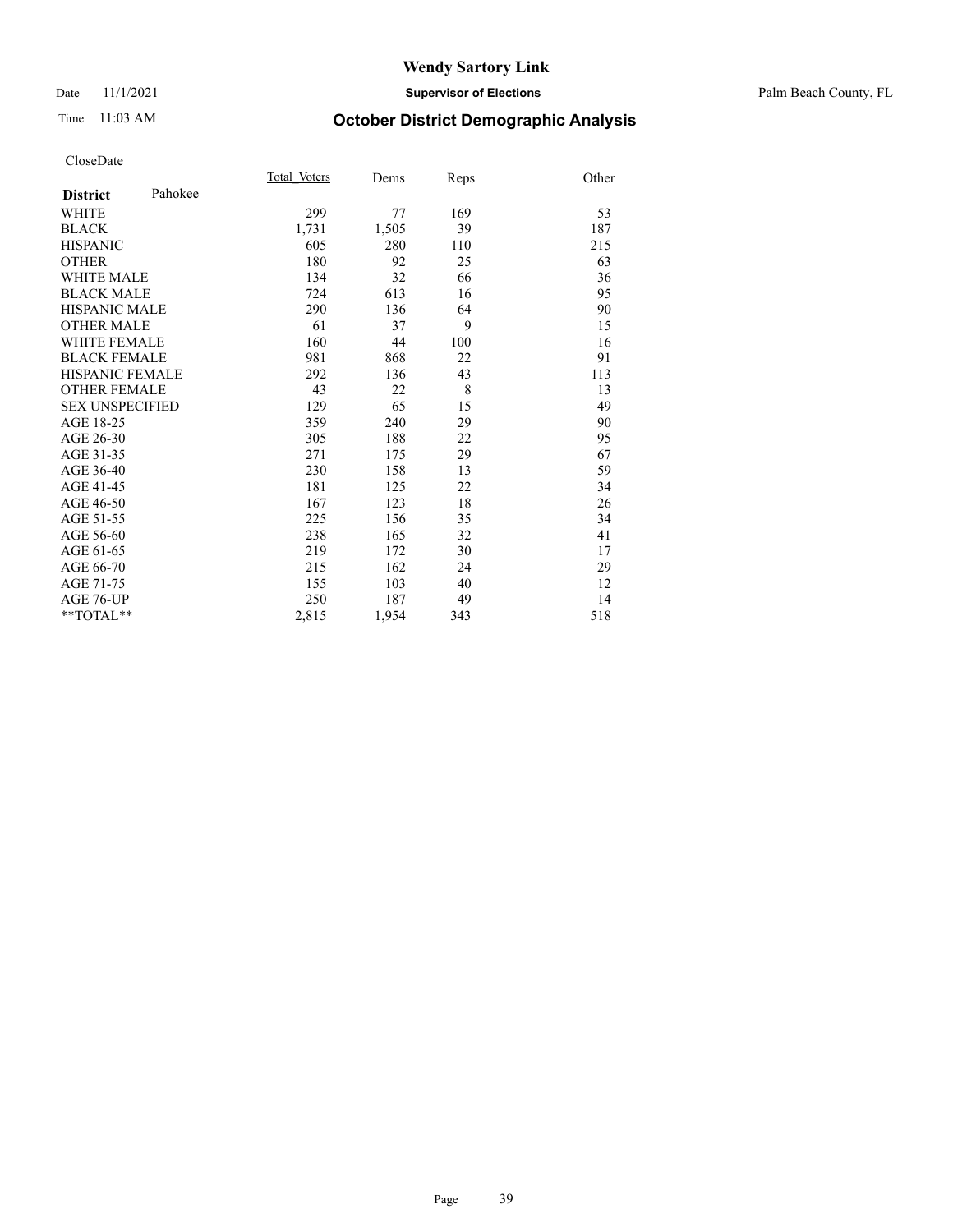Date 11/1/2021 **Supervisor of Elections** Palm Beach County, FL

## Time 11:03 AM **October District Demographic Analysis**

|                        |            | Total Voters | Dems  | Reps           | Other |
|------------------------|------------|--------------|-------|----------------|-------|
| <b>District</b>        | Palm Beach |              |       |                |       |
| <b>WHITE</b>           |            | 7,414        | 1,866 | 3,485          | 2,063 |
| <b>BLACK</b>           |            | 43           | 28    | 7              | 8     |
| <b>HISPANIC</b>        |            | 189          | 49    | 70             | 70    |
| <b>OTHER</b>           |            | 565          | 140   | 182            | 243   |
| <b>WHITE MALE</b>      |            | 3,405        | 742   | 1,641          | 1,022 |
| <b>BLACK MALE</b>      |            | 20           | 11    | $\overline{4}$ | 5     |
| <b>HISPANIC MALE</b>   |            | 91           | 24    | 31             | 36    |
| <b>OTHER MALE</b>      |            | 175          | 40    | 54             | 81    |
| <b>WHITE FEMALE</b>    |            | 3,927        | 1,106 | 1,807          | 1,014 |
| <b>BLACK FEMALE</b>    |            | 23           | 17    | 3              | 3     |
| <b>HISPANIC FEMALE</b> |            | 96           | 25    | 39             | 32    |
| <b>OTHER FEMALE</b>    |            | 243          | 63    | 83             | 97    |
| <b>SEX UNSPECIFIED</b> |            | 221          | 49    | 78             | 94    |
| AGE 18-25              |            | 322          | 85    | 118            | 119   |
| AGE 26-30              |            | 243          | 64    | 90             | 89    |
| AGE 31-35              |            | 241          | 52    | 84             | 105   |
| AGE 36-40              |            | 245          | 42    | 99             | 104   |
| AGE 41-45              |            | 247          | 46    | 103            | 98    |
| AGE 46-50              |            | 326          | 63    | 149            | 114   |
| AGE 51-55              |            | 442          | 92    | 225            | 125   |
| AGE 56-60              |            | 659          | 132   | 316            | 211   |
| AGE 61-65              |            | 835          | 210   | 393            | 232   |
| AGE 66-70              |            | 916          | 260   | 413            | 243   |
| AGE 71-75              |            | 1,124        | 321   | 502            | 301   |
| AGE 76-UP              |            | 2,611        | 716   | 1,252          | 643   |
| $*$ $TOTAL**$          |            | 8,211        | 2,083 | 3,744          | 2,384 |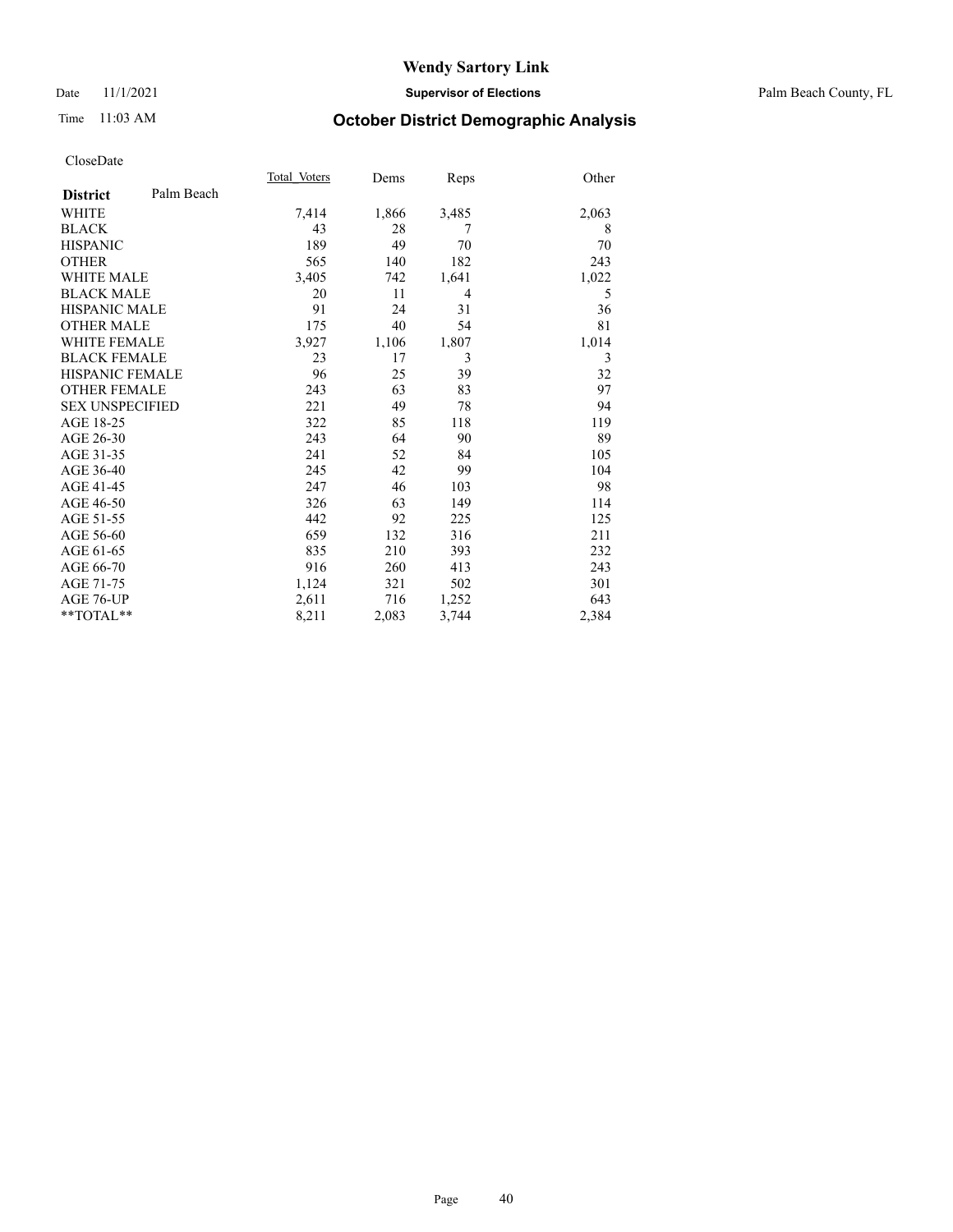Date 11/1/2021 **Supervisor of Elections** Palm Beach County, FL

## Time 11:03 AM **October District Demographic Analysis**

|                        | Total Voters       | Dems   | Reps   | Other  |
|------------------------|--------------------|--------|--------|--------|
| <b>District</b>        | Palm Beach Gardens |        |        |        |
| <b>WHITE</b>           | 37,488             | 11,154 | 15,855 | 10,479 |
| <b>BLACK</b>           | 1,471              | 1,003  | 95     | 373    |
| <b>HISPANIC</b>        | 2,937              | 1,077  | 727    | 1,133  |
| <b>OTHER</b>           | 3,715              | 1,187  | 880    | 1,648  |
| <b>WHITE MALE</b>      | 17,080             | 4,075  | 7,856  | 5,149  |
| <b>BLACK MALE</b>      | 662                | 418    | 48     | 196    |
| <b>HISPANIC MALE</b>   | 1,195              | 397    | 311    | 487    |
| <b>OTHER MALE</b>      | 1,301              | 382    | 322    | 597    |
| <b>WHITE FEMALE</b>    | 19,958             | 6,958  | 7,823  | 5,177  |
| <b>BLACK FEMALE</b>    | 789                | 571    | 47     | 171    |
| <b>HISPANIC FEMALE</b> | 1,668              | 653    | 403    | 612    |
| <b>OTHER FEMALE</b>    | 1,602              | 571    | 385    | 646    |
| <b>SEX UNSPECIFIED</b> | 1,297              | 364    | 348    | 585    |
| AGE 18-25              | 3,095              | 965    | 972    | 1,158  |
| AGE 26-30              | 2,700              | 871    | 865    | 964    |
| AGE 31-35              | 2,893              | 895    | 936    | 1,062  |
| AGE 36-40              | 3,013              | 944    | 920    | 1,149  |
| AGE 41-45              | 2,748              | 766    | 915    | 1,067  |
| AGE 46-50              | 2,911              | 808    | 1,078  | 1,025  |
| AGE 51-55              | 3,465              | 944    | 1,447  | 1,074  |
| AGE 56-60              | 4,088              | 1,099  | 1,811  | 1,178  |
| AGE 61-65              | 4,137              | 1,319  | 1,762  | 1,056  |
| AGE 66-70              | 3,971              | 1,437  | 1,565  | 969    |
| AGE 71-75              | 4,249              | 1,458  | 1,758  | 1,033  |
| AGE 76-UP              | 8,340              | 2,915  | 3,528  | 1,897  |
| $*$ $TOTAL**$          | 45,611             | 14,421 | 17,557 | 13,633 |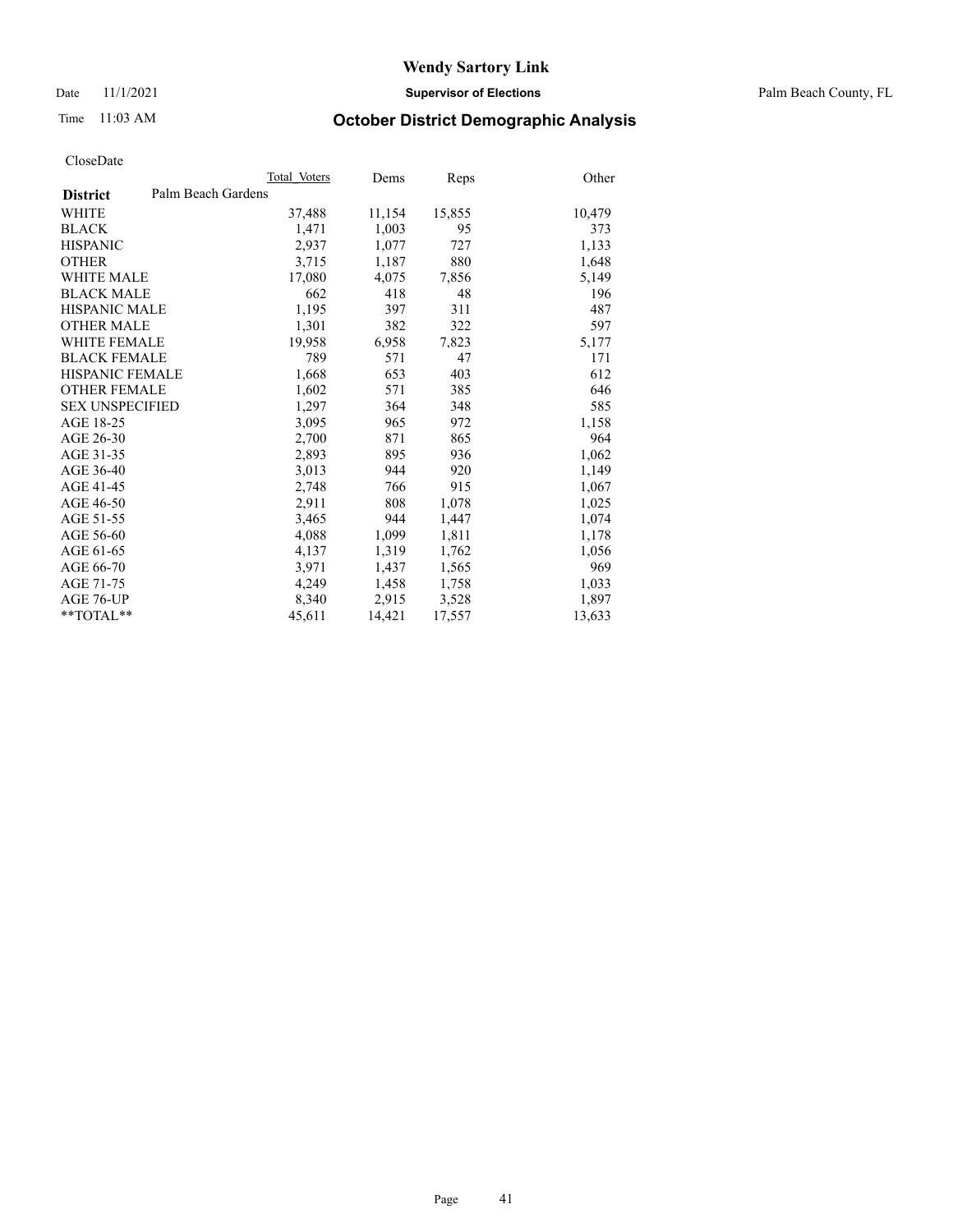### Date 11/1/2021 **Supervisor of Elections** Palm Beach County, FL

## Time 11:03 AM **October District Demographic Analysis**

| CloseDate |
|-----------|
|-----------|

|                        |                   | Total Voters | Dems           | Reps             | Other |
|------------------------|-------------------|--------------|----------------|------------------|-------|
| <b>District</b>        | Palm Beach Shores |              |                |                  |       |
| <b>WHITE</b>           |                   | 961          | 248            | 417              | 296   |
| <b>BLACK</b>           |                   | 11           | 8              | $\boldsymbol{0}$ | 3     |
| <b>HISPANIC</b>        |                   | 18           | 6              | 5                | 7     |
| <b>OTHER</b>           |                   | 62           | 11             | 22               | 29    |
| <b>WHITE MALE</b>      |                   | 451          | 91             | 215              | 145   |
| <b>BLACK MALE</b>      |                   | 8            | 6              | $\boldsymbol{0}$ | 2     |
| <b>HISPANIC MALE</b>   |                   | 8            | $\overline{c}$ | $\overline{2}$   | 4     |
| <b>OTHER MALE</b>      |                   | 17           | 3              | 6                | 8     |
| <b>WHITE FEMALE</b>    |                   | 500          | 155            | 196              | 149   |
| <b>BLACK FEMALE</b>    |                   | 3            | $\overline{2}$ | $\boldsymbol{0}$ | 1     |
| <b>HISPANIC FEMALE</b> |                   | 10           | 4              | 3                | 3     |
| <b>OTHER FEMALE</b>    |                   | 28           | 7              | 7                | 14    |
| <b>SEX UNSPECIFIED</b> |                   | 26           | $\overline{2}$ | 15               | 9     |
| AGE 18-25              |                   | 49           | 15             | 16               | 18    |
| AGE 26-30              |                   | 39           | 10             | 12               | 17    |
| AGE 31-35              |                   | 46           | 12             | 18               | 16    |
| AGE 36-40              |                   | 35           | 9              | 12               | 14    |
| AGE 41-45              |                   | 51           | 12             | 17               | 22    |
| AGE 46-50              |                   | 63           | 13             | 22               | 28    |
| AGE 51-55              |                   | 87           | 18             | 37               | 32    |
| AGE 56-60              |                   | 106          | 26             | 49               | 31    |
| AGE 61-65              |                   | 137          | 43             | 62               | 32    |
| AGE 66-70              |                   | 136          | 36             | 62               | 38    |
| AGE 71-75              |                   | 112          | 32             | 45               | 35    |
| AGE 76-UP              |                   | 191          | 47             | 92               | 52    |
| $*$ $TOTAL**$          |                   | 1,052        | 273            | 444              | 335   |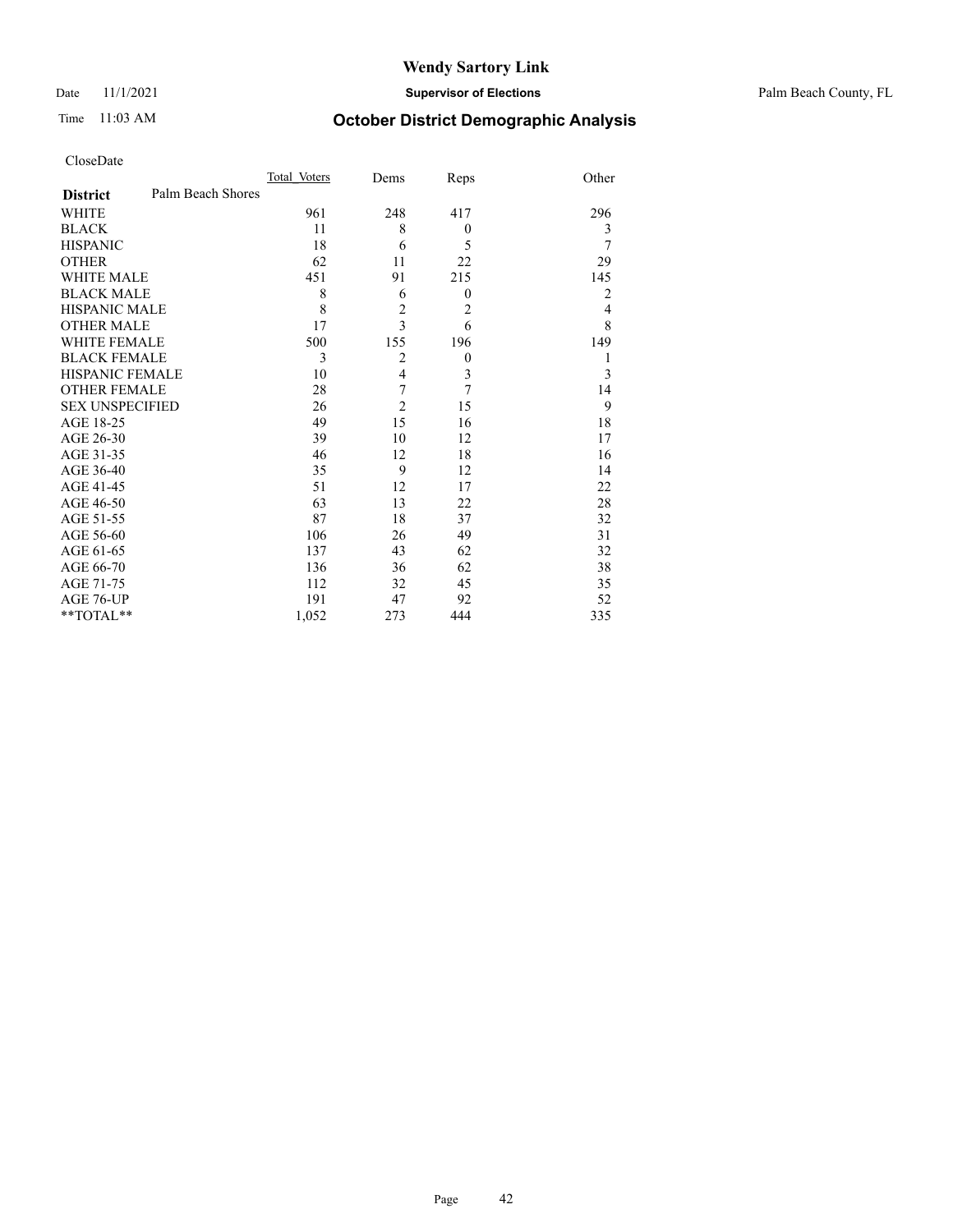Date 11/1/2021 **Supervisor of Elections** Palm Beach County, FL

## Time 11:03 AM **October District Demographic Analysis**

|                        |              | Total Voters | Dems  | Reps  | Other |
|------------------------|--------------|--------------|-------|-------|-------|
| <b>District</b>        | Palm Springs |              |       |       |       |
| WHITE                  |              | 4,115        | 1,549 | 1,343 | 1,223 |
| <b>BLACK</b>           |              | 1,564        | 1,132 | 56    | 376   |
| <b>HISPANIC</b>        |              | 4,624        | 1,832 | 1,001 | 1,791 |
| <b>OTHER</b>           |              | 1,072        | 380   | 146   | 546   |
| <b>WHITE MALE</b>      |              | 1,893        | 606   | 685   | 602   |
| <b>BLACK MALE</b>      |              | 635          | 429   | 33    | 173   |
| HISPANIC MALE          |              | 2,007        | 755   | 502   | 750   |
| <b>OTHER MALE</b>      |              | 350          | 135   | 52    | 163   |
| WHITE FEMALE           |              | 2,156        | 923   | 638   | 595   |
| <b>BLACK FEMALE</b>    |              | 896          | 680   | 21    | 195   |
| <b>HISPANIC FEMALE</b> |              | 2,497        | 1,040 | 477   | 980   |
| <b>OTHER FEMALE</b>    |              | 416          | 174   | 55    | 187   |
| <b>SEX UNSPECIFIED</b> |              | 519          | 148   | 80    | 291   |
| AGE 18-25              |              | 1,399        | 580   | 188   | 631   |
| AGE 26-30              |              | 1,033        | 440   | 167   | 426   |
| AGE 31-35              |              | 1,105        | 466   | 185   | 454   |
| AGE 36-40              |              | 972          | 429   | 158   | 385   |
| AGE 41-45              |              | 899          | 390   | 146   | 363   |
| AGE 46-50              |              | 900          | 365   | 192   | 343   |
| AGE 51-55              |              | 933          | 361   | 243   | 329   |
| AGE 56-60              |              | 1,011        | 411   | 295   | 305   |
| AGE 61-65              |              | 876          | 394   | 241   | 241   |
| AGE 66-70              |              | 704          | 353   | 191   | 160   |
| AGE 71-75              |              | 580          | 271   | 183   | 126   |
| AGE 76-UP              |              | 963          | 433   | 357   | 173   |
| $*$ $TOTAL**$          |              | 11,375       | 4,893 | 2,546 | 3,936 |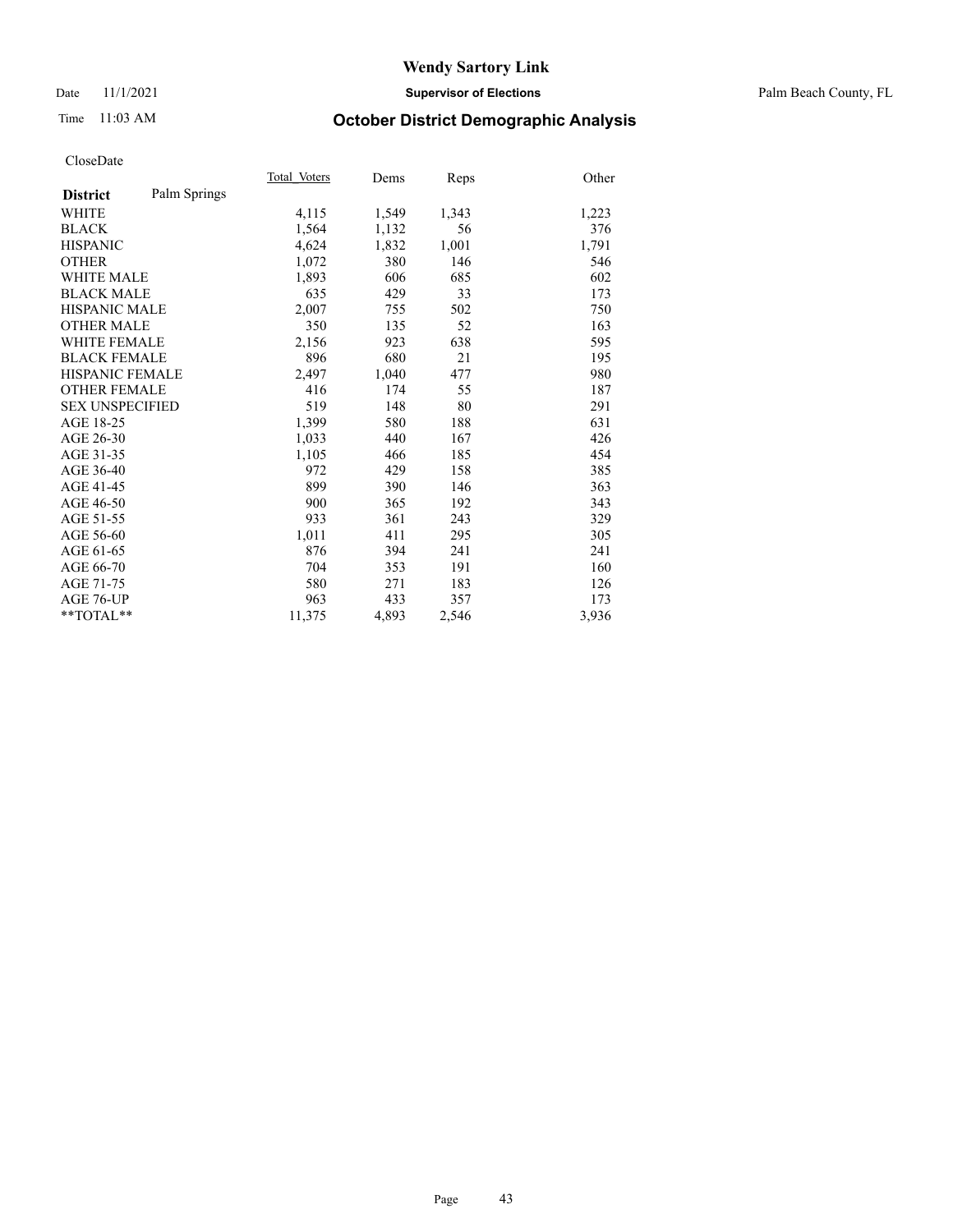Date 11/1/2021 **Supervisor of Elections** Palm Beach County, FL

## Time 11:03 AM **October District Demographic Analysis**

|                        |               | Total Voters | Dems   | Reps  | Other |
|------------------------|---------------|--------------|--------|-------|-------|
| <b>District</b>        | Riviera Beach |              |        |       |       |
| WHITE                  |               | 6,414        | 1,785  | 2,719 | 1,910 |
| <b>BLACK</b>           |               | 14,325       | 11,832 | 332   | 2,161 |
| <b>HISPANIC</b>        |               | 1,318        | 564    | 238   | 516   |
| <b>OTHER</b>           |               | 2,196        | 926    | 246   | 1,024 |
| <b>WHITE MALE</b>      |               | 3,145        | 725    | 1,396 | 1,024 |
| <b>BLACK MALE</b>      |               | 5,800        | 4,533  | 182   | 1,085 |
| <b>HISPANIC MALE</b>   |               | 559          | 208    | 125   | 226   |
| <b>OTHER MALE</b>      |               | 817          | 333    | 107   | 377   |
| <b>WHITE FEMALE</b>    |               | 3,193        | 1,043  | 1,294 | 856   |
| <b>BLACK FEMALE</b>    |               | 8,322        | 7,152  | 143   | 1,027 |
| <b>HISPANIC FEMALE</b> |               | 736          | 343    | 113   | 280   |
| <b>OTHER FEMALE</b>    |               | 899          | 438    | 100   | 361   |
| <b>SEX UNSPECIFIED</b> |               | 770          | 326    | 70    | 374   |
| AGE 18-25              |               | 2,605        | 1,609  | 182   | 814   |
| AGE 26-30              |               | 2,097        | 1,347  | 175   | 575   |
| AGE 31-35              |               | 2,253        | 1,455  | 177   | 621   |
| AGE 36-40              |               | 1,975        | 1,243  | 172   | 560   |
| AGE 41-45              |               | 1,815        | 1,175  | 190   | 450   |
| AGE 46-50              |               | 1,841        | 1,211  | 214   | 416   |
| AGE 51-55              |               | 1,878        | 1,207  | 278   | 393   |
| AGE 56-60              |               | 2,107        | 1,288  | 394   | 425   |
| AGE 61-65              |               | 2,133        | 1,282  | 439   | 412   |
| AGE 66-70              |               | 1,683        | 1,038  | 350   | 295   |
| AGE 71-75              |               | 1,479        | 884    | 324   | 271   |
| AGE 76-UP              |               | 2,387        | 1,368  | 640   | 379   |
| $*$ $TOTAL**$          |               | 24,253       | 15,107 | 3,535 | 5,611 |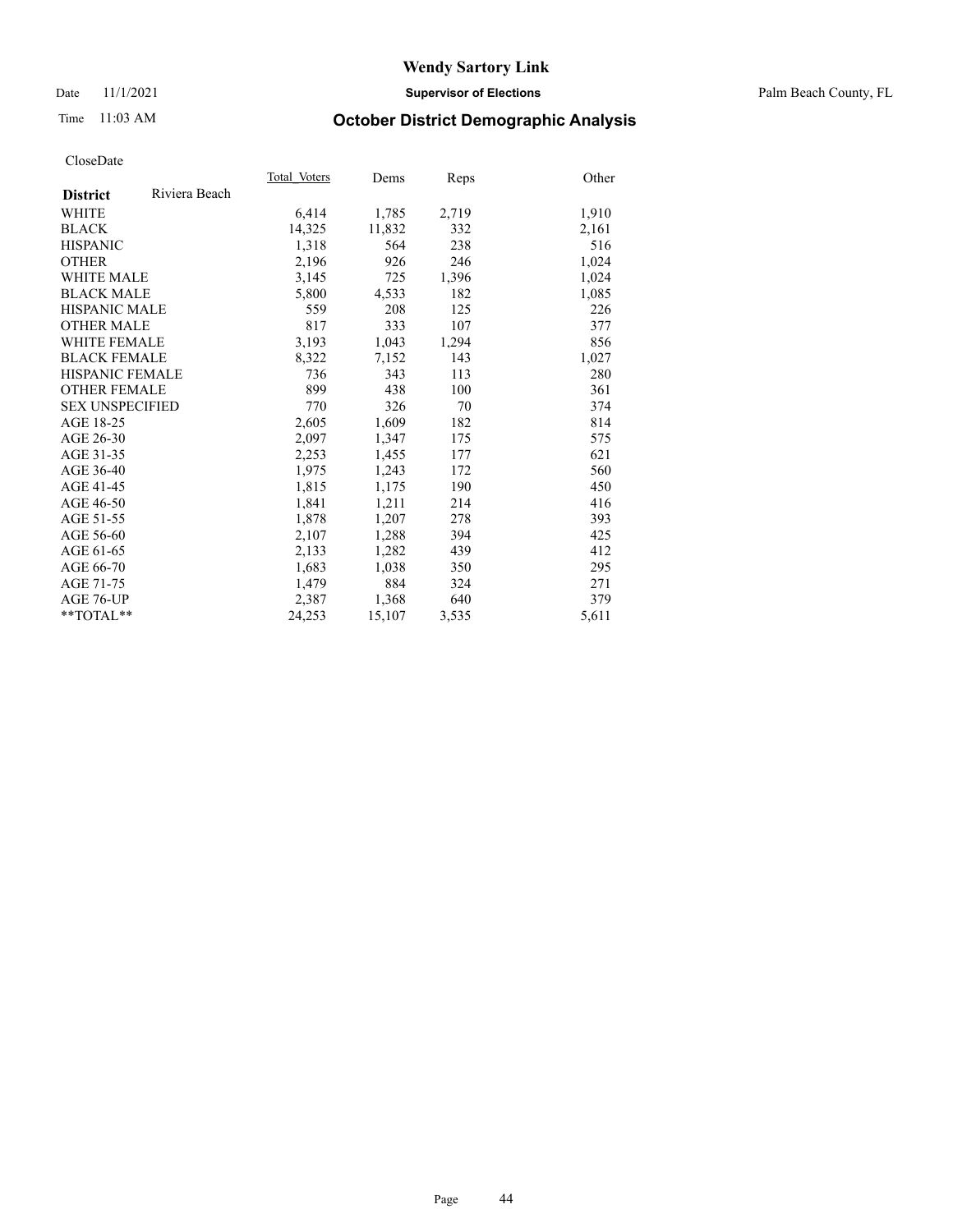Date 11/1/2021 **Supervisor of Elections** Palm Beach County, FL

### Time 11:03 AM **October District Demographic Analysis**

|                        |                  | Total Voters | Dems   | Reps  | Other |
|------------------------|------------------|--------------|--------|-------|-------|
| <b>District</b>        | Royal Palm Beach |              |        |       |       |
| WHITE                  |                  | 12,924       | 3,885  | 5,107 | 3,932 |
| <b>BLACK</b>           |                  | 6,077        | 4,594  | 197   | 1,286 |
| <b>HISPANIC</b>        |                  | 5,204        | 2,060  | 1,149 | 1,995 |
| <b>OTHER</b>           |                  | 3,158        | 1,271  | 503   | 1,384 |
| <b>WHITE MALE</b>      |                  | 6,022        | 1,537  | 2,583 | 1,902 |
| <b>BLACK MALE</b>      |                  | 2,656        | 1,884  | 109   | 663   |
| <b>HISPANIC MALE</b>   |                  | 2,252        | 780    | 587   | 885   |
| <b>OTHER MALE</b>      |                  | 1,202        | 451    | 212   | 539   |
| <b>WHITE FEMALE</b>    |                  | 6,756        | 2,309  | 2,470 | 1,977 |
| <b>BLACK FEMALE</b>    |                  | 3.339        | 2,660  | 84    | 595   |
| <b>HISPANIC FEMALE</b> |                  | 2,821        | 1,223  | 545   | 1,053 |
| <b>OTHER FEMALE</b>    |                  | 1,363        | 629    | 217   | 517   |
| <b>SEX UNSPECIFIED</b> |                  | 934          | 327    | 146   | 461   |
| AGE 18-25              |                  | 3,138        | 1,324  | 543   | 1,271 |
| AGE 26-30              |                  | 2,250        | 947    | 444   | 859   |
| AGE 31-35              |                  | 2,416        | 999    | 533   | 884   |
| AGE 36-40              |                  | 2,400        | 950    | 575   | 875   |
| AGE 41-45              |                  | 2,297        | 914    | 493   | 890   |
| AGE 46-50              |                  | 2,320        | 980    | 593   | 747   |
| AGE 51-55              |                  | 2,500        | 996    | 754   | 750   |
| AGE 56-60              |                  | 2,582        | 1,094  | 838   | 650   |
| AGE 61-65              |                  | 2,304        | 1,073  | 671   | 560   |
| AGE 66-70              |                  | 1,860        | 921    | 541   | 398   |
| AGE 71-75              |                  | 1,313        | 628    | 366   | 319   |
| AGE 76-UP              |                  | 1,983        | 984    | 605   | 394   |
| $*$ $TOTAL**$          |                  | 27,363       | 11,810 | 6,956 | 8,597 |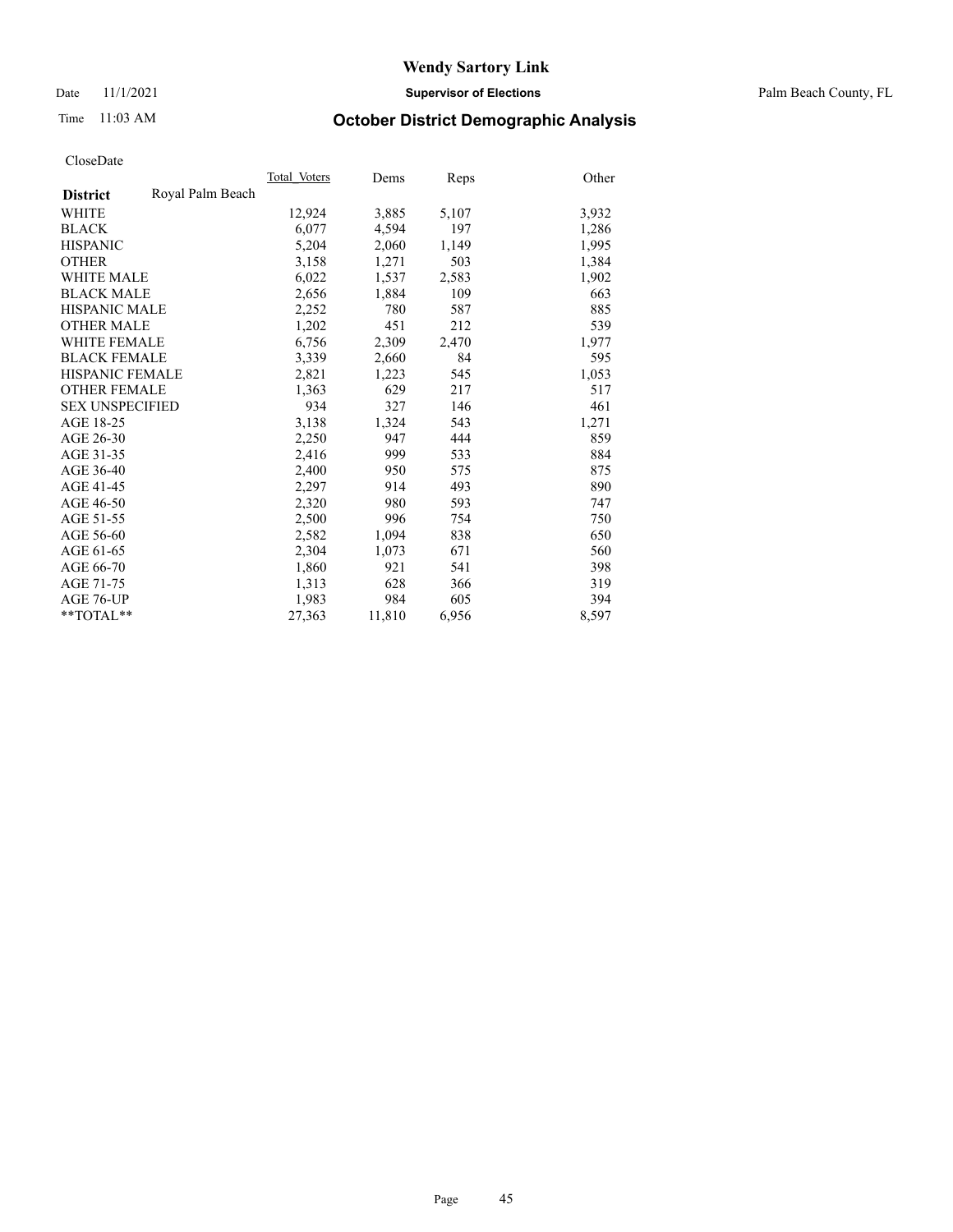### Date 11/1/2021 **Supervisor of Elections** Palm Beach County, FL

## Time 11:03 AM **October District Demographic Analysis**

|                        |           | Total Voters | Dems  | Reps           | Other          |
|------------------------|-----------|--------------|-------|----------------|----------------|
| <b>District</b>        | South Bay |              |       |                |                |
| WHITE                  |           | 59           | 20    | 26             | 13             |
| <b>BLACK</b>           |           | 1,166        | 1,019 | 26             | 121            |
| <b>HISPANIC</b>        |           | 207          | 104   | 28             | 75             |
| <b>OTHER</b>           |           | 77           | 47    | 3              | 27             |
| <b>WHITE MALE</b>      |           | 29           | 9     | 12             | 8              |
| <b>BLACK MALE</b>      |           | 474          | 408   | 8              | 58             |
| <b>HISPANIC MALE</b>   |           | 113          | 53    | 20             | 40             |
| <b>OTHER MALE</b>      |           | 17           | 8     | $\theta$       | 9              |
| <b>WHITE FEMALE</b>    |           | 30           | 11    | 14             | 5              |
| <b>BLACK FEMALE</b>    |           | 678          | 598   | 18             | 62             |
| HISPANIC FEMALE        |           | 90           | 51    | 8              | 31             |
| <b>OTHER FEMALE</b>    |           | 39           | 27    | $\overline{c}$ | 10             |
| <b>SEX UNSPECIFIED</b> |           | 39           | 25    | 1              | 13             |
| AGE 18-25              |           | 186          | 135   | 8              | 43             |
| AGE 26-30              |           | 165          | 121   | 10             | 34             |
| AGE 31-35              |           | 166          | 123   | 11             | 32             |
| AGE 36-40              |           | 127          | 97    | 4              | 26             |
| AGE 41-45              |           | 105          | 76    | 3              | 26             |
| AGE 46-50              |           | 104          | 80    | $\overline{7}$ | 17             |
| AGE 51-55              |           | 112          | 92    | 5              | 15             |
| AGE 56-60              |           | 143          | 119   | 11             | 13             |
| AGE 61-65              |           | 108          | 89    | 8              | 11             |
| AGE 66-70              |           | 95           | 88    | 5              | $\overline{2}$ |
| AGE 71-75              |           | 75           | 61    | 7              | 7              |
| AGE 76-UP              |           | 123          | 109   | 4              | 10             |
| **TOTAL**              |           | 1,509        | 1,190 | 83             | 236            |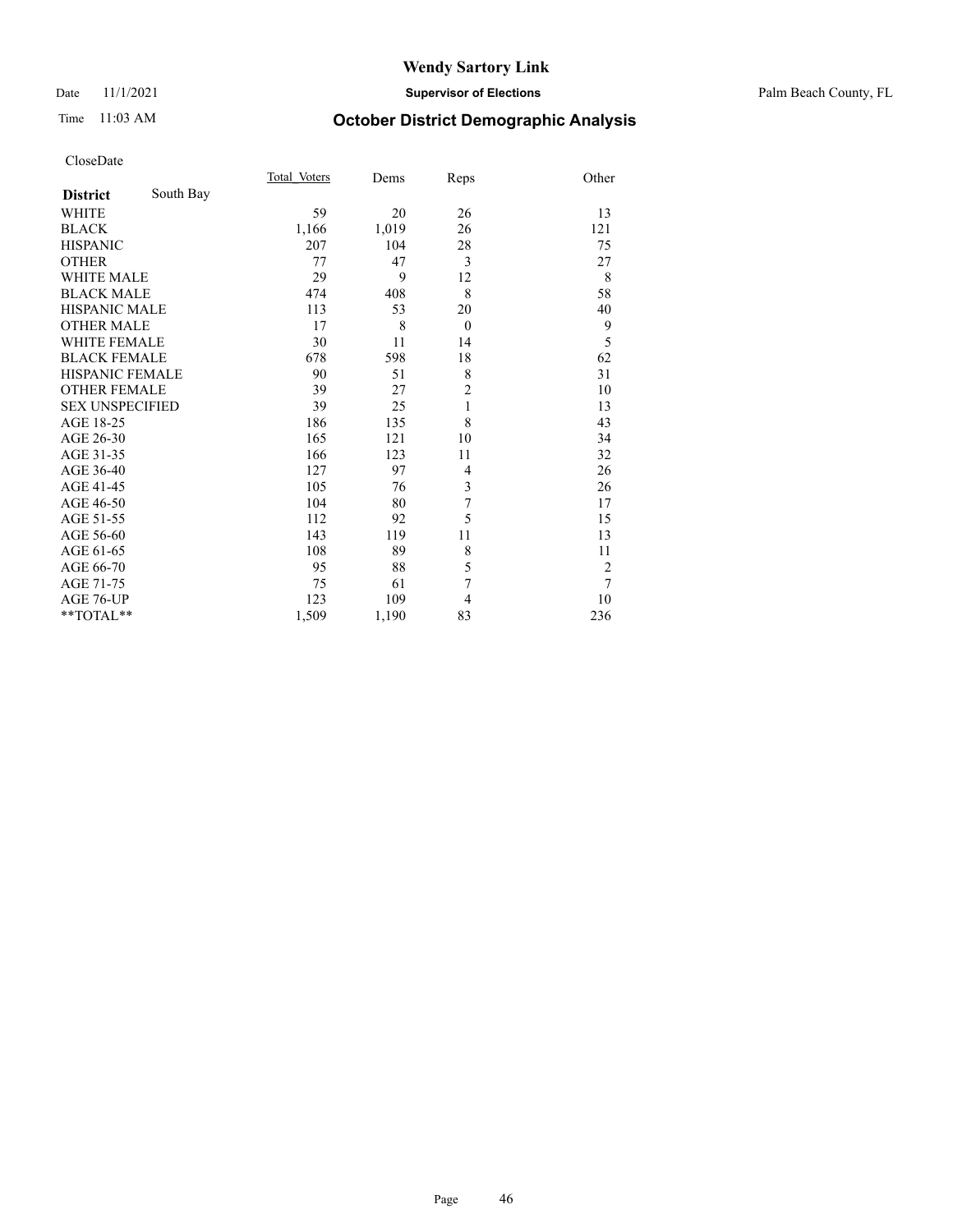Date 11/1/2021 **Supervisor of Elections** Palm Beach County, FL

## Time 11:03 AM **October District Demographic Analysis**

|                        |                  | Total Voters | Dems           | Reps           | Other |
|------------------------|------------------|--------------|----------------|----------------|-------|
| <b>District</b>        | South Palm Beach |              |                |                |       |
| WHITE                  |                  | 1,126        | 347            | 443            | 336   |
| <b>BLACK</b>           |                  | 21           | 15             | $\overline{2}$ | 4     |
| <b>HISPANIC</b>        |                  | 79           | 19             | 35             | 25    |
| <b>OTHER</b>           |                  | 94           | 23             | 25             | 46    |
| <b>WHITE MALE</b>      |                  | 508          | 133            | 212            | 163   |
| <b>BLACK MALE</b>      |                  | 8            | $\overline{4}$ | 1              | 3     |
| <b>HISPANIC MALE</b>   |                  | 34           | 8              | 16             | 10    |
| <b>OTHER MALE</b>      |                  | 24           | 6              | 9              | 9     |
| <b>WHITE FEMALE</b>    |                  | 597          | 206            | 222            | 169   |
| <b>BLACK FEMALE</b>    |                  | 13           | 11             | 1              | 1     |
| <b>HISPANIC FEMALE</b> |                  | 43           | 11             | 18             | 14    |
| <b>OTHER FEMALE</b>    |                  | 46           | 10             | 12             | 24    |
| <b>SEX UNSPECIFIED</b> |                  | 44           | 12             | 14             | 18    |
| AGE 18-25              |                  | 41           | 9              | 13             | 19    |
| AGE 26-30              |                  | 54           | 12             | 20             | 22    |
| AGE 31-35              |                  | 42           | 15             | 11             | 16    |
| AGE 36-40              |                  | 40           | 8              | 16             | 16    |
| AGE 41-45              |                  | 47           | 10             | 16             | 21    |
| AGE 46-50              |                  | 57           | 12             | 27             | 18    |
| AGE 51-55              |                  | 90           | 21             | 36             | 33    |
| AGE 56-60              |                  | 127          | 39             | 53             | 35    |
| AGE 61-65              |                  | 136          | 51             | 40             | 45    |
| AGE 66-70              |                  | 160          | 59             | 59             | 42    |
| AGE 71-75              |                  | 175          | 60             | 66             | 49    |
| AGE 76-UP              |                  | 351          | 108            | 148            | 95    |
| **TOTAL**              |                  | 1,320        | 404            | 505            | 411   |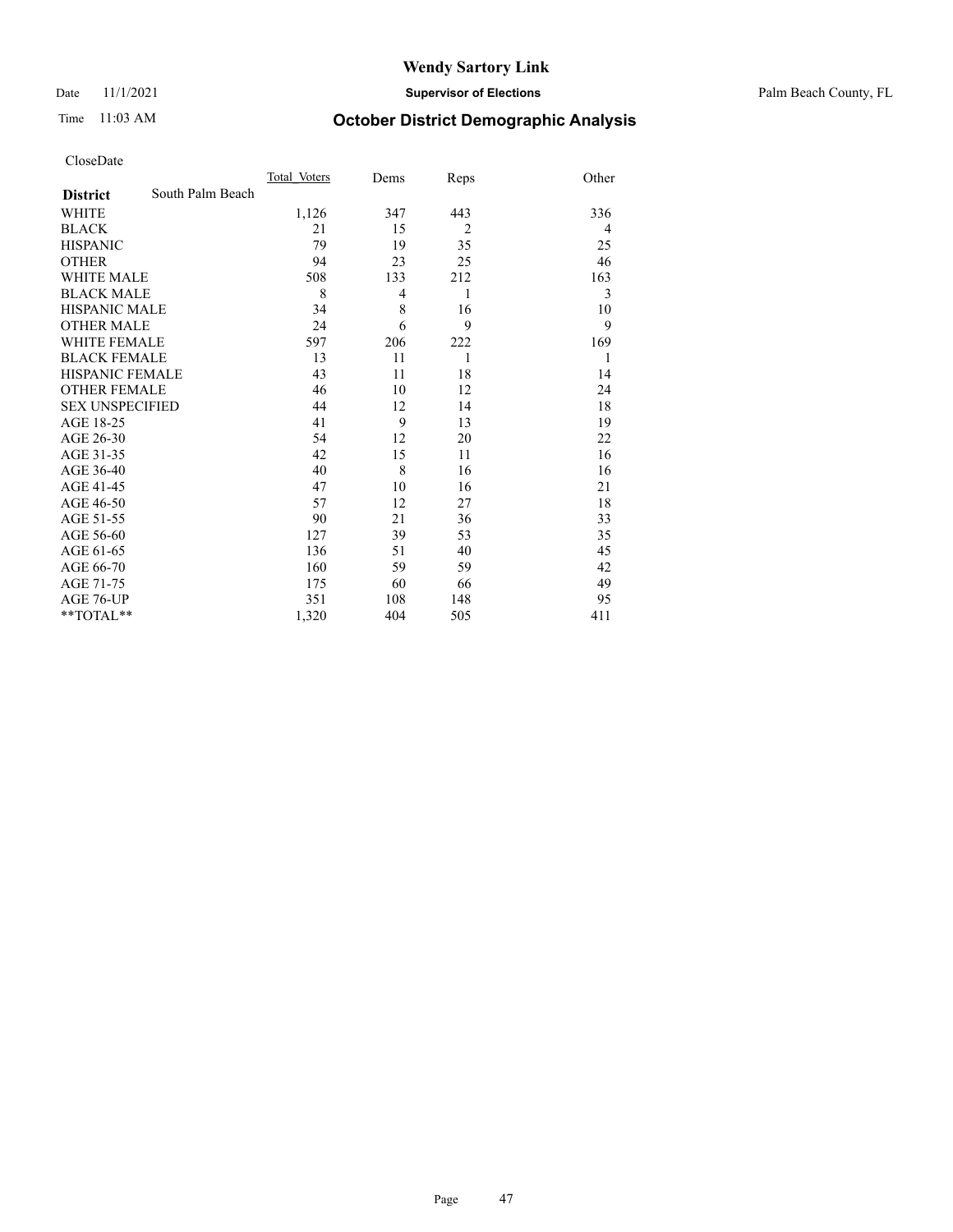Date 11/1/2021 **Supervisor of Elections** Palm Beach County, FL

### Time 11:03 AM **October District Demographic Analysis**

|                        |          | Total Voters | Dems  | Reps         | Other          |
|------------------------|----------|--------------|-------|--------------|----------------|
| <b>District</b>        | Tequesta |              |       |              |                |
| <b>WHITE</b>           |          | 4,455        | 1,041 | 2,200        | 1,214          |
| <b>BLACK</b>           |          | 29           | 16    | 1            | 12             |
| <b>HISPANIC</b>        |          | 186          | 59    | 69           | 58             |
| <b>OTHER</b>           |          | 243          | 66    | 86           | 91             |
| WHITE MALE             |          | 2,087        | 376   | 1,110        | 601            |
| <b>BLACK MALE</b>      |          | 8            | 2     | 1            | 5              |
| <b>HISPANIC MALE</b>   |          | 72           | 22    | 26           | 24             |
| <b>OTHER MALE</b>      |          | 77           | 20    | 33           | 24             |
| WHITE FEMALE           |          | 2,328        | 658   | 1,074        | 596            |
| <b>BLACK FEMALE</b>    |          | 21           | 14    | $\mathbf{0}$ | $\overline{7}$ |
| <b>HISPANIC FEMALE</b> |          | 109          | 36    | 40           | 33             |
| <b>OTHER FEMALE</b>    |          | 99           | 30    | 32           | 37             |
| <b>SEX UNSPECIFIED</b> |          | 109          | 22    | 40           | 47             |
| AGE 18-25              |          | 390          | 85    | 173          | 132            |
| AGE 26-30              |          | 292          | 56    | 143          | 93             |
| AGE 31-35              |          | 325          | 77    | 135          | 113            |
| AGE 36-40              |          | 385          | 79    | 180          | 126            |
| AGE 41-45              |          | 326          | 83    | 124          | 119            |
| AGE 46-50              |          | 344          | 89    | 145          | 110            |
| AGE 51-55              |          | 400          | 82    | 210          | 108            |
| AGE 56-60              |          | 473          | 98    | 256          | 119            |
| AGE 61-65              |          | 495          | 125   | 242          | 128            |
| AGE 66-70              |          | 432          | 124   | 208          | 100            |
| AGE 71-75              |          | 360          | 109   | 165          | 86             |
| AGE 76-UP              |          | 691          | 175   | 375          | 141            |
| $*$ $TOTAL**$          |          | 4,913        | 1,182 | 2,356        | 1,375          |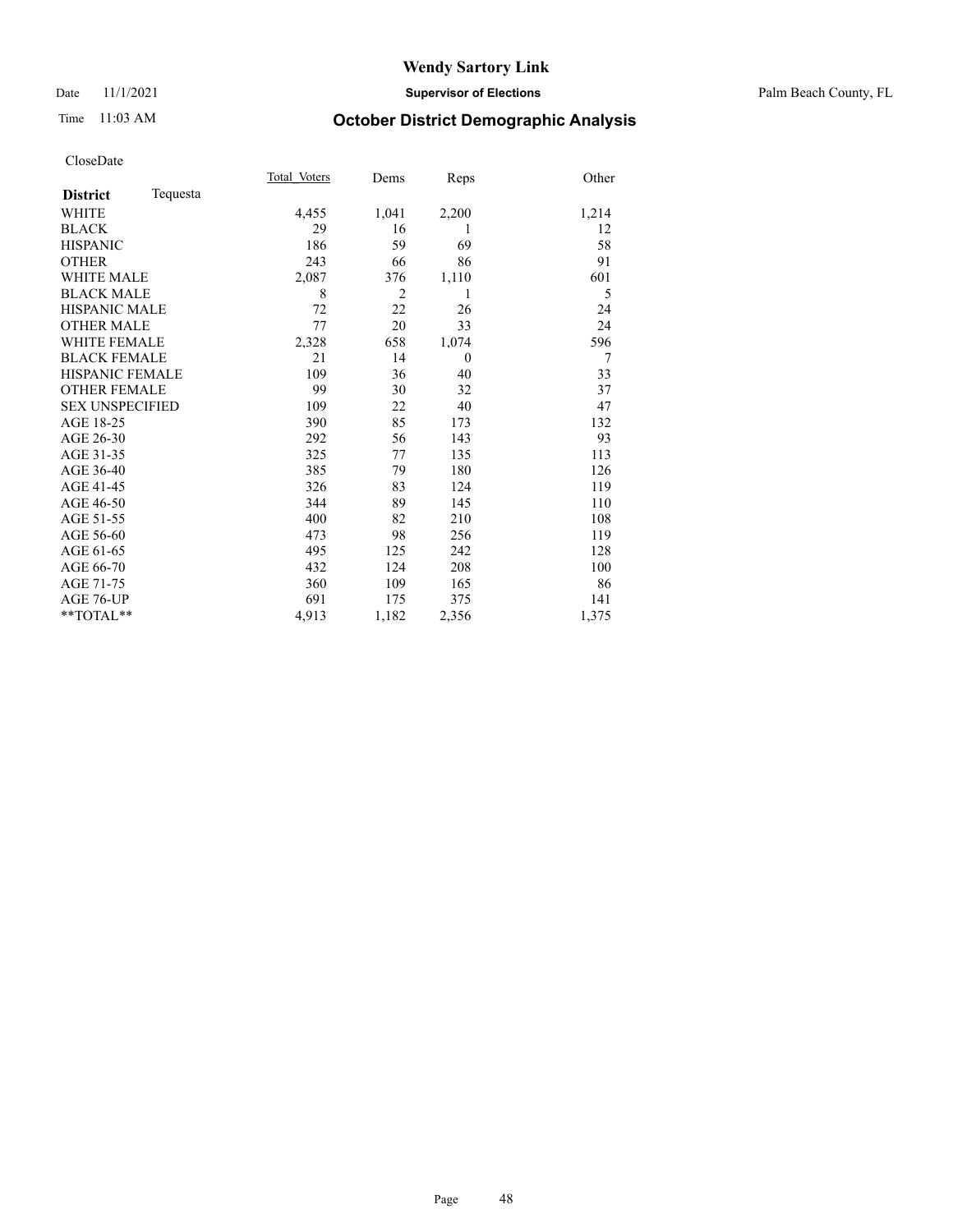Date 11/1/2021 **Supervisor of Elections** Palm Beach County, FL

## Time 11:03 AM **October District Demographic Analysis**

|                                    | Total Voters   | Dems             | Reps           | Other          |
|------------------------------------|----------------|------------------|----------------|----------------|
| Village Of Golf<br><b>District</b> |                |                  |                |                |
| WHITE                              | 268            | 35               | 183            | 50             |
| <b>BLACK</b>                       | 0              | $\mathbf{0}$     | $\theta$       | 0              |
| <b>HISPANIC</b>                    |                | $\theta$         | 1              | $\theta$       |
| <b>OTHER</b>                       | 5              |                  | $\overline{2}$ | 2              |
| <b>WHITE MALE</b>                  | 127            | 12               | 95             | 20             |
| <b>BLACK MALE</b>                  | 0              | $\theta$         | $\theta$       | $\theta$       |
| <b>HISPANIC MALE</b>               | 0              | $\boldsymbol{0}$ | $\theta$       | 0              |
| <b>OTHER MALE</b>                  | 2              | $\theta$         | 2              | 0              |
| WHITE FEMALE                       | 141            | 23               | 88             | 30             |
| <b>BLACK FEMALE</b>                | 0              | $\theta$         | $\theta$       | 0              |
| <b>HISPANIC FEMALE</b>             |                | 0                | 1              | 0              |
| <b>OTHER FEMALE</b>                |                |                  | $\theta$       | 0              |
| <b>SEX UNSPECIFIED</b>             | $\overline{c}$ | 0                | $\theta$       | 2              |
| AGE 18-25                          | 13             |                  | 10             | $\overline{c}$ |
| AGE 26-30                          | 13             | 3                | 5              | 5              |
| AGE 31-35                          | 4              |                  | $\overline{c}$ |                |
| AGE 36-40                          | $\overline{2}$ | 0                | $\mathbf{0}$   | 2              |
| AGE 41-45                          | 7              | 0                | 6              |                |
| AGE 46-50                          | 7              | $\overline{c}$   | 4              |                |
| AGE 51-55                          | 14             | $\overline{2}$   | 9              | 3              |
| AGE 56-60                          | 24             | $\overline{c}$   | 16             | 6              |
| AGE 61-65                          | 35             | 6                | 21             | 8              |
| AGE 66-70                          | 22             | 5                | 15             | 2              |
| AGE 71-75                          | 44             | 5                | 29             | 10             |
| AGE 76-UP                          | 89             | 9                | 69             | 11             |
| **TOTAL**                          | 274            | 36               | 186            | 52             |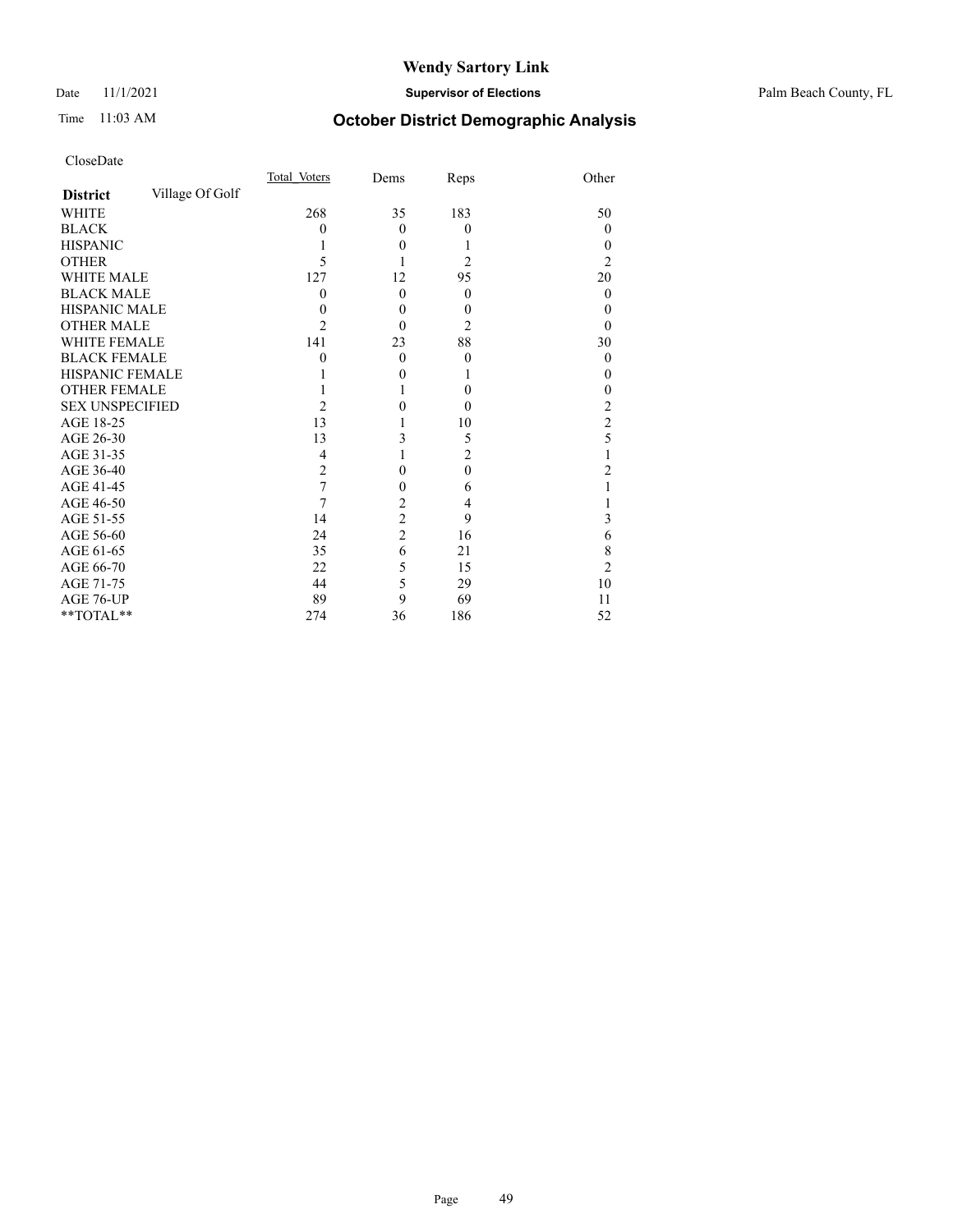#### Date 11/1/2021 **Supervisor of Elections** Palm Beach County, FL

### Time 11:03 AM **October District Demographic Analysis**

|                        |            | Total Voters | Dems   | Reps   | Other  |
|------------------------|------------|--------------|--------|--------|--------|
| <b>District</b>        | Wellington |              |        |        |        |
| WHITE                  |            | 27,019       | 8,020  | 11,161 | 7,838  |
| <b>BLACK</b>           |            | 4,425        | 3,174  | 183    | 1,068  |
| <b>HISPANIC</b>        |            | 6,638        | 2,412  | 1,697  | 2,529  |
| <b>OTHER</b>           |            | 4,651        | 1,633  | 939    | 2,079  |
| <b>WHITE MALE</b>      |            | 12,615       | 3,190  | 5,564  | 3,861  |
| <b>BLACK MALE</b>      |            | 1,924        | 1,265  | 113    | 546    |
| <b>HISPANIC MALE</b>   |            | 2,927        | 957    | 811    | 1,159  |
| <b>OTHER MALE</b>      |            | 1,729        | 541    | 401    | 787    |
| <b>WHITE FEMALE</b>    |            | 14,055       | 4,746  | 5,462  | 3,847  |
| <b>BLACK FEMALE</b>    |            | 2.445        | 1,873  | 68     | 504    |
| <b>HISPANIC FEMALE</b> |            | 3,559        | 1,407  | 841    | 1,311  |
| <b>OTHER FEMALE</b>    |            | 1,988        | 800    | 385    | 803    |
| <b>SEX UNSPECIFIED</b> |            | 1,450        | 438    | 328    | 684    |
| AGE 18-25              |            | 5,243        | 1,916  | 1,356  | 1,971  |
| AGE 26-30              |            | 2,784        | 1,005  | 692    | 1,087  |
| AGE 31-35              |            | 3,017        | 1,025  | 861    | 1,131  |
| AGE 36-40              |            | 3,249        | 1,123  | 914    | 1,212  |
| AGE 41-45              |            | 3,548        | 1,234  | 1,019  | 1,295  |
| AGE 46-50              |            | 3,954        | 1,312  | 1,261  | 1,381  |
| AGE 51-55              |            | 4,278        | 1,358  | 1,544  | 1,376  |
| AGE 56-60              |            | 4,129        | 1,405  | 1,610  | 1,114  |
| AGE 61-65              |            | 3,614        | 1,273  | 1,403  | 938    |
| AGE 66-70              |            | 2.992        | 1,209  | 1,077  | 706    |
| AGE 71-75              |            | 2,591        | 1,077  | 950    | 564    |
| AGE 76-UP              |            | 3,334        | 1,302  | 1,293  | 739    |
| $*$ TOTAL $*$          |            | 42,733       | 15,239 | 13,980 | 13,514 |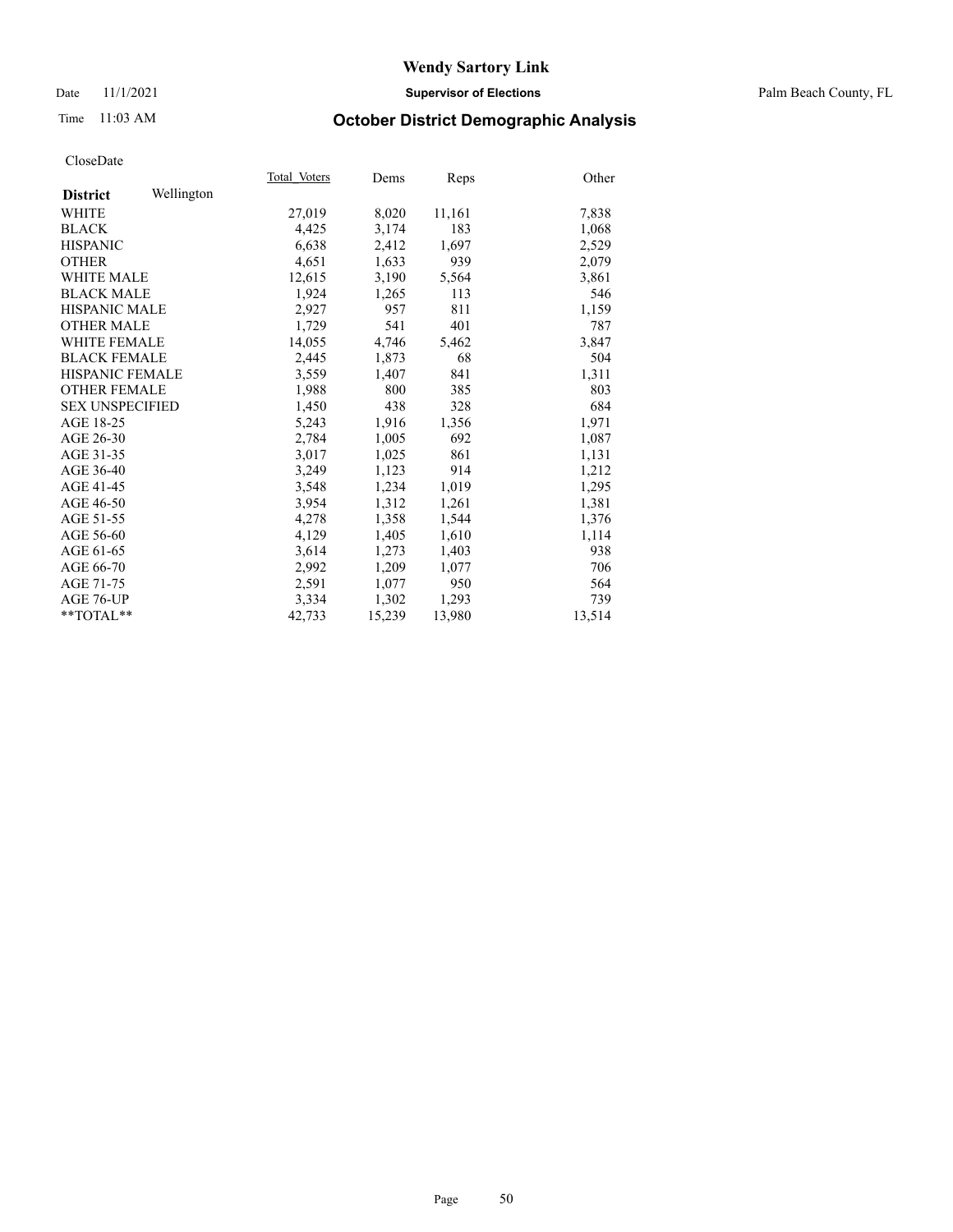#### Date 11/1/2021 **Supervisor of Elections** Palm Beach County, FL

### Time 11:03 AM **October District Demographic Analysis**

|                        |          | Total Voters | Dems   | Reps | Other |
|------------------------|----------|--------------|--------|------|-------|
| <b>District</b>        | Westlake |              |        |      |       |
| WHITE                  |          | 705          | 154    | 341  | 210   |
| <b>BLACK</b>           |          | 296          | 202    | 15   | 79    |
| <b>HISPANIC</b>        |          | 409          | 113    | 115  | 181   |
| <b>OTHER</b>           |          | 128          | 45     | 21   | 62    |
| <b>WHITE MALE</b>      |          | 342          | 58     | 176  | 108   |
| <b>BLACK MALE</b>      |          | 123          | 72     | 10   | 41    |
| <b>HISPANIC MALE</b>   |          | 196          | 47     | 67   | 82    |
| <b>OTHER MALE</b>      |          | 57           | 21     | 8    | 28    |
| <b>WHITE FEMALE</b>    |          | 359          | 95     | 164  | 100   |
| <b>BLACK FEMALE</b>    |          | 172          | 129    | 5    | 38    |
| <b>HISPANIC FEMALE</b> |          | 211          | 64     | 48   | 99    |
| <b>OTHER FEMALE</b>    |          | 54           | 21     | 9    | 24    |
| <b>SEX UNSPECIFIED</b> |          | 24           | $\tau$ | 5    | 12    |
| AGE 18-25              |          | 127          | 39     | 40   | 48    |
| AGE 26-30              |          | 135          | 42     | 52   | 41    |
| AGE 31-35              |          | 212          | 47     | 63   | 102   |
| AGE 36-40              |          | 187          | 63     | 47   | 77    |
| AGE 41-45              |          | 197          | 67     | 58   | 72    |
| AGE 46-50              |          | 148          | 53     | 52   | 43    |
| AGE 51-55              |          | 128          | 44     | 46   | 38    |
| AGE 56-60              |          | 124          | 42     | 48   | 34    |
| AGE 61-65              |          | 103          | 47     | 27   | 29    |
| AGE 66-70              |          | 70           | 22     | 29   | 19    |
| AGE 71-75              |          | 60           | 26     | 18   | 16    |
| <b>AGE 76-UP</b>       |          | 47           | 22     | 12   | 13    |
| $**TOTAL**$            |          | 1,538        | 514    | 492  | 532   |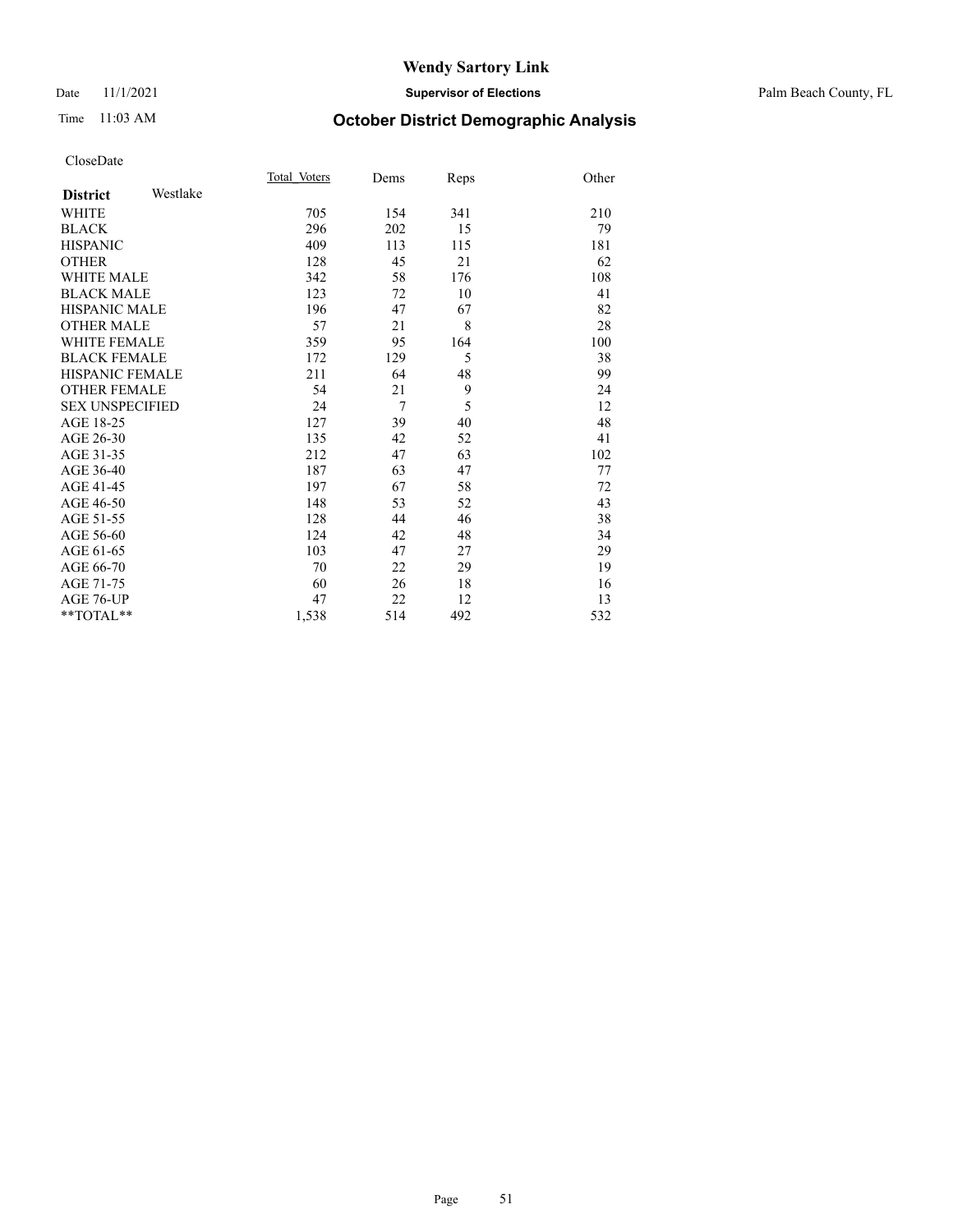Date 11/1/2021 **Supervisor of Elections** Palm Beach County, FL

## Time 11:03 AM **October District Demographic Analysis**

|                        |                 | Total Voters | Dems   | <b>Reps</b> | Other  |
|------------------------|-----------------|--------------|--------|-------------|--------|
| <b>District</b>        | West Palm Beach |              |        |             |        |
| WHITE                  |                 | 33,927       | 11,902 | 11,924      | 10,101 |
| <b>BLACK</b>           |                 | 19,567       | 15,385 | 599         | 3,583  |
| <b>HISPANIC</b>        |                 | 9,099        | 3,811  | 1,880       | 3,408  |
| <b>OTHER</b>           |                 | 6,569        | 2,656  | 974         | 2,939  |
| <b>WHITE MALE</b>      |                 | 16,174       | 4,914  | 5,963       | 5,297  |
| <b>BLACK MALE</b>      |                 | 7,964        | 5,890  | 317         | 1,757  |
| <b>HISPANIC MALE</b>   |                 | 3,945        | 1,565  | 863         | 1,517  |
| <b>OTHER MALE</b>      |                 | 2.254        | 849    | 380         | 1,025  |
| <b>WHITE FEMALE</b>    |                 | 17,349       | 6,873  | 5,834       | 4,642  |
| <b>BLACK FEMALE</b>    |                 | 11,289       | 9,268  | 280         | 1,741  |
| <b>HISPANIC FEMALE</b> |                 | 4,928        | 2,148  | 968         | 1,812  |
| <b>OTHER FEMALE</b>    |                 | 2,747        | 1,279  | 390         | 1,078  |
| <b>SEX UNSPECIFIED</b> |                 | 2,464        | 943    | 373         | 1,148  |
| AGE 18-25              |                 | 6,441        | 3,116  | 1,014       | 2,311  |
| AGE 26-30              |                 | 6,289        | 2,883  | 1,059       | 2,347  |
| AGE 31-35              |                 | 6,781        | 3,279  | 1,154       | 2,348  |
| AGE 36-40              |                 | 5,731        | 2,770  | 989         | 1,972  |
| AGE 41-45              |                 | 4,672        | 2,277  | 776         | 1,619  |
| AGE 46-50              |                 | 4,745        | 2,273  | 993         | 1,479  |
| AGE 51-55              |                 | 5,265        | 2,543  | 1,270       | 1,452  |
| AGE 56-60              |                 | 5,684        | 2,837  | 1,411       | 1,436  |
| AGE 61-65              |                 | 5,602        | 2,852  | 1,430       | 1,320  |
| AGE 66-70              |                 | 4,957        | 2,596  | 1,276       | 1,085  |
| AGE 71-75              |                 | 4,835        | 2,445  | 1,338       | 1,052  |
| AGE 76-UP              |                 | 8,160        | 3,883  | 2,667       | 1,610  |
| **TOTAL**              |                 | 69,162       | 33,754 | 15,377      | 20,031 |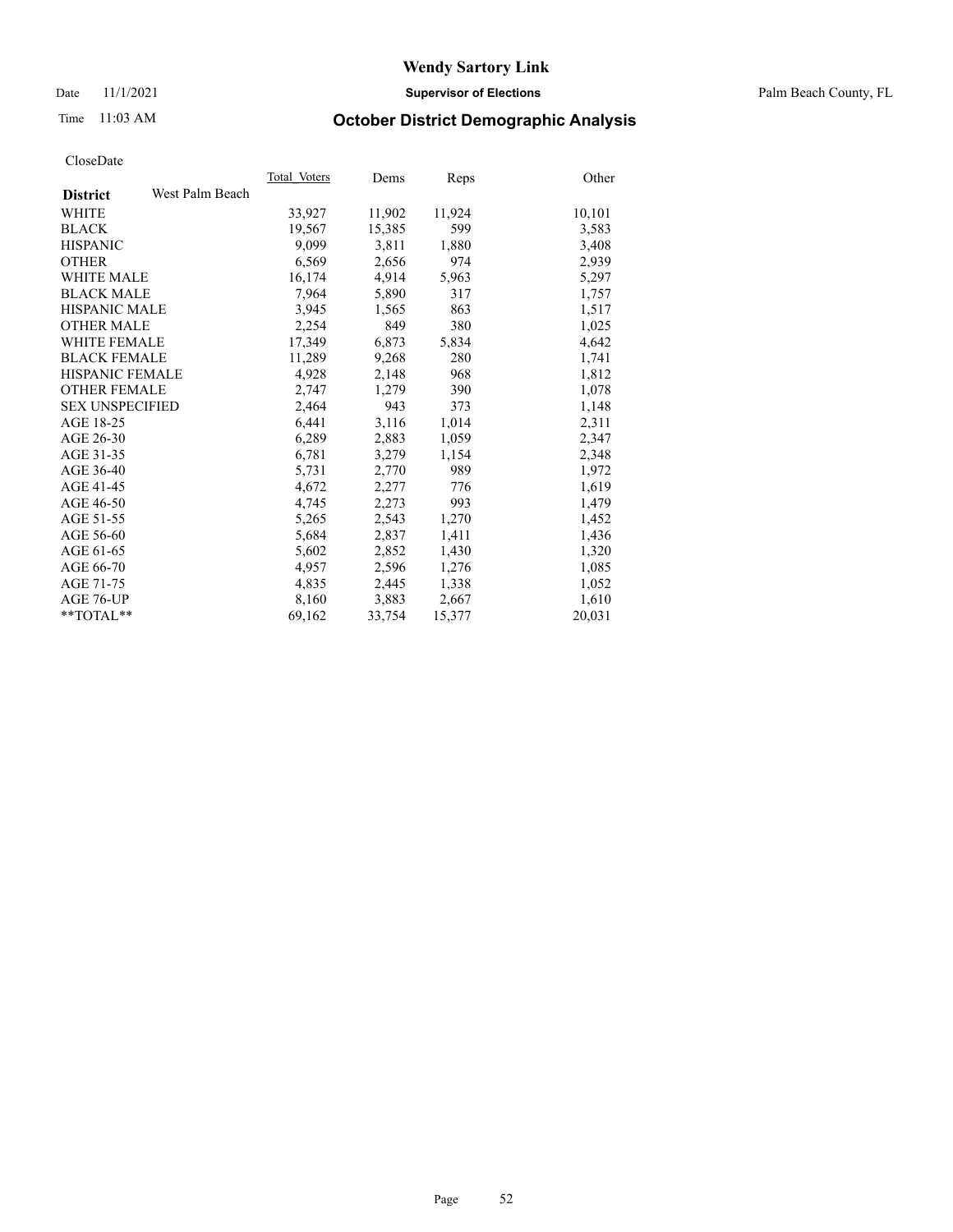Date 11/1/2021 **Supervisor of Elections** Palm Beach County, FL

## Time 11:03 AM **October District Demographic Analysis**

|                                        | Total Voters | Dems   | Reps   | Other  |
|----------------------------------------|--------------|--------|--------|--------|
| State House Dist 81<br><b>District</b> |              |        |        |        |
| WHITE                                  | 73,690       | 27,961 | 24,711 | 21,018 |
| <b>BLACK</b>                           | 14,084       | 11,229 | 481    | 2,374  |
| <b>HISPANIC</b>                        | 16,237       | 6,619  | 3,380  | 6,238  |
| <b>OTHER</b>                           | 11,766       | 4,362  | 2,210  | 5,194  |
| <b>WHITE MALE</b>                      | 33,993       | 10,851 | 12,589 | 10,553 |
| <b>BLACK MALE</b>                      | 5,944        | 4,464  | 270    | 1,210  |
| <b>HISPANIC MALE</b>                   | 6,926        | 2,629  | 1,610  | 2,687  |
| <b>OTHER MALE</b>                      | 4,235        | 1,441  | 924    | 1,870  |
| <b>WHITE FEMALE</b>                    | 38,642       | 16,772 | 11,784 | 10,086 |
| <b>BLACK FEMALE</b>                    | 7,898        | 6,589  | 203    | 1,106  |
| <b>HISPANIC FEMALE</b>                 | 8,916        | 3,859  | 1,716  | 3,341  |
| <b>OTHER FEMALE</b>                    | 4,962        | 2,125  | 847    | 1,990  |
| <b>SEX UNSPECIFIED</b>                 | 4,148        | 1,385  | 818    | 1,945  |
| AGE 18-25                              | 10,740       | 4,349  | 2,249  | 4,142  |
| AGE 26-30                              | 6,781        | 2,881  | 1,350  | 2,550  |
| AGE 31-35                              | 7,491        | 3,234  | 1,665  | 2,592  |
| AGE 36-40                              | 7.964        | 3,215  | 1,839  | 2,910  |
| AGE 41-45                              | 8,445        | 3,237  | 2,124  | 3,084  |
| AGE 46-50                              | 8,856        | 3,159  | 2,583  | 3,114  |
| AGE 51-55                              | 9,394        | 3,537  | 2,788  | 3,069  |
| AGE 56-60                              | 9,717        | 3,772  | 3,145  | 2,800  |
| AGE 61-65                              | 9.664        | 4,275  | 2,904  | 2,485  |
| AGE 66-70                              | 9,768        | 4,780  | 2,725  | 2,263  |
| AGE 71-75                              | 9,889        | 4,875  | 2,745  | 2,269  |
| AGE 76-UP                              | 17,068       | 8,857  | 4,665  | 3,546  |
| $*$ $TOTAL**$                          | 115,777      | 50,171 | 30,782 | 34,824 |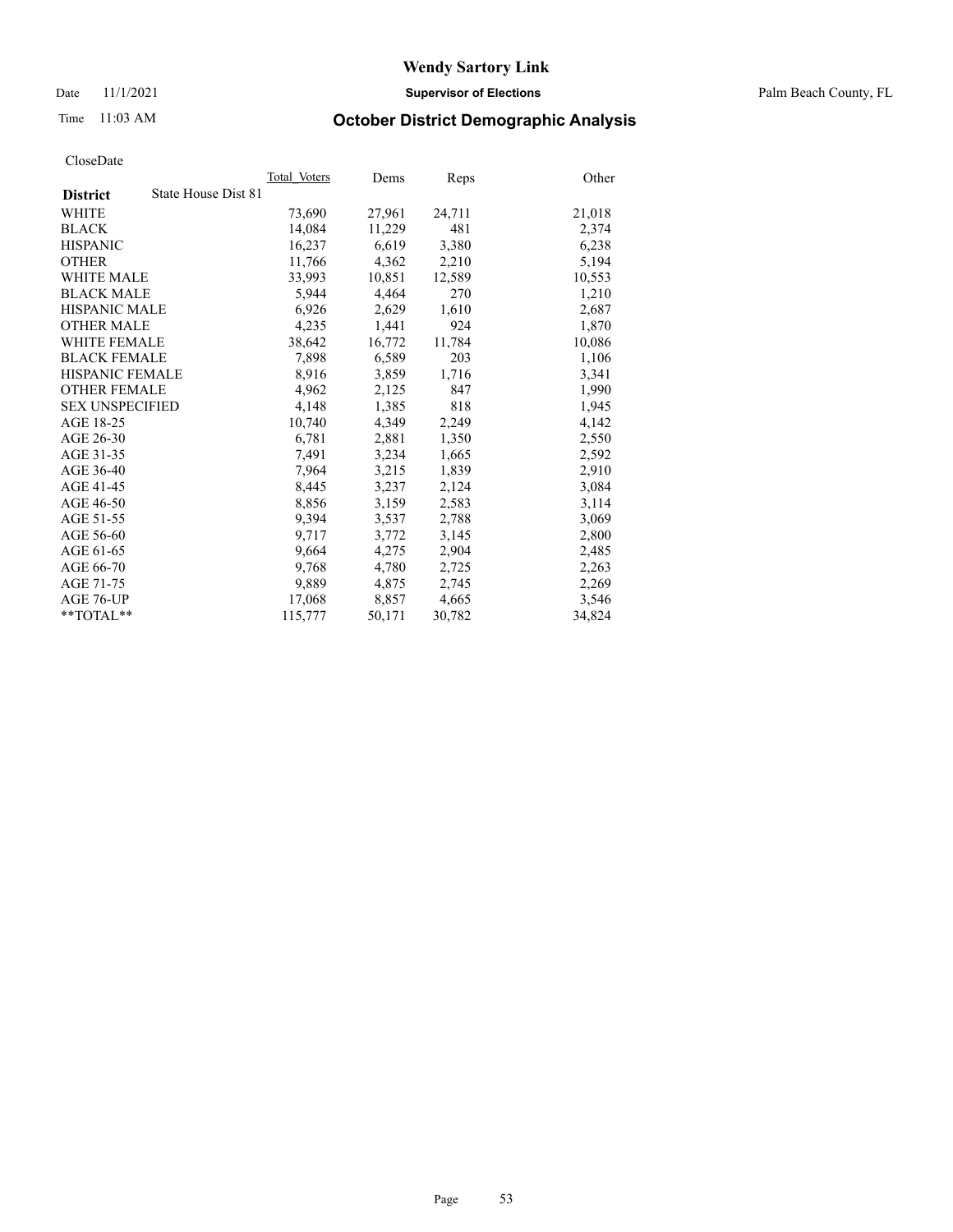Date 11/1/2021 **Supervisor of Elections** Palm Beach County, FL

## Time 11:03 AM **October District Demographic Analysis**

|                                        | Total Voters | Dems   | Reps   | Other  |
|----------------------------------------|--------------|--------|--------|--------|
| State House Dist 82<br><b>District</b> |              |        |        |        |
| WHITE                                  | 46,198       | 11,899 | 21,009 | 13,290 |
| <b>BLACK</b>                           | 1,085        | 766    | 60     | 259    |
| <b>HISPANIC</b>                        | 2.905        | 1,080  | 763    | 1,062  |
| <b>OTHER</b>                           | 3,513        | 1,094  | 911    | 1,508  |
| <b>WHITE MALE</b>                      | 21,670       | 4,448  | 10,497 | 6,725  |
| <b>BLACK MALE</b>                      | 500          | 335    | 33     | 132    |
| <b>HISPANIC MALE</b>                   | 1,203        | 414    | 325    | 464    |
| <b>OTHER MALE</b>                      | 1,168        | 348    | 311    | 509    |
| <b>WHITE FEMALE</b>                    | 24,022       | 7,318  | 10,296 | 6,408  |
| <b>BLACK FEMALE</b>                    | 575          | 425    | 25     | 125    |
| <b>HISPANIC FEMALE</b>                 | 1,626        | 640    | 413    | 573    |
| <b>OTHER FEMALE</b>                    | 1,373        | 510    | 349    | 514    |
| <b>SEX UNSPECIFIED</b>                 | 1,509        | 375    | 472    | 662    |
| AGE 18-25                              | 4,673        | 1,318  | 1,661  | 1,694  |
| AGE 26-30                              | 3,296        | 930    | 1,158  | 1,208  |
| AGE 31-35                              | 3,367        | 995    | 1,143  | 1,229  |
| AGE 36-40                              | 3,594        | 998    | 1,273  | 1,323  |
| AGE 41-45                              | 3,618        | 993    | 1,293  | 1,332  |
| AGE 46-50                              | 3,910        | 1,007  | 1,545  | 1,358  |
| AGE 51-55                              | 4,656        | 1,099  | 2,162  | 1,395  |
| AGE 56-60                              | 5,152        | 1,273  | 2,475  | 1,404  |
| AGE 61-65                              | 5,106        | 1,427  | 2,377  | 1,302  |
| AGE 66-70                              | 4,632        | 1,437  | 1,993  | 1,202  |
| AGE 71-75                              | 4,155        | 1,287  | 1,847  | 1,021  |
| AGE 76-UP                              | 7,542        | 2,075  | 3,816  | 1,651  |
| $*$ $TOTAL**$                          | 53,701       | 14,839 | 22,743 | 16,119 |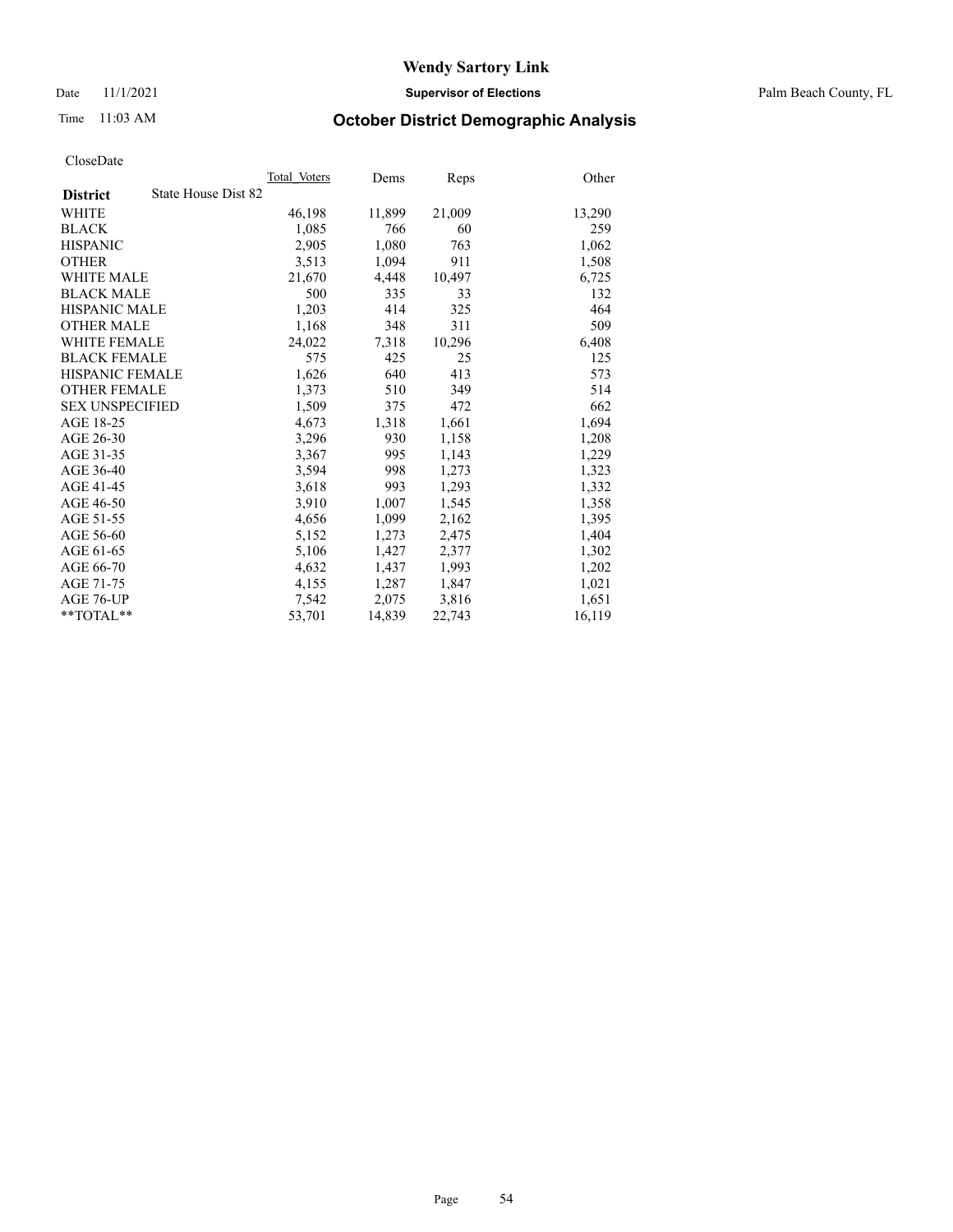Date 11/1/2021 **Supervisor of Elections** Palm Beach County, FL

### Time 11:03 AM **October District Demographic Analysis**

|                        | Total Voters        | Dems   | Reps   | Other  |
|------------------------|---------------------|--------|--------|--------|
| <b>District</b>        | State House Dist 85 |        |        |        |
| WHITE                  | 104,214             | 28,731 | 46,101 | 29,382 |
| <b>BLACK</b>           | 9,743               | 7,065  | 456    | 2,222  |
| <b>HISPANIC</b>        | 12.416              | 4,265  | 3,424  | 4,727  |
| <b>OTHER</b>           | 11,390              | 3,775  | 2,735  | 4,880  |
| <b>WHITE MALE</b>      | 49,372              | 11,119 | 23,399 | 14,854 |
| <b>BLACK MALE</b>      | 4,293               | 2,905  | 243    | 1,145  |
| <b>HISPANIC MALE</b>   | 5,436               | 1,699  | 1,629  | 2,108  |
| <b>OTHER MALE</b>      | 4.049               | 1,248  | 1,064  | 1,737  |
| <b>WHITE FEMALE</b>    | 53,560              | 17,307 | 22,167 | 14,086 |
| <b>BLACK FEMALE</b>    | 5,309               | 4,064  | 209    | 1,036  |
| <b>HISPANIC FEMALE</b> | 6,717               | 2,470  | 1,746  | 2,501  |
| <b>OTHER FEMALE</b>    | 4,781               | 1,840  | 1,073  | 1,868  |
| <b>SEX UNSPECIFIED</b> | 4,095               | 1,107  | 1,138  | 1,850  |
| AGE 18-25              | 11,457              | 3,568  | 3,610  | 4,279  |
| AGE 26-30              | 9,048               | 2,848  | 2,793  | 3,407  |
| AGE 31-35              | 9,992               | 3,016  | 3,367  | 3,609  |
| AGE 36-40              | 10,147              | 2,923  | 3,384  | 3,840  |
| AGE 41-45              | 9,067               | 2,696  | 2,982  | 3,389  |
| AGE 46-50              | 9,821               | 2,727  | 3,728  | 3,366  |
| AGE 51-55              | 11,608              | 3,265  | 4,873  | 3,470  |
| AGE 56-60              | 13,739              | 4,101  | 6,036  | 3,602  |
| AGE 61-65              | 13,226              | 4,423  | 5,589  | 3,214  |
| AGE 66-70              | 11,317              | 4,118  | 4,484  | 2,715  |
| AGE 71-75              | 10,339              | 3,745  | 4,158  | 2,436  |
| AGE 76-UP              | 18.001              | 6,406  | 7,712  | 3,883  |
| **TOTAL**              | 137,763             | 43,836 | 52,716 | 41,211 |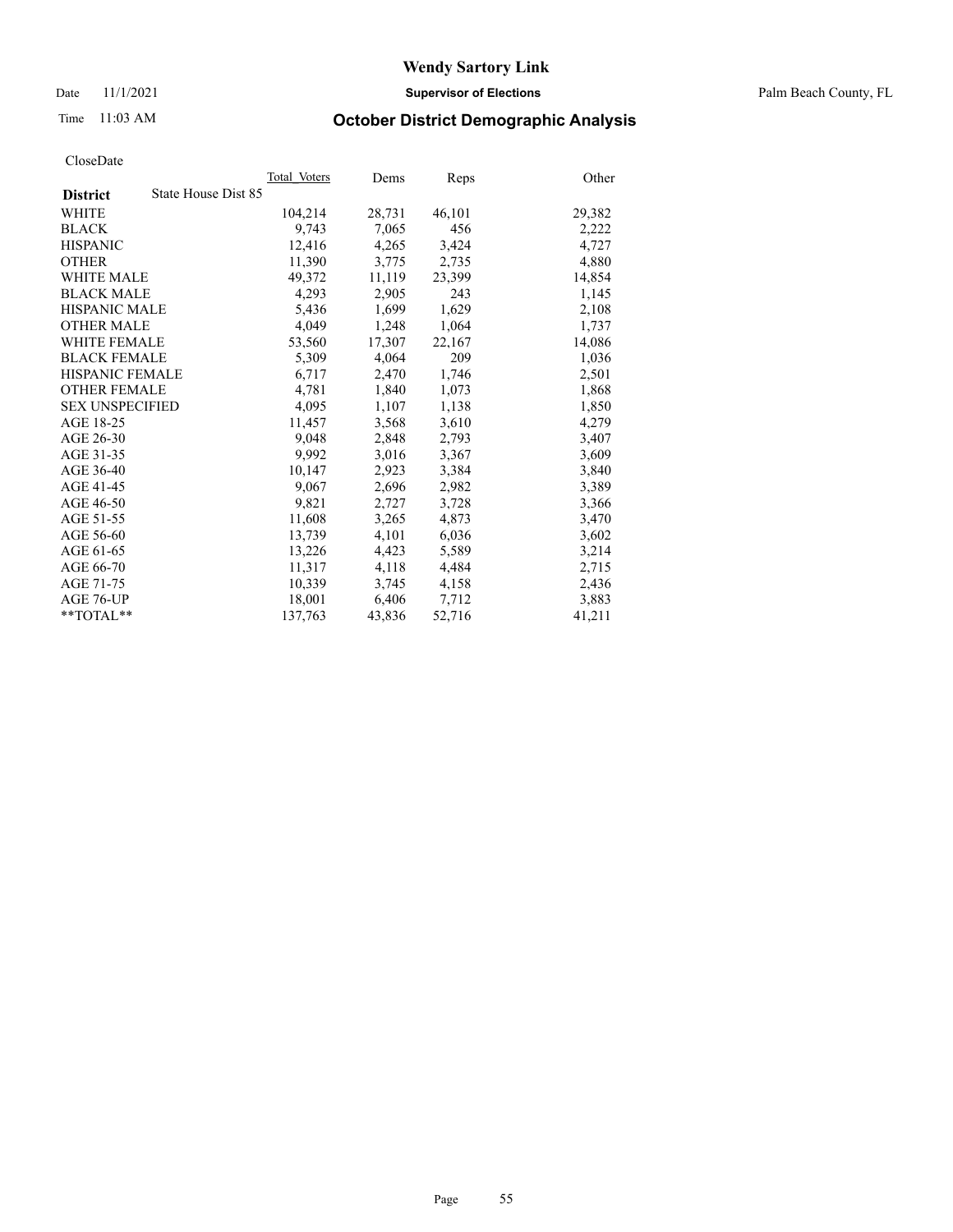Date 11/1/2021 **Supervisor of Elections** Palm Beach County, FL

## Time 11:03 AM **October District Demographic Analysis**

|                                        | Total Voters | Dems   | Reps   | Other  |
|----------------------------------------|--------------|--------|--------|--------|
| State House Dist 86<br><b>District</b> |              |        |        |        |
| WHITE                                  | 63,517       | 20,134 | 24,988 | 18,395 |
| <b>BLACK</b>                           | 21,390       | 15,987 | 734    | 4,669  |
| <b>HISPANIC</b>                        | 19,579       | 7.741  | 4,479  | 7,359  |
| <b>OTHER</b>                           | 12,463       | 4,737  | 2,192  | 5,534  |
| <b>WHITE MALE</b>                      | 29,353       | 7,875  | 12,386 | 9,092  |
| <b>BLACK MALE</b>                      | 8,993        | 6,228  | 431    | 2,334  |
| <b>HISPANIC MALE</b>                   | 8,489        | 3,007  | 2,173  | 3,309  |
| <b>OTHER MALE</b>                      | 4,557        | 1,619  | 874    | 2,064  |
| <b>WHITE FEMALE</b>                    | 33,377       | 12,055 | 12,312 | 9,010  |
| <b>BLACK FEMALE</b>                    | 12,082       | 9,548  | 293    | 2,241  |
| <b>HISPANIC FEMALE</b>                 | 10,612       | 4,551  | 2,206  | 3,855  |
| <b>OTHER FEMALE</b>                    | 5,320        | 2,313  | 942    | 2,065  |
| <b>SEX UNSPECIFIED</b>                 | 4,079        | 1,358  | 760    | 1,961  |
| AGE 18-25                              | 12,880       | 5,262  | 2,652  | 4,966  |
| AGE 26-30                              | 8,514        | 3,445  | 1,731  | 3,338  |
| AGE 31-35                              | 8,940        | 3,671  | 1,997  | 3,272  |
| AGE 36-40                              | 9.003        | 3,589  | 2,117  | 3,297  |
| AGE 41-45                              | 8,866        | 3,556  | 2,097  | 3,213  |
| AGE 46-50                              | 9,486        | 3,773  | 2,587  | 3,126  |
| AGE 51-55                              | 10,174       | 3,859  | 3,225  | 3,090  |
| AGE 56-60                              | 10,596       | 4,187  | 3,588  | 2,821  |
| AGE 61-65                              | 9.939        | 4,152  | 3,316  | 2,471  |
| AGE 66-70                              | 8,520        | 3,873  | 2,689  | 1,958  |
| AGE 71-75                              | 7,581        | 3,475  | 2,364  | 1,742  |
| AGE 76-UP                              | 12.450       | 5,757  | 4,030  | 2,663  |
| $*$ $TOTAL**$                          | 116,949      | 48,599 | 32,393 | 35,957 |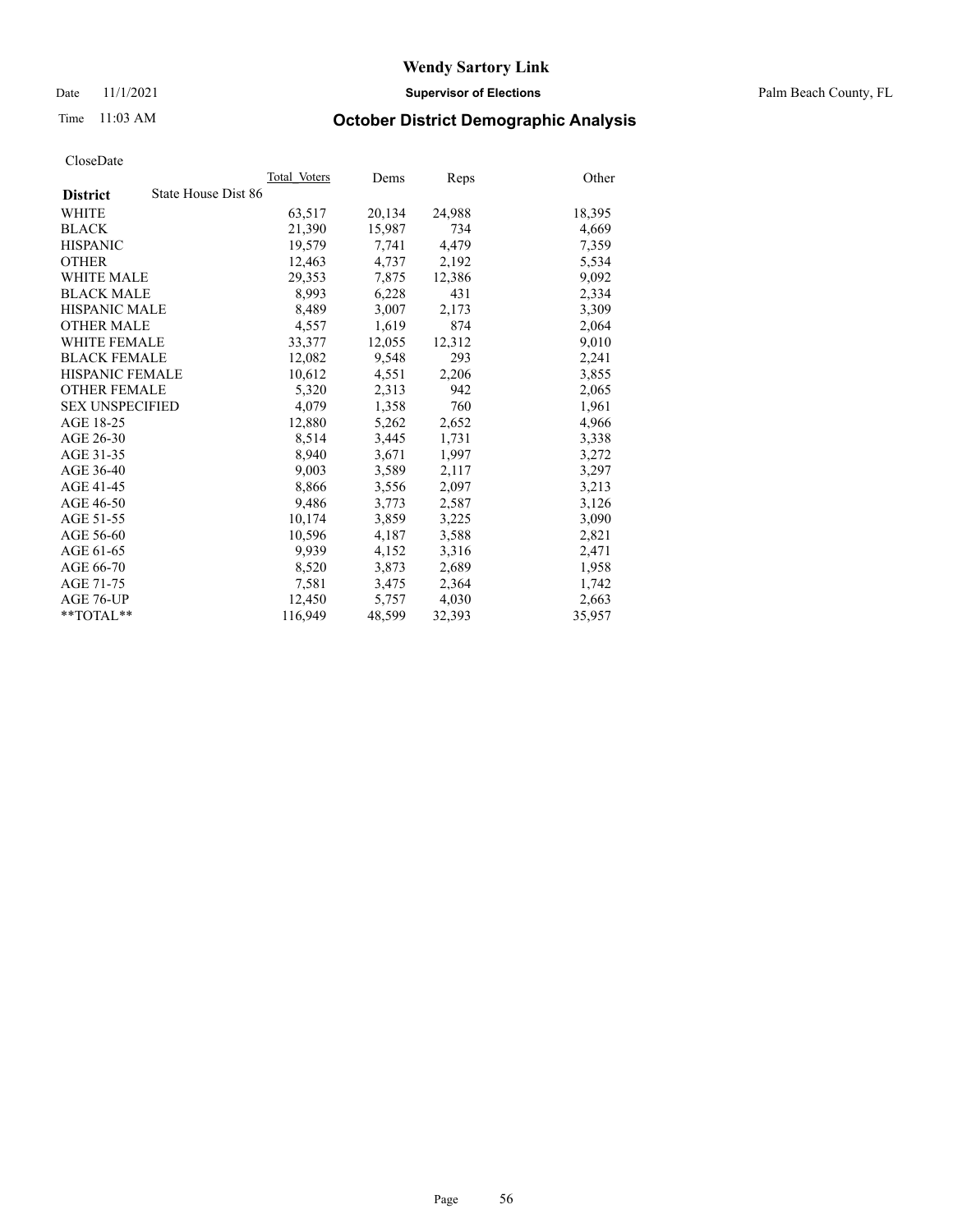Date 11/1/2021 **Supervisor of Elections** Palm Beach County, FL

## Time 11:03 AM **October District Demographic Analysis**

|                                        | Total Voters | Dems   | Reps   | Other  |
|----------------------------------------|--------------|--------|--------|--------|
| State House Dist 87<br><b>District</b> |              |        |        |        |
| WHITE                                  | 26,775       | 9,888  | 8,890  | 7,997  |
| <b>BLACK</b>                           | 11,614       | 8,462  | 397    | 2,755  |
| <b>HISPANIC</b>                        | 28,441       | 11,781 | 5,670  | 10,990 |
| <b>OTHER</b>                           | 7,358        | 2,769  | 948    | 3,641  |
| <b>WHITE MALE</b>                      | 12,567       | 3,969  | 4,533  | 4,065  |
| <b>BLACK MALE</b>                      | 4,800        | 3,254  | 228    | 1,318  |
| <b>HISPANIC MALE</b>                   | 12,584       | 4,835  | 2,810  | 4,939  |
| <b>OTHER MALE</b>                      | 2,474        | 950    | 374    | 1,150  |
| <b>WHITE FEMALE</b>                    | 13,842       | 5,809  | 4,250  | 3,783  |
| <b>BLACK FEMALE</b>                    | 6,592        | 5,057  | 161    | 1,374  |
| HISPANIC FEMALE                        | 15,027       | 6,634  | 2,699  | 5,694  |
| <b>OTHER FEMALE</b>                    | 2,762        | 1,208  | 344    | 1,210  |
| <b>SEX UNSPECIFIED</b>                 | 3,508        | 1,162  | 501    | 1,845  |
| AGE 18-25                              | 9,949        | 4,337  | 1,231  | 4,381  |
| AGE 26-30                              | 6,969        | 2,864  | 1,033  | 3,072  |
| AGE 31-35                              | 7,024        | 3,066  | 1,136  | 2,822  |
| AGE 36-40                              | 6,232        | 2,743  | 1,052  | 2,437  |
| AGE 41-45                              | 5,757        | 2,525  | 1,010  | 2,222  |
| AGE 46-50                              | 5,887        | 2,583  | 1,286  | 2,018  |
| AGE 51-55                              | 6,167        | 2,620  | 1,518  | 2,029  |
| AGE 56-60                              | 6,451        | 2,880  | 1,698  | 1,873  |
| AGE 61-65                              | 5,700        | 2,654  | 1,516  | 1,530  |
| AGE 66-70                              | 4,612        | 2,306  | 1,235  | 1,071  |
| AGE 71-75                              | 3,697        | 1,727  | 1,156  | 814    |
| AGE 76-UP                              | 5,743        | 2,595  | 2,034  | 1,114  |
| $*$ $TOTAL**$                          | 74,188       | 32,900 | 15,905 | 25,383 |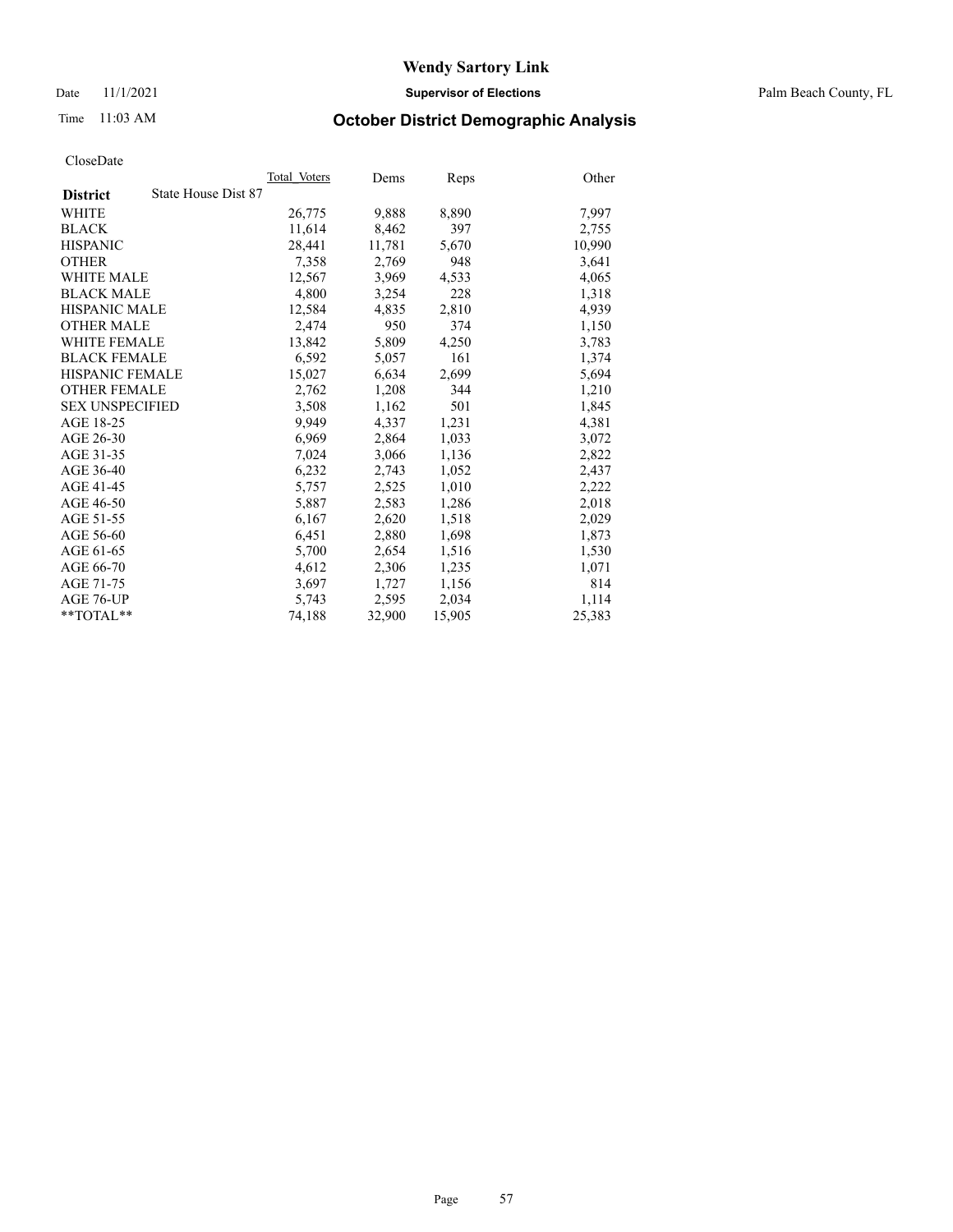Date 11/1/2021 **Supervisor of Elections** Palm Beach County, FL

## Time 11:03 AM **October District Demographic Analysis**

|                        | Total Voters        | Dems   | Reps   | Other  |
|------------------------|---------------------|--------|--------|--------|
| <b>District</b>        | State House Dist 88 |        |        |        |
| WHITE                  | 33,243              | 11,913 | 10,774 | 10,556 |
| <b>BLACK</b>           | 49,873              | 40,375 | 1,280  | 8,218  |
| <b>HISPANIC</b>        | 9.290               | 4,255  | 1,460  | 3,575  |
| <b>OTHER</b>           | 9,385               | 4,219  | 1,008  | 4,158  |
| <b>WHITE MALE</b>      | 16,426              | 4,990  | 5,767  | 5,669  |
| <b>BLACK MALE</b>      | 20.914              | 16,075 | 702    | 4,137  |
| <b>HISPANIC MALE</b>   | 4,080               | 1,758  | 714    | 1,608  |
| <b>OTHER MALE</b>      | 3,280               | 1,423  | 425    | 1,432  |
| <b>WHITE FEMALE</b>    | 16,377              | 6,795  | 4,875  | 4,707  |
| <b>BLACK FEMALE</b>    | 28,162              | 23,713 | 562    | 3,887  |
| HISPANIC FEMALE        | 4,993               | 2,397  | 713    | 1,883  |
| <b>OTHER FEMALE</b>    | 3,763               | 1,965  | 382    | 1,416  |
| <b>SEX UNSPECIFIED</b> | 3,730               | 1,608  | 374    | 1,748  |
| AGE 18-25              | 11,173              | 6,388  | 1,001  | 3,784  |
| AGE 26-30              | 10,233              | 5,604  | 1,227  | 3,402  |
| AGE 31-35              | 10,847              | 6,169  | 1,277  | 3,401  |
| AGE 36-40              | 9,189               | 5,288  | 1,048  | 2,853  |
| AGE 41-45              | 7,588               | 4,433  | 882    | 2,273  |
| AGE 46-50              | 7,406               | 4,411  | 1,009  | 1,986  |
| AGE 51-55              | 8,057               | 4,882  | 1,273  | 1,902  |
| AGE 56-60              | 8,809               | 5,362  | 1,536  | 1,911  |
| AGE 61-65              | 8,499               | 5,377  | 1,467  | 1,655  |
| AGE 66-70              | 6,752               | 4,419  | 1,144  | 1,189  |
| AGE 71-75              | 5,425               | 3,510  | 951    | 964    |
| AGE 76-UP              | 7,811               | 4,918  | 1,706  | 1,187  |
| $*$ $TOTAL**$          | 101,791             | 60,762 | 14,522 | 26,507 |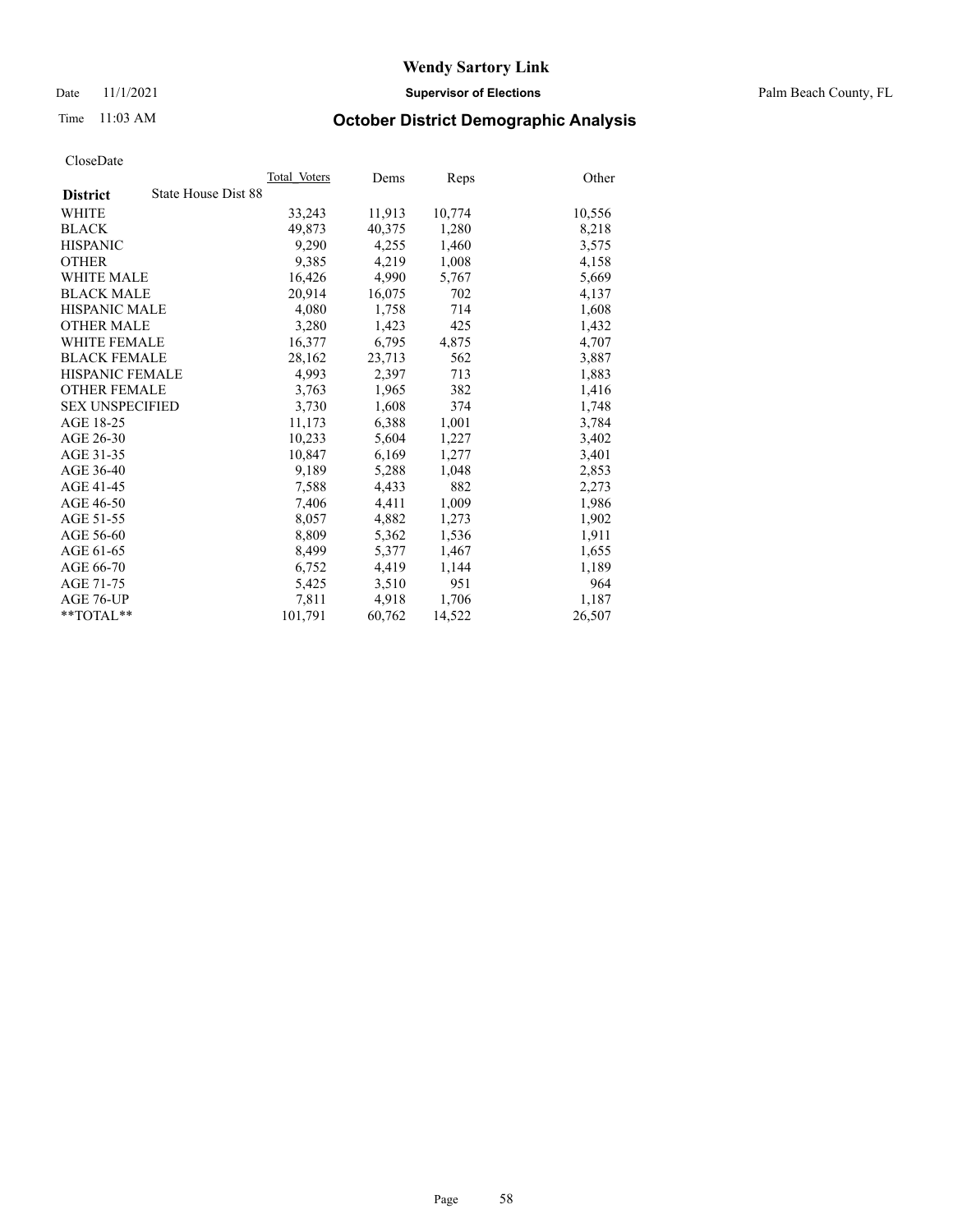Date 11/1/2021 **Supervisor of Elections** Palm Beach County, FL

### Time 11:03 AM **October District Demographic Analysis**

|                                        | Total Voters | Dems   | Reps   | Other  |
|----------------------------------------|--------------|--------|--------|--------|
| State House Dist 89<br><b>District</b> |              |        |        |        |
| WHITE                                  | 102,199      | 30,905 | 40,536 | 30,758 |
| <b>BLACK</b>                           | 6,520        | 4,715  | 290    | 1,515  |
| <b>HISPANIC</b>                        | 9,523        | 3,632  | 2,322  | 3,569  |
| <b>OTHER</b>                           | 10,349       | 3,455  | 2,352  | 4,542  |
| <b>WHITE MALE</b>                      | 48,506       | 12,255 | 20,329 | 15,922 |
| <b>BLACK MALE</b>                      | 2,961        | 1,978  | 170    | 813    |
| <b>HISPANIC MALE</b>                   | 3,876        | 1,364  | 963    | 1,549  |
| <b>OTHER MALE</b>                      | 3,550        | 1,080  | 882    | 1,588  |
| <b>WHITE FEMALE</b>                    | 52,321       | 18,276 | 19,667 | 14,378 |
| <b>BLACK FEMALE</b>                    | 3,438        | 2,664  | 115    | 659    |
| HISPANIC FEMALE                        | 5,424        | 2,193  | 1,308  | 1,923  |
| <b>OTHER FEMALE</b>                    | 4,241        | 1,645  | 928    | 1,668  |
| <b>SEX UNSPECIFIED</b>                 | 4,144        | 1,193  | 1,098  | 1,853  |
| AGE 18-25                              | 10,553       | 3,677  | 3,050  | 3,826  |
| AGE 26-30                              | 8,284        | 2,736  | 2,367  | 3,181  |
| AGE 31-35                              | 8,626        | 2,915  | 2,286  | 3,425  |
| AGE 36-40                              | 7,687        | 2,520  | 2,184  | 2,983  |
| AGE 41-45                              | 7,129        | 2,311  | 2,057  | 2,761  |
| AGE 46-50                              | 8,010        | 2,316  | 2,737  | 2,957  |
| AGE 51-55                              | 10,150       | 2,899  | 3,834  | 3,417  |
| AGE 56-60                              | 12,412       | 3,785  | 4,941  | 3,686  |
| AGE 61-65                              | 12,725       | 4,284  | 4,921  | 3,520  |
| AGE 66-70                              | 11,480       | 4,242  | 4,172  | 3,066  |
| AGE 71-75                              | 10,910       | 4,014  | 4,072  | 2,824  |
| AGE 76-UP                              | 20.625       | 7,008  | 8,879  | 4,738  |
| $*$ $TOTAL**$                          | 128,591      | 42,707 | 45,500 | 40,384 |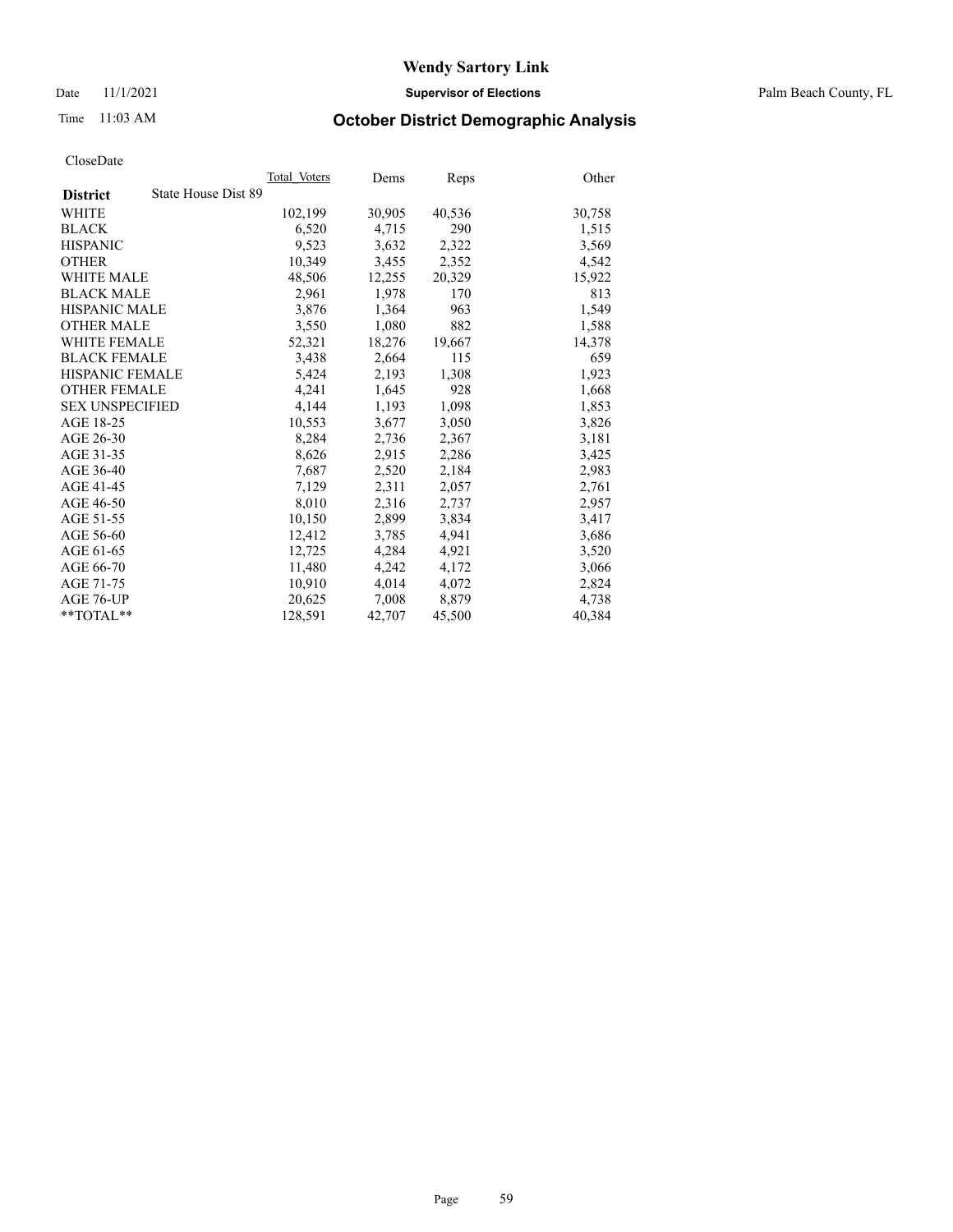Date 11/1/2021 **Supervisor of Elections** Palm Beach County, FL

### Time 11:03 AM **October District Demographic Analysis**

|                                        | Total Voters | Dems   | Reps   | Other  |
|----------------------------------------|--------------|--------|--------|--------|
| State House Dist 90<br><b>District</b> |              |        |        |        |
| WHITE                                  | 68,185       | 25,733 | 22,563 | 19,889 |
| <b>BLACK</b>                           | 17,124       | 12,581 | 551    | 3,992  |
| <b>HISPANIC</b>                        | 18,524       | 8,198  | 3,434  | 6,892  |
| <b>OTHER</b>                           | 11,473       | 4,463  | 1,863  | 5,147  |
| <b>WHITE MALE</b>                      | 31,011       | 9,864  | 11,230 | 9,917  |
| <b>BLACK MALE</b>                      | 7,392        | 5,047  | 304    | 2,041  |
| <b>HISPANIC MALE</b>                   | 8,015        | 3,227  | 1,657  | 3,131  |
| <b>OTHER MALE</b>                      | 4,001        | 1,488  | 758    | 1,755  |
| <b>WHITE FEMALE</b>                    | 36,279       | 15,557 | 11,054 | 9,668  |
| <b>BLACK FEMALE</b>                    | 9,448        | 7,344  | 238    | 1,866  |
| <b>HISPANIC FEMALE</b>                 | 10,124       | 4,805  | 1,713  | 3,606  |
| <b>OTHER FEMALE</b>                    | 4,860        | 2,151  | 725    | 1,984  |
| <b>SEX UNSPECIFIED</b>                 | 4,052        | 1,419  | 709    | 1,924  |
| AGE 18-25                              | 11,169       | 4,695  | 1,861  | 4,613  |
| AGE 26-30                              | 8,089        | 3,350  | 1,497  | 3,242  |
| AGE 31-35                              | 8,785        | 3,760  | 1,714  | 3,311  |
| AGE 36-40                              | 8,212        | 3,534  | 1,589  | 3,089  |
| AGE 41-45                              | 8,054        | 3,491  | 1,637  | 2,926  |
| AGE 46-50                              | 8,473        | 3,542  | 1,984  | 2,947  |
| AGE 51-55                              | 9,480        | 3,863  | 2,603  | 3,014  |
| AGE 56-60                              | 10,151       | 4,196  | 3,151  | 2,804  |
| AGE 61-65                              | 9.958        | 4,504  | 2,891  | 2,563  |
| AGE 66-70                              | 8,686        | 4,074  | 2,447  | 2,165  |
| AGE 71-75                              | 7,960        | 3,653  | 2,359  | 1,948  |
| AGE 76-UP                              | 16,289       | 8,313  | 4,678  | 3,298  |
| $*$ $TOTAL**$                          | 115,306      | 50,975 | 28,411 | 35,920 |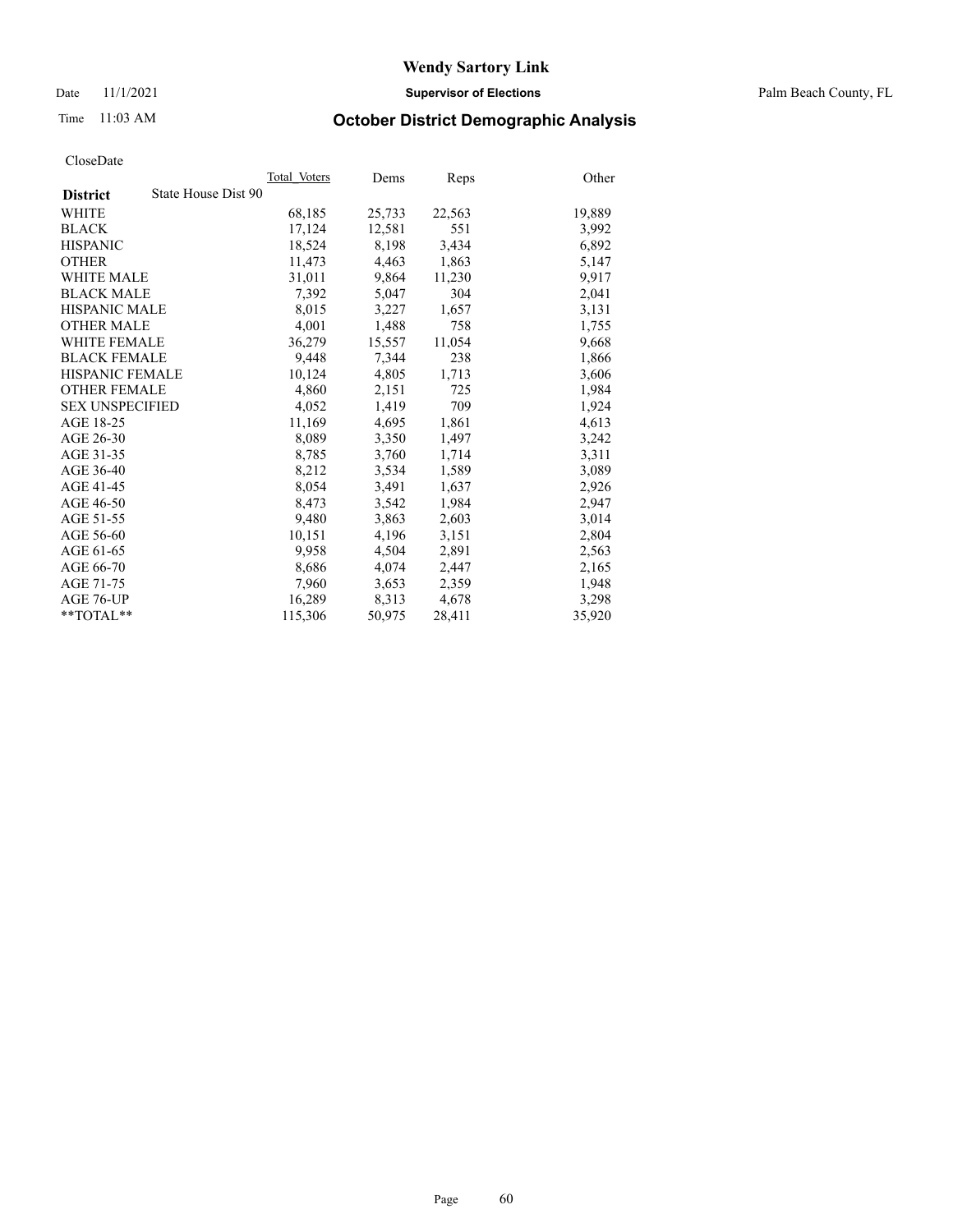Date 11/1/2021 **Supervisor of Elections** Palm Beach County, FL

## Time 11:03 AM **October District Demographic Analysis**

|                                        | Total Voters | Dems   | Reps   | Other  |
|----------------------------------------|--------------|--------|--------|--------|
| State House Dist 91<br><b>District</b> |              |        |        |        |
| WHITE                                  | 105,475      | 45,229 | 32,036 | 28,210 |
| <b>BLACK</b>                           | 6,477        | 4,707  | 277    | 1,493  |
| <b>HISPANIC</b>                        | 9,983        | 3,968  | 2,155  | 3,860  |
| <b>OTHER</b>                           | 10,135       | 3,727  | 2,031  | 4,377  |
| <b>WHITE MALE</b>                      | 46,241       | 16,447 | 15,816 | 13,978 |
| <b>BLACK MALE</b>                      | 2,688        | 1,817  | 155    | 716    |
| <b>HISPANIC MALE</b>                   | 4,006        | 1,424  | 942    | 1,640  |
| <b>OTHER MALE</b>                      | 3,432        | 1,145  | 767    | 1,520  |
| <b>WHITE FEMALE</b>                    | 57,785       | 28,218 | 15,809 | 13,758 |
| <b>BLACK FEMALE</b>                    | 3,686        | 2.826  | 116    | 744    |
| <b>HISPANIC FEMALE</b>                 | 5,753        | 2,465  | 1,167  | 2,121  |
| <b>OTHER FEMALE</b>                    | 4,242        | 1,781  | 821    | 1,640  |
| <b>SEX UNSPECIFIED</b>                 | 4,089        | 1,422  | 877    | 1,790  |
| AGE 18-25                              | 7,953        | 3,014  | 1,971  | 2,968  |
| AGE 26-30                              | 5,631        | 2,109  | 1,377  | 2,145  |
| AGE 31-35                              | 5,956        | 2,243  | 1,457  | 2,256  |
| AGE 36-40                              | 5,677        | 2,176  | 1,388  | 2,113  |
| AGE 41-45                              | 5,437        | 1,969  | 1,400  | 2,068  |
| AGE 46-50                              | 5,951        | 2,102  | 1,701  | 2,148  |
| AGE 51-55                              | 7,463        | 2,528  | 2,355  | 2,580  |
| AGE 56-60                              | 9,203        | 3,336  | 2,978  | 2,889  |
| AGE 61-65                              | 11,139       | 4,541  | 3,496  | 3,102  |
| AGE 66-70                              | 13,020       | 5,991  | 3,723  | 3,306  |
| AGE 71-75                              | 16,052       | 7,682  | 4,400  | 3,970  |
| AGE 76-UP                              | 38,588       | 19,940 | 10,253 | 8,395  |
| $*$ $TOTAL**$                          | 132,070      | 57,631 | 36,499 | 37,940 |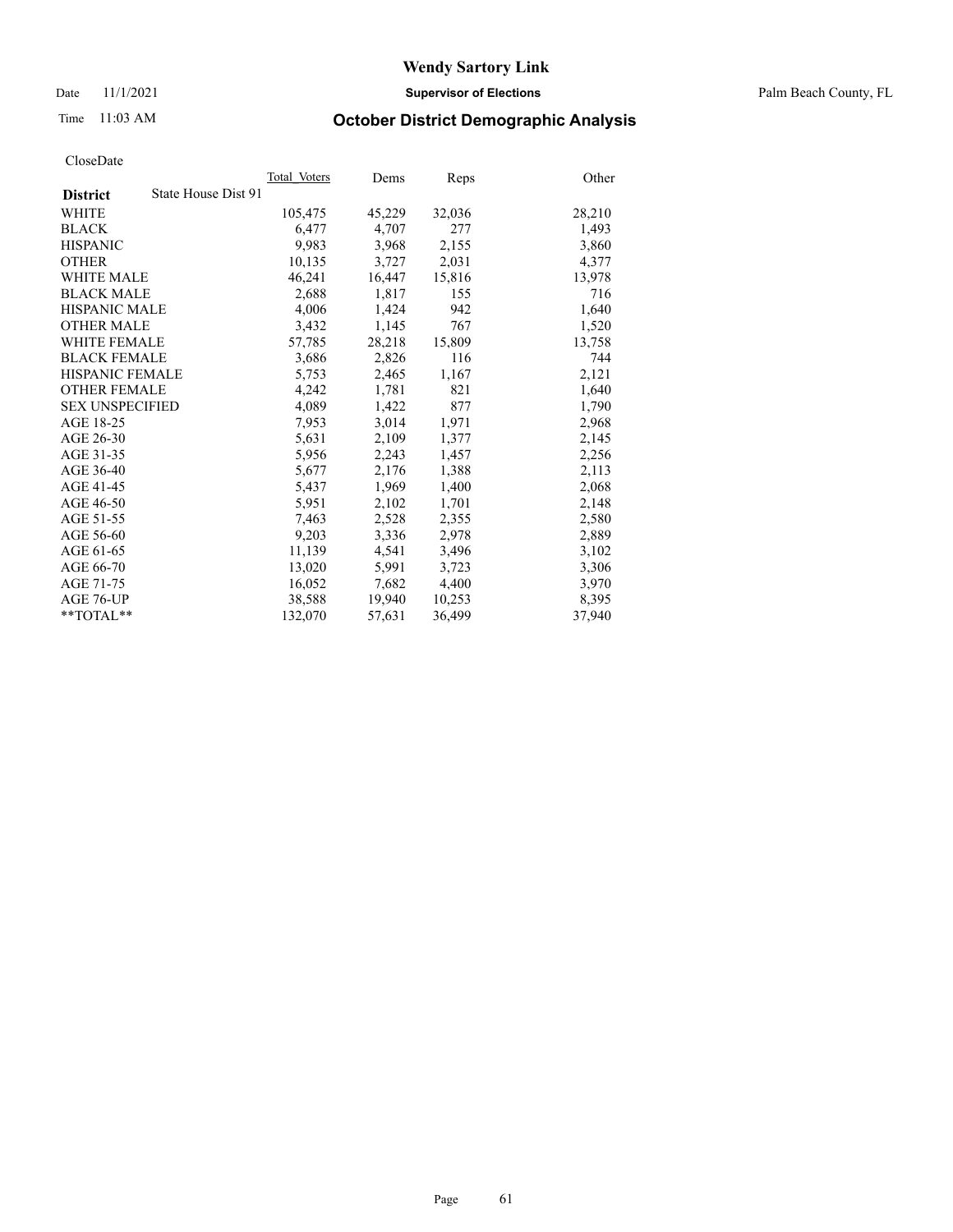Date 11/1/2021 **Supervisor of Elections** Palm Beach County, FL

## Time 11:03 AM **October District Demographic Analysis**

|                                        | Total Voters | Dems   | Reps   | Other  |
|----------------------------------------|--------------|--------|--------|--------|
| School Board Dist 1<br><b>District</b> |              |        |        |        |
| WHITE                                  | 129,887      | 35,298 | 58,163 | 36,426 |
| <b>BLACK</b>                           | 5,244        | 3,788  | 276    | 1,180  |
| <b>HISPANIC</b>                        | 9,354        | 3,379  | 2,465  | 3,510  |
| <b>OTHER</b>                           | 11,437       | 3,574  | 2,916  | 4,947  |
| <b>WHITE MALE</b>                      | 61,008       | 13,376 | 29,177 | 18,455 |
| <b>BLACK MALE</b>                      | 2,371        | 1,612  | 141    | 618    |
| <b>HISPANIC MALE</b>                   | 3,930        | 1,298  | 1,097  | 1,535  |
| <b>OTHER MALE</b>                      | 3,890        | 1,123  | 1,055  | 1,712  |
| <b>WHITE FEMALE</b>                    | 67,412       | 21,553 | 28,371 | 17,488 |
| <b>BLACK FEMALE</b>                    | 2,812        | 2,129  | 131    | 552    |
| HISPANIC FEMALE                        | 5,209        | 2,000  | 1,316  | 1,893  |
| <b>OTHER FEMALE</b>                    | 4,738        | 1,725  | 1,177  | 1,836  |
| <b>SEX UNSPECIFIED</b>                 | 4,381        | 1,139  | 1,296  | 1,946  |
| AGE 18-25                              | 12,023       | 3,560  | 4,080  | 4,383  |
| AGE 26-30                              | 9,208        | 2,800  | 3,056  | 3,352  |
| AGE 31-35                              | 9,905        | 2,994  | 3,343  | 3,568  |
| AGE 36-40                              | 10,325       | 2,968  | 3,504  | 3,853  |
| AGE 41-45                              | 9,736        | 2,735  | 3,356  | 3,645  |
| AGE 46-50                              | 10,575       | 2,781  | 4,148  | 3,646  |
| AGE 51-55                              | 12,700       | 3,227  | 5,648  | 3,825  |
| AGE 56-60                              | 14,943       | 3,946  | 6,998  | 3,999  |
| AGE 61-65                              | 15,352       | 4,563  | 6,962  | 3,827  |
| AGE 66-70                              | 13,926       | 4,644  | 5,821  | 3,461  |
| AGE 71-75                              | 13,249       | 4,354  | 5,676  | 3,219  |
| AGE 76-UP                              | 23,979       | 7,467  | 11,228 | 5,284  |
| $*$ $TOTAL**$                          | 155,922      | 46,039 | 63,820 | 46,063 |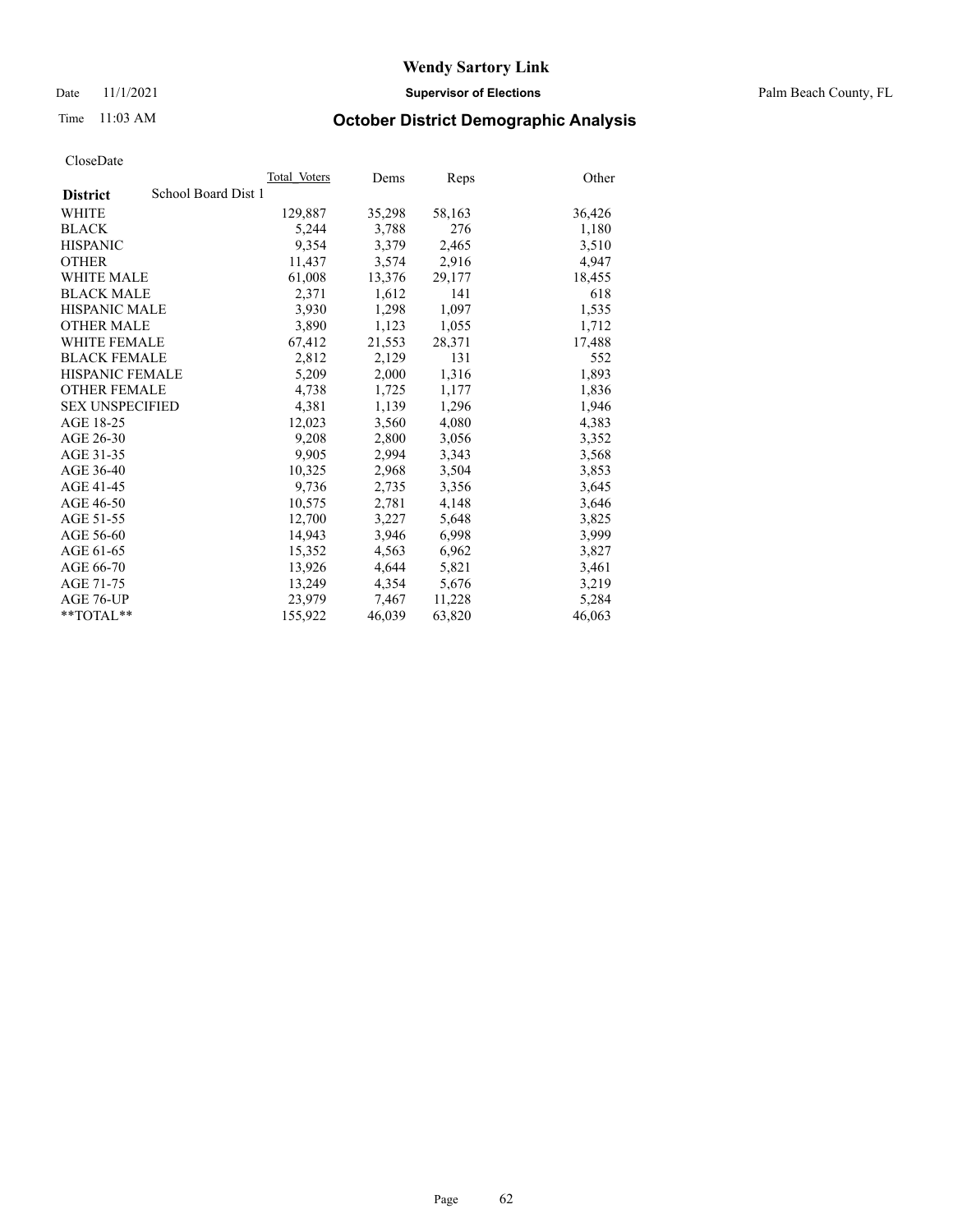Date 11/1/2021 **Supervisor of Elections** Palm Beach County, FL

## Time 11:03 AM **October District Demographic Analysis**

|                        | Total Voters        | Dems   | <b>Reps</b> | Other  |
|------------------------|---------------------|--------|-------------|--------|
| <b>District</b>        | School Board Dist 2 |        |             |        |
| WHITE                  | 46,744              | 17,198 | 16,541      | 13,005 |
| <b>BLACK</b>           | 17,991              | 13,411 | 624         | 3,956  |
| <b>HISPANIC</b>        | 31,870              | 13,227 | 6,808       | 11,835 |
| <b>OTHER</b>           | 10,642              | 4,064  | 1,603       | 4,975  |
| <b>WHITE MALE</b>      | 20,930              | 6,560  | 7,945       | 6,425  |
| <b>BLACK MALE</b>      | 7,238               | 4,986  | 351         | 1,901  |
| <b>HISPANIC MALE</b>   | 13,781              | 5,258  | 3,283       | 5,240  |
| <b>OTHER MALE</b>      | 3.594               | 1,359  | 605         | 1,630  |
| <b>WHITE FEMALE</b>    | 25,202              | 10,459 | 8,407       | 6,336  |
| <b>BLACK FEMALE</b>    | 10,446              | 8,209  | 266         | 1,971  |
| <b>HISPANIC FEMALE</b> | 17,236              | 7,635  | 3,353       | 6,248  |
| <b>OTHER FEMALE</b>    | 4,312               | 1,895  | 646         | 1,771  |
| <b>SEX UNSPECIFIED</b> | 4,446               | 1,508  | 706         | 2,232  |
| AGE 18-25              | 11,317              | 4,963  | 1,643       | 4,711  |
| AGE 26-30              | 8,184               | 3,384  | 1,314       | 3,486  |
| AGE 31-35              | 8,288               | 3,665  | 1,431       | 3,192  |
| AGE 36-40              | 7,778               | 3,392  | 1,417       | 2,969  |
| AGE 41-45              | 7,411               | 3,279  | 1,420       | 2,712  |
| AGE 46-50              | 7,698               | 3,370  | 1,766       | 2,562  |
| AGE 51-55              | 8,229               | 3,498  | 2,165       | 2,566  |
| AGE 56-60              | 9,282               | 4,005  | 2,639       | 2,638  |
| AGE 61-65              | 9,178               | 4,209  | 2,589       | 2,380  |
| AGE 66-70              | 8,222               | 3,961  | 2,273       | 1,988  |
| AGE 71-75              | 7,579               | 3,554  | 2,314       | 1,711  |
| AGE 76-UP              | 14.081              | 6,620  | 4,605       | 2,856  |
| **TOTAL**              | 107,247             | 47,900 | 25,576      | 33,771 |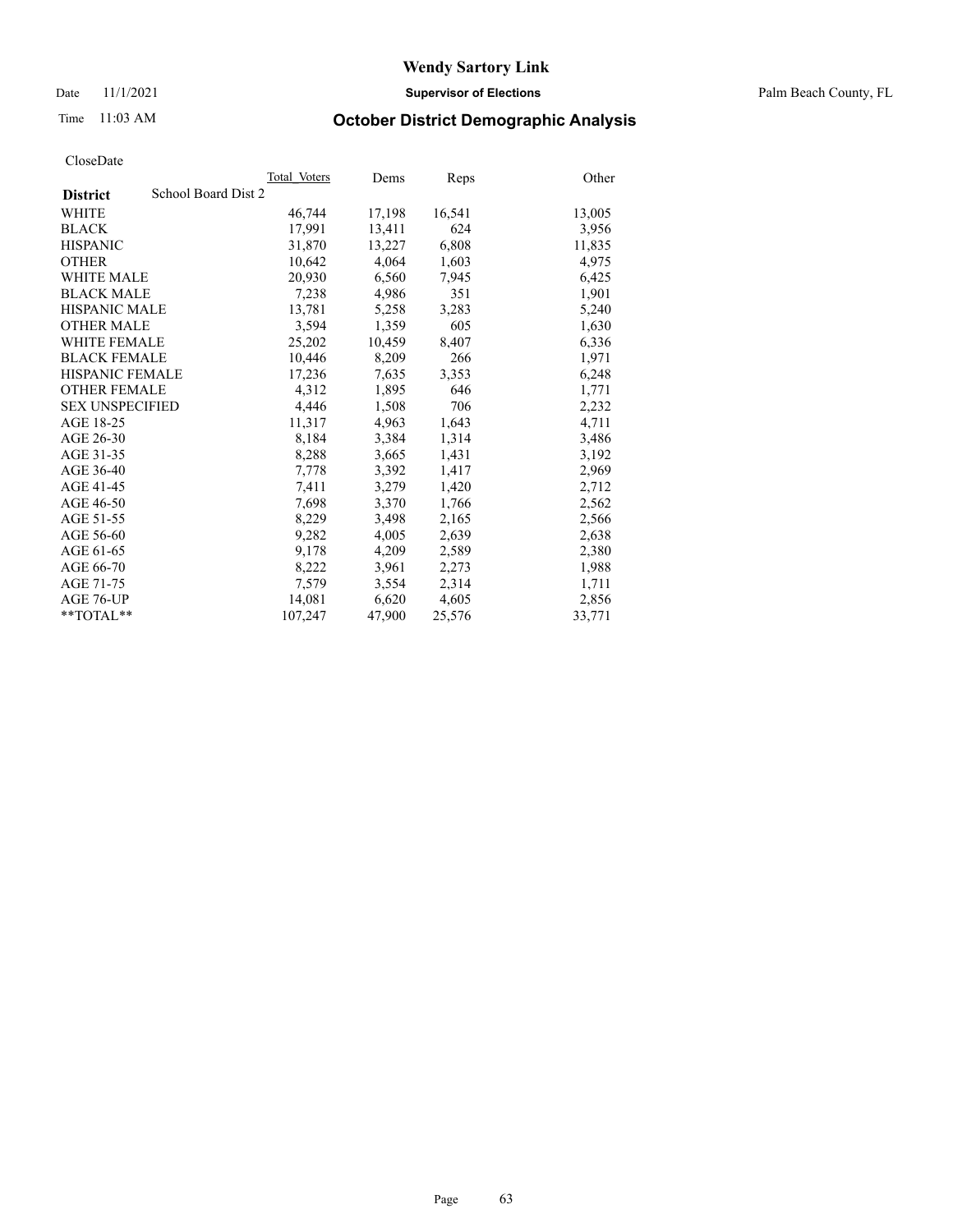Date 11/1/2021 **Supervisor of Elections** Palm Beach County, FL

### Time 11:03 AM **October District Demographic Analysis**

|         |                                     |        | Other  |
|---------|-------------------------------------|--------|--------|
|         |                                     |        |        |
| 117,244 | 51,186                              | 34,450 | 31,608 |
| 14,733  | 10,831                              | 510    | 3,392  |
| 16,675  | 7,109                               | 3,248  | 6,318  |
| 14,235  | 5,581                               | 2,565  | 6,089  |
| 52,555  | 19,224                              | 17,446 | 15,885 |
| 6,458   | 4,410                               | 283    | 1,765  |
| 7,017   | 2,733                               | 1,501  | 2,783  |
| 5.003   | 1,837                               | 1,050  | 2,116  |
| 63,156  | 31,370                              | 16,562 | 15,224 |
| 8,031   | 6,260                               | 213    | 1,558  |
| 9,284   | 4,233                               | 1,680  | 3,371  |
| 6,040   | 2,671                               | 1,011  | 2,358  |
| 5,148   | 1,846                               | 997    | 2,305  |
| 11,904  | 4,856                               | 2,270  | 4,778  |
| 7,351   | 2,977                               | 1,479  | 2,895  |
| 8,200   | 3,356                               | 1,758  | 3,086  |
| 8,646   | 3,563                               | 1,846  | 3,237  |
| 9,160   | 3,669                               | 2,161  | 3,330  |
| 9,673   | 3,699                               | 2,608  | 3,366  |
| 10,847  | 4,140                               | 3,253  | 3,454  |
| 11,923  | 4,648                               | 3,798  | 3,477  |
| 13,112  | 5,838                               | 3,812  | 3,462  |
| 14,908  | 7,362                               | 3,873  | 3,673  |
| 18,340  | 9,227                               | 4,700  | 4,413  |
| 38.823  | 21,372                              | 9,215  | 8,236  |
| 162,887 | 74,707                              | 40,773 | 47,407 |
|         | Total Voters<br>School Board Dist 3 | Dems   | Reps   |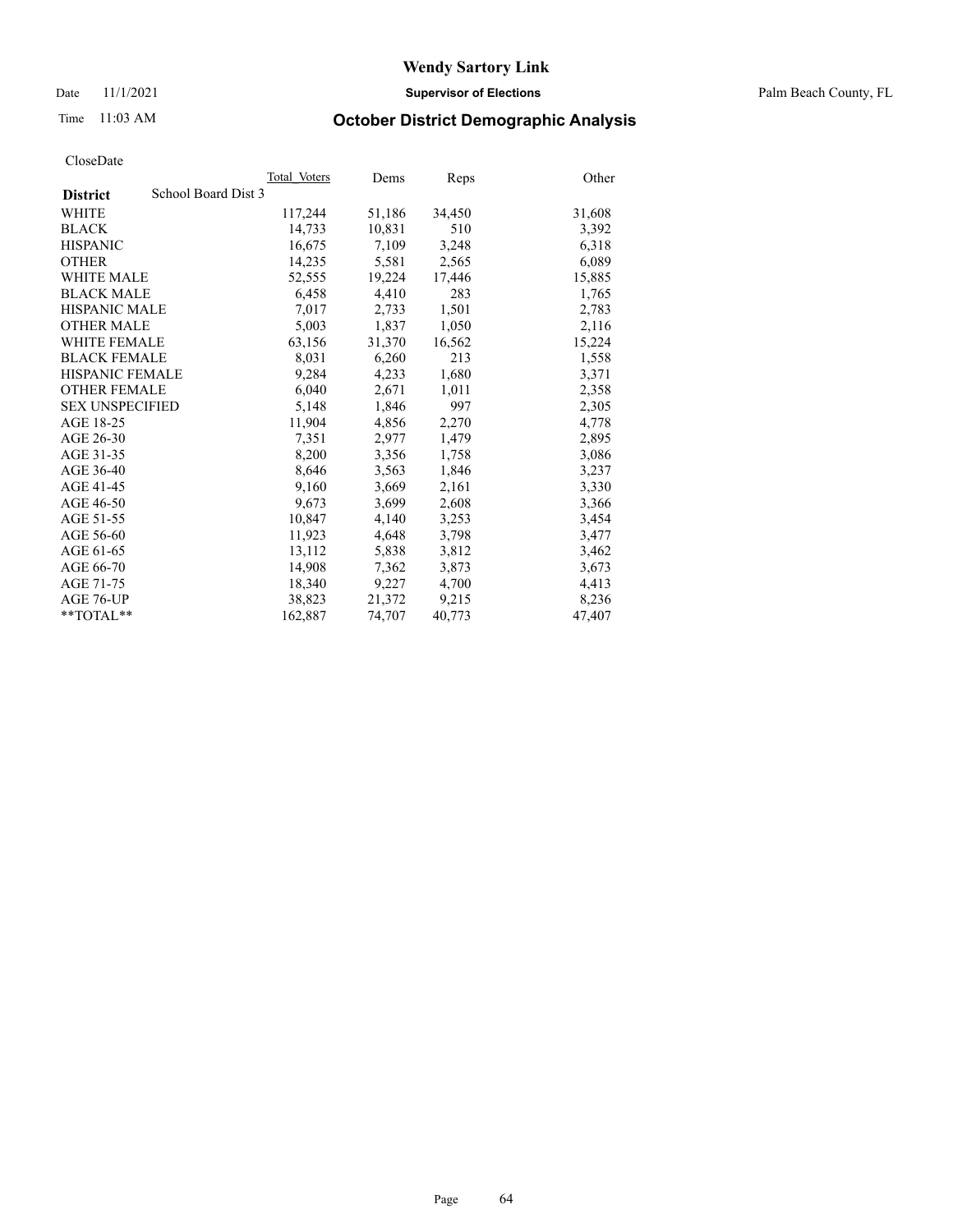Date 11/1/2021 **Supervisor of Elections** Palm Beach County, FL

### Time 11:03 AM **October District Demographic Analysis**

|                                        | Total Voters | Dems   | Reps   | Other  |
|----------------------------------------|--------------|--------|--------|--------|
| School Board Dist 4<br><b>District</b> |              |        |        |        |
| WHITE                                  | 103,065      | 34,391 | 38,201 | 30,473 |
| <b>BLACK</b>                           | 13,593       | 9,930  | 495    | 3,168  |
| <b>HISPANIC</b>                        | 15,097       | 6,445  | 2,949  | 5,703  |
| <b>OTHER</b>                           | 11,759       | 4,301  | 2,265  | 5,193  |
| WHITE MALE                             | 48,056       | 13,520 | 19,003 | 15,533 |
| <b>BLACK MALE</b>                      | 5,777        | 3,905  | 271    | 1,601  |
| <b>HISPANIC MALE</b>                   | 6,547        | 2,593  | 1,362  | 2,592  |
| <b>OTHER MALE</b>                      | 4,078        | 1,415  | 842    | 1,821  |
| <b>WHITE FEMALE</b>                    | 53,675       | 20,441 | 18,748 | 14,486 |
| <b>BLACK FEMALE</b>                    | 7,572        | 5,864  | 217    | 1,491  |
| HISPANIC FEMALE                        | 8,209        | 3,722  | 1,526  | 2,961  |
| <b>OTHER FEMALE</b>                    | 4,847        | 2,012  | 921    | 1,914  |
| <b>SEX UNSPECIFIED</b>                 | 4,636        | 1,532  | 994    | 2,110  |
| AGE 18-25                              | 10,780       | 4,264  | 2,271  | 4,245  |
| AGE 26-30                              | 9,913        | 3,761  | 2,257  | 3,895  |
| AGE 31-35                              | 10,888       | 4,271  | 2,409  | 4,208  |
| AGE 36-40                              | 9,547        | 3,758  | 2,197  | 3,592  |
| AGE 41-45                              | 8,094        | 3,192  | 1,904  | 2,998  |
| AGE 46-50                              | 8,829        | 3,270  | 2,459  | 3,100  |
| AGE 51-55                              | 10,636       | 3,763  | 3,422  | 3,451  |
| AGE 56-60                              | 12,819       | 4,560  | 4,516  | 3,743  |
| AGE 61-65                              | 13,673       | 5,213  | 4,768  | 3,692  |
| AGE 66-70                              | 12,699       | 5,168  | 4,271  | 3,260  |
| AGE 71-75                              | 12,132       | 4,823  | 4,228  | 3,081  |
| AGE 76-UP                              | 23.504       | 9,024  | 9,208  | 5,272  |
| $*$ $TOTAL**$                          | 143,514      | 55,067 | 43,910 | 44,537 |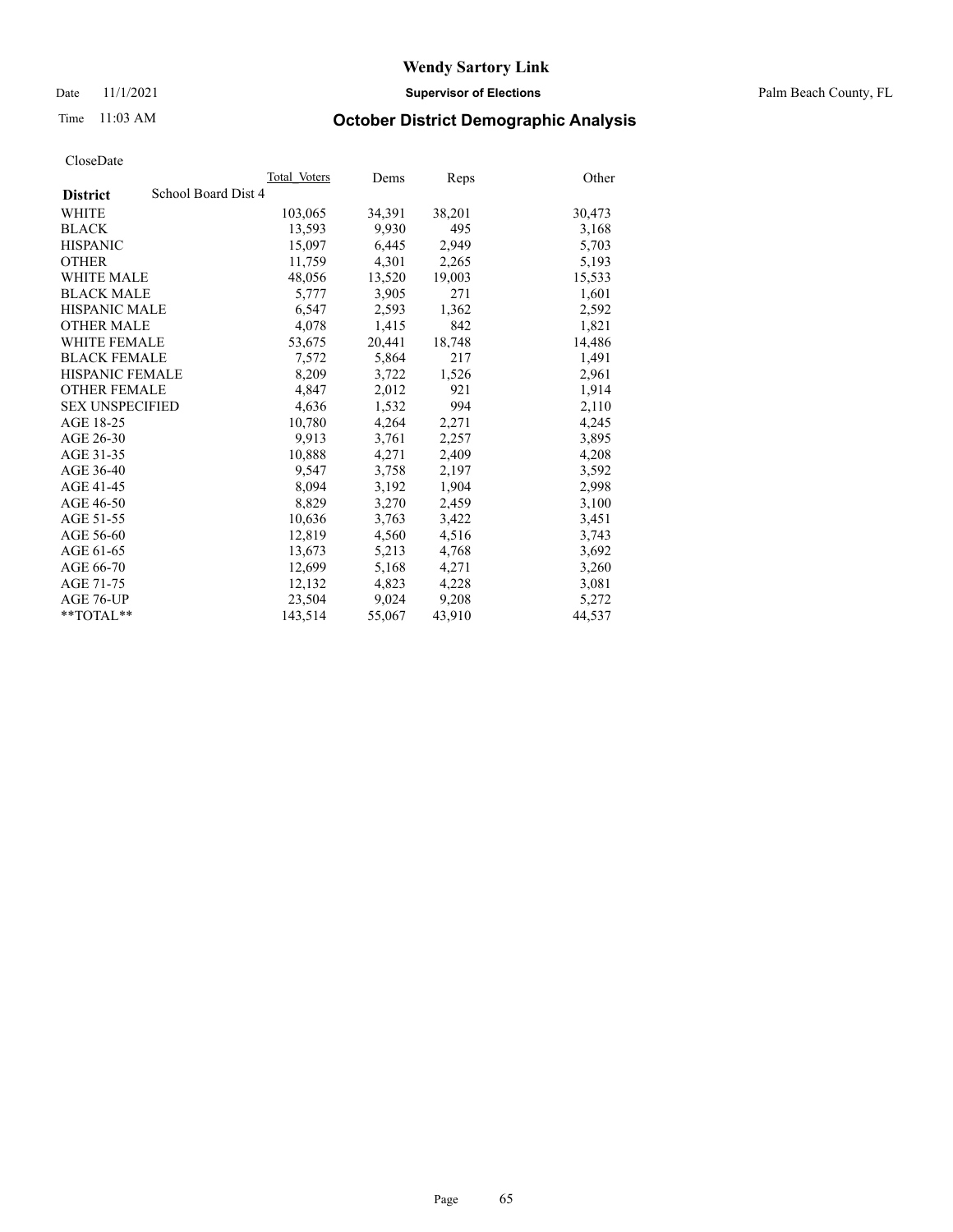Date 11/1/2021 **Supervisor of Elections** Palm Beach County, FL

## Time 11:03 AM **October District Demographic Analysis**

|                                        | Total Voters | Dems   | Reps   | Other  |
|----------------------------------------|--------------|--------|--------|--------|
| School Board Dist 5<br><b>District</b> |              |        |        |        |
| WHITE                                  | 112,366      | 39,180 | 39,746 | 33,440 |
| <b>BLACK</b>                           | 6,204        | 4,259  | 330    | 1,615  |
| <b>HISPANIC</b>                        | 18,190       | 7,075  | 3,913  | 7,202  |
| <b>OTHER</b>                           | 15,381       | 5,211  | 3,075  | 7,095  |
| <b>WHITE MALE</b>                      | 51,822       | 14,878 | 20,015 | 16,929 |
| <b>BLACK MALE</b>                      | 2,752        | 1,711  | 201    | 840    |
| <b>HISPANIC MALE</b>                   | 7,425        | 2,635  | 1,737  | 3,053  |
| <b>OTHER MALE</b>                      | 5.408        | 1,634  | 1,234  | 2,540  |
| <b>WHITE FEMALE</b>                    | 58,867       | 23,793 | 19,144 | 15,930 |
| <b>BLACK FEMALE</b>                    | 3,331        | 2,478  | 124    | 729    |
| <b>HISPANIC FEMALE</b>                 | 10,310       | 4,285  | 2,094  | 3,931  |
| <b>OTHER FEMALE</b>                    | 6,397        | 2,557  | 1,184  | 2,656  |
| <b>SEX UNSPECIFIED</b>                 | 5,650        | 1,672  | 1,288  | 2,690  |
| AGE 18-25                              | 15,248       | 5,420  | 4,042  | 5,786  |
| AGE 26-30                              | 9,539        | 3,316  | 2,479  | 3,744  |
| AGE 31-35                              | 9,857        | 3,484  | 2,582  | 3,791  |
| AGE 36-40                              | 9,750        | 3,346  | 2,607  | 3,797  |
| AGE 41-45                              | 9,963        | 3,307  | 2,684  | 3,972  |
| AGE 46-50                              | 10.753       | 3,265  | 3,308  | 4,180  |
| AGE 51-55                              | 12,615       | 3,932  | 4,176  | 4,507  |
| AGE 56-60                              | 13,601       | 4,509  | 4,844  | 4,248  |
| AGE 61-65                              | 13,344       | 4,922  | 4,600  | 3,822  |
| AGE 66-70                              | 12,069       | 4,896  | 3,972  | 3,201  |
| AGE 71-75                              | 11,280       | 4,662  | 3,698  | 2,920  |
| AGE 76-UP                              | 24.122       | 10,666 | 8,072  | 5,384  |
| **TOTAL**                              | 152,141      | 55,725 | 47,064 | 49,352 |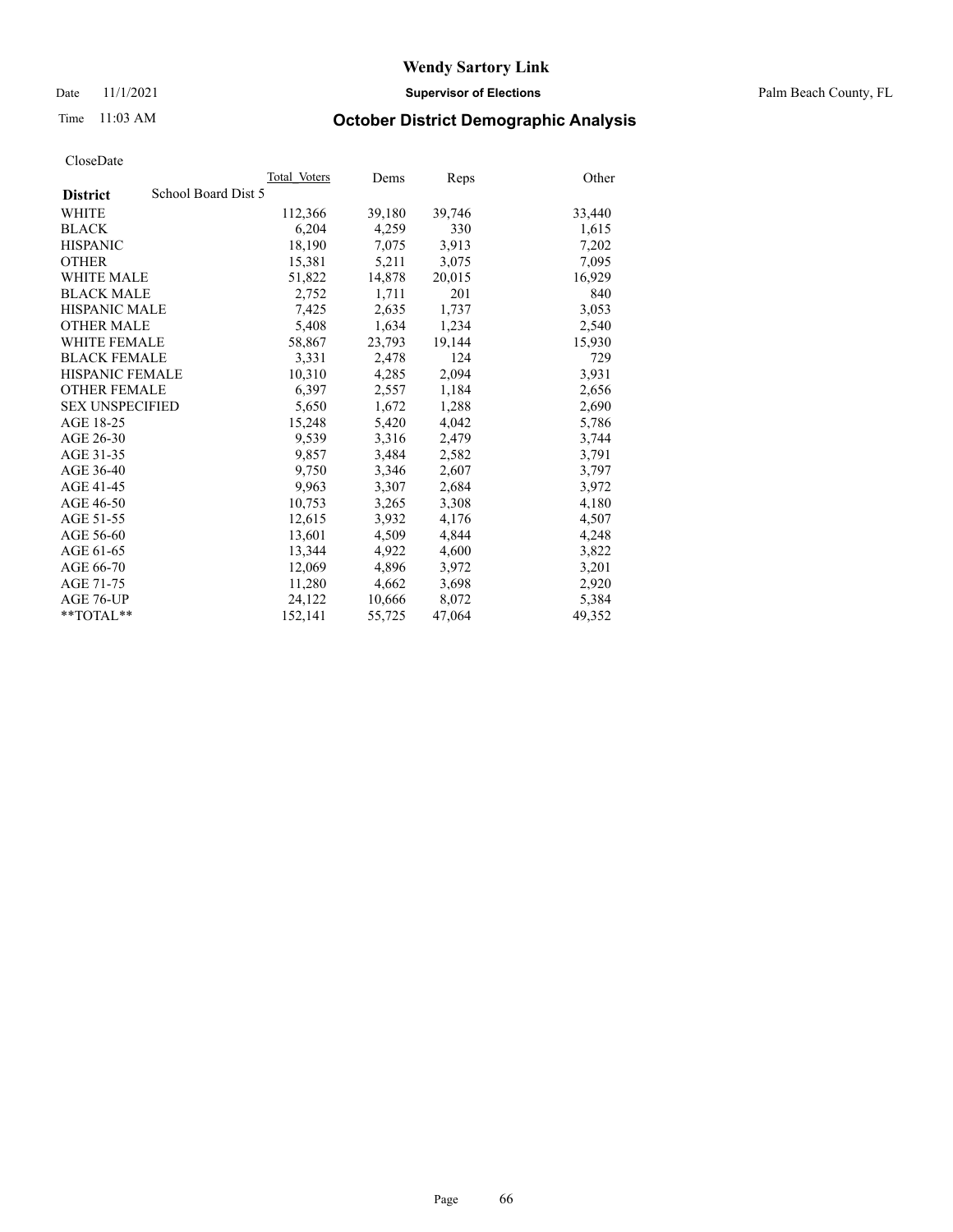Date 11/1/2021 **Supervisor of Elections** Palm Beach County, FL

### Time 11:03 AM **October District Demographic Analysis**

|                        | Total Voters        | Dems   | Reps   | Other  |
|------------------------|---------------------|--------|--------|--------|
| <b>District</b>        | School Board Dist 6 |        |        |        |
| <b>WHITE</b>           | 74,480              | 20,896 | 31,704 | 21,880 |
| <b>BLACK</b>           | 24,205              | 18,802 | 831    | 4,572  |
| <b>HISPANIC</b>        | 22,004              | 8,115  | 5,533  | 8,356  |
| <b>OTHER</b>           | 13,335              | 4,957  | 2,612  | 5,766  |
| <b>WHITE MALE</b>      | 35,435              | 8,428  | 16,181 | 10,826 |
| <b>BLACK MALE</b>      | 10,436              | 7,627  | 477    | 2,332  |
| <b>HISPANIC MALE</b>   | 9,848               | 3,287  | 2,747  | 3,814  |
| <b>OTHER MALE</b>      | 4,965               | 1,713  | 1,090  | 2,162  |
| <b>WHITE FEMALE</b>    | 38,070              | 12,239 | 15,129 | 10,702 |
| <b>BLACK FEMALE</b>    | 13,420              | 10,932 | 345    | 2,143  |
| HISPANIC FEMALE        | 11,645              | 4,653  | 2,683  | 4,309  |
| <b>OTHER FEMALE</b>    | 5,591               | 2,416  | 1,022  | 2,153  |
| <b>SEX UNSPECIFIED</b> | 4,507               | 1,418  | 979    | 2,110  |
| AGE 18-25              | 15,579              | 6,014  | 3,676  | 5,889  |
| AGE 26-30              | 10,196              | 3,956  | 2,428  | 3,812  |
| AGE 31-35              | 11,078              | 4,161  | 2,990  | 3,927  |
| AGE 36-40              | 10.998              | 3,959  | 3,059  | 3,980  |
| AGE 41-45              | 10,627              | 3,882  | 2,912  | 3,833  |
| AGE 46-50              | 11,436              | 4,110  | 3,567  | 3,759  |
| AGE 51-55              | 12,717              | 4,489  | 4,435  | 3,793  |
| AGE 56-60              | 13,353              | 5,049  | 4,908  | 3,396  |
| AGE 61-65              | 11,463              | 4,756  | 3,968  | 2,739  |
| AGE 66-70              | 9,122               | 4,163  | 3,025  | 1,934  |
| AGE 71-75              | 7,241               | 3,403  | 2,342  | 1,496  |
| AGE 76-UP              | 10,214              | 4,828  | 3,370  | 2,016  |
| $*$ $TOTAL**$          | 134,024             | 52,770 | 40,680 | 40,574 |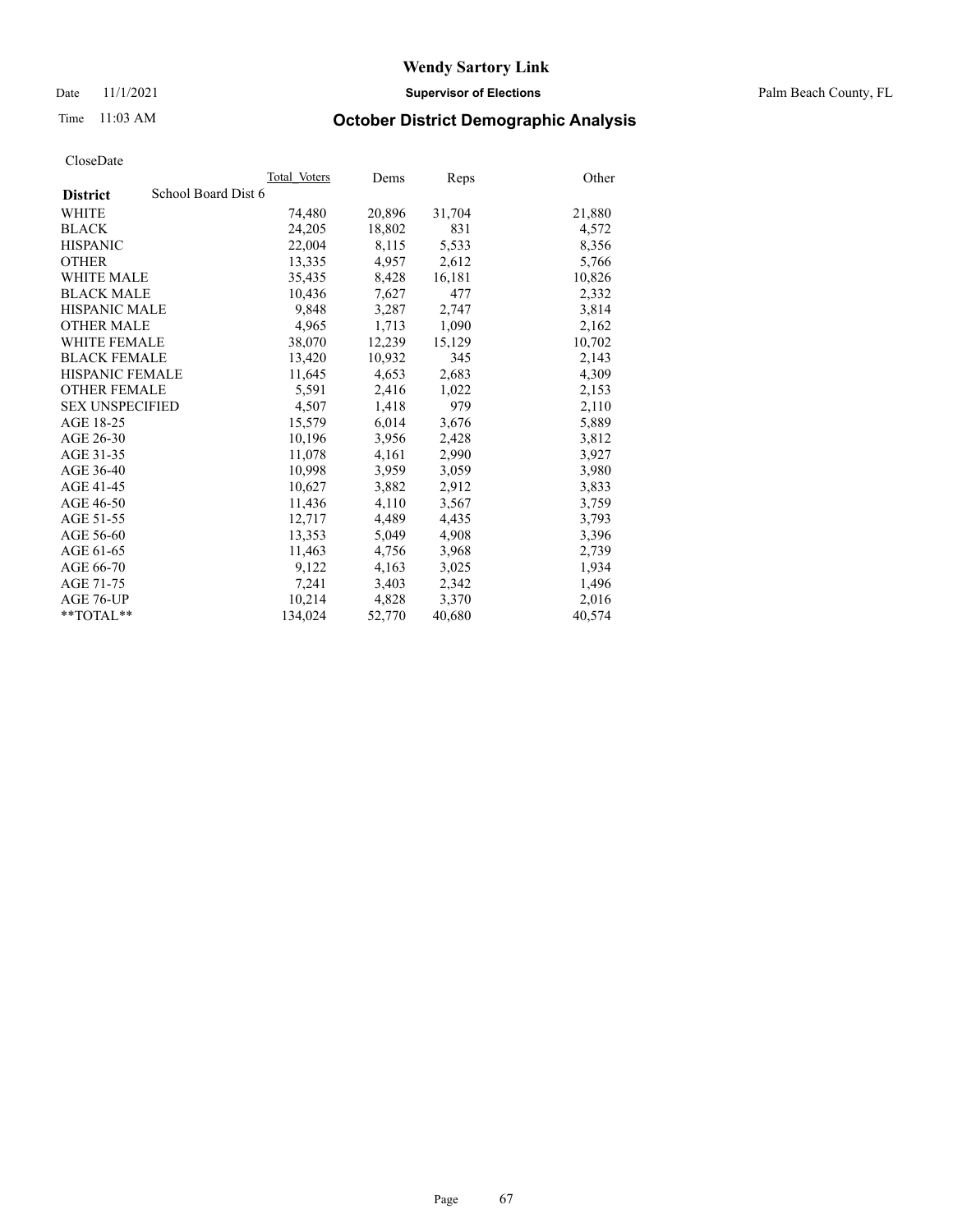Date 11/1/2021 **Supervisor of Elections** Palm Beach County, FL

### Time 11:03 AM **October District Demographic Analysis**

|                        | Total Voters        | Dems   | Reps   | Other  |
|------------------------|---------------------|--------|--------|--------|
| <b>District</b>        | School Board Dist 7 |        |        |        |
| WHITE                  | 39,710              | 14,244 | 12,803 | 12,663 |
| <b>BLACK</b>           | 55,940              | 44,866 | 1,460  | 9,614  |
| <b>HISPANIC</b>        | 13.708              | 6,189  | 2,171  | 5,348  |
| <b>OTHER</b>           | 11,043              | 4,913  | 1,214  | 4,916  |
| <b>WHITE MALE</b>      | 19,333              | 5,832  | 6,779  | 6,722  |
| <b>BLACK MALE</b>      | 23,453              | 17,852 | 812    | 4,789  |
| <b>HISPANIC MALE</b>   | 6,067               | 2,553  | 1,096  | 2,418  |
| <b>OTHER MALE</b>      | 3,808               | 1,661  | 503    | 1,644  |
| <b>WHITE FEMALE</b>    | 19,823              | 8,252  | 5,853  | 5,718  |
| <b>BLACK FEMALE</b>    | 31,578              | 26,358 | 626    | 4,594  |
| <b>HISPANIC FEMALE</b> | 7,299               | 3,486  | 1,029  | 2,784  |
| <b>OTHER FEMALE</b>    | 4,379               | 2,262  | 450    | 1,667  |
| <b>SEX UNSPECIFIED</b> | 4,586               | 1,914  | 487    | 2,185  |
| AGE 18-25              | 13,696              | 7,531  | 1,304  | 4,861  |
| AGE 26-30              | 12,454              | 6,573  | 1,520  | 4,361  |
| AGE 31-35              | 12,812              | 7,138  | 1,529  | 4,145  |
| AGE 36-40              | 10,661              | 6,000  | 1,244  | 3,417  |
| AGE 41-45              | 8,970               | 5,147  | 1,045  | 2,778  |
| AGE 46-50              | 8,836               | 5,125  | 1,304  | 2,407  |
| AGE 51-55              | 9,405               | 5,503  | 1,532  | 2,370  |
| AGE 56-60              | 10,309              | 6,175  | 1,845  | 2,289  |
| AGE 61-65              | 9.834               | 6,136  | 1,778  | 1,920  |
| AGE 66-70              | 7,841               | 5,046  | 1,377  | 1,418  |
| AGE 71-75              | 6,187               | 3,945  | 1,094  | 1,148  |
| AGE 76-UP              | 9.394               | 5,892  | 2,075  | 1,427  |
| $*$ $TOTAL**$          | 120.401             | 70,212 | 17,648 | 32,541 |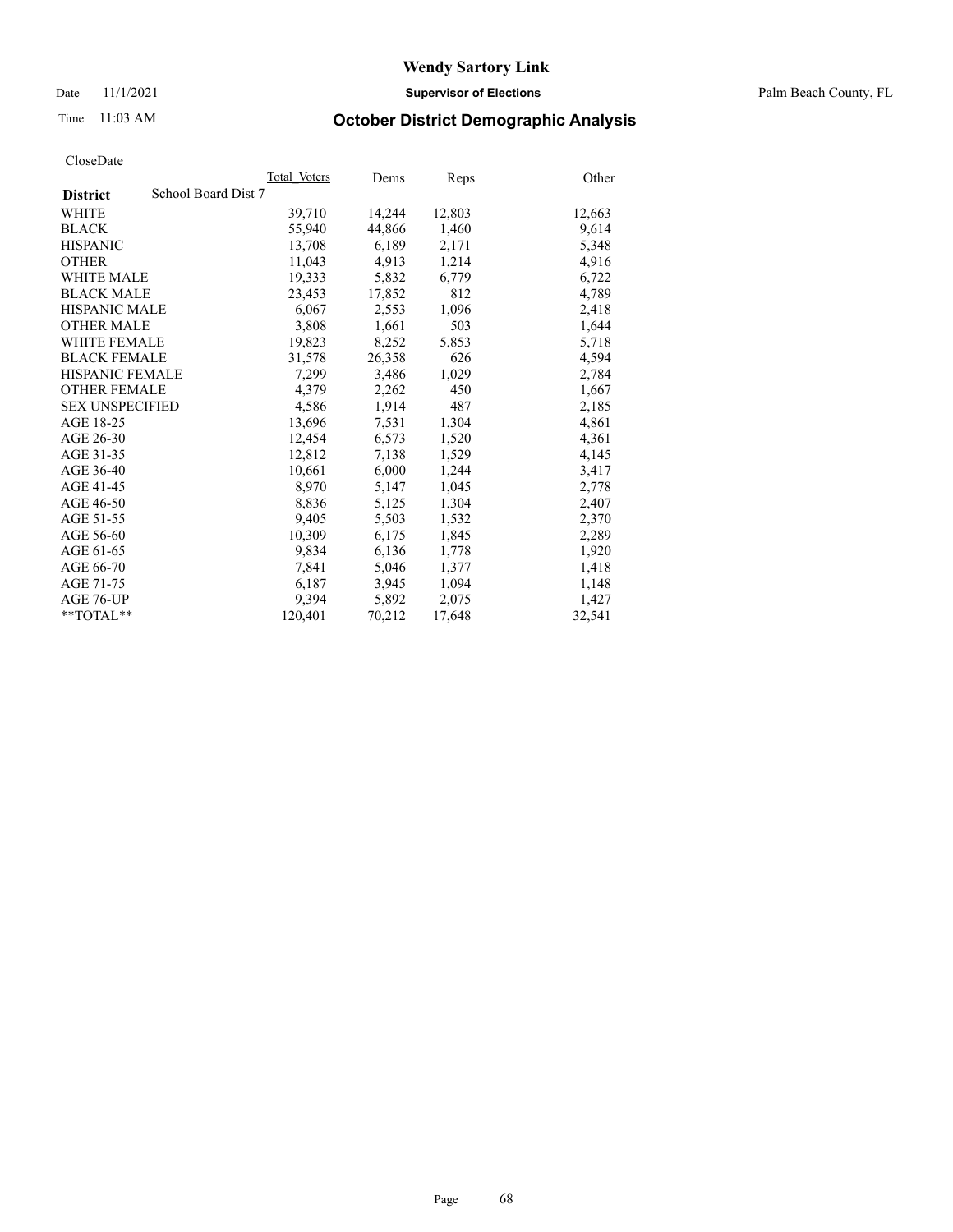Date 11/1/2021 **Supervisor of Elections** Palm Beach County, FL

### Time 11:03 AM **October District Demographic Analysis**

|                                         | Total Voters | Dems   | Reps   | Other |
|-----------------------------------------|--------------|--------|--------|-------|
| State Senate Dist 25<br><b>District</b> |              |        |        |       |
| WHITE                                   | 20,435       | 4,737  | 9,705  | 5,993 |
| <b>BLACK</b>                            | 4,641        | 3,690  | 168    | 783   |
| <b>HISPANIC</b>                         | 3,895        | 1,269  | 1,183  | 1,443 |
| <b>OTHER</b>                            | 2,318        | 757    | 615    | 946   |
| <b>WHITE MALE</b>                       | 10,126       | 1,949  | 5,062  | 3,115 |
| <b>BLACK MALE</b>                       | 1,995        | 1,504  | 88     | 403   |
| <b>HISPANIC MALE</b>                    | 1,756        | 544    | 567    | 645   |
| <b>OTHER MALE</b>                       | 787          | 241    | 229    | 317   |
| WHITE FEMALE                            | 10,033       | 2,741  | 4,523  | 2,769 |
| <b>BLACK FEMALE</b>                     | 2.569        | 2,125  | 79     | 365   |
| <b>HISPANIC FEMALE</b>                  | 2,042        | 697    | 594    | 751   |
| <b>OTHER FEMALE</b>                     | 928          | 357    | 228    | 343   |
| <b>SEX UNSPECIFIED</b>                  | 1,012        | 276    | 286    | 450   |
| AGE 18-25                               | 3,352        | 1,101  | 1,033  | 1,218 |
| AGE 26-30                               | 2,386        | 770    | 711    | 905   |
| AGE 31-35                               | 2,653        | 832    | 949    | 872   |
| AGE 36-40                               | 2,773        | 771    | 1,008  | 994   |
| AGE 41-45                               | 2,455        | 716    | 852    | 887   |
| AGE 46-50                               | 2,594        | 709    | 1,040  | 845   |
| AGE 51-55                               | 3,033        | 926    | 1,264  | 843   |
| AGE 56-60                               | 3,437        | 1,129  | 1,481  | 827   |
| AGE 61-65                               | 2,995        | 1,107  | 1,209  | 679   |
| AGE 66-70                               | 2,178        | 931    | 794    | 453   |
| AGE 71-75                               | 1,542        | 638    | 577    | 327   |
| AGE 76-UP                               | 1,891        | 823    | 753    | 315   |
| $*$ $TOTAL**$                           | 31,289       | 10,453 | 11,671 | 9,165 |
|                                         |              |        |        |       |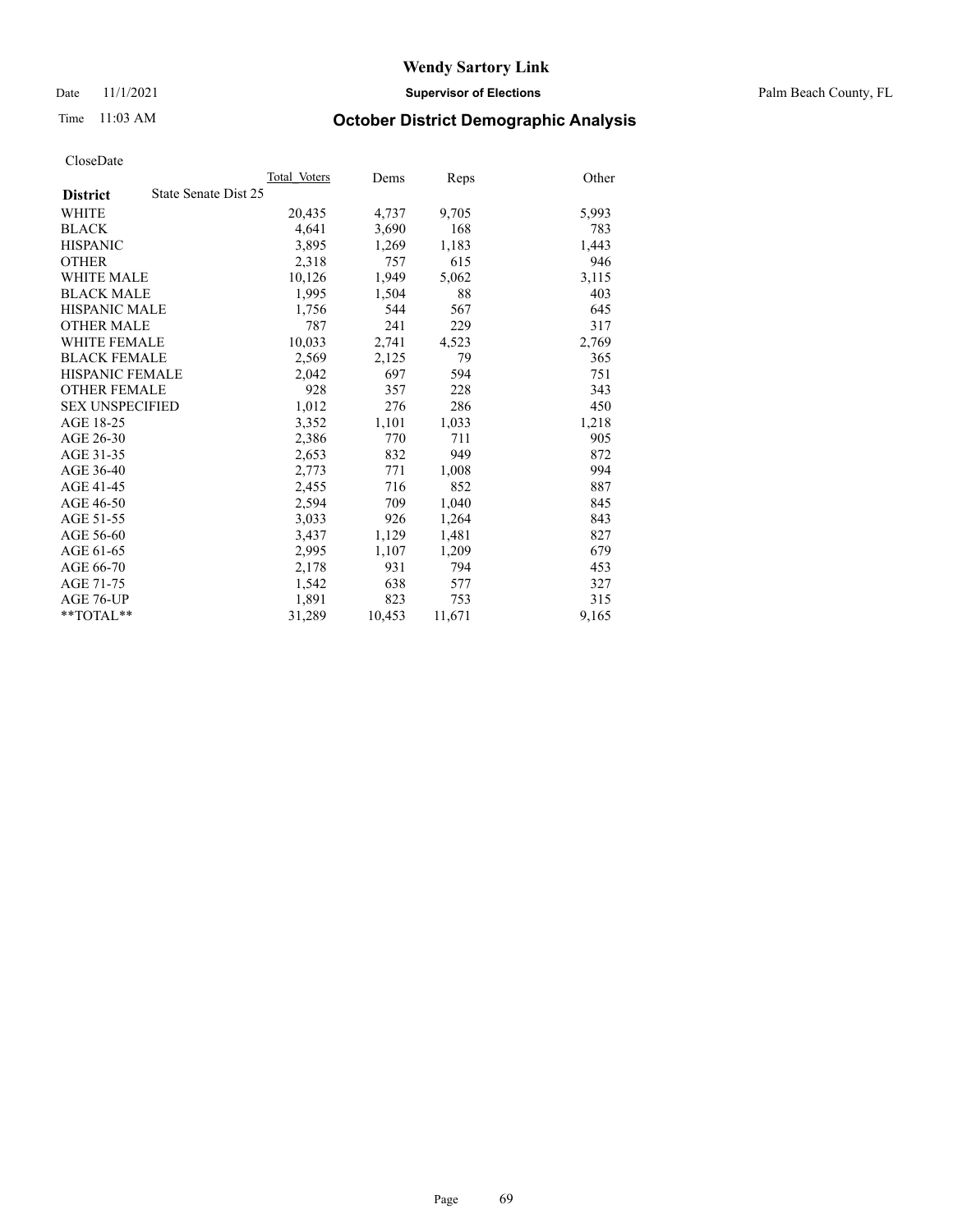Date 11/1/2021 **Supervisor of Elections** Palm Beach County, FL

### Time 11:03 AM **October District Demographic Analysis**

|                                         | Total Voters | Dems    | Reps   | Other  |
|-----------------------------------------|--------------|---------|--------|--------|
| State Senate Dist 29<br><b>District</b> |              |         |        |        |
| WHITE                                   | 190,047      | 67,034  | 68,059 | 54,954 |
| <b>BLACK</b>                            | 19,226       | 14,435  | 786    | 4,005  |
| <b>HISPANIC</b>                         | 31,862       | 12,296  | 7,235  | 12,331 |
| <b>OTHER</b>                            | 25,738       | 9,011   | 5,167  | 11,560 |
| <b>WHITE MALE</b>                       | 87,612       | 25,647  | 34,310 | 27,655 |
| <b>BLACK MALE</b>                       | 8,304        | 5,785   | 468    | 2,051  |
| <b>HISPANIC MALE</b>                    | 13,337       | 4,701   | 3,303  | 5,333  |
| <b>OTHER MALE</b>                       | 9.130        | 2,887   | 2,071  | 4,172  |
| <b>WHITE FEMALE</b>                     | 99.747       | 40,582  | 32,812 | 26,353 |
| <b>BLACK FEMALE</b>                     | 10,613       | 8,445   | 309    | 1,859  |
| HISPANIC FEMALE                         | 17,764       | 7,343   | 3,781  | 6,640  |
| <b>OTHER FEMALE</b>                     | 10,807       | 4,421   | 2,032  | 4,354  |
| <b>SEX UNSPECIFIED</b>                  | 9,279        | 2,823   | 2,102  | 4,354  |
| AGE 18-25                               | 25,881       | 9,484   | 6,631  | 9,766  |
| AGE 26-30                               | 15,689       | 5,776   | 3,907  | 6,006  |
| AGE 31-35                               | 16,512       | 6,140   | 4,227  | 6,145  |
| AGE 36-40                               | 16,678       | 6,010   | 4,355  | 6,313  |
| AGE 41-45                               | 17,425       | 6,050   | 4,740  | 6,635  |
| AGE 46-50                               | 19,013       | 6,130   | 5,916  | 6,967  |
| AGE 51-55                               | 21,826       | 7,066   | 7,355  | 7,405  |
| AGE 56-60                               | 23,328       | 8,058   | 8,372  | 6,898  |
| AGE 61-65                               | 22,896       | 8,758   | 7,894  | 6,244  |
| AGE 66-70                               | 21,531       | 9,227   | 6,881  | 5,423  |
| AGE 71-75                               | 21,853       | 9,582   | 6,945  | 5,326  |
| AGE 76-UP                               | 44.241       | 20,495  | 14,024 | 9,722  |
| $*$ $TOTAL**$                           | 266,873      | 102,776 | 81,247 | 82,850 |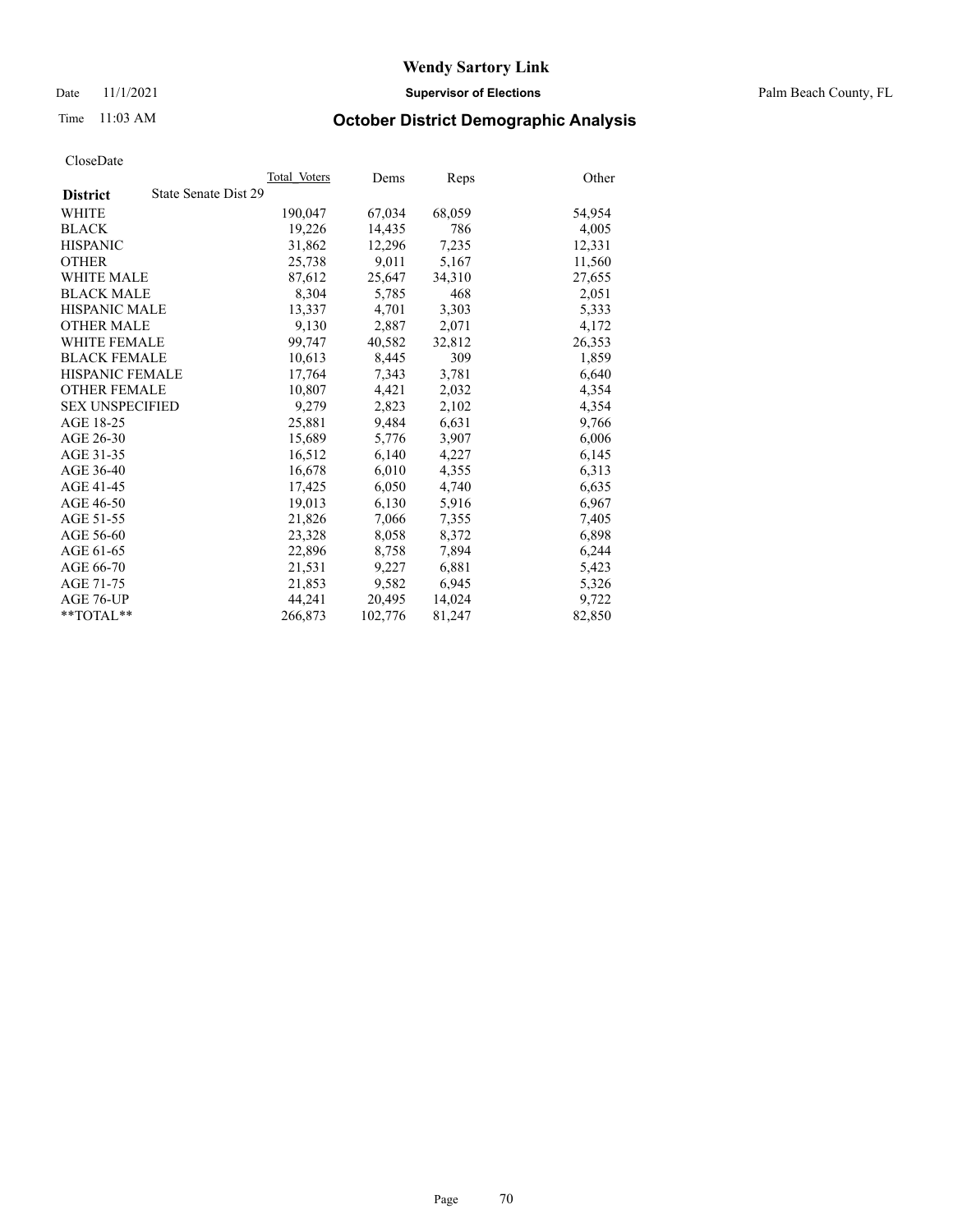Date 11/1/2021 **Supervisor of Elections** Palm Beach County, FL

## Time 11:03 AM **October District Demographic Analysis**

|                                         | Total Voters | Dems    | Reps    | Other   |
|-----------------------------------------|--------------|---------|---------|---------|
| State Senate Dist 30<br><b>District</b> |              |         |         |         |
| WHITE                                   | 211,778      | 62,385  | 88,652  | 60,741  |
| <b>BLACK</b>                            | 63,365       | 49,346  | 1,982   | 12,037  |
| <b>HISPANIC</b>                         | 41,381       | 16,513  | 9,220   | 15,648  |
| <b>OTHER</b>                            | 30,707       | 11,358  | 5,751   | 13,598  |
| <b>WHITE MALE</b>                       | 99,430       | 24,245  | 44,421  | 30,764  |
| <b>BLACK MALE</b>                       | 26,261       | 19,181  | 1,081   | 5,999   |
| <b>HISPANIC MALE</b>                    | 17,938       | 6,546   | 4,410   | 6,982   |
| <b>OTHER MALE</b>                       | 10.754       | 3,782   | 2,195   | 4,777   |
| <b>WHITE FEMALE</b>                     | 109.831      | 37,481  | 43,247  | 29,103  |
| <b>BLACK FEMALE</b>                     | 36,127       | 29,479  | 876     | 5,772   |
| <b>HISPANIC FEMALE</b>                  | 22,401       | 9,550   | 4,610   | 8,241   |
| <b>OTHER FEMALE</b>                     | 12,724       | 5,429   | 2,318   | 4,977   |
| <b>SEX UNSPECIFIED</b>                  | 11,476       | 3,761   | 2,364   | 5,351   |
| AGE 18-25                               | 32,142       | 13,222  | 6,997   | 11,923  |
| AGE 26-30                               | 25,920       | 10,584  | 5,722   | 9,614   |
| AGE 31-35                               | 27,374       | 11,465  | 6,240   | 9,669   |
| AGE 36-40                               | 25,950       | 10,399  | 6,251   | 9,300   |
| AGE 41-45                               | 23,539       | 9,487   | 5,722   | 8,330   |
| AGE 46-50                               | 24,692       | 9,675   | 7,079   | 7,938   |
| AGE 51-55                               | 27,908       | 10,498  | 9,394   | 8,016   |
| AGE 56-60                               | 31,730       | 12,075  | 11,338  | 8,317   |
| AGE 61-65                               | 31,250       | 12,709  | 11,045  | 7,496   |
| AGE 66-70                               | 27,392       | 11,644  | 9,375   | 6,373   |
| AGE 71-75                               | 25,006       | 10,361  | 8,848   | 5,797   |
| AGE 76-UP                               | 44,327       | 17,483  | 17,594  | 9,250   |
| **TOTAL**                               | 347,231      | 139,602 | 105,605 | 102,024 |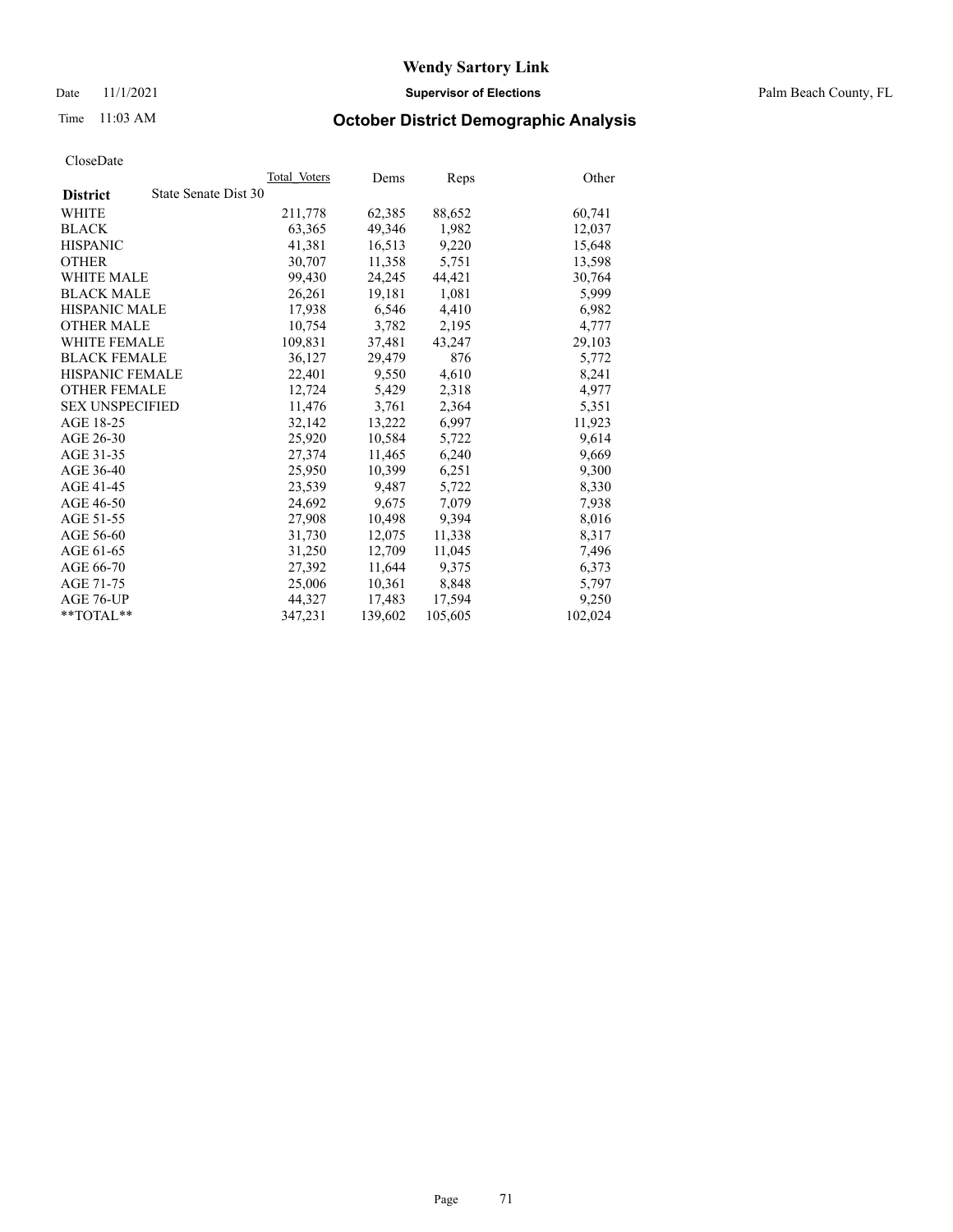Date 11/1/2021 **Supervisor of Elections** Palm Beach County, FL

## Time 11:03 AM **October District Demographic Analysis**

| Cioscizate             |                      |              |         |        |         |
|------------------------|----------------------|--------------|---------|--------|---------|
|                        |                      | Total Voters | Dems    | Reps   | Other   |
| <b>District</b>        | State Senate Dist 31 |              |         |        |         |
| WHITE                  |                      | 201,236      | 78,237  | 65,192 | 57,807  |
| <b>BLACK</b>           |                      | 50,678       | 38,416  | 1,590  | 10,672  |
| <b>HISPANIC</b>        |                      | 49,760       | 21,461  | 9,449  | 18,850  |
| <b>OTHER</b>           |                      | 29,069       | 11,475  | 4,717  | 12,877  |
| <b>WHITE MALE</b>      |                      | 91,971       | 29,977  | 32,753 | 29,241  |
| <b>BLACK MALE</b>      |                      | 21,925       | 15,633  | 899    | 5,393   |
| <b>HISPANIC MALE</b>   |                      | 21,584       | 8,566   | 4,543  | 8,475   |
| <b>OTHER MALE</b>      |                      | 10,075       | 3,832   | 1,884  | 4,359   |
| <b>WHITE FEMALE</b>    |                      | 106,594      | 47,303  | 31,632 | 27,659  |
| <b>BLACK FEMALE</b>    |                      | 27,881       | 22,181  | 658    | 5,042   |
| <b>HISPANIC FEMALE</b> |                      | 26,985       | 12,424  | 4,696  | 9,865   |
| <b>OTHER FEMALE</b>    |                      | 11,845       | 5,331   | 1,833  | 4,681   |
| <b>SEX UNSPECIFIED</b> |                      | 11,587       | 4,169   | 1,995  | 5,423   |
| AGE 18-25              |                      | 29,172       | 12,801  | 4,625  | 11,746  |
| AGE 26-30              |                      | 22,850       | 9,637   | 4,193  | 9,020   |
| AGE 31-35              |                      | 24,489       | 10,632  | 4,626  | 9,231   |
| AGE 36-40              |                      | 22,304       | 9,806   | 4,260  | 8,238   |
| AGE 41-45              |                      | 20,542       | 8,958   | 4,168  | 7,416   |
| AGE 46-50              |                      | 21,501       | 9,106   | 5,125  | 7,270   |
| AGE 51-55              |                      | 24,382       | 10,062  | 6,618  | 7,702   |
| AGE 56-60              |                      | 27,735       | 11,630  | 8,357  | 7,748   |
| AGE 61-65              |                      | 28,815       | 13,063  | 8,329  | 7,423   |
| AGE 66-70              |                      | 27,686       | 13,438  | 7,562  | 6,686   |
| AGE 71-75              |                      | 27,607       | 13,387  | 7,682  | 6,538   |
| AGE 76-UP              |                      | 53.658       | 27,068  | 15.402 | 11,188  |
| $*$ $TOTAL**$          |                      | 330,743      | 149,589 | 80,948 | 100,206 |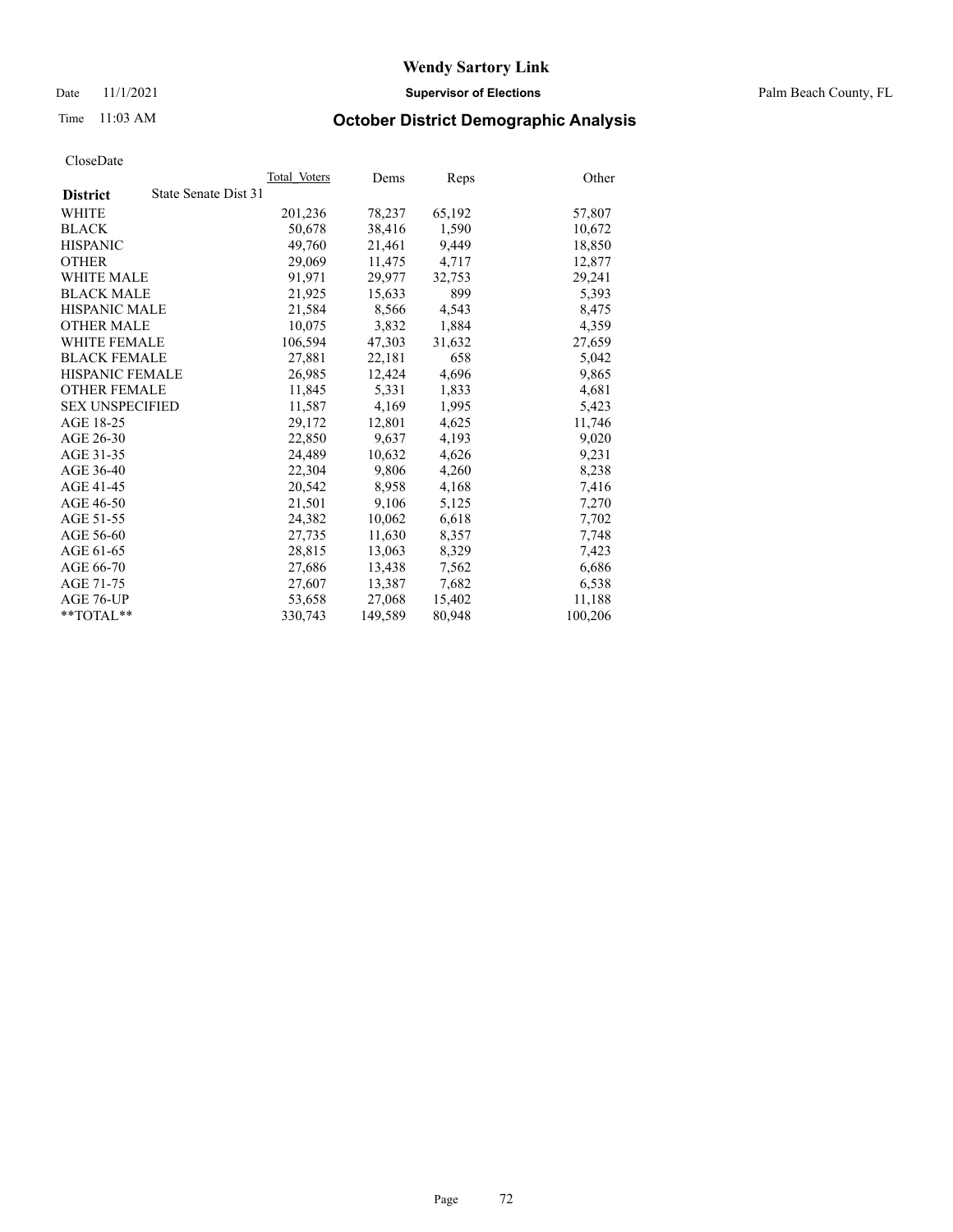Date 11/1/2021 **Supervisor of Elections** Palm Beach County, FL

# Time 11:03 AM **October District Demographic Analysis**

|                                              | Total Voters | Dems   | Reps   | Other  |
|----------------------------------------------|--------------|--------|--------|--------|
| Acme Improvement District<br><b>District</b> |              |        |        |        |
| WHITE                                        | 23,930       | 7,296  | 9,744  | 6,890  |
| <b>BLACK</b>                                 | 3,261        | 2,355  | 135    | 771    |
| <b>HISPANIC</b>                              | 5,559        | 2,008  | 1,424  | 2,127  |
| <b>OTHER</b>                                 | 3,451        | 1,207  | 737    | 1,507  |
| <b>WHITE MALE</b>                            | 11,104       | 2,884  | 4,853  | 3,367  |
| <b>BLACK MALE</b>                            | 1,401        | 931    | 82     | 388    |
| <b>HISPANIC MALE</b>                         | 2,468        | 793    | 693    | 982    |
| <b>OTHER MALE</b>                            | 1,260        | 397    | 299    | 564    |
| <b>WHITE FEMALE</b>                          | 12,537       | 4,337  | 4,782  | 3,418  |
| <b>BLACK FEMALE</b>                          | 1,815        | 1,395  | 53     | 367    |
| <b>HISPANIC FEMALE</b>                       | 2,965        | 1,174  | 693    | 1,098  |
| <b>OTHER FEMALE</b>                          | 1,462        | 581    | 315    | 566    |
| <b>SEX UNSPECIFIED</b>                       | 1,155        | 355    | 264    | 536    |
| AGE 18-25                                    | 4,252        | 1,523  | 1,131  | 1,598  |
| AGE 26-30                                    | 2,402        | 847    | 625    | 930    |
| AGE 31-35                                    | 2,621        | 876    | 760    | 985    |
| AGE 36-40                                    | 2,726        | 918    | 784    | 1,024  |
| AGE 41-45                                    | 2,833        | 995    | 841    | 997    |
| AGE 46-50                                    | 3,143        | 1,012  | 1,035  | 1,096  |
| AGE 51-55                                    | 3,436        | 1,066  | 1,261  | 1,109  |
| AGE 56-60                                    | 3,480        | 1,148  | 1,399  | 933    |
| AGE 61-65                                    | 3,121        | 1,071  | 1,252  | 798    |
| AGE 66-70                                    | 2,570        | 1,029  | 933    | 608    |
| AGE 71-75                                    | 2,261        | 972    | 824    | 465    |
| AGE 76-UP                                    | 3,356        | 1,409  | 1,195  | 752    |
| **TOTAL**                                    | 36,201       | 12,866 | 12,040 | 11,295 |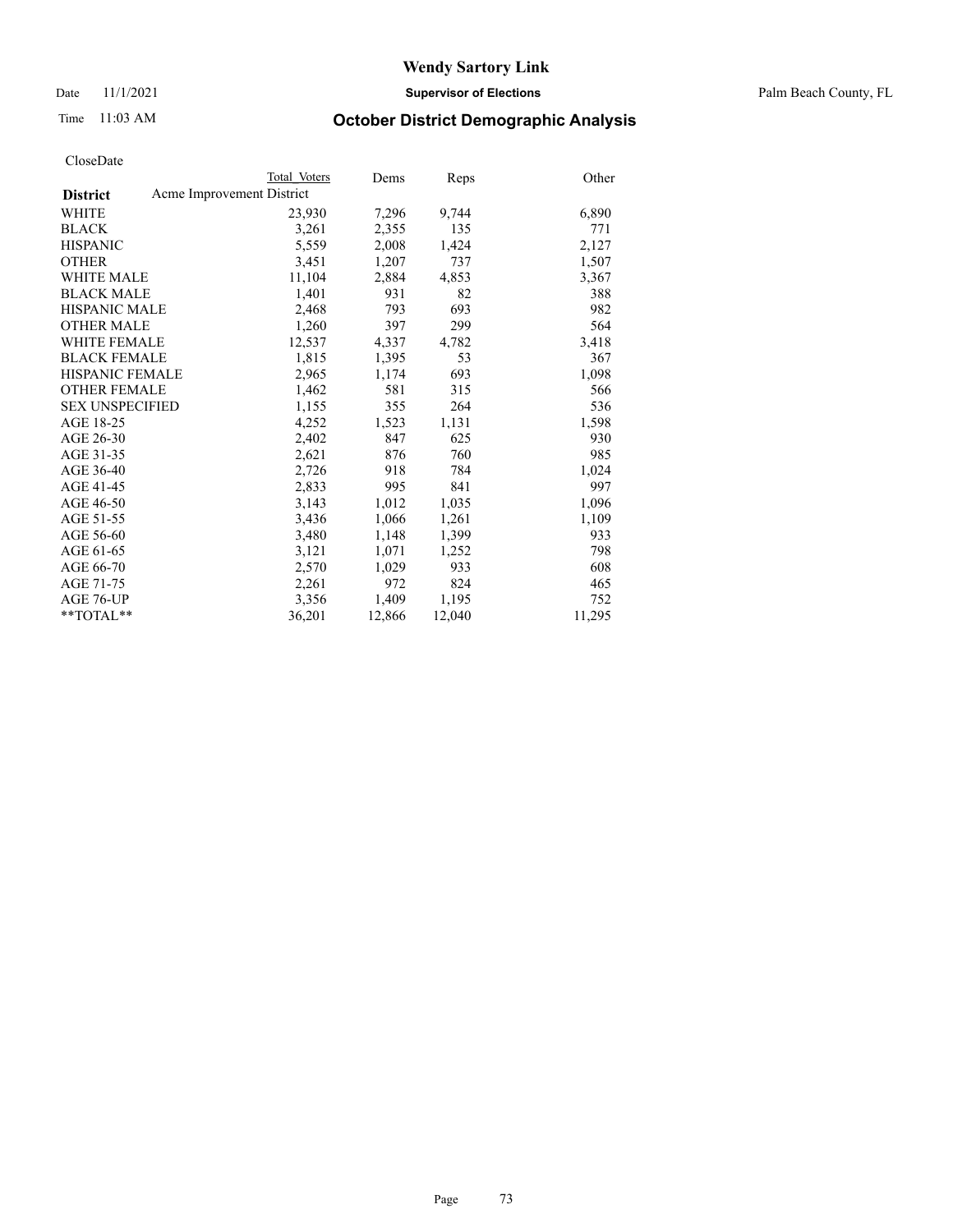Date 11/1/2021 **Supervisor of Elections** Palm Beach County, FL

# Time 11:03 AM **October District Demographic Analysis**

|                                         | Total Voters | Dems | Reps           | Other |
|-----------------------------------------|--------------|------|----------------|-------|
| Briger Comm Dev Dist<br><b>District</b> |              |      |                |       |
| <b>WHITE</b>                            | 243          | 99   | 72             | 72    |
| <b>BLACK</b>                            | 579          | 449  | 8              | 122   |
| <b>HISPANIC</b>                         | 152          | 78   | 11             | 63    |
| <b>OTHER</b>                            | 233          | 96   | 22             | 115   |
| <b>WHITE MALE</b>                       | 126          | 41   | 42             | 43    |
| <b>BLACK MALE</b>                       | 250          | 183  | 5              | 62    |
| <b>HISPANIC MALE</b>                    | 64           | 31   | 5              | 28    |
| <b>OTHER MALE</b>                       | 82           | 29   | 9              | 44    |
| WHITE FEMALE                            | 114          | 57   | 28             | 29    |
| <b>BLACK FEMALE</b>                     | 321          | 260  | $\mathfrak{Z}$ | 58    |
| <b>HISPANIC FEMALE</b>                  | 84           | 46   | 5              | 33    |
| <b>OTHER FEMALE</b>                     | 106          | 51   | 11             | 44    |
| <b>SEX UNSPECIFIED</b>                  | 59           | 24   | 5              | 30    |
| AGE 18-25                               | 154          | 98   | 10             | 46    |
| AGE 26-30                               | 111          | 60   | 8              | 43    |
| AGE 31-35                               | 103          | 57   | 14             | 32    |
| AGE 36-40                               | 129          | 84   | 6              | 39    |
| AGE 41-45                               | 152          | 84   | 19             | 49    |
| AGE 46-50                               | 139          | 79   | 18             | 42    |
| AGE 51-55                               | 122          | 74   | 12             | 36    |
| AGE 56-60                               | 98           | 61   | 8              | 29    |
| AGE 61-65                               | 69           | 41   | 5              | 23    |
| AGE 66-70                               | 52           | 33   | 4              | 15    |
| AGE 71-75                               | 44           | 32   | 5              | 7     |
| AGE 76-UP                               | 34           | 19   | 4              | 11    |
| **TOTAL**                               | 1,207        | 722  | 113            | 372   |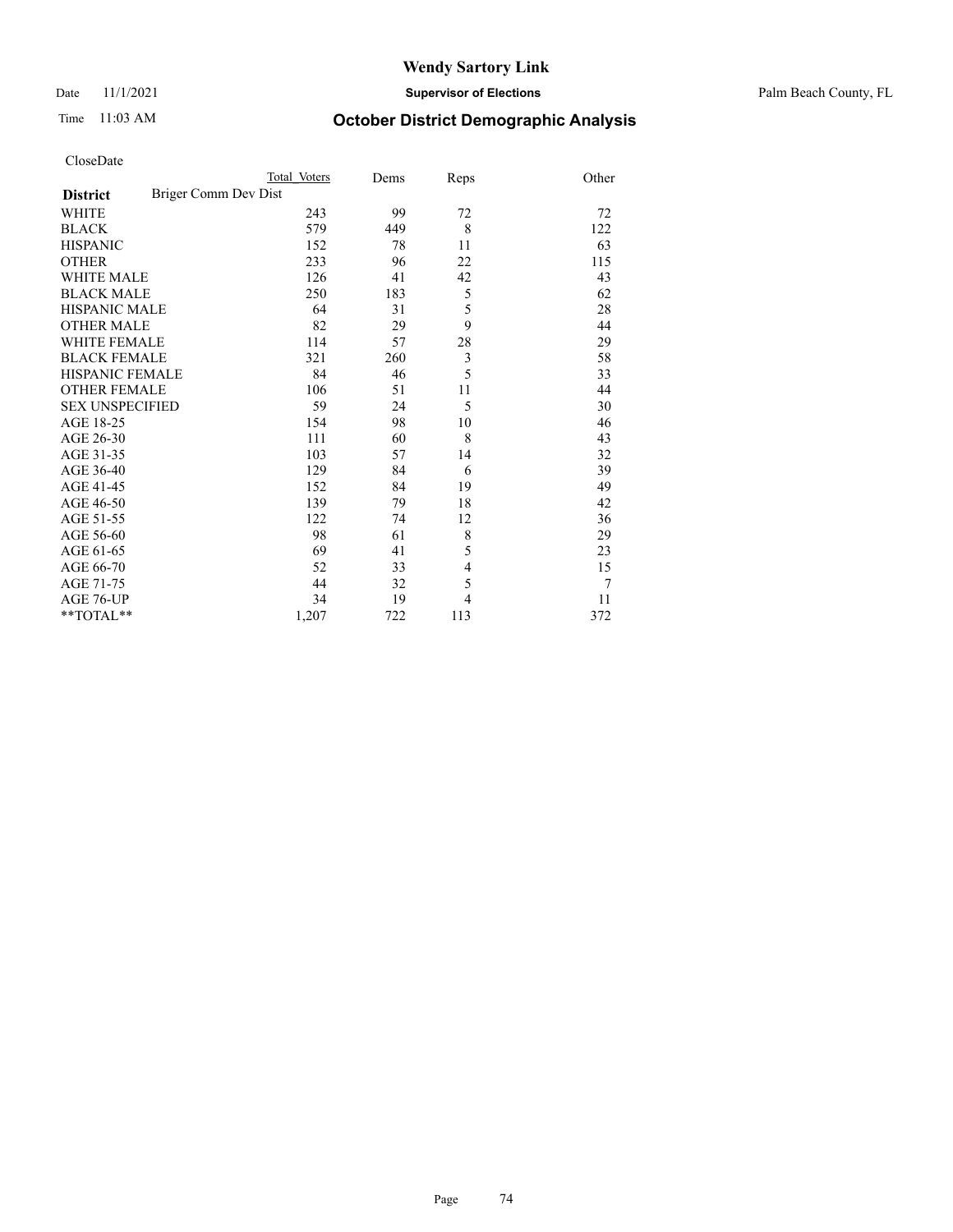Date 11/1/2021 **Supervisor of Elections** Palm Beach County, FL

# Time 11:03 AM **October District Demographic Analysis**

|                                           | Total Voters | Dems   | <u>Reps</u> | Other  |
|-------------------------------------------|--------------|--------|-------------|--------|
| Boca Raton Taxing Dist<br><b>District</b> |              |        |             |        |
| WHITE                                     | 72,064       | 23,752 | 26,841      | 21,471 |
| <b>BLACK</b>                              | 2,896        | 1,938  | 165         | 793    |
| <b>HISPANIC</b>                           | 8,469        | 3,033  | 2,037       | 3,399  |
| <b>OTHER</b>                              | 8,341        | 2,668  | 1,790       | 3,883  |
| <b>WHITE MALE</b>                         | 33,662       | 9,082  | 13,603      | 10,977 |
| <b>BLACK MALE</b>                         | 1,279        | 783    | 99          | 397    |
| <b>HISPANIC MALE</b>                      | 3,399        | 1,078  | 858         | 1,463  |
| <b>OTHER MALE</b>                         | 2,904        | 824    | 699         | 1,381  |
| <b>WHITE FEMALE</b>                       | 37,380       | 14,373 | 12,854      | 10,153 |
| <b>BLACK FEMALE</b>                       | 1,563        | 1,123  | 64          | 376    |
| HISPANIC FEMALE                           | 4,856        | 1,886  | 1,127       | 1,843  |
| <b>OTHER FEMALE</b>                       | 3,386        | 1,285  | 688         | 1,413  |
| <b>SEX UNSPECIFIED</b>                    | 3,228        | 907    | 812         | 1,509  |
| AGE 18-25                                 | 9,660        | 3,296  | 2,857       | 3,507  |
| AGE 26-30                                 | 5,944        | 1,950  | 1,720       | 2,274  |
| AGE 31-35                                 | 5,872        | 1,935  | 1,651       | 2,286  |
| AGE 36-40                                 | 5,618        | 1,837  | 1,611       | 2,170  |
| AGE 41-45                                 | 5,630        | 1,768  | 1,632       | 2,230  |
| AGE 46-50                                 | 6,263        | 1,802  | 2,067       | 2,394  |
| AGE 51-55                                 | 7,615        | 2,127  | 2,784       | 2,704  |
| AGE 56-60                                 | 8,183        | 2,525  | 3,116       | 2,542  |
| AGE 61-65                                 | 7,742        | 2,633  | 2,884       | 2,225  |
| AGE 66-70                                 | 7,015        | 2,670  | 2,450       | 1,895  |
| AGE 71-75                                 | 6,868        | 2,685  | 2,407       | 1,776  |
| AGE 76-UP                                 | 15,360       | 6,163  | 5,654       | 3,543  |
| $*$ $TOTAL**$                             | 91,770       | 31,391 | 30,833      | 29,546 |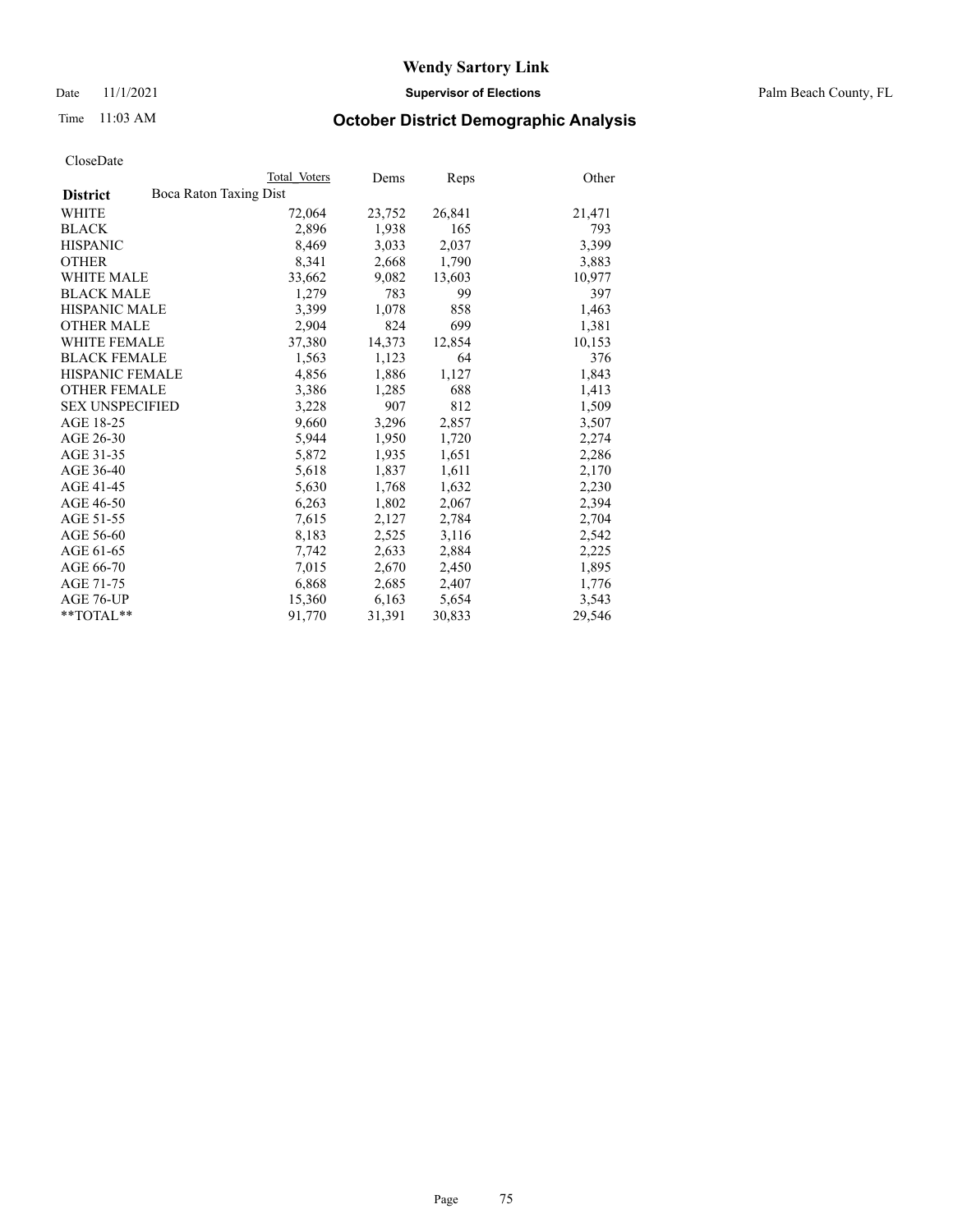### Date 11/1/2021 **Supervisor of Elections** Palm Beach County, FL

| CloseDate |
|-----------|
|-----------|

|                        |                           | Total Voters | Dems | Reps           | Other          |
|------------------------|---------------------------|--------------|------|----------------|----------------|
| <b>District</b>        | Boynton Village Comm Dist |              |      |                |                |
| WHITE                  |                           | 472          | 170  | 171            | 131            |
| BLACK                  |                           | 84           | 55   | $\overline{4}$ | 25             |
| <b>HISPANIC</b>        |                           | 104          | 44   | 19             | 41             |
| OTHER                  |                           | 76           | 29   | 12             | 35             |
| WHITE MALE             |                           | 235          | 65   | 98             | 72             |
| <b>BLACK MALE</b>      |                           | 29           | 14   | 1              | 14             |
| HISPANIC MALE          |                           | 50           | 19   | 10             | 21             |
| OTHER MALE             |                           | 32           | 9    | 7              | 16             |
| WHITE FEMALE           |                           | 232          | 103  | 71             | 58             |
| <b>BLACK FEMALE</b>    |                           | 55           | 41   | 3              | 11             |
| HISPANIC FEMALE        |                           | 52           | 23   | 9              | 20             |
| <b>OTHER FEMALE</b>    |                           | 30           | 15   | $\overline{c}$ | 13             |
| <b>SEX UNSPECIFIED</b> |                           | 20           | 8    | 5              | 7              |
| AGE 18-25              |                           | 94           | 38   | 27             | 29             |
| AGE 26-30              |                           | 165          | 67   | 49             | 49             |
| AGE 31-35              |                           | 115          | 44   | 25             | 46             |
| AGE 36-40              |                           | 66           | 24   | 19             | 23             |
| AGE 41-45              |                           | 48           | 19   | 10             | 19             |
| AGE 46-50              |                           | 51           | 19   | 14             | 18             |
| AGE 51-55              |                           | 51           | 14   | 25             | 12             |
| AGE 56-60              |                           | 44           | 22   | 11             | 11             |
| AGE 61-65              |                           | 33           | 15   | 8              | 10             |
| AGE 66-70              |                           | 21           | 10   | 9              | $\overline{2}$ |
| AGE 71-75              |                           | 22           | 14   | $\mathbf{1}$   | $\overline{7}$ |
| AGE 76-UP              |                           | 26           | 12   | 8              | 6              |
| $*$ $TOTAL**$          |                           | 736          | 298  | 206            | 232            |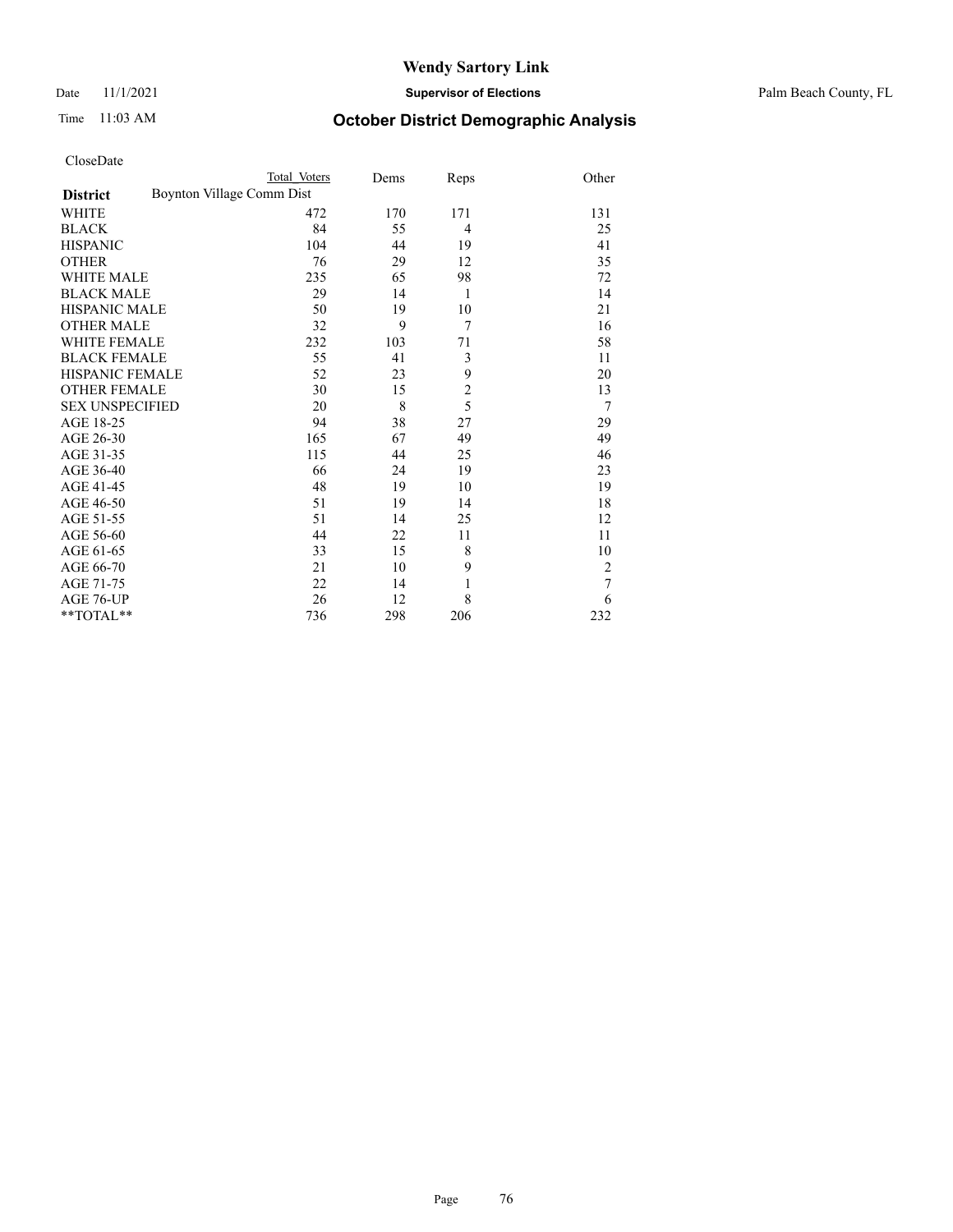Date 11/1/2021 **Supervisor of Elections** Palm Beach County, FL

# Time 11:03 AM **October District Demographic Analysis**

|                                           | Total Voters | Dems   | Reps   | Other  |
|-------------------------------------------|--------------|--------|--------|--------|
| Lox Environ Imprv Dist<br><b>District</b> |              |        |        |        |
| <b>WHITE</b>                              | 55,385       | 14,235 | 25,309 | 15,841 |
| <b>BLACK</b>                              | 1,276        | 903    | 75     | 298    |
| <b>HISPANIC</b>                           | 3,550        | 1,285  | 967    | 1,298  |
| <b>OTHER</b>                              | 4,395        | 1,361  | 1,157  | 1,877  |
| <b>WHITE MALE</b>                         | 26,136       | 5,364  | 12,712 | 8,060  |
| <b>BLACK MALE</b>                         | 593          | 398    | 42     | 153    |
| <b>HISPANIC MALE</b>                      | 1,501        | 505    | 425    | 571    |
| <b>OTHER MALE</b>                         | 1,472        | 432    | 408    | 632    |
| <b>WHITE FEMALE</b>                       | 28,632       | 8,709  | 12,337 | 7,586  |
| <b>BLACK FEMALE</b>                       | 670          | 496    | 31     | 143    |
| HISPANIC FEMALE                           | 1,963        | 750    | 516    | 697    |
| <b>OTHER FEMALE</b>                       | 1,747        | 647    | 440    | 660    |
| <b>SEX UNSPECIFIED</b>                    | 1,822        | 451    | 570    | 801    |
| AGE 18-25                                 | 5,618        | 1,599  | 1,993  | 2,026  |
| AGE 26-30                                 | 3,935        | 1,118  | 1,364  | 1,453  |
| AGE 31-35                                 | 4,106        | 1,184  | 1,415  | 1,507  |
| AGE 36-40                                 | 4,443        | 1,185  | 1,630  | 1,628  |
| AGE 41-45                                 | 4,325        | 1,144  | 1,571  | 1,610  |
| AGE 46-50                                 | 4,760        | 1,220  | 1,914  | 1,626  |
| AGE 51-55                                 | 5,633        | 1,328  | 2,626  | 1,679  |
| AGE 56-60                                 | 6,342        | 1,622  | 3,037  | 1,683  |
| AGE 61-65                                 | 6,335        | 1,798  | 2,968  | 1,569  |
| AGE 66-70                                 | 5,646        | 1,756  | 2,446  | 1,444  |
| AGE 71-75                                 | 4,954        | 1,511  | 2,222  | 1,221  |
| AGE 76-UP                                 | 8,509        | 2,319  | 4,322  | 1,868  |
| $*$ $TOTAL**$                             | 64,606       | 17,784 | 27,508 | 19,314 |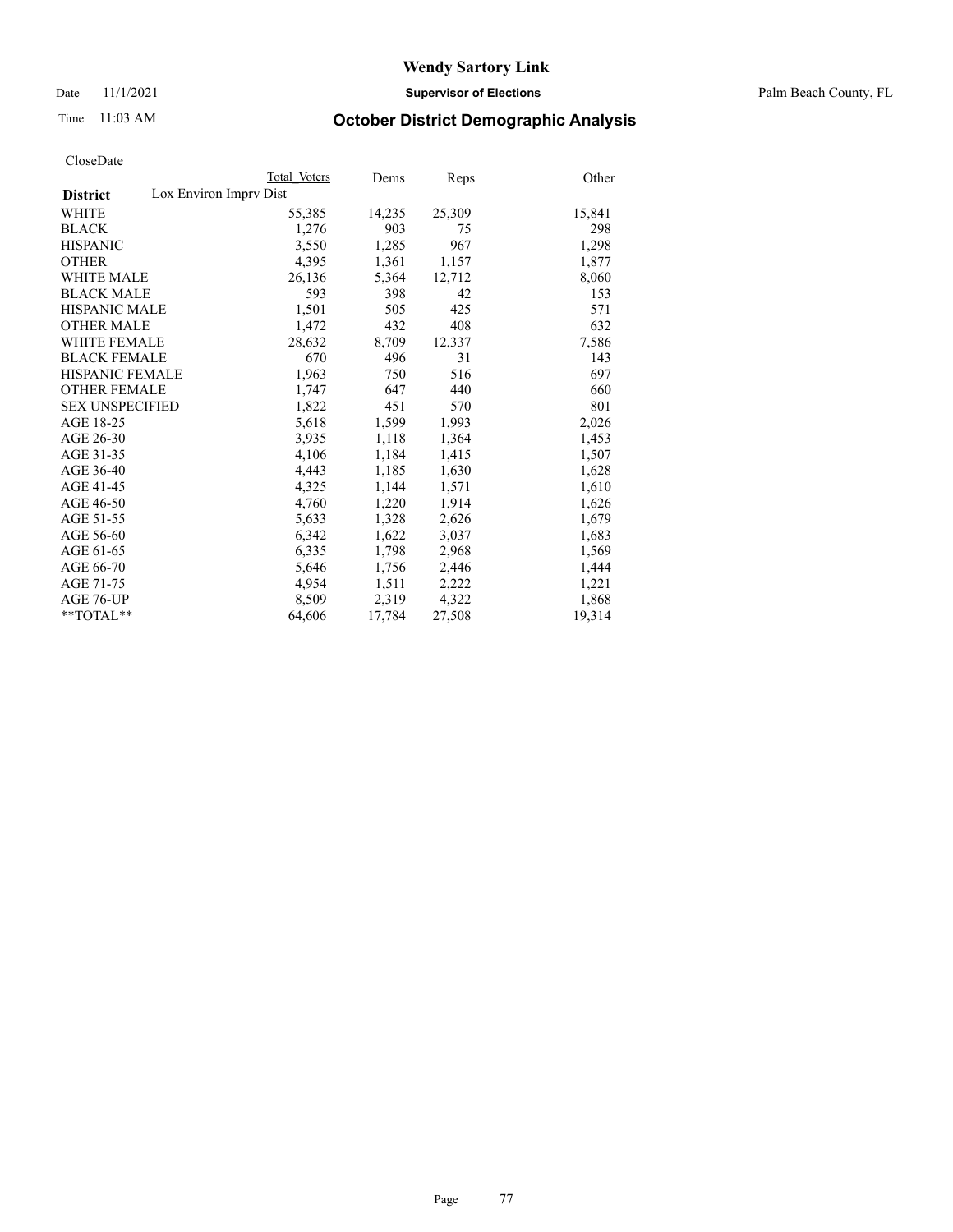Date 11/1/2021 **Supervisor of Elections** Palm Beach County, FL

| CloseDate |
|-----------|
|-----------|

|                        | <b>Total Voters</b>            | Dems     | Reps     | Other |
|------------------------|--------------------------------|----------|----------|-------|
| <b>District</b>        | Greenacres Annexation Question |          |          |       |
| WHITE                  | $\Omega$                       | $\Omega$ | $\theta$ | 0     |
| BLACK                  |                                | 0        | 0        |       |
| <b>HISPANIC</b>        |                                |          | 0        |       |
| OTHER                  |                                |          |          |       |
| WHITE MALE             |                                |          | 0        |       |
| <b>BLACK MALE</b>      |                                |          |          |       |
| HISPANIC MALE          |                                |          |          |       |
| OTHER MALE             |                                |          | 0        |       |
| WHITE FEMALE           |                                |          |          |       |
| <b>BLACK FEMALE</b>    |                                |          |          |       |
| HISPANIC FEMALE        |                                |          | 0        |       |
| <b>OTHER FEMALE</b>    |                                |          |          |       |
| <b>SEX UNSPECIFIED</b> |                                |          |          |       |
| AGE 18-25              |                                |          | 0        |       |
| AGE 26-30              |                                |          |          |       |
| AGE 31-35              |                                |          |          |       |
| AGE 36-40              |                                |          |          |       |
| AGE 41-45              |                                |          |          |       |
| AGE 46-50              |                                |          |          |       |
| AGE 51-55              |                                |          |          |       |
| AGE 56-60              |                                |          |          |       |
| AGE 61-65              |                                |          |          |       |
| AGE 66-70              |                                |          |          |       |
| AGE 71-75              |                                |          |          |       |
| AGE 76-UP              |                                |          |          |       |
| $*$ TOTAL $*$          |                                |          |          |       |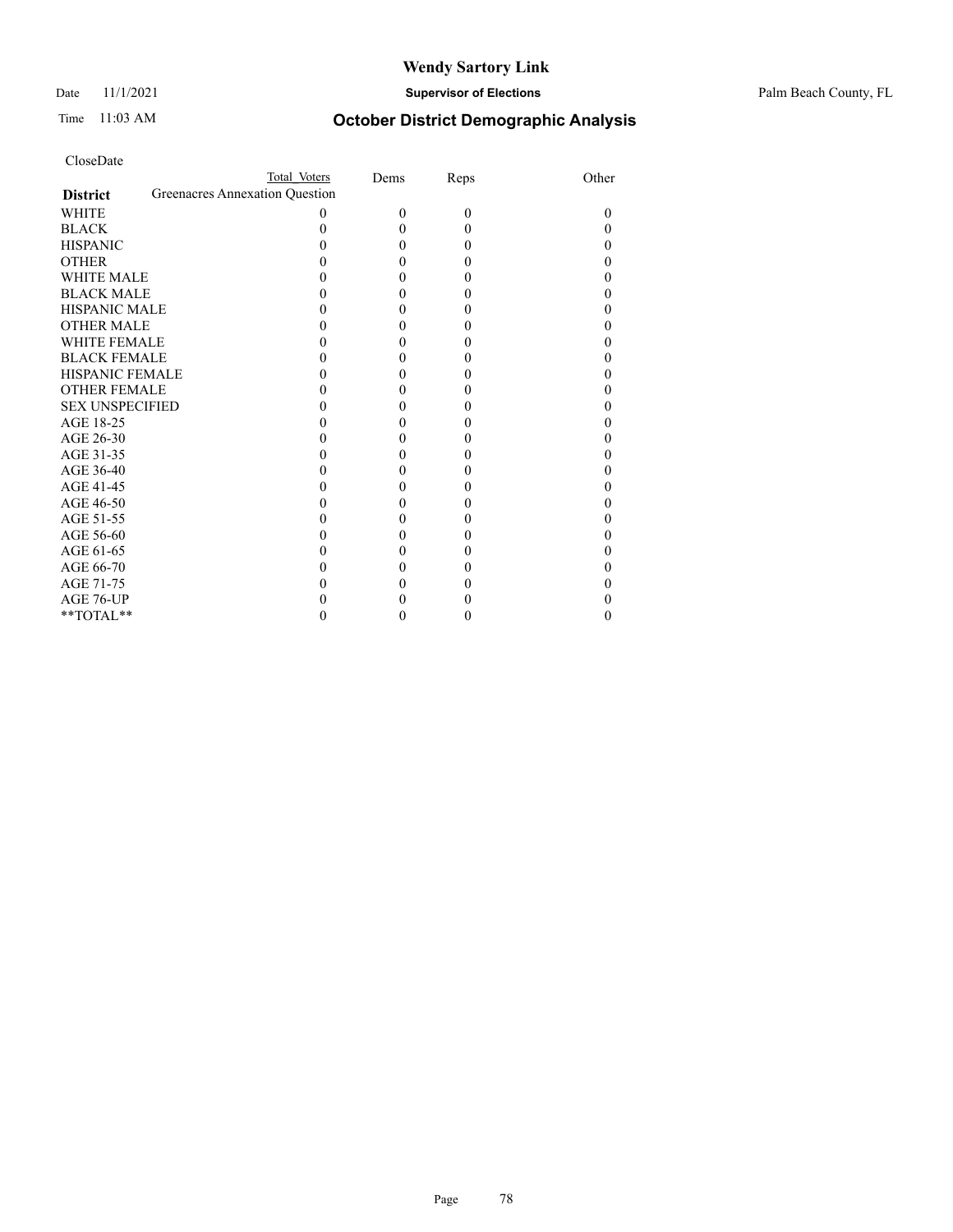Date 11/1/2021 **Supervisor of Elections** Palm Beach County, FL

| CloseDate |
|-----------|
|-----------|

|                        |                     | Total Voters | Dems  | <b>Reps</b> | Other |
|------------------------|---------------------|--------------|-------|-------------|-------|
| <b>District</b>        | Hamal Comm Dev Dist |              |       |             |       |
| <b>WHITE</b>           |                     | 741          | 238   | 267         | 236   |
| <b>BLACK</b>           |                     | 859          | 652   | 33          | 174   |
| <b>HISPANIC</b>        |                     | 437          | 192   | 72          | 173   |
| <b>OTHER</b>           |                     | 355          | 142   | 44          | 169   |
| <b>WHITE MALE</b>      |                     | 336          | 94    | 130         | 112   |
| <b>BLACK MALE</b>      |                     | 353          | 256   | 15          | 82    |
| <b>HISPANIC MALE</b>   |                     | 191          | 87    | 33          | 71    |
| <b>OTHER MALE</b>      |                     | 140          | 51    | 22          | 67    |
| <b>WHITE FEMALE</b>    |                     | 394          | 141   | 133         | 120   |
| <b>BLACK FEMALE</b>    |                     | 495          | 386   | 18          | 91    |
| <b>HISPANIC FEMALE</b> |                     | 237          | 99    | 39          | 99    |
| <b>OTHER FEMALE</b>    |                     | 163          | 73    | 17          | 73    |
| <b>SEX UNSPECIFIED</b> |                     | 82           | 36    | 9           | 37    |
| AGE 18-25              |                     | 273          | 147   | 33          | 93    |
| AGE 26-30              |                     | 209          | 108   | 21          | 80    |
| AGE 31-35              |                     | 278          | 125   | 57          | 96    |
| AGE 36-40              |                     | 247          | 120   | 41          | 86    |
| AGE 41-45              |                     | 249          | 133   | 45          | 71    |
| AGE 46-50              |                     | 256          | 129   | 51          | 76    |
| AGE 51-55              |                     | 237          | 105   | 43          | 89    |
| AGE 56-60              |                     | 231          | 115   | 50          | 66    |
| AGE 61-65              |                     | 149          | 82    | 34          | 33    |
| AGE 66-70              |                     | 110          | 63    | 17          | 30    |
| AGE 71-75              |                     | 67           | 43    | 12          | 12    |
| AGE 76-UP              |                     | 86           | 54    | 12          | 20    |
| $*$ $TOTAL**$          |                     | 2,392        | 1,224 | 416         | 752   |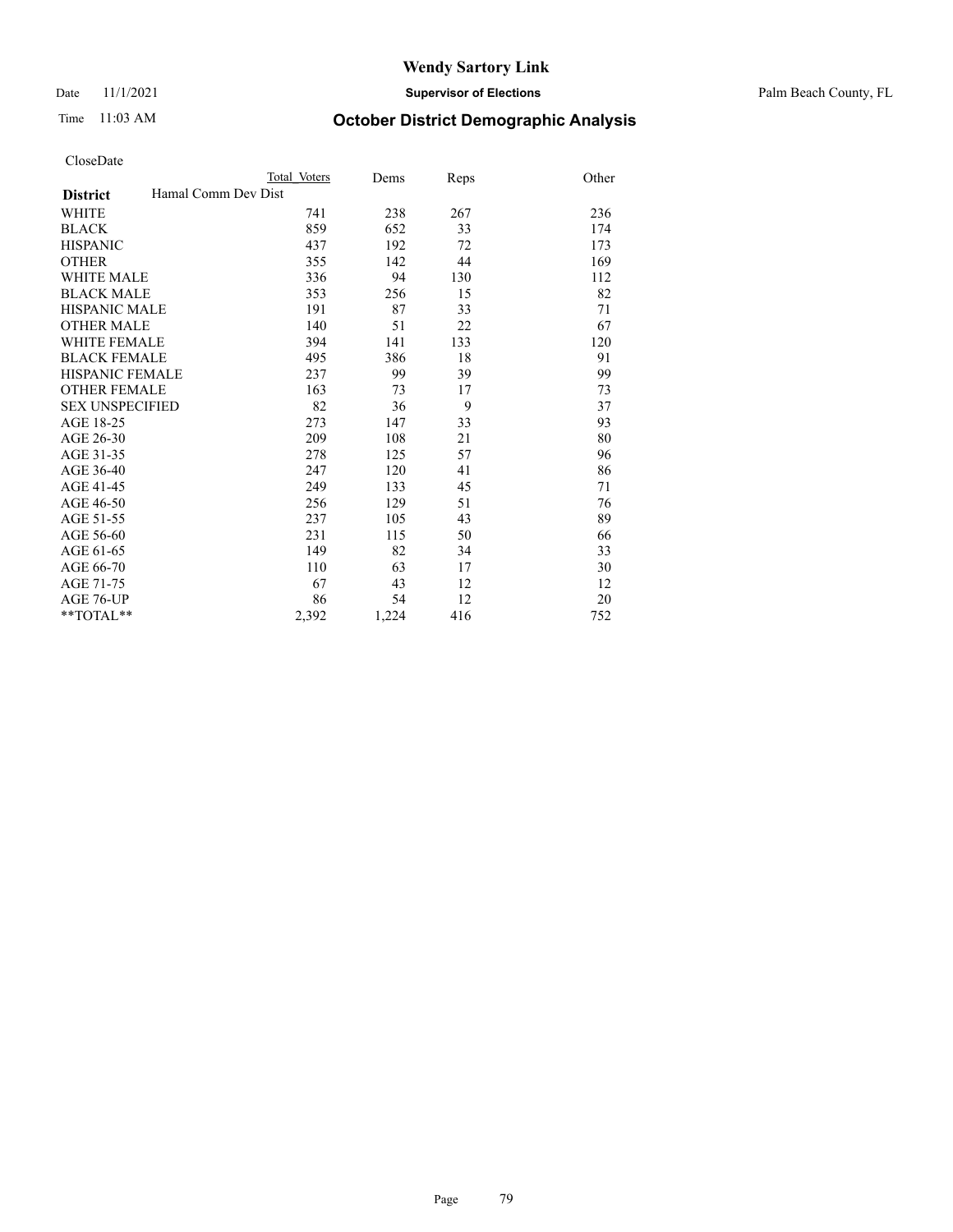Date 11/1/2021 **Supervisor of Elections** Palm Beach County, FL

| CloseDate |
|-----------|
|-----------|

|                        |                          | Total Voters | Dems | Reps           | Other |
|------------------------|--------------------------|--------------|------|----------------|-------|
| <b>District</b>        | Hypo Haverhill Comm Dist |              |      |                |       |
| WHITE                  |                          | 224          | 81   | 72             | 71    |
| BLACK                  |                          | 177          | 138  | 5              | 34    |
| HISPANIC               |                          | 98           | 37   | 18             | 43    |
| OTHER                  |                          | 133          | 46   | 13             | 74    |
| <b>WHITE MALE</b>      |                          | 108          | 33   | 36             | 39    |
| <b>BLACK MALE</b>      |                          | 83           | 62   | $\overline{2}$ | 19    |
| HISPANIC MALE          |                          | 42           | 11   | $\,$ 8 $\,$    | 23    |
| <b>OTHER MALE</b>      |                          | 45           | 17   | 5              | 23    |
| WHITE FEMALE           |                          | 110          | 45   | 35             | 30    |
| <b>BLACK FEMALE</b>    |                          | 89           | 71   | 3              | 15    |
| HISPANIC FEMALE        |                          | 55           | 25   | 10             | 20    |
| <b>OTHER FEMALE</b>    |                          | 71           | 24   | $\overline{7}$ | 40    |
| <b>SEX UNSPECIFIED</b> |                          | 29           | 14   | $\overline{c}$ | 13    |
| AGE 18-25              |                          | 82           | 41   | 5              | 36    |
| AGE 26-30              |                          | 49           | 22   | 11             | 16    |
| AGE 31-35              |                          | 63           | 25   | 11             | 27    |
| AGE 36-40              |                          | 57           | 26   | 8              | 23    |
| AGE 41-45              |                          | 79           | 36   | 17             | 26    |
| AGE 46-50              |                          | 76           | 32   | 9              | 35    |
| AGE 51-55              |                          | 71           | 37   | 18             | 16    |
| AGE 56-60              |                          | 50           | 25   | 13             | 12    |
| AGE 61-65              |                          | 32           | 17   | 5              | 10    |
| AGE 66-70              |                          | 36           | 22   | 5              | 9     |
| AGE 71-75              |                          | 16           | 8    | 3              | 5     |
| AGE 76-UP              |                          | 21           | 11   | 3              | 7     |
| $*$ $TOTAL**$          |                          | 632          | 302  | 108            | 222   |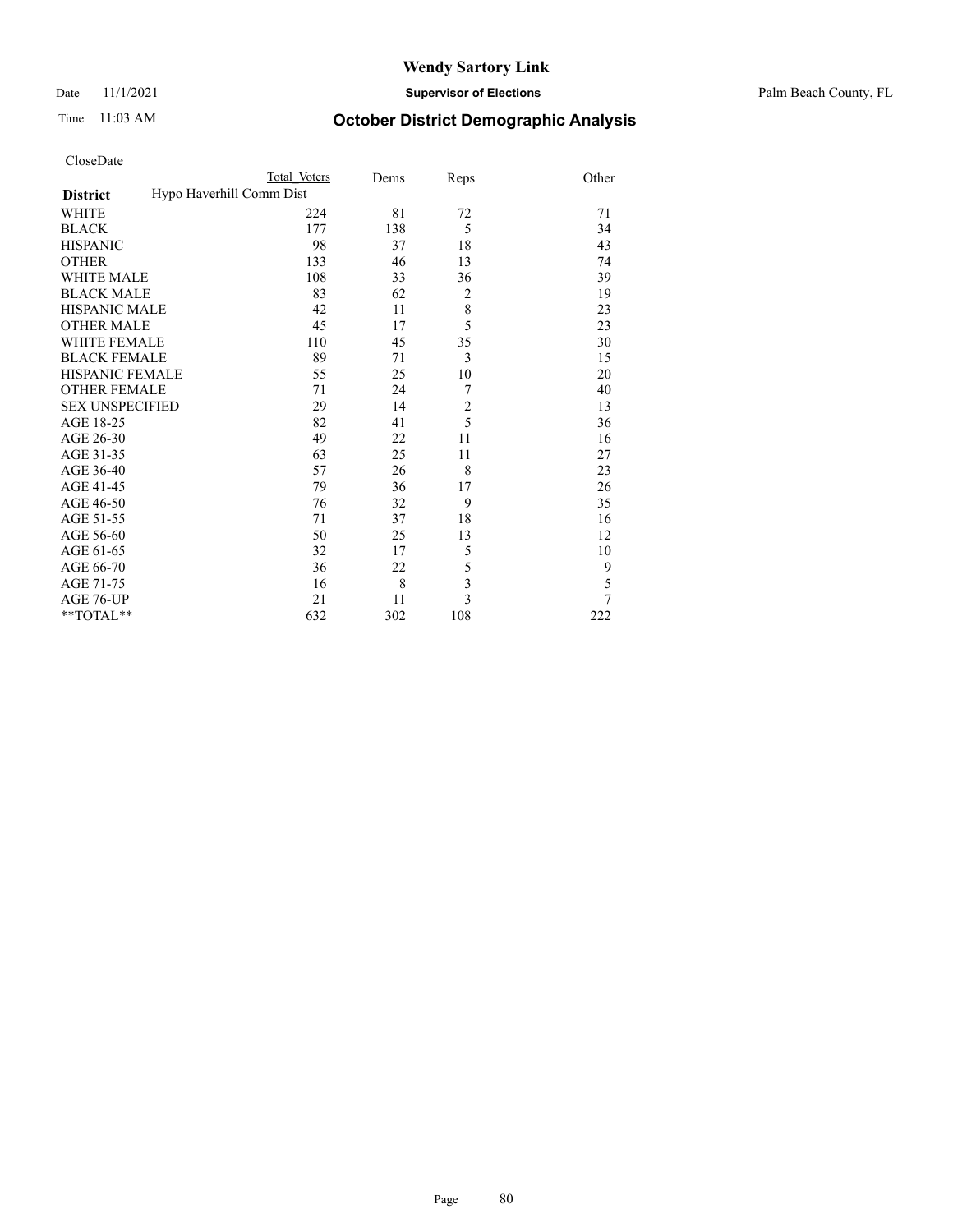Date 11/1/2021 **Supervisor of Elections** Palm Beach County, FL

# Time 11:03 AM **October District Demographic Analysis**

|                                            | Total Voters | Dems   | Reps   | Other  |
|--------------------------------------------|--------------|--------|--------|--------|
| Indian Trail Imprv Dist<br><b>District</b> |              |        |        |        |
| WHITE                                      | 21,896       | 5,279  | 9,986  | 6,631  |
| <b>BLACK</b>                               | 4,720        | 3,448  | 195    | 1,077  |
| <b>HISPANIC</b>                            | 5,178        | 1,637  | 1,590  | 1,951  |
| <b>OTHER</b>                               | 3,570        | 1,275  | 791    | 1,504  |
| <b>WHITE MALE</b>                          | 10,813       | 2,189  | 5,268  | 3,356  |
| <b>BLACK MALE</b>                          | 2,197        | 1,511  | 116    | 570    |
| <b>HISPANIC MALE</b>                       | 2,361        | 671    | 793    | 897    |
| <b>OTHER MALE</b>                          | 1,358        | 462    | 337    | 559    |
| <b>WHITE FEMALE</b>                        | 10,738       | 3,019  | 4,569  | 3,150  |
| <b>BLACK FEMALE</b>                        | 2,449        | 1,892  | 77     | 480    |
| <b>HISPANIC FEMALE</b>                     | 2,701        | 932    | 772    | 997    |
| <b>OTHER FEMALE</b>                        | 1,481        | 617    | 279    | 585    |
| <b>SEX UNSPECIFIED</b>                     | 1,234        | 332    | 337    | 565    |
| AGE 18-25                                  | 4,064        | 1,279  | 1,175  | 1,610  |
| AGE 26-30                                  | 2,811        | 846    | 851    | 1,114  |
| AGE 31-35                                  | 3,006        | 860    | 1,050  | 1,096  |
| AGE 36-40                                  | 3,021        | 793    | 1,107  | 1,121  |
| AGE 41-45                                  | 2,661        | 785    | 894    | 982    |
| AGE 46-50                                  | 3,043        | 873    | 1,112  | 1,058  |
| AGE 51-55                                  | 3,632        | 1,089  | 1,481  | 1,062  |
| AGE 56-60                                  | 4,131        | 1,372  | 1,665  | 1,094  |
| AGE 61-65                                  | 3,243        | 1,255  | 1,204  | 784    |
| AGE 66-70                                  | 2,259        | 917    | 822    | 520    |
| AGE 71-75                                  | 1,590        | 715    | 524    | 351    |
| AGE 76-UP                                  | 1,903        | 855    | 677    | 371    |
| $*$ $TOTAL**$                              | 35,364       | 11,639 | 12,562 | 11,163 |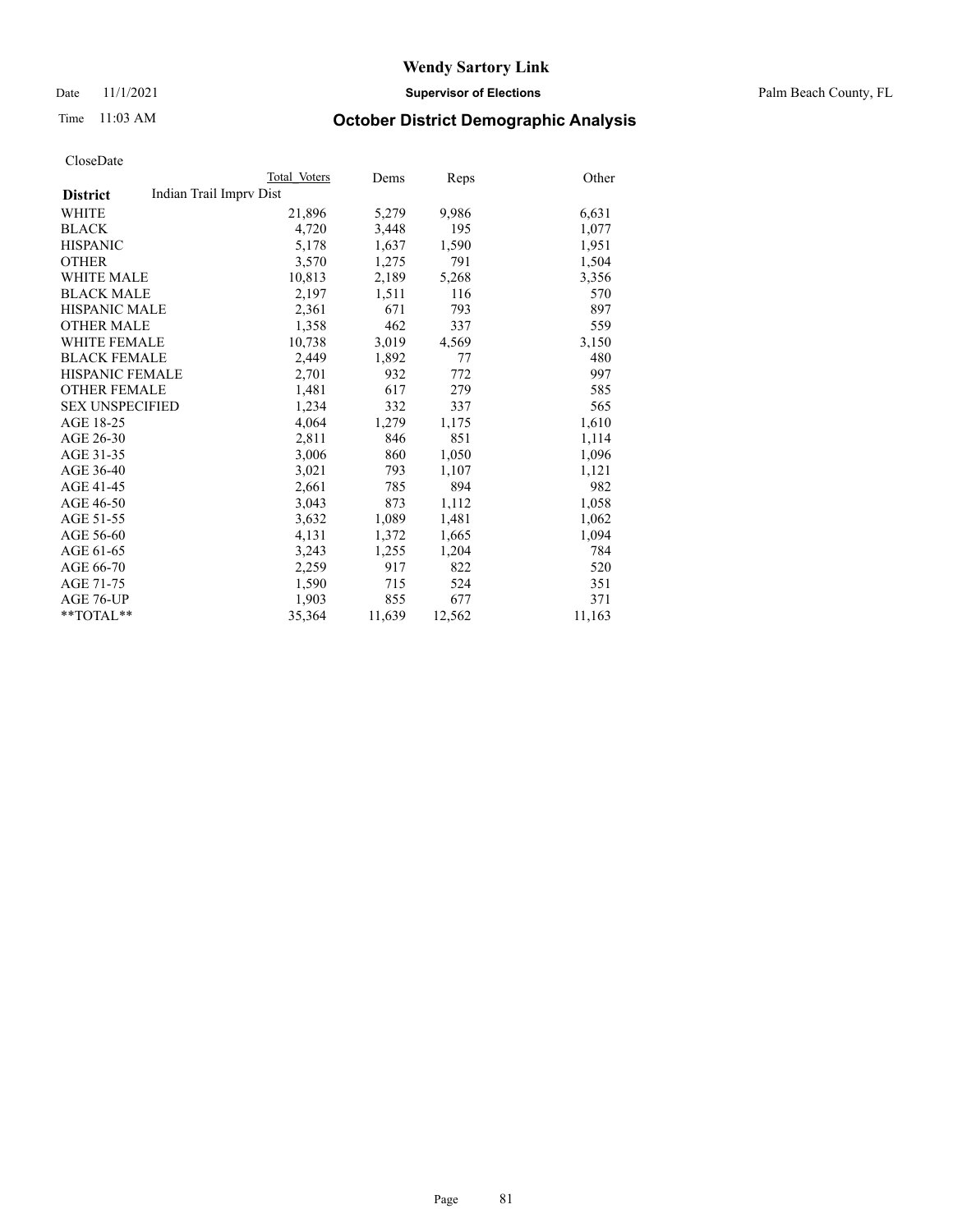### Date 11/1/2021 **Supervisor of Elections** Palm Beach County, FL

| CloseDate |
|-----------|
|-----------|

|                        | Total Voters           | Dems | Reps           | Other |
|------------------------|------------------------|------|----------------|-------|
| <b>District</b>        | Journeys Comm Dev Dist |      |                |       |
| WHITE                  | 773                    | 249  | 274            | 250   |
| BLACK                  | 95                     | 70   | 5              | 20    |
| HISPANIC               | 137                    | 58   | 28             | 51    |
| OTHER                  | 151                    | 54   | 32             | 65    |
| WHITE MALE             | 374                    | 97   | 146            | 131   |
| <b>BLACK MALE</b>      | 42                     | 30   | $\overline{4}$ | 8     |
| HISPANIC MALE          | 66                     | 26   | 14             | 26    |
| <b>OTHER MALE</b>      | 65                     | 23   | 15             | 27    |
| WHITE FEMALE           | 391                    | 151  | 124            | 116   |
| <b>BLACK FEMALE</b>    | 52                     | 40   | $\theta$       | 12    |
| HISPANIC FEMALE        | 69                     | 31   | 14             | 24    |
| <b>OTHER FEMALE</b>    | 67                     | 27   | 13             | 27    |
| <b>SEX UNSPECIFIED</b> | 30                     | 6    | 9              | 15    |
| AGE 18-25              | 186                    | 74   | 39             | 73    |
| AGE 26-30              | 59                     | 16   | 18             | 25    |
| AGE 31-35              | 52                     | 18   | 15             | 19    |
| AGE 36-40              | 73                     | 27   | 14             | 32    |
| AGE 41-45              | 98                     | 35   | 21             | 42    |
| AGE 46-50              | 139                    | 50   | 41             | 48    |
| AGE 51-55              | 158                    | 57   | 52             | 49    |
| AGE 56-60              | 143                    | 48   | 52             | 43    |
| AGE 61-65              | 73                     | 29   | 30             | 14    |
| AGE 66-70              | 73                     | 32   | 21             | 20    |
| AGE 71-75              | 43                     | 16   | 16             | 11    |
| AGE 76-UP              | 59                     | 29   | 20             | 10    |
| $*$ $TOTAL**$          | 1,156                  | 431  | 339            | 386   |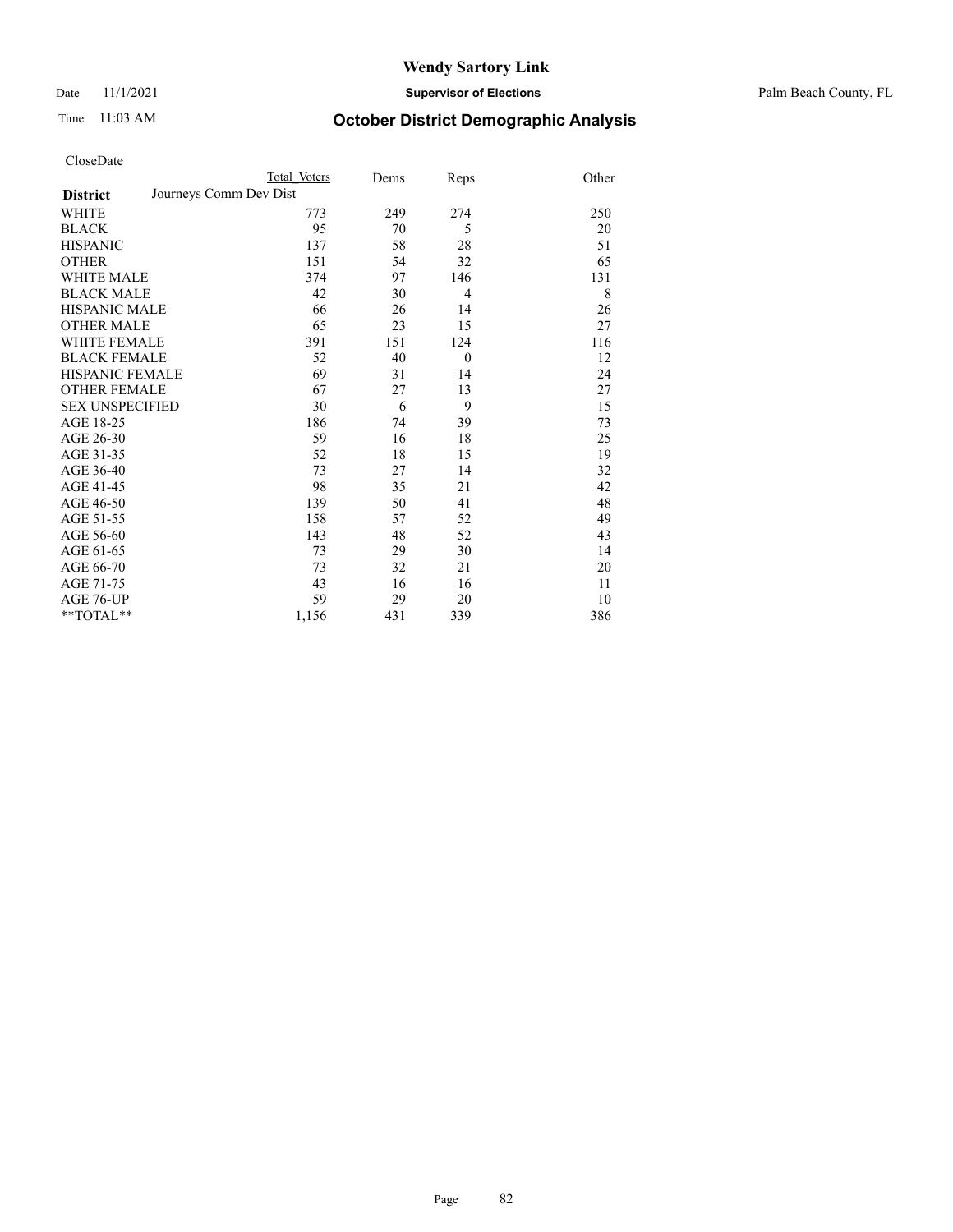Date 11/1/2021 **Supervisor of Elections** Palm Beach County, FL

# Time 11:03 AM **October District Demographic Analysis**

|                        |                    | Total Voters | Dems   | Reps   | Other  |
|------------------------|--------------------|--------------|--------|--------|--------|
| <b>District</b>        | Jupiter Inlet Dist |              |        |        |        |
| <b>WHITE</b>           |                    | 80,561       | 20,822 | 36,904 | 22,835 |
| <b>BLACK</b>           |                    | 1,827        | 1,276  | 112    | 439    |
| <b>HISPANIC</b>        |                    | 5,248        | 1,823  | 1,500  | 1,925  |
| <b>OTHER</b>           |                    | 6,460        | 1,938  | 1,756  | 2,766  |
| <b>WHITE MALE</b>      |                    | 38,167       | 7,920  | 18,612 | 11,635 |
| <b>BLACK MALE</b>      |                    | 864          | 571    | 57     | 236    |
| <b>HISPANIC MALE</b>   |                    | 2,198        | 701    | 656    | 841    |
| <b>OTHER MALE</b>      |                    | 2,145        | 594    | 625    | 926    |
| <b>WHITE FEMALE</b>    |                    | 41,515       | 12,689 | 17,916 | 10,910 |
| <b>BLACK FEMALE</b>    |                    | 945          | 693    | 53     | 199    |
| <b>HISPANIC FEMALE</b> |                    | 2,929        | 1,077  | 809    | 1,043  |
| <b>OTHER FEMALE</b>    |                    | 2,592        | 923    | 675    | 994    |
| <b>SEX UNSPECIFIED</b> |                    | 2,633        | 642    | 830    | 1,161  |
| AGE 18-25              |                    | 7,954        | 2,186  | 2,879  | 2,889  |
| AGE 26-30              |                    | 5,617        | 1,559  | 1,975  | 2,083  |
| AGE 31-35              |                    | 5,978        | 1,648  | 2,174  | 2,156  |
| AGE 36-40              |                    | 6,558        | 1,701  | 2,414  | 2,443  |
| AGE 41-45              |                    | 6,373        | 1,662  | 2,334  | 2,377  |
| AGE 46-50              |                    | 6,897        | 1,696  | 2,830  | 2,371  |
| AGE 51-55              |                    | 8,127        | 1,885  | 3,808  | 2,434  |
| AGE 56-60              |                    | 9,352        | 2,354  | 4,552  | 2,446  |
| AGE 61-65              |                    | 9,315        | 2,613  | 4,408  | 2,294  |
| AGE 66-70              |                    | 8,109        | 2,591  | 3,502  | 2,016  |
| AGE 71-75              |                    | 7,196        | 2,238  | 3,207  | 1,751  |
| AGE 76-UP              |                    | 12,620       | 3,726  | 6,189  | 2,705  |
| $*$ $TOTAL**$          |                    | 94,096       | 25,859 | 40,272 | 27,965 |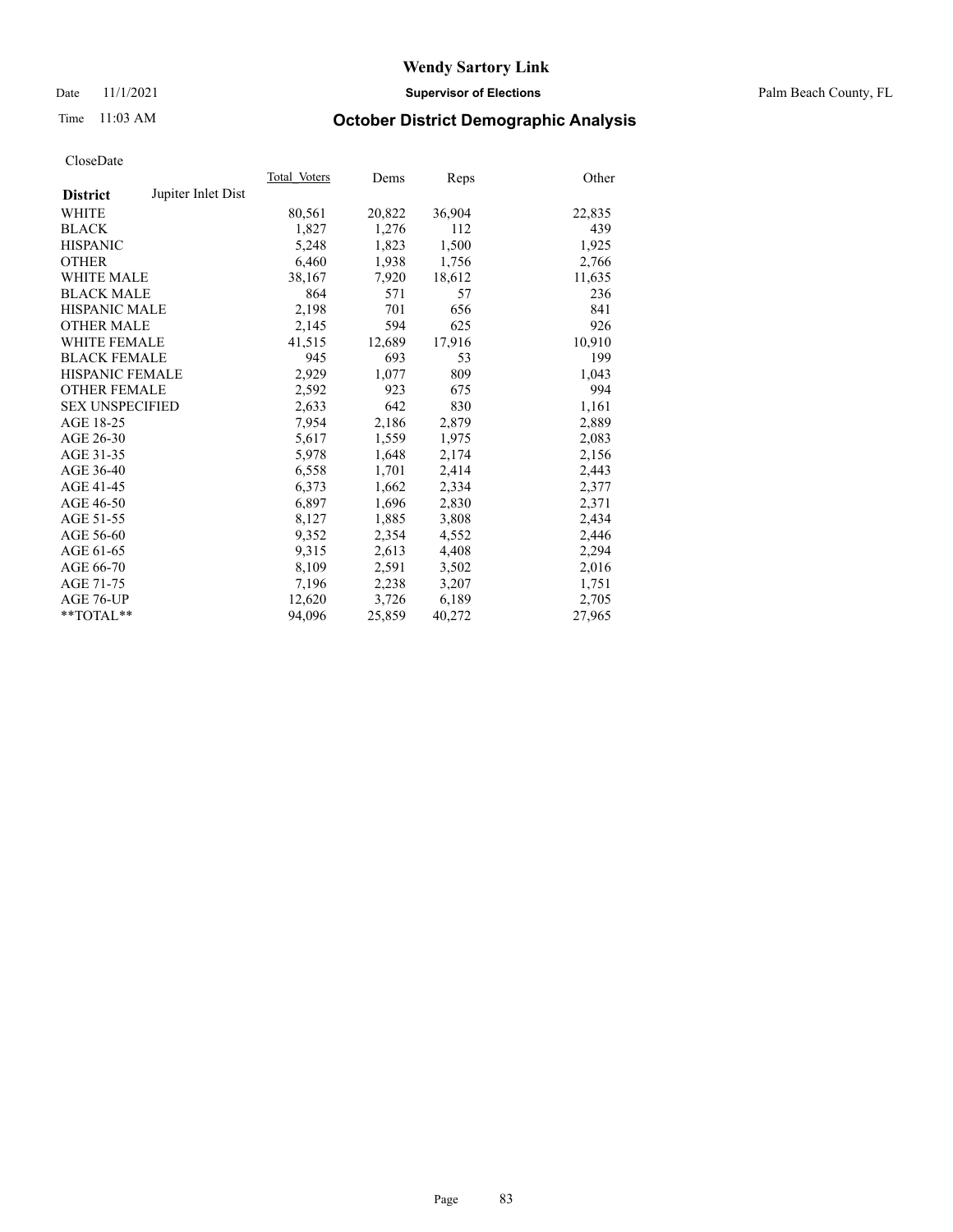Date 11/1/2021 **Supervisor of Elections** Palm Beach County, FL

# Time 11:03 AM **October District Demographic Analysis**

| Cioscizate             |                         |              |         |         |         |
|------------------------|-------------------------|--------------|---------|---------|---------|
|                        |                         | Total Voters | Dems    | Reps    | Other   |
| <b>District</b>        | <b>Library District</b> |              |         |         |         |
| WHITE                  |                         | 429,279      | 148,212 | 159,892 | 121,175 |
| <b>BLACK</b>           |                         | 70,824       | 53,079  | 2,556   | 15,189  |
| <b>HISPANIC</b>        |                         | 91,576       | 36.996  | 19,862  | 34,718  |
| <b>OTHER</b>           |                         | 59,424       | 21,762  | 11,432  | 26,230  |
| <b>WHITE MALE</b>      |                         | 197,030      | 56,219  | 80,177  | 60,634  |
| <b>BLACK MALE</b>      |                         | 30,227       | 21,099  | 1,443   | 7,685   |
| <b>HISPANIC MALE</b>   |                         | 39,486       | 14,563  | 9,471   | 15,452  |
| <b>OTHER MALE</b>      |                         | 20,886       | 7,200   | 4,503   | 9,183   |
| <b>WHITE FEMALE</b>    |                         | 226,707      | 90,307  | 77,777  | 58,623  |
| <b>BLACK FEMALE</b>    |                         | 39.444       | 31,208  | 1.072   | 7,164   |
| <b>HISPANIC FEMALE</b> |                         | 49,838       | 21,584  | 9,969   | 18,285  |
| <b>OTHER FEMALE</b>    |                         | 24,747       | 10,435  | 4,517   | 9,795   |
| <b>SEX UNSPECIFIED</b> |                         | 22,106       | 7,089   | 4,669   | 10,348  |
| AGE 18-25              |                         | 59,635       | 22,856  | 13,403  | 23,376  |
| AGE 26-30              |                         | 40,780       | 15,419  | 9,393   | 15,968  |
| AGE 31-35              |                         | 43,500       | 16,700  | 10,783  | 16,017  |
| AGE 36-40              |                         | 43,650       | 16,247  | 11,076  | 16,327  |
| AGE 41-45              |                         | 43,128       | 15,951  | 11,281  | 15,896  |
| AGE 46-50              |                         | 45,719       | 16,244  | 13,722  | 15,753  |
| AGE 51-55              |                         | 51,592       | 18,063  | 17,323  | 16,206  |
| AGE 56-60              |                         | 57,249       | 20,742  | 20,561  | 15,946  |
| AGE 61-65              |                         | 57,095       | 22,774  | 19,657  | 14,664  |
| AGE 66-70              |                         | 53,350       | 23,404  | 17,063  | 12,883  |
| AGE 71-75              |                         | 52,875       | 23,416  | 16,917  | 12,542  |
| AGE 76-UP              |                         | 102,529      | 48,233  | 32,563  | 21,733  |
| $*$ $TOTAL**$          |                         | 651,103      | 260,049 | 193,742 | 197,312 |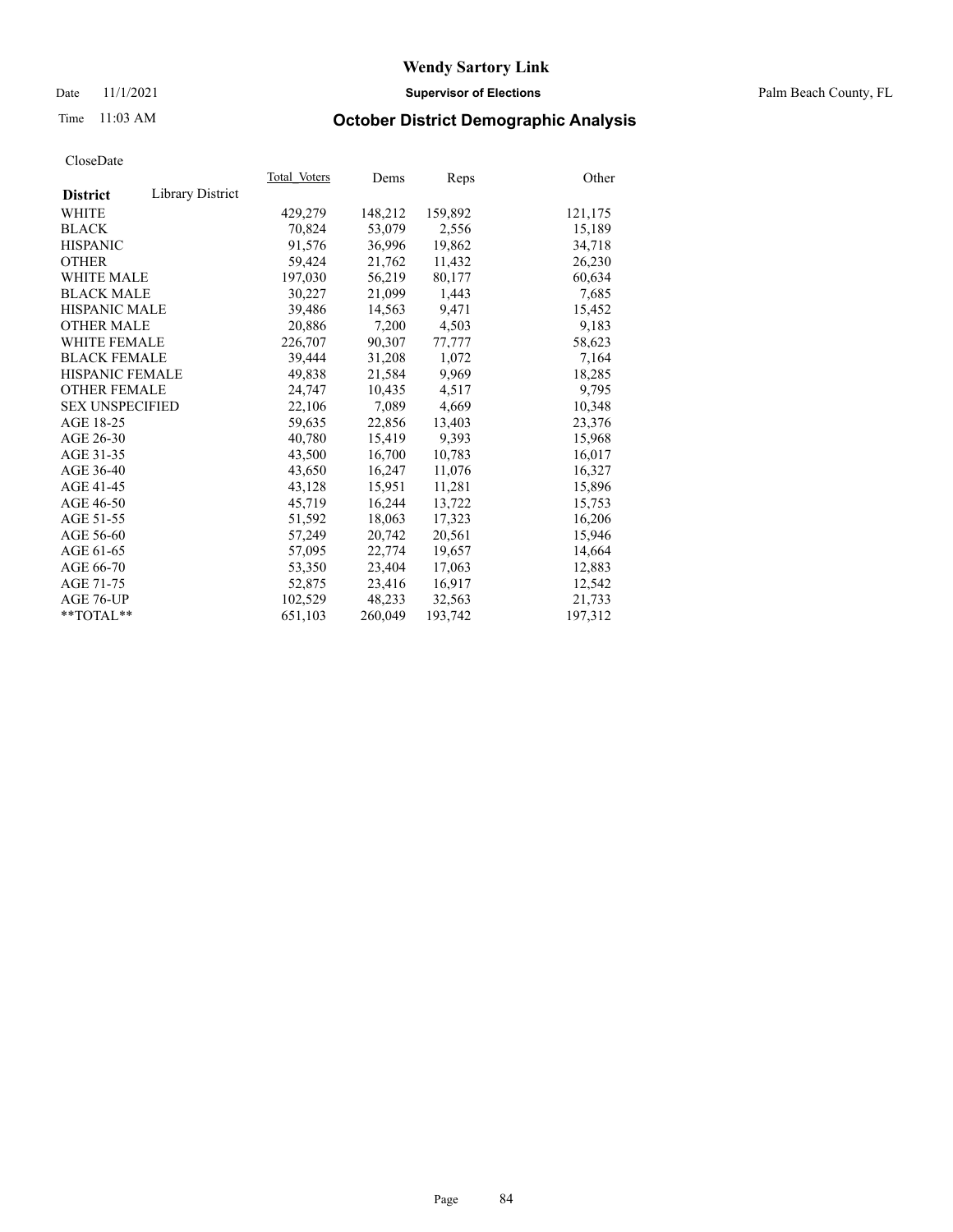Date 11/1/2021 **Supervisor of Elections** Palm Beach County, FL

| CloseDate |
|-----------|
|-----------|

|                        |                        | Total Voters | Dems | Reps           | Other          |
|------------------------|------------------------|--------------|------|----------------|----------------|
| <b>District</b>        | Monterey Comm Dev Dist |              |      |                |                |
| WHITE                  |                        | 175          | 56   | 54             | 65             |
| BLACK                  |                        | 109          | 79   | $\overline{4}$ | 26             |
| <b>HISPANIC</b>        |                        | 101          | 47   | 14             | 40             |
| OTHER                  |                        | 75           | 28   | 12             | 35             |
| WHITE MALE             |                        | 87           | 24   | 28             | 35             |
| <b>BLACK MALE</b>      |                        | 41           | 29   | $\overline{2}$ | 10             |
| HISPANIC MALE          |                        | 46           | 21   | $\overline{4}$ | 21             |
| <b>OTHER MALE</b>      |                        | 28           | 11   | 5              | 12             |
| WHITE FEMALE           |                        | 87           | 32   | 26             | 29             |
| <b>BLACK FEMALE</b>    |                        | 64           | 48   | $\overline{2}$ | 14             |
| HISPANIC FEMALE        |                        | 55           | 26   | 10             | 19             |
| <b>OTHER FEMALE</b>    |                        | 32           | 11   | 6              | 15             |
| <b>SEX UNSPECIFIED</b> |                        | 20           | 8    | 1              | 11             |
| AGE 18-25              |                        | 48           | 25   | $\overline{7}$ | 16             |
| AGE 26-30              |                        | 55           | 16   | 17             | 22             |
| AGE 31-35              |                        | 80           | 36   | 18             | 26             |
| AGE 36-40              |                        | 89           | 43   | 11             | 35             |
| AGE 41-45              |                        | 50           | 27   | $\overline{4}$ | 19             |
| AGE 46-50              |                        | 39           | 17   | 6              | 16             |
| AGE 51-55              |                        | 36           | 20   | 4              | 12             |
| AGE 56-60              |                        | 27           | 11   | 9              | 7              |
| AGE 61-65              |                        | 15           | 7    | $\overline{4}$ | $\overline{4}$ |
| AGE 66-70              |                        | 13           | 4    | $\overline{c}$ | 7              |
| AGE 71-75              |                        | 5            | 3    | $\mathbf{1}$   |                |
| AGE 76-UP              |                        | 3            |      | 1              |                |
| $*$ $TOTAL**$          |                        | 460          | 210  | 84             | 166            |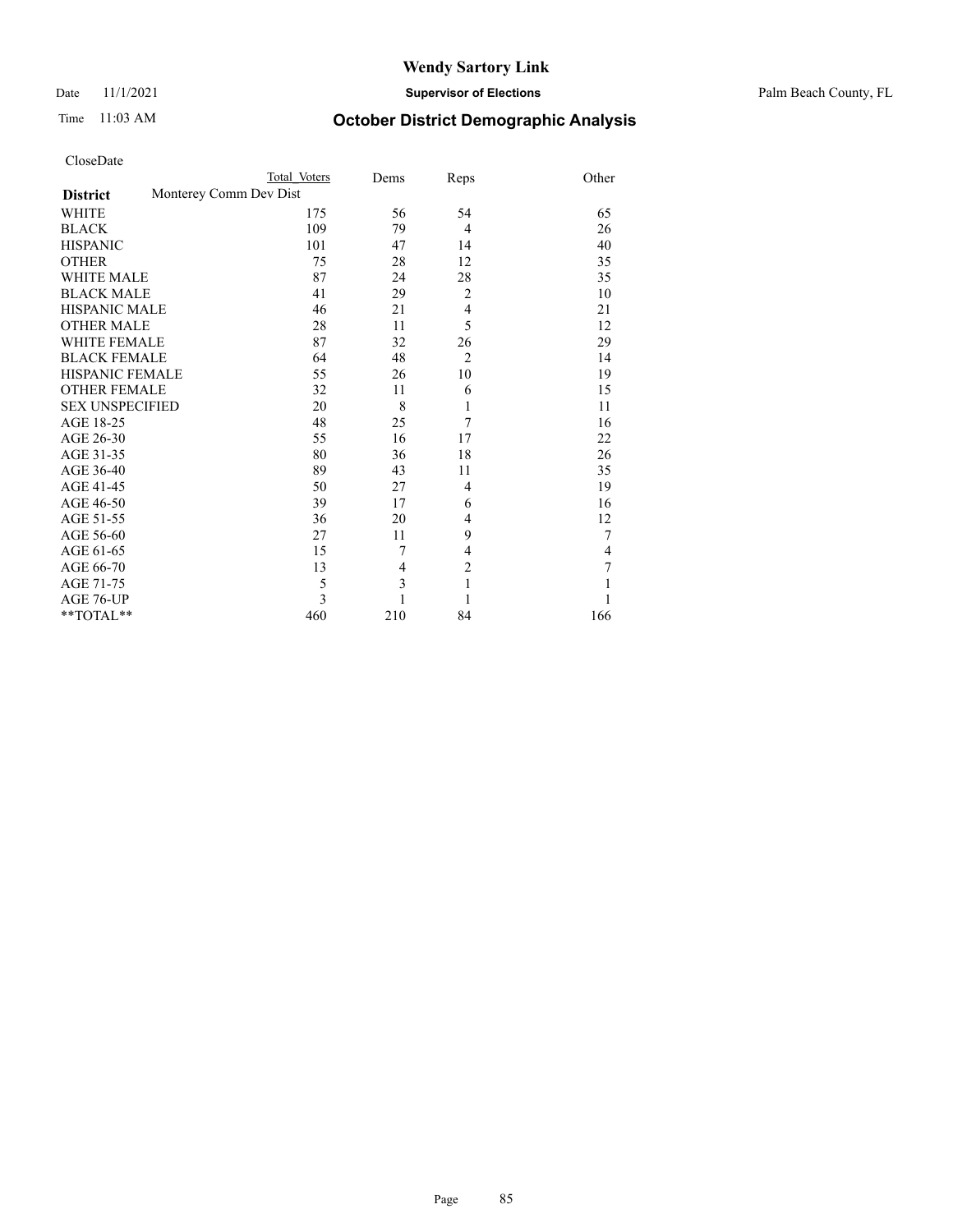Date 11/1/2021 **Supervisor of Elections** Palm Beach County, FL

# Time 11:03 AM **October District Demographic Analysis**

 $^{\ast\ast}\mathsf{TOTAL}^{\ast\ast}$ 

|                        | Total Voters           | Dems | Reps           | Other          |
|------------------------|------------------------|------|----------------|----------------|
| <b>District</b>        | Marsh Harbour Comm Dev |      |                |                |
| <b>WHITE</b>           | 45                     | 17   | 9              | 19             |
| <b>BLACK</b>           | 421                    | 333  | 9              | 79             |
| <b>HISPANIC</b>        | 27                     | 13   | 5              | 9              |
| <b>OTHER</b>           | 55                     | 22   | 4              | 29             |
| <b>WHITE MALE</b>      | 25                     | 7    | 3              | 15             |
| <b>BLACK MALE</b>      | 152                    | 110  | 5              | 37             |
| <b>HISPANIC MALE</b>   | 14                     | 5    | 4              | 5              |
| <b>OTHER MALE</b>      | 18                     | 7    | $\overline{c}$ | 9              |
| <b>WHITE FEMALE</b>    | 19                     | 10   | 5              | $\overline{4}$ |
| <b>BLACK FEMALE</b>    | 260                    | 216  | $\overline{4}$ | 40             |
| <b>HISPANIC FEMALE</b> | 13                     | 8    | 1              | 4              |
| <b>OTHER FEMALE</b>    | 23                     | 11   | $\overline{2}$ | 10             |
| <b>SEX UNSPECIFIED</b> | 24                     | 11   | 1              | 12             |
| AGE 18-25              | 107                    | 68   | 5              | 34             |
| AGE 26-30              | 74                     | 50   | 3              | 21             |
| AGE 31-35              | 69                     | 44   | 6              | 19             |
| AGE 36-40              | 66                     | 47   | $\overline{2}$ | 17             |
| AGE 41-45              | 64                     | 45   | $\overline{c}$ | 17             |
| AGE 46-50              | 55                     | 48   | $\overline{3}$ | $\overline{4}$ |
| AGE 51-55              | 37                     | 28   | 1              | 8              |
| AGE 56-60              | 26                     | 18   | 3              | 5              |
| AGE 61-65              | 23                     | 18   |                | 4              |
| AGE 66-70              | 12                     | 8    |                | 3              |

AGE 71-75 11 7 0 4<br>AGE 76-UP 4 4 0 0  $\begin{array}{cccccccccc} \text{AGE 76-UP} & & & & 4 & & 4 & & 0 & & 0 \\ \text{**TOTAL*} & & & & & 548 & & 385 & & 27 & & & 136 \end{array}$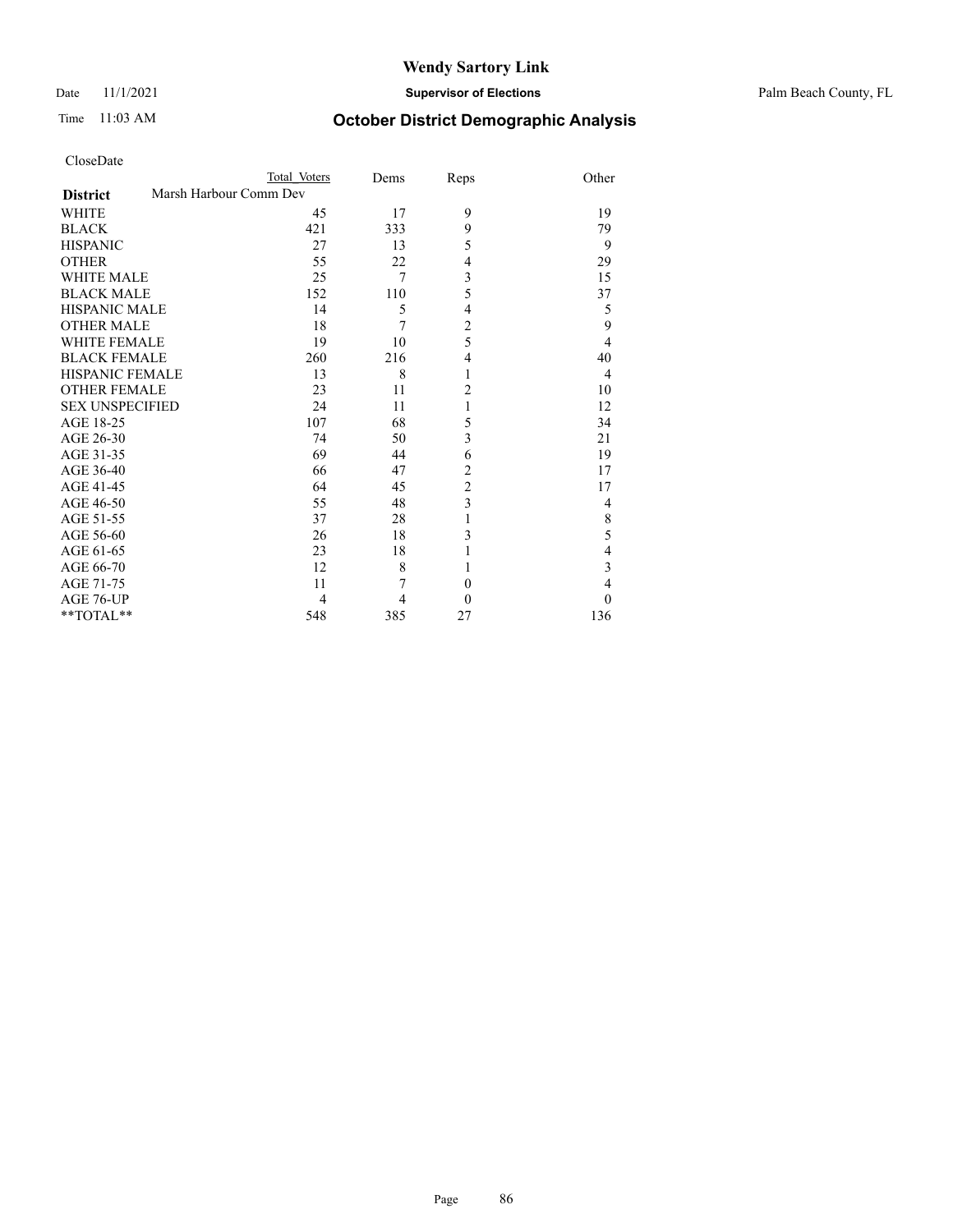Date 11/1/2021 **Supervisor of Elections** Palm Beach County, FL

# Time 11:03 AM **October District Demographic Analysis**

|                                        | Total Voters | Dems   | Reps   | Other  |
|----------------------------------------|--------------|--------|--------|--------|
| Northern Impry Dist<br><b>District</b> |              |        |        |        |
| <b>WHITE</b>                           | 88,465       | 25,987 | 37,155 | 25,323 |
| <b>BLACK</b>                           | 16,039       | 12,133 | 530    | 3,376  |
| <b>HISPANIC</b>                        | 11,387       | 4,456  | 2,517  | 4,414  |
| <b>OTHER</b>                           | 11,366       | 4,083  | 2,299  | 4,984  |
| <b>WHITE MALE</b>                      | 41,211       | 9,817  | 18,638 | 12,756 |
| <b>BLACK MALE</b>                      | 6,584        | 4,645  | 281    | 1,658  |
| <b>HISPANIC MALE</b>                   | 4,777        | 1,719  | 1,133  | 1,925  |
| <b>OTHER MALE</b>                      | 3.973        | 1,316  | 859    | 1,798  |
| <b>WHITE FEMALE</b>                    | 46,225       | 15,881 | 18,114 | 12,230 |
| <b>BLACK FEMALE</b>                    | 9,217        | 7,313  | 241    | 1,663  |
| <b>HISPANIC FEMALE</b>                 | 6,343        | 2,620  | 1,336  | 2,387  |
| <b>OTHER FEMALE</b>                    | 4,876        | 2,027  | 958    | 1,891  |
| <b>SEX UNSPECIFIED</b>                 | 3,922        | 1,257  | 906    | 1,759  |
| AGE 18-25                              | 10,979       | 4,088  | 2,908  | 3,983  |
| AGE 26-30                              | 9,088        | 3,498  | 2,281  | 3,309  |
| AGE 31-35                              | 9,789        | 3,806  | 2,532  | 3,451  |
| AGE 36-40                              | 9,680        | 3,562  | 2,521  | 3,597  |
| AGE 41-45                              | 9,023        | 3,225  | 2,494  | 3,304  |
| AGE 46-50                              | 9,387        | 3,230  | 2,973  | 3,184  |
| AGE 51-55                              | 10,483       | 3,491  | 3,896  | 3,096  |
| AGE 56-60                              | 11,348       | 3,817  | 4,499  | 3,032  |
| AGE 61-65                              | 11.104       | 4,059  | 4,287  | 2,758  |
| AGE 66-70                              | 10,000       | 3,922  | 3,671  | 2,407  |
| AGE 71-75                              | 9,669        | 3,716  | 3,667  | 2,286  |
| AGE 76-UP                              | 16,706       | 6,245  | 6,772  | 3,689  |
| $*$ $TOTAL**$                          | 127,257      | 46,659 | 42,501 | 38,097 |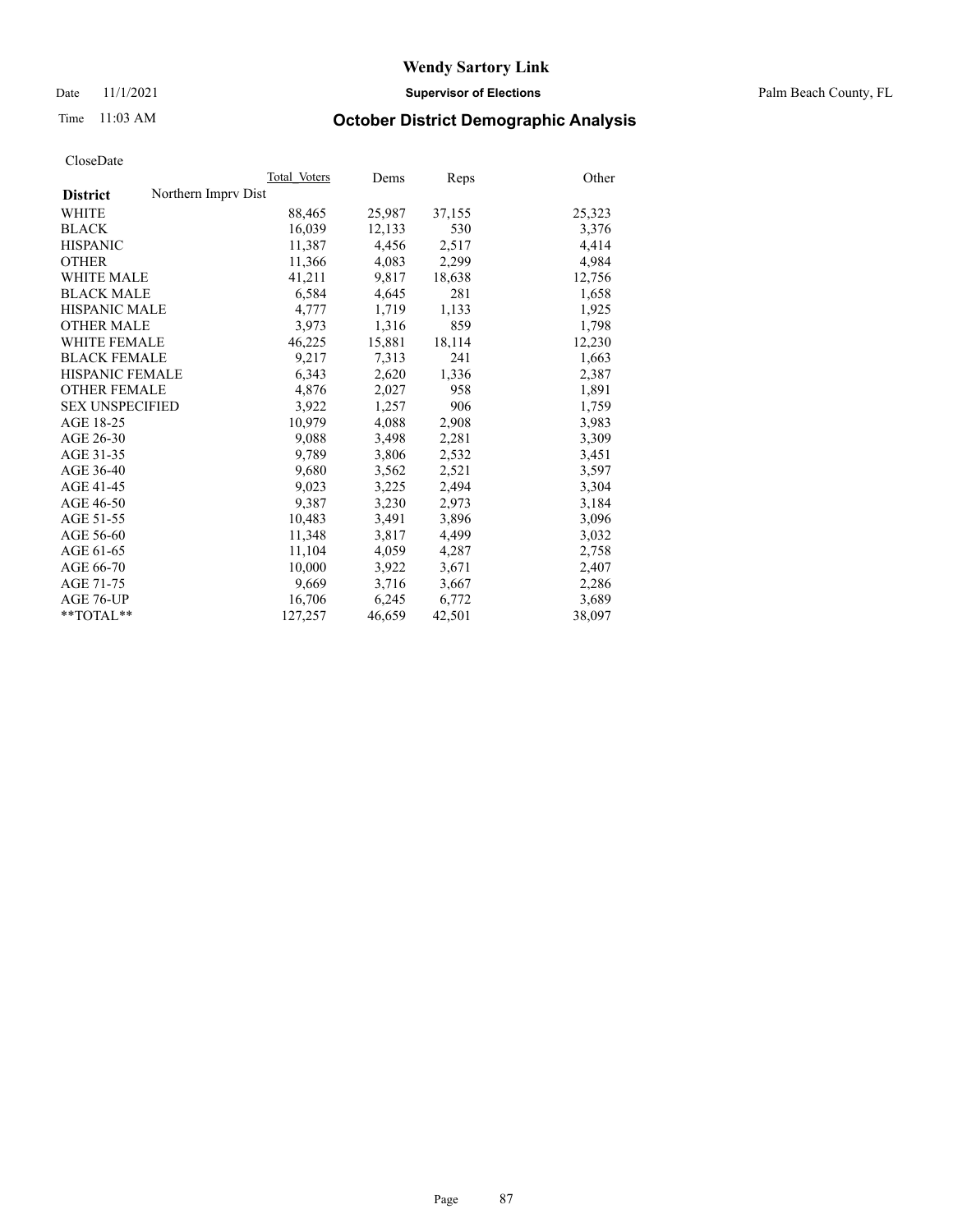Date 11/1/2021 **Supervisor of Elections** Palm Beach County, FL

| CloseDate |
|-----------|
|-----------|

|                        |                      | Total Voters | Dems           | Reps           | Other |
|------------------------|----------------------|--------------|----------------|----------------|-------|
| <b>District</b>        | Osprey Oaks Comm Dev |              |                |                |       |
| WHITE                  |                      | 268          | 104            | 89             | 75    |
| BLACK                  |                      | 46           | 32             | $\overline{4}$ | 10    |
| <b>HISPANIC</b>        |                      | 62           | 17             | 19             | 26    |
| OTHER                  |                      | 65           | 21             | 10             | 34    |
| <b>WHITE MALE</b>      |                      | 137          | 48             | 43             | 46    |
| <b>BLACK MALE</b>      |                      | 20           | 14             | 1              | 5     |
| HISPANIC MALE          |                      | 27           | 7              | 11             | 9     |
| OTHER MALE             |                      | 29           | 11             | 6              | 12    |
| WHITE FEMALE           |                      | 131          | 56             | 46             | 29    |
| BLACK FEMALE           |                      | 26           | 18             | 3              | 5     |
| HISPANIC FEMALE        |                      | 34           | 10             | 8              | 16    |
| <b>OTHER FEMALE</b>    |                      | 25           | 7              | 3              | 15    |
| <b>SEX UNSPECIFIED</b> |                      | 10           | $\overline{c}$ | 1              | 7     |
| AGE 18-25              |                      | 47           | 15             | 12             | 20    |
| AGE 26-30              |                      | 16           | 8              | 1              | 7     |
| AGE 31-35              |                      | 22           | 8              | 6              | 8     |
| AGE 36-40              |                      | 48           | 19             | 14             | 15    |
| AGE 41-45              |                      | 62           | 22             | 17             | 23    |
| AGE 46-50              |                      | 68           | 27             | 17             | 24    |
| AGE 51-55              |                      | 59           | 26             | 17             | 16    |
| AGE 56-60              |                      | 30           | 11             | 10             | 9     |
| AGE 61-65              |                      | 29           | 15             | 10             | 4     |
| AGE 66-70              |                      | 26           | 12             | 8              | 6     |
| AGE 71-75              |                      | 17           | 5              | 5              | 7     |
| AGE 76-UP              |                      | 17           | 6              | 5              | 6     |
| $*$ TOTAL $*$          |                      | 441          | 174            | 122            | 145   |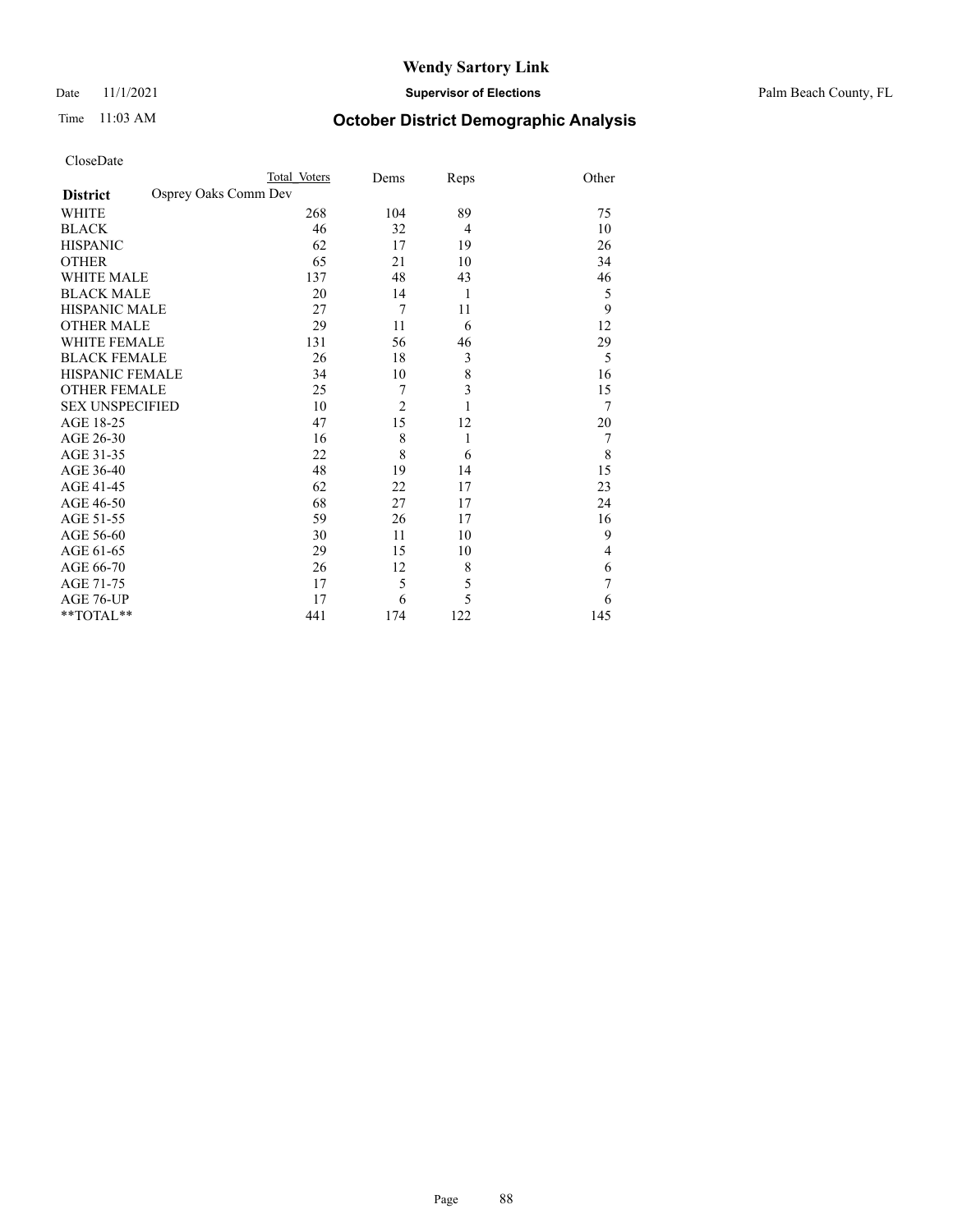### Date 11/1/2021 **Supervisor of Elections** Palm Beach County, FL

| CloseDate |
|-----------|
|-----------|

|                        |                   | Total Voters   | Dems           | Reps             | Other          |
|------------------------|-------------------|----------------|----------------|------------------|----------------|
| <b>District</b>        | Old Palm Comm Dev |                |                |                  |                |
| WHITE                  |                   | 369            | 53             | 229              | 87             |
| BLACK                  |                   | 9              | 6              | $\overline{2}$   |                |
| HISPANIC               |                   | $\overline{2}$ | $\theta$       | $\overline{2}$   | $\Omega$       |
| <b>OTHER</b>           |                   | 27             |                | 16               | 10             |
| WHITE MALE             |                   | 183            | 20             | 117              | 46             |
| <b>BLACK MALE</b>      |                   | $\overline{4}$ | $\overline{2}$ | 1                | 1              |
| HISPANIC MALE          |                   | $\theta$       | $\theta$       | $\mathbf{0}$     | $\theta$       |
| OTHER MALE             |                   | 7              | $\theta$       | 4                | 3              |
| WHITE FEMALE           |                   | 178            | 32             | 110              | 36             |
| <b>BLACK FEMALE</b>    |                   | 5              | 4              | 1                | $\theta$       |
| HISPANIC FEMALE        |                   | $\overline{2}$ | $\mathbf{0}$   | $\overline{2}$   | $\theta$       |
| <b>OTHER FEMALE</b>    |                   | 11             |                | $\boldsymbol{7}$ | 3              |
| <b>SEX UNSPECIFIED</b> |                   | 17             |                | 7                | 9              |
| AGE 18-25              |                   | 22             | 6              | 10               | 6              |
| AGE 26-30              |                   | 9              | 3              | $\overline{4}$   | 2              |
| AGE 31-35              |                   | 13             | 3              | 8                | $\overline{c}$ |
| AGE 36-40              |                   | 13             | 0              | 7                | 6              |
| AGE 41-45              |                   | 14             | 3              | 8                | 3              |
| AGE 46-50              |                   | 18             | $\overline{2}$ | 9                | 7              |
| AGE 51-55              |                   | 34             |                | 22               | 11             |
| AGE 56-60              |                   | 55             | 17             | 28               | 10             |
| AGE 61-65              |                   | 76             | 10             | 50               | 16             |
| AGE 66-70              |                   | 50             | 2              | 35               | 13             |
| AGE 71-75              |                   | 43             | 6              | 29               | 8              |
| AGE 76-UP              |                   | 60             | 7              | 39               | 14             |
| $*$ TOTAL $*$          |                   | 407            | 60             | 249              | 98             |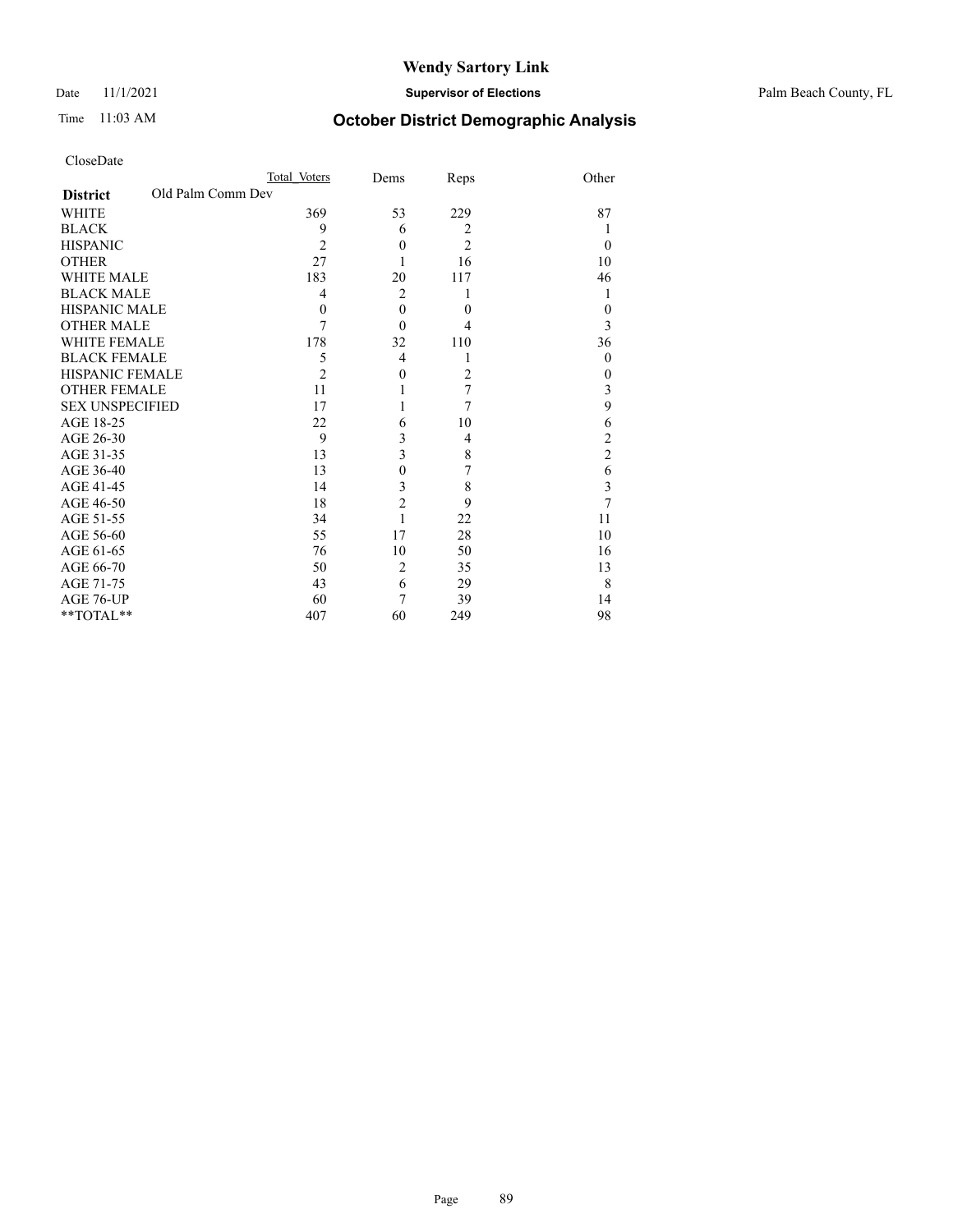Date 11/1/2021 **Supervisor of Elections** Palm Beach County, FL

| CloseDate |
|-----------|
|-----------|

|                        |                                 | Total Voters | Dems | Reps           | Other |
|------------------------|---------------------------------|--------------|------|----------------|-------|
| <b>District</b>        | <b>Plantation Comm Dev Dist</b> |              |      |                |       |
| WHITE                  |                                 | 652          | 168  | 285            | 199   |
| BLACK                  |                                 | 295          | 222  | 9              | 64    |
| HISPANIC               |                                 | 247          | 91   | 57             | 99    |
| OTHER                  |                                 | 221          | 82   | 30             | 109   |
| WHITE MALE             |                                 | 321          | 59   | 150            | 112   |
| <b>BLACK MALE</b>      |                                 | 127          | 88   | $\overline{2}$ | 37    |
| HISPANIC MALE          |                                 | 122          | 44   | 33             | 45    |
| OTHER MALE             |                                 | 83           | 32   | 12             | 39    |
| WHITE FEMALE           |                                 | 323          | 108  | 133            | 82    |
| <b>BLACK FEMALE</b>    |                                 | 159          | 129  | $\overline{7}$ | 23    |
| HISPANIC FEMALE        |                                 | 121          | 46   | 24             | 51    |
| OTHER FEMALE           |                                 | 91           | 37   | 11             | 43    |
| <b>SEX UNSPECIFIED</b> |                                 | 64           | 19   | 8              | 37    |
| AGE 18-25              |                                 | 197          | 74   | 45             | 78    |
| AGE 26-30              |                                 | 85           | 32   | 24             | 29    |
| AGE 31-35              |                                 | 108          | 34   | 32             | 42    |
| AGE 36-40              |                                 | 154          | 53   | 54             | 47    |
| AGE 41-45              |                                 | 170          | 65   | 48             | 57    |
| AGE 46-50              |                                 | 202          | 69   | 53             | 80    |
| AGE 51-55              |                                 | 147          | 65   | 39             | 43    |
| AGE 56-60              |                                 | 114          | 44   | 40             | 30    |
| AGE 61-65              |                                 | 68           | 34   | 12             | 22    |
| AGE 66-70              |                                 | 53           | 33   | 9              | 11    |
| AGE 71-75              |                                 | 62           | 38   | 12             | 12    |
| AGE 76-UP              |                                 | 55           | 22   | 13             | 20    |
| $*$ TOTAL $*$          |                                 | 1,415        | 563  | 381            | 471   |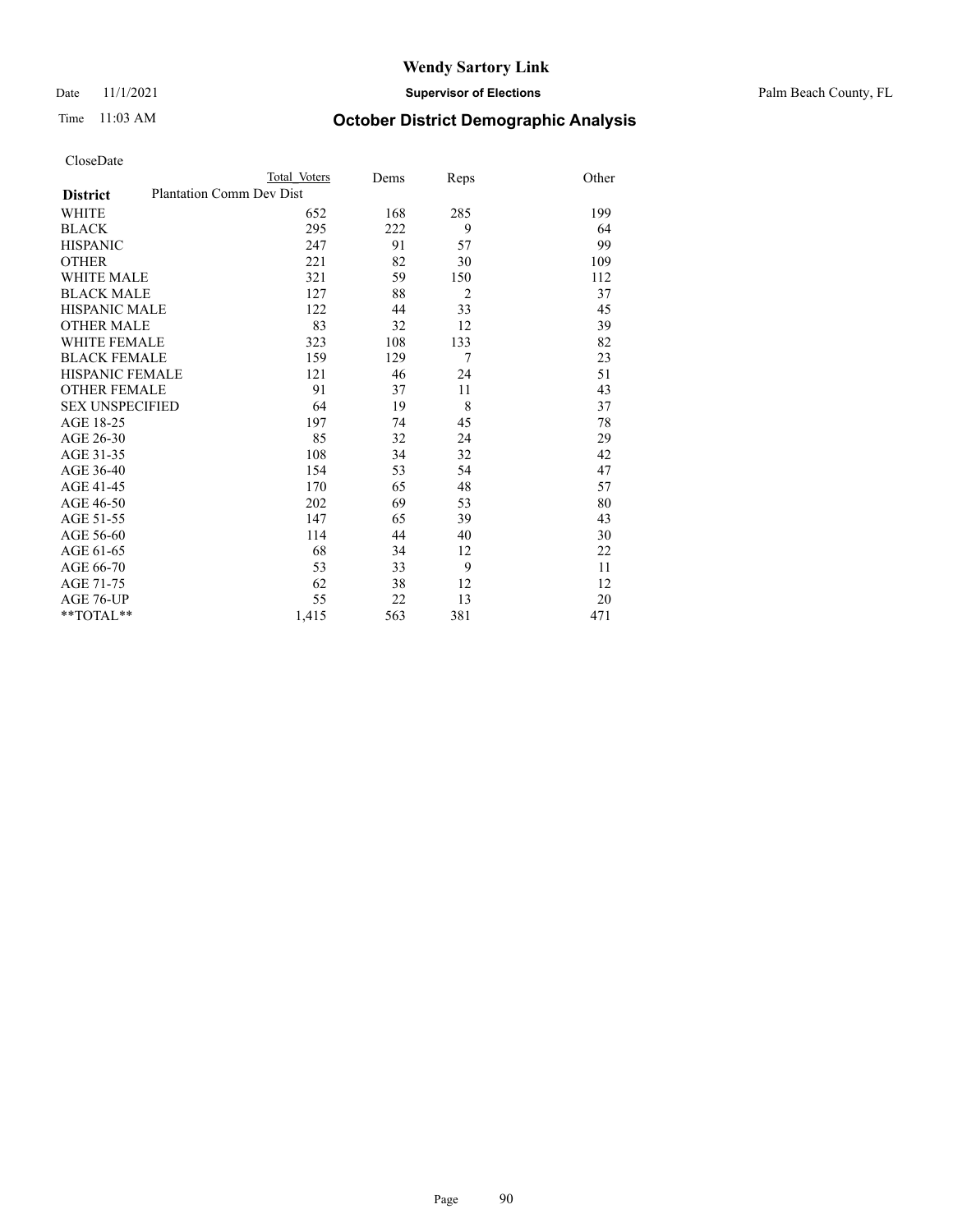Date 11/1/2021 **Supervisor of Elections** Palm Beach County, FL

# Time 11:03 AM **October District Demographic Analysis**

| Cioscizate             |                    |              |         |        |        |
|------------------------|--------------------|--------------|---------|--------|--------|
|                        |                    | Total Voters | Dems    | Reps   | Other  |
| <b>District</b>        | Port Of Palm Beach |              |         |        |        |
| WHITE                  |                    | 164,179      | 49,560  | 67,163 | 47,456 |
| <b>BLACK</b>           |                    | 72,123       | 56,813  | 2,201  | 13,109 |
| <b>HISPANIC</b>        |                    | 39,574       | 15,741  | 8,896  | 14,937 |
| <b>OTHER</b>           |                    | 28,096       | 10,803  | 5,010  | 12,283 |
| <b>WHITE MALE</b>      |                    | 77,175       | 19,591  | 33,725 | 23,859 |
| <b>BLACK MALE</b>      |                    | 29,941       | 22,189  | 1,211  | 6,541  |
| <b>HISPANIC MALE</b>   |                    | 17,380       | 6,316   | 4,333  | 6,731  |
| <b>OTHER MALE</b>      |                    | 9.994        | 3,617   | 1,967  | 4,410  |
| <b>WHITE FEMALE</b>    |                    | 84,948       | 29,449  | 32.641 | 22,858 |
| <b>BLACK FEMALE</b>    |                    | 41,070       | 33,827  | 965    | 6,278  |
| <b>HISPANIC FEMALE</b> |                    | 21,225       | 9,050   | 4,386  | 7,789  |
| <b>OTHER FEMALE</b>    |                    | 11,772       | 5,205   | 2,051  | 4,516  |
| <b>SEX UNSPECIFIED</b> |                    | 10,237       | 3,544   | 1,934  | 4,759  |
| AGE 18-25              |                    | 30,198       | 13,198  | 5,928  | 11,072 |
| AGE 26-30              |                    | 24,081       | 10,528  | 4,789  | 8,764  |
| AGE 31-35              |                    | 25,456       | 11,331  | 5,409  | 8,716  |
| AGE 36-40              |                    | 23,479       | 10,063  | 5,205  | 8,211  |
| AGE 41-45              |                    | 21,051       | 9,104   | 4,734  | 7,213  |
| AGE 46-50              |                    | 22,073       | 9,272   | 5,863  | 6,938  |
| AGE 51-55              |                    | 24,884       | 10,241  | 7,597  | 7,046  |
| AGE 56-60              |                    | 27,754       | 11,672  | 9,036  | 7,046  |
| AGE 61-65              |                    | 26,592       | 11,871  | 8,523  | 6,198  |
| AGE 66-70              |                    | 22,907       | 10,689  | 7,161  | 5,057  |
| AGE 71-75              |                    | 20,581       | 9,462   | 6,587  | 4,532  |
| AGE 76-UP              |                    | 34.915       | 15,486  | 12,438 | 6,991  |
| $*$ $TOTAL**$          |                    | 303,972      | 132,917 | 83,270 | 87,785 |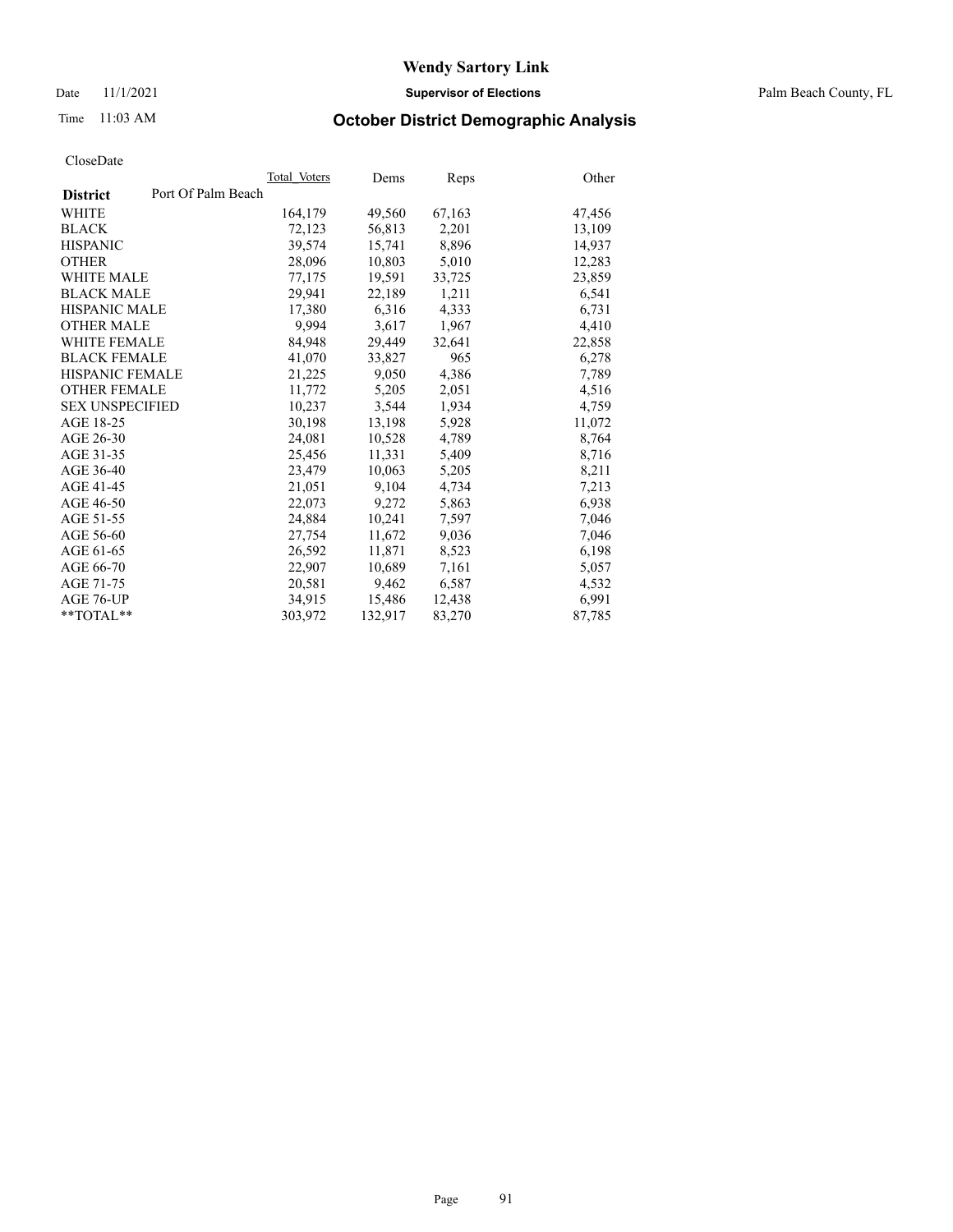Date 11/1/2021 **Supervisor of Elections** Palm Beach County, FL

# Time 11:03 AM **October District Demographic Analysis**

|                                         | Total Voters | Dems | Reps | Other |
|-----------------------------------------|--------------|------|------|-------|
| Renaissance Comm Dev<br><b>District</b> |              |      |      |       |
| WHITE                                   | 984          | 338  | 295  | 351   |
| <b>BLACK</b>                            | 267          | 183  | 10   | 74    |
| <b>HISPANIC</b>                         | 291          | 108  | 59   | 124   |
| <b>OTHER</b>                            | 187          | 55   | 36   | 96    |
| WHITE MALE                              | 499          | 159  | 163  | 177   |
| <b>BLACK MALE</b>                       | 116          | 75   | 7    | 34    |
| <b>HISPANIC MALE</b>                    | 123          | 41   | 30   | 52    |
| <b>OTHER MALE</b>                       | 68           | 19   | 14   | 35    |
| WHITE FEMALE                            | 476          | 178  | 131  | 167   |
| <b>BLACK FEMALE</b>                     | 150          | 107  | 3    | 40    |
| HISPANIC FEMALE                         | 163          | 65   | 28   | 70    |
| <b>OTHER FEMALE</b>                     | 80           | 27   | 10   | 43    |
| <b>SEX UNSPECIFIED</b>                  | 54           | 13   | 14   | 27    |
| AGE 18-25                               | 180          | 78   | 31   | 71    |
| AGE 26-30                               | 248          | 91   | 54   | 103   |
| AGE 31-35                               | 252          | 108  | 47   | 97    |
| AGE 36-40                               | 192          | 75   | 37   | 80    |
| AGE 41-45                               | 164          | 68   | 35   | 61    |
| AGE 46-50                               | 160          | 57   | 35   | 68    |
| AGE 51-55                               | 140          | 54   | 41   | 45    |
| AGE 56-60                               | 107          | 27   | 41   | 39    |
| AGE 61-65                               | 113          | 50   | 31   | 32    |
| AGE 66-70                               | 78           | 42   | 16   | 20    |
| AGE 71-75                               | 52           | 18   | 16   | 18    |
| AGE 76-UP                               | 43           | 16   | 16   | 11    |
| $*$ $TOTAL**$                           | 1,729        | 684  | 400  | 645   |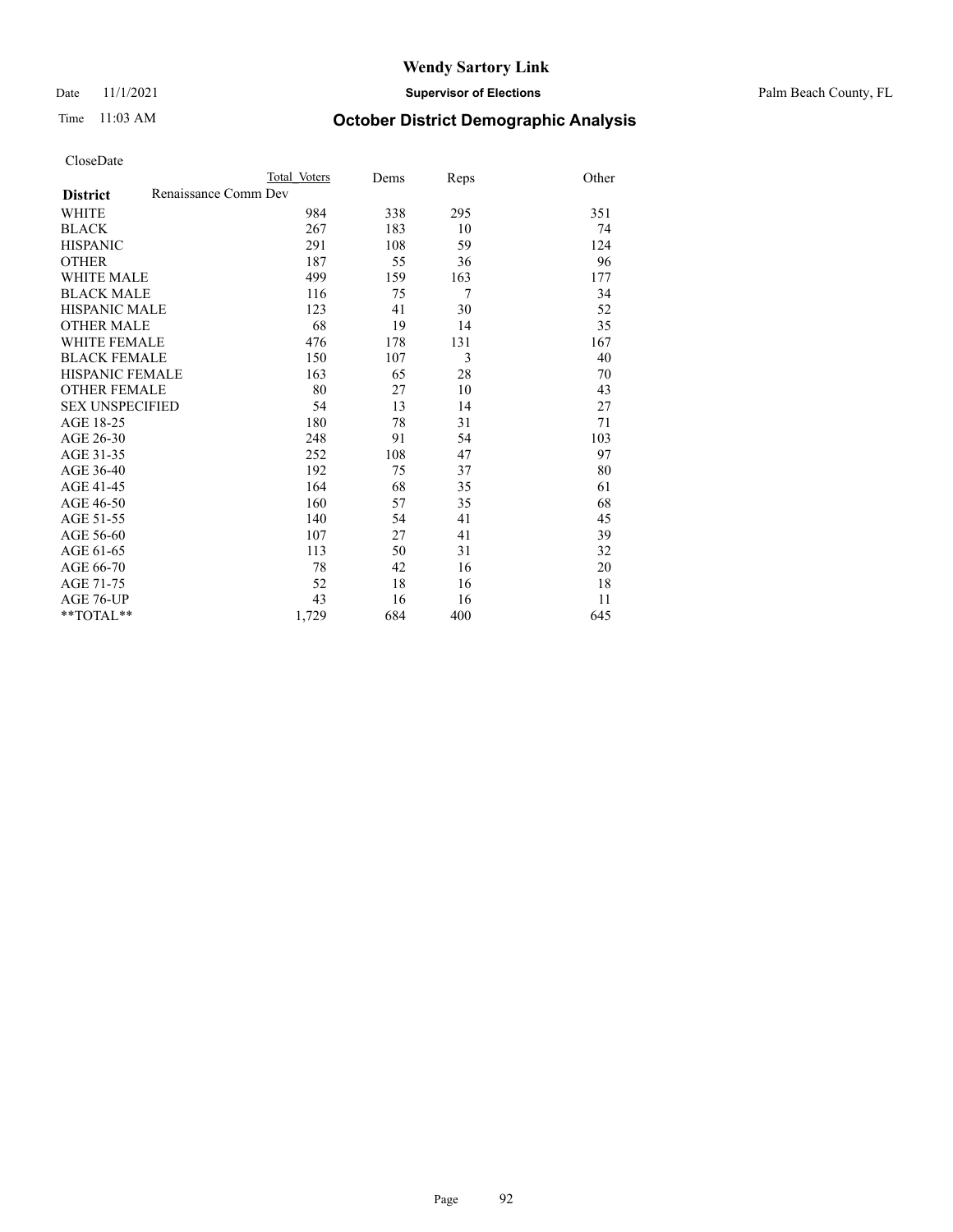Date 11/1/2021 **Supervisor of Elections** Palm Beach County, FL

| CloseDate |
|-----------|
|-----------|

|                                        | Total Voters   | Dems           | Reps             | Other |
|----------------------------------------|----------------|----------------|------------------|-------|
| Sonoma Bay Comm Dev<br><b>District</b> |                |                |                  |       |
| <b>WHITE</b>                           | 63             | 25             | 24               | 14    |
| <b>BLACK</b>                           | 252            | 199            | 4                | 49    |
| <b>HISPANIC</b>                        | 38             | 19             | 1                | 18    |
| <b>OTHER</b>                           | 56             | 21             | 5                | 30    |
| <b>WHITE MALE</b>                      | 28             | 8              | 14               | 6     |
| <b>BLACK MALE</b>                      | 92             | 63             | 3                | 26    |
| <b>HISPANIC MALE</b>                   | 10             | 6              | 1                | 3     |
| <b>OTHER MALE</b>                      | 20             | 7              | $\overline{2}$   | 11    |
| <b>WHITE FEMALE</b>                    | 35             | 17             | 10               | 8     |
| <b>BLACK FEMALE</b>                    | 156            | 132            | 1                | 23    |
| <b>HISPANIC FEMALE</b>                 | 27             | 13             | $\theta$         | 14    |
| <b>OTHER FEMALE</b>                    | 25             | 11             | 1                | 13    |
| <b>SEX UNSPECIFIED</b>                 | 16             | $\overline{7}$ | $\overline{c}$   | 7     |
| AGE 18-25                              | 52             | 32             | 6                | 14    |
| AGE 26-30                              | 40             | 26             | 4                | 10    |
| AGE 31-35                              | 72             | 44             | 4                | 24    |
| AGE 36-40                              | 54             | 33             | 6                | 15    |
| AGE 41-45                              | 50             | 22             | 5                | 23    |
| AGE 46-50                              | 37             | 28             | 3                | 6     |
| AGE 51-55                              | 29             | 23             | $\overline{c}$   | 4     |
| AGE 56-60                              | 22             | 15             | 1                | 6     |
| AGE 61-65                              | 34             | 25             | 3                | 6     |
| AGE 66-70                              | 13             | 12             | $\mathbf{0}$     |       |
| AGE 71-75                              | $\overline{2}$ | 1              | $\boldsymbol{0}$ |       |
| AGE 76-UP                              | 4              | 3              | $\theta$         |       |
| **TOTAL**                              | 409            | 264            | 34               | 111   |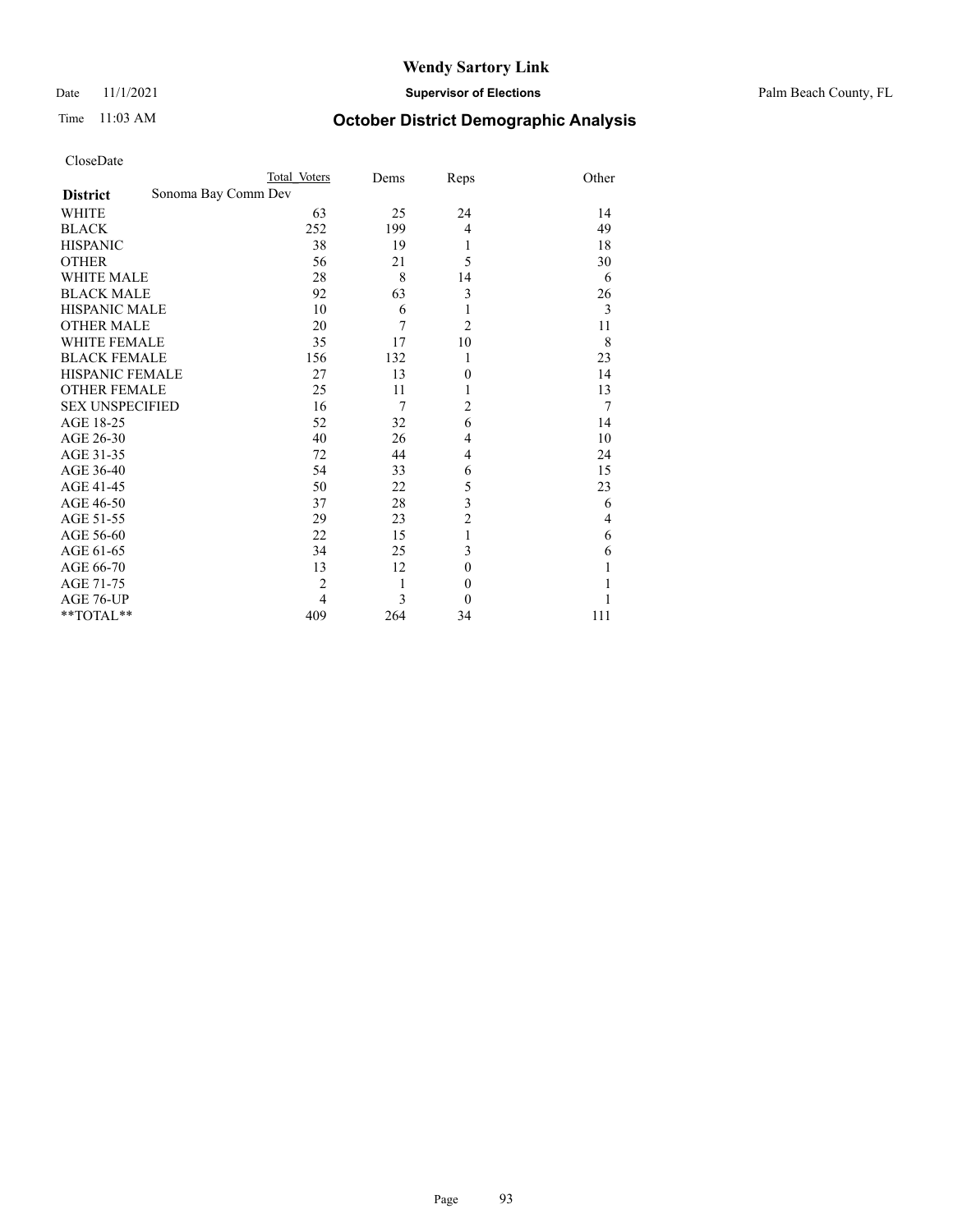### Date 11/1/2021 **Supervisor of Elections** Palm Beach County, FL

| CloseDate |
|-----------|
|-----------|

|                        |                     | Total Voters | Dems | Reps | Other |
|------------------------|---------------------|--------------|------|------|-------|
| <b>District</b>        | Seminole Imprv Dist |              |      |      |       |
| WHITE                  |                     | 705          | 154  | 341  | 210   |
| BLACK                  |                     | 296          | 202  | 15   | 79    |
| HISPANIC               |                     | 409          | 113  | 115  | 181   |
| <b>OTHER</b>           |                     | 128          | 45   | 21   | 62    |
| WHITE MALE             |                     | 342          | 58   | 176  | 108   |
| <b>BLACK MALE</b>      |                     | 123          | 72   | 10   | 41    |
| HISPANIC MALE          |                     | 196          | 47   | 67   | 82    |
| OTHER MALE             |                     | 57           | 21   | 8    | 28    |
| <b>WHITE FEMALE</b>    |                     | 359          | 95   | 164  | 100   |
| <b>BLACK FEMALE</b>    |                     | 172          | 129  | 5    | 38    |
| HISPANIC FEMALE        |                     | 211          | 64   | 48   | 99    |
| OTHER FEMALE           |                     | 54           | 21   | 9    | 24    |
| <b>SEX UNSPECIFIED</b> |                     | 24           | 7    | 5    | 12    |
| AGE 18-25              |                     | 127          | 39   | 40   | 48    |
| AGE 26-30              |                     | 135          | 42   | 52   | 41    |
| AGE 31-35              |                     | 212          | 47   | 63   | 102   |
| AGE 36-40              |                     | 187          | 63   | 47   | 77    |
| AGE 41-45              |                     | 197          | 67   | 58   | 72    |
| AGE 46-50              |                     | 148          | 53   | 52   | 43    |
| AGE 51-55              |                     | 128          | 44   | 46   | 38    |
| AGE 56-60              |                     | 124          | 42   | 48   | 34    |
| AGE 61-65              |                     | 103          | 47   | 27   | 29    |
| AGE 66-70              |                     | 70           | 22   | 29   | 19    |
| AGE 71-75              |                     | 60           | 26   | 18   | 16    |
| AGE 76-UP              |                     | 47           | 22   | 12   | 13    |
| $*$ $TOTAL**$          |                     | 1,538        | 514  | 492  | 532   |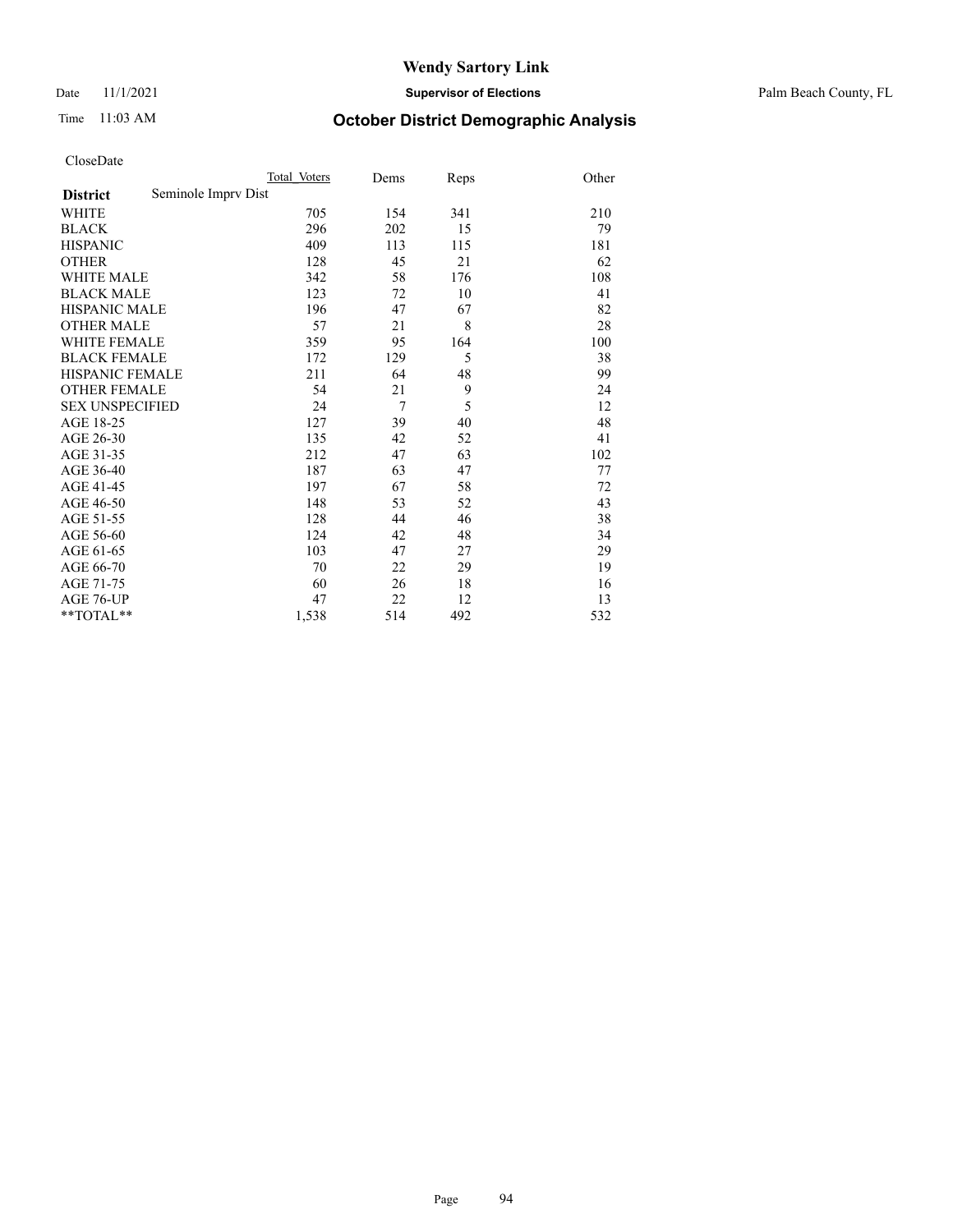Date 11/1/2021 **Supervisor of Elections** Palm Beach County, FL

| CloseDate |
|-----------|
|-----------|

|                        | Total Voters            | Dems | Reps           | Other          |
|------------------------|-------------------------|------|----------------|----------------|
| <b>District</b>        | Terracina Comm Dev Dist |      |                |                |
| WHITE                  | 176                     | 63   | 56             | 57             |
| <b>BLACK</b>           | 474                     | 358  | 15             | 101            |
| <b>HISPANIC</b>        | 152                     | 65   | 43             | 44             |
| <b>OTHER</b>           | 193                     | 68   | 37             | 88             |
| <b>WHITE MALE</b>      | 97                      | 32   | 33             | 32             |
| <b>BLACK MALE</b>      | 220                     | 151  | 12             | 57             |
| <b>HISPANIC MALE</b>   | 69                      | 23   | 23             | 23             |
| <b>OTHER MALE</b>      | 73                      | 28   | 14             | 31             |
| <b>WHITE FEMALE</b>    | 77                      | 31   | 21             | 25             |
| <b>BLACK FEMALE</b>    | 246                     | 201  | 3              | 42             |
| <b>HISPANIC FEMALE</b> | 79                      | 40   | 20             | 19             |
| <b>OTHER FEMALE</b>    | 94                      | 34   | 22             | 38             |
| <b>SEX UNSPECIFIED</b> | 40                      | 14   | 3              | 23             |
| AGE 18-25              | 129                     | 67   | 16             | 46             |
| AGE 26-30              | 89                      | 48   | $\overline{7}$ | 34             |
| AGE 31-35              | 83                      | 43   | 11             | 29             |
| AGE 36-40              | 102                     | 55   | 17             | 30             |
| AGE 41-45              | 118                     | 65   | 19             | 34             |
| AGE 46-50              | 115                     | 61   | 21             | 33             |
| AGE 51-55              | 85                      | 50   | 15             | 20             |
| AGE 56-60              | 88                      | 50   | 11             | 27             |
| AGE 61-65              | 65                      | 38   | 12             | 15             |
| AGE 66-70              | 56                      | 34   | 9              | 13             |
| AGE 71-75              | 37                      | 25   | 5              | 7              |
| AGE 76-UP              | 28                      | 18   | 8              | $\overline{2}$ |
| **TOTAL**              | 995                     | 554  | 151            | 290            |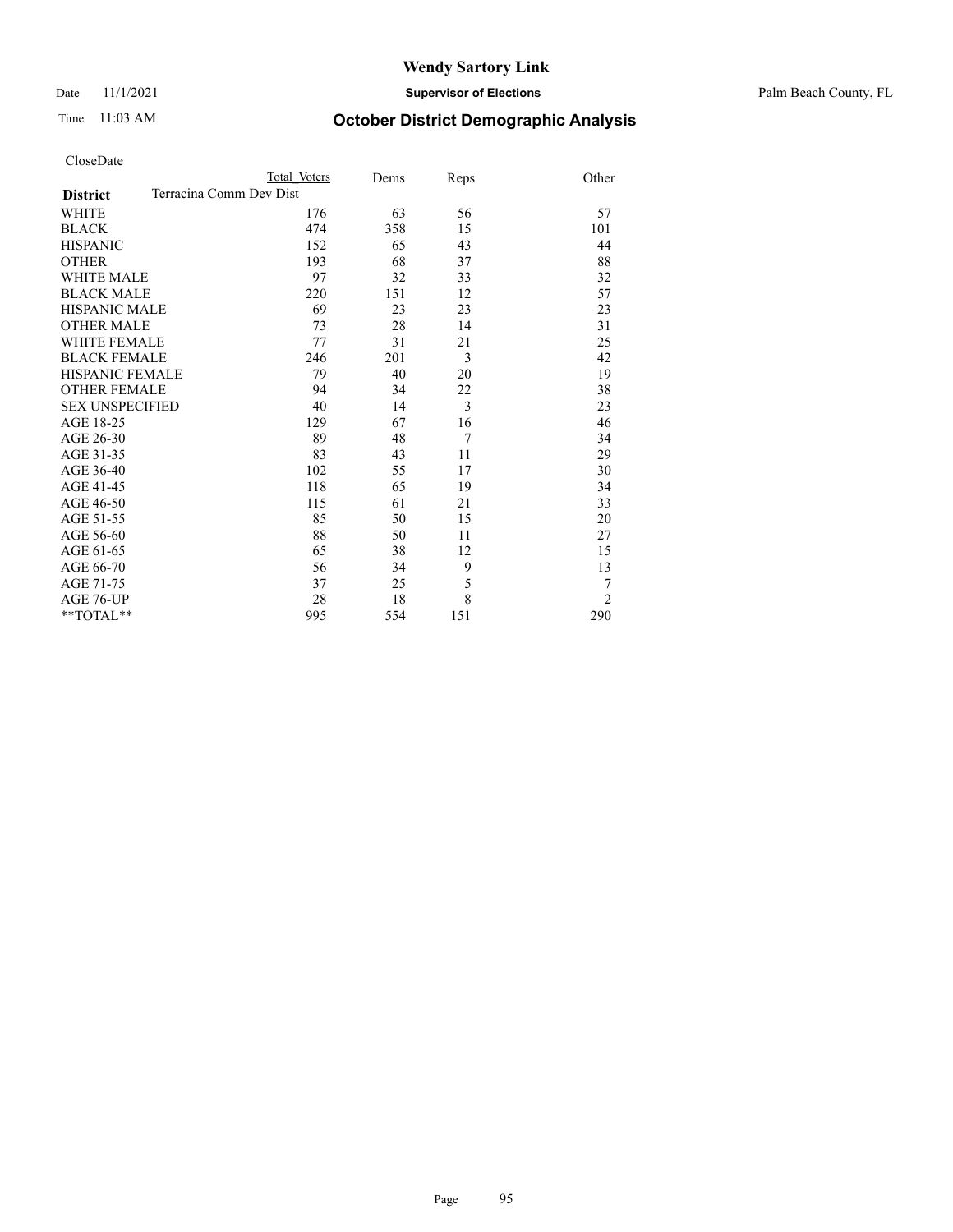Date 11/1/2021 **Supervisor of Elections** Palm Beach County, FL

| CloseDate |
|-----------|
|-----------|

|                        | Total Voters           | Dems | Reps           | Other |
|------------------------|------------------------|------|----------------|-------|
| <b>District</b>        | Thousand Comm Dev Dist |      |                |       |
| <b>WHITE</b>           | 294                    | 83   | 102            | 109   |
| <b>BLACK</b>           | 800                    | 647  | 23             | 130   |
| <b>HISPANIC</b>        | 152                    | 64   | 26             | 62    |
| <b>OTHER</b>           | 213                    | 95   | 29             | 89    |
| <b>WHITE MALE</b>      | 151                    | 39   | 58             | 54    |
| <b>BLACK MALE</b>      | 344                    | 259  | 15             | 70    |
| <b>HISPANIC MALE</b>   | 69                     | 23   | 15             | 31    |
| <b>OTHER MALE</b>      | 85                     | 36   | 18             | 31    |
| <b>WHITE FEMALE</b>    | 139                    | 44   | 43             | 52    |
| <b>BLACK FEMALE</b>    | 447                    | 382  | 8              | 57    |
| <b>HISPANIC FEMALE</b> | 81                     | 40   | 11             | 30    |
| <b>OTHER FEMALE</b>    | 96                     | 46   | 10             | 40    |
| <b>SEX UNSPECIFIED</b> | 47                     | 20   | $\mathfrak{2}$ | 25    |
| AGE 18-25              | 193                    | 110  | 13             | 70    |
| AGE 26-30              | 142                    | 88   | 19             | 35    |
| AGE 31-35              | 137                    | 85   | 11             | 41    |
| AGE 36-40              | 162                    | 98   | 26             | 38    |
| AGE 41-45              | 184                    | 112  | 23             | 49    |
| AGE 46-50              | 170                    | 96   | 23             | 51    |
| AGE 51-55              | 129                    | 78   | 17             | 34    |
| AGE 56-60              | 104                    | 63   | 18             | 23    |
| AGE 61-65              | 98                     | 69   | 8              | 21    |
| AGE 66-70              | 57                     | 43   | 7              | 7     |
| AGE 71-75              | 47                     | 29   | 8              | 10    |
| AGE 76-UP              | 36                     | 18   | $\overline{7}$ | 11    |
| $*$ $TOTAL**$          | 1,459                  | 889  | 180            | 390   |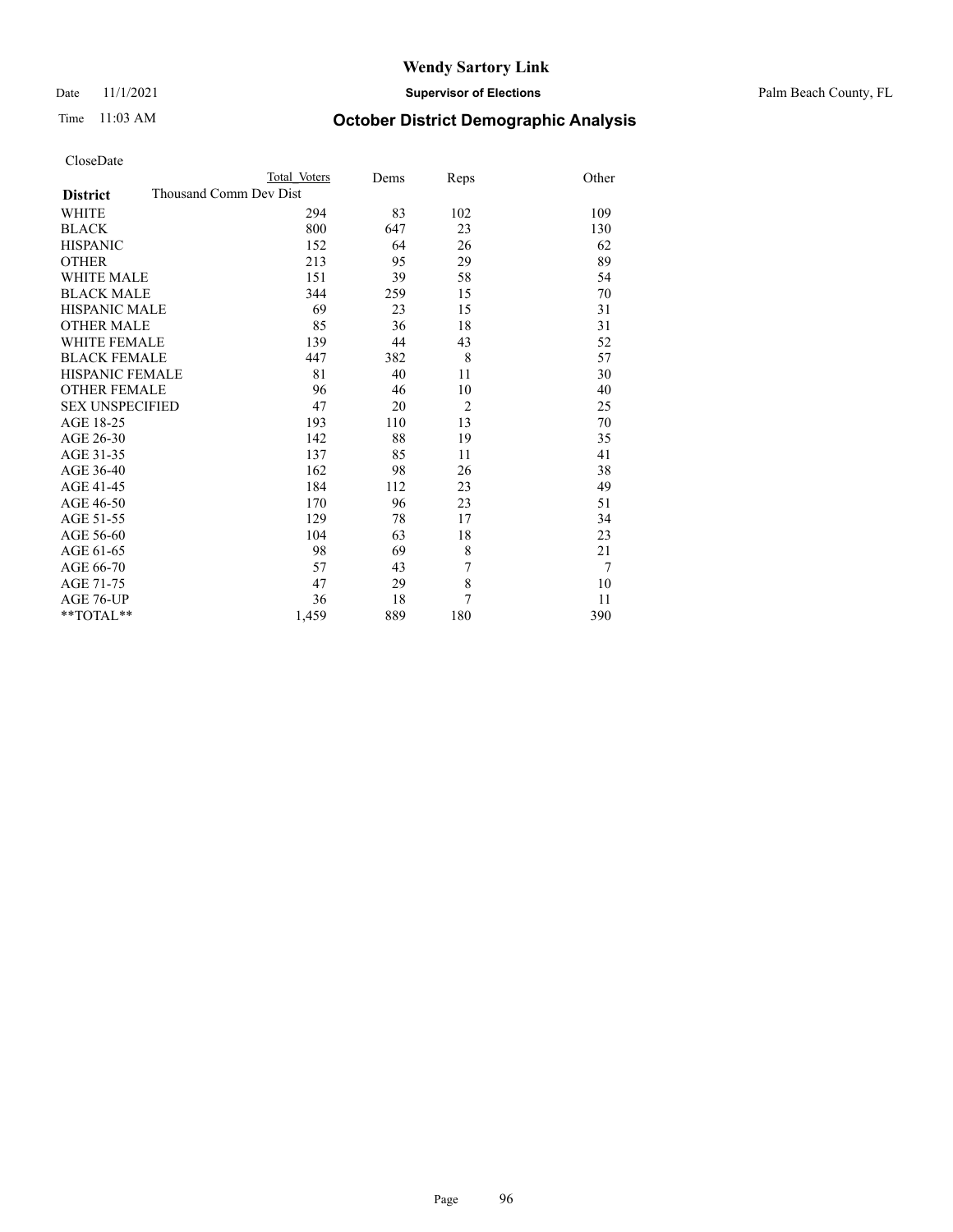### Date 11/1/2021 **Supervisor of Elections** Palm Beach County, FL

| CloseDate |
|-----------|
|-----------|

|                        | Total Voters        | Dems           | Reps           | Other          |
|------------------------|---------------------|----------------|----------------|----------------|
| <b>District</b>        | Vista Comm Dev Dist |                |                |                |
| WHITE                  | 111                 | 31             | 35             | 45             |
| BLACK                  | 124                 | 88             | $\overline{2}$ | 34             |
| HISPANIC               | 74                  | 25             | 14             | 35             |
| OTHER                  | 50                  | 22             | 5              | 23             |
| WHITE MALE             | 52                  | 12             | 18             | 22             |
| <b>BLACK MALE</b>      | 43                  | 28             | 1              | 14             |
| HISPANIC MALE          | 28                  | 9              | 8              | 11             |
| OTHER MALE             | 19                  | 9              | $\overline{2}$ | 8              |
| WHITE FEMALE           | 57                  | 19             | 16             | 22             |
| <b>BLACK FEMALE</b>    | 81                  | 60             | $\mathbf{1}$   | 20             |
| HISPANIC FEMALE        | 43                  | 14             | 6              | 23             |
| OTHER FEMALE           | 25                  | 11             | 3              | 11             |
| <b>SEX UNSPECIFIED</b> | 11                  | $\overline{4}$ | $\mathbf{1}$   | 6              |
| AGE 18-25              | 48                  | 23             | 5              | 20             |
| AGE 26-30              | 40                  | 19             | 5              | 16             |
| AGE 31-35              | 53                  | 24             | 9              | 20             |
| AGE 36-40              | 47                  | 25             | 7              | 15             |
| AGE 41-45              | 43                  | 19             | 7              | 17             |
| AGE 46-50              | 35                  | 15             | 4              | 16             |
| AGE 51-55              | 28                  | 12             | 5              | 11             |
| AGE 56-60              | 27                  | 11             | 6              | 10             |
| AGE 61-65              | 19                  | 9              | $\overline{4}$ | 6              |
| AGE 66-70              | 11                  | 6              | $\overline{c}$ | 3              |
| AGE 71-75              | 3                   | 1              | $\mathbf{1}$   |                |
| AGE 76-UP              | 5                   | $\mathfrak{D}$ | 1              | $\mathfrak{D}$ |
| $*$ $TOTAL**$          | 359                 | 166            | 56             | 137            |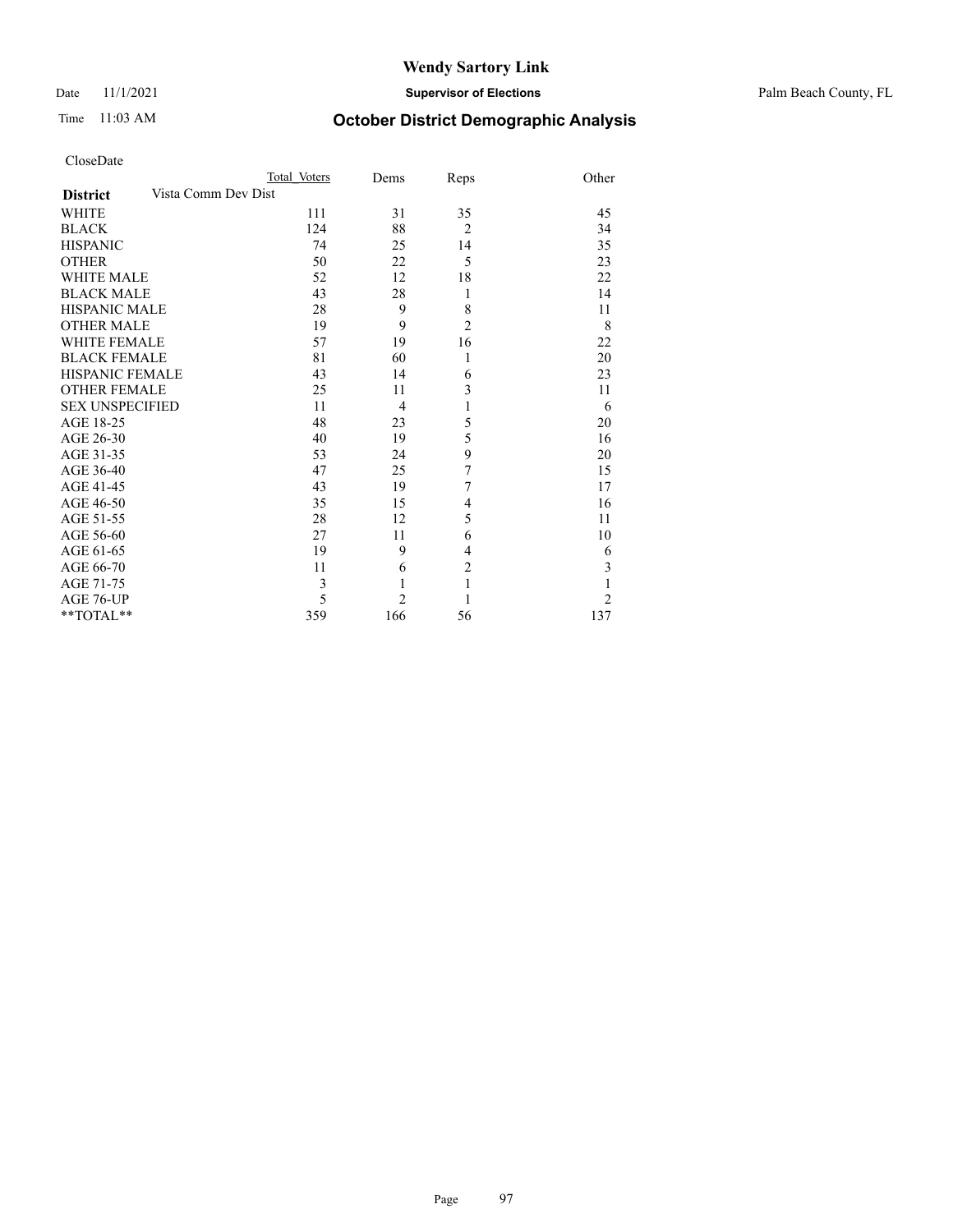Date 11/1/2021 **Supervisor of Elections** Palm Beach County, FL

| CloseDate |
|-----------|
|-----------|

|                        |                       | Total Voters | Dems | Reps         | Other |
|------------------------|-----------------------|--------------|------|--------------|-------|
| <b>District</b>        | Winston Comm Dev Dist |              |      |              |       |
| WHITE                  |                       | 811          | 255  | 289          | 267   |
| BLACK                  |                       | 90           | 61   | 1            | 28    |
| HISPANIC               |                       | 138          | 60   | 29           | 49    |
| OTHER                  |                       | 129          | 36   | 32           | 61    |
| WHITE MALE             |                       | 401          | 103  | 158          | 140   |
| <b>BLACK MALE</b>      |                       | 41           | 25   | $\theta$     | 16    |
| HISPANIC MALE          |                       | 56           | 23   | 14           | 19    |
| OTHER MALE             |                       | 42           | 10   | 10           | 22    |
| <b>WHITE FEMALE</b>    |                       | 403          | 150  | 128          | 125   |
| <b>BLACK FEMALE</b>    |                       | 45           | 33   | $\mathbf{1}$ | 11    |
| HISPANIC FEMALE        |                       | 79           | 35   | 15           | 29    |
| OTHER FEMALE           |                       | 57           | 16   | 15           | 26    |
| <b>SEX UNSPECIFIED</b> |                       | 40           | 15   | 9            | 16    |
| AGE 18-25              |                       | 179          | 67   | 30           | 82    |
| AGE 26-30              |                       | 54           | 18   | 9            | 27    |
| AGE 31-35              |                       | 64           | 20   | 23           | 21    |
| AGE 36-40              |                       | 88           | 24   | 27           | 37    |
| AGE 41-45              |                       | 119          | 30   | 39           | 50    |
| AGE 46-50              |                       | 132          | 51   | 38           | 43    |
| AGE 51-55              |                       | 153          | 59   | 43           | 51    |
| AGE 56-60              |                       | 122          | 45   | 50           | 27    |
| AGE 61-65              |                       | 94           | 33   | 40           | 21    |
| AGE 66-70              |                       | 61           | 24   | 20           | 17    |
| AGE 71-75              |                       | 40           | 14   | 14           | 12    |
| AGE 76-UP              |                       | 62           | 27   | 18           | 17    |
| **TOTAL**              |                       | 1,168        | 412  | 351          | 405   |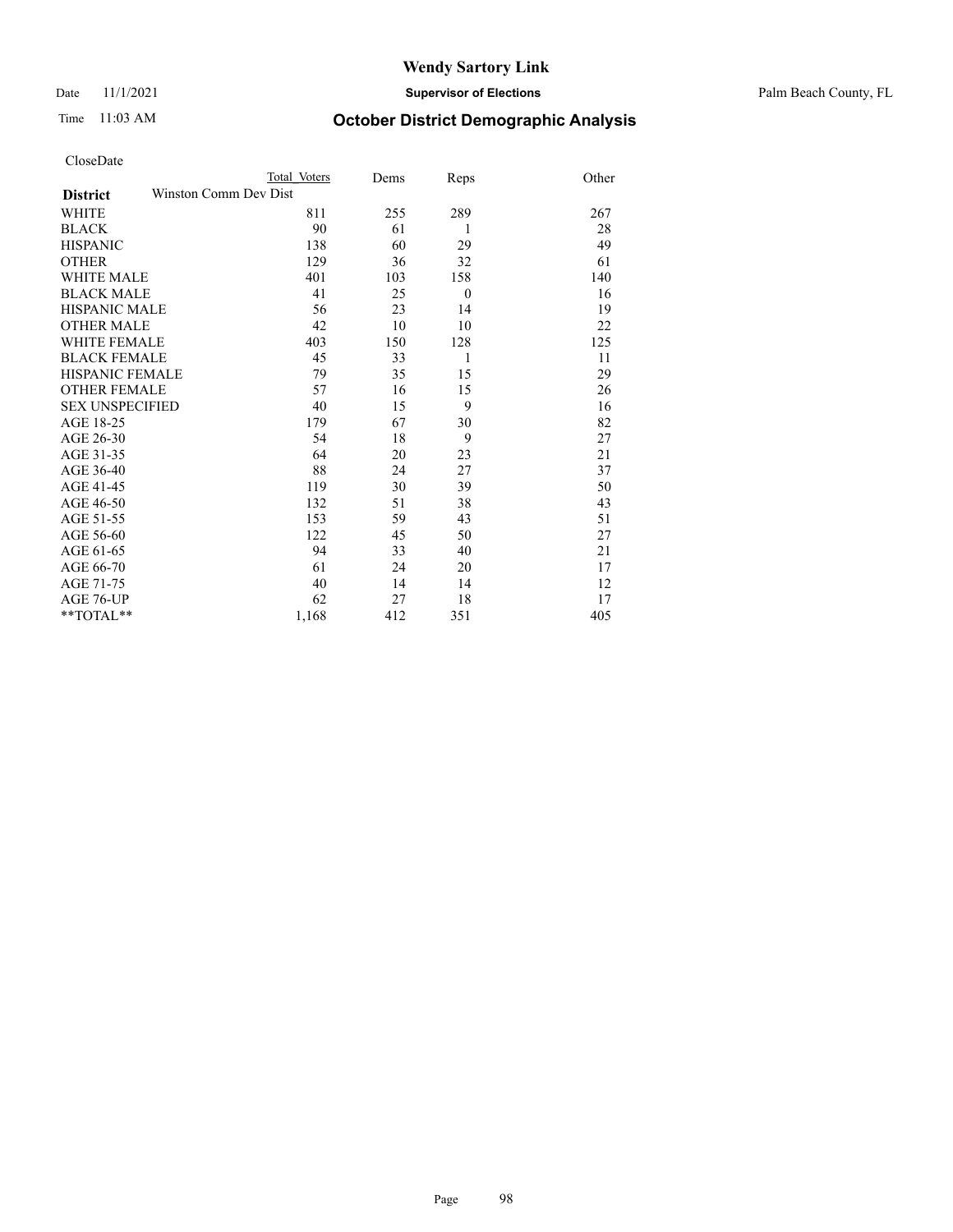Date 11/1/2021 **Supervisor of Elections** Palm Beach County, FL

|                        |                      | Total Voters | Dems | Reps                    | Other |
|------------------------|----------------------|--------------|------|-------------------------|-------|
| <b>District</b>        | Wyndam Park Comm Dev |              |      |                         |       |
| WHITE                  |                      | 111          | 44   | 31                      | 36    |
| BLACK                  |                      | 262          | 204  | 9                       | 49    |
| <b>HISPANIC</b>        |                      | 169          | 70   | 26                      | 73    |
| OTHER                  |                      | 119          | 51   | 11                      | 57    |
| WHITE MALE             |                      | 55           | 22   | 14                      | 19    |
| <b>BLACK MALE</b>      |                      | 102          | 70   | 7                       | 25    |
| HISPANIC MALE          |                      | 75           | 30   | 12                      | 33    |
| <b>OTHER MALE</b>      |                      | 40           | 15   | $\overline{4}$          | 21    |
| WHITE FEMALE           |                      | 55           | 21   | 17                      | 17    |
| <b>BLACK FEMALE</b>    |                      | 156          | 133  | $\overline{2}$          | 21    |
| HISPANIC FEMALE        |                      | 90           | 39   | 13                      | 38    |
| <b>OTHER FEMALE</b>    |                      | 59           | 28   | 6                       | 25    |
| <b>SEX UNSPECIFIED</b> |                      | 29           | 11   | $\overline{c}$          | 16    |
| AGE 18-25              |                      | 101          | 57   | 8                       | 36    |
| AGE 26-30              |                      | 54           | 30   | $\overline{\mathbf{3}}$ | 21    |
| AGE 31-35              |                      | 46           | 22   | 3                       | 21    |
| AGE 36-40              |                      | 71           | 42   | 6                       | 23    |
| AGE 41-45              |                      | 80           | 41   | 10                      | 29    |
| AGE 46-50              |                      | 83           | 43   | 12                      | 28    |
| AGE 51-55              |                      | 52           | 28   | 6                       | 18    |
| AGE 56-60              |                      | 61           | 33   | 10                      | 18    |
| AGE 61-65              |                      | 42           | 32   | 3                       | 7     |
| AGE 66-70              |                      | 27           | 15   | 6                       | 6     |
| AGE 71-75              |                      | 15           | 8    | 3                       | 4     |
| AGE 76-UP              |                      | 29           | 18   | 7                       | 4     |
| $*$ $TOTAL**$          |                      | 661          | 369  | 77                      | 215   |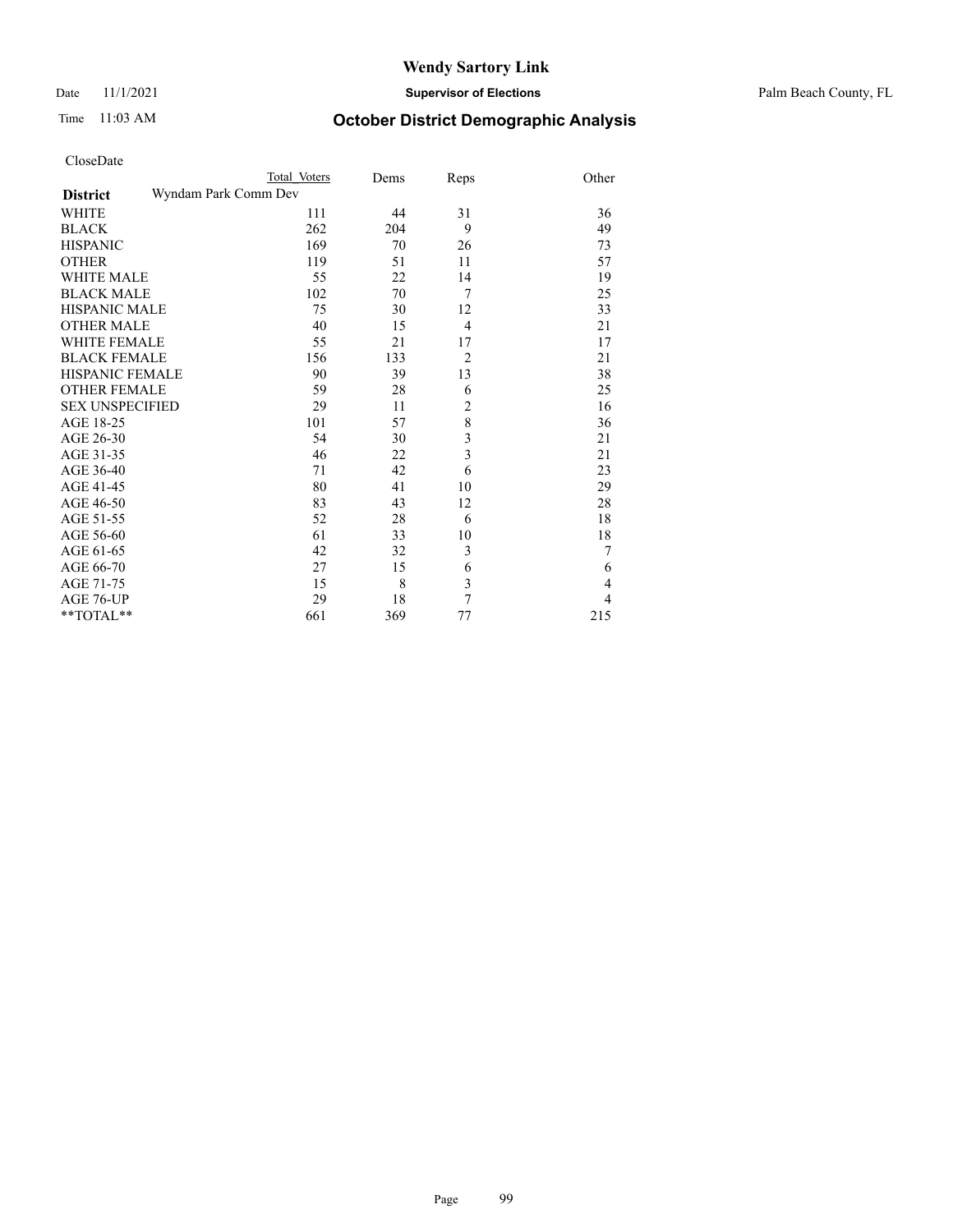### Date 11/1/2021 **Supervisor of Elections** Palm Beach County, FL

# Time 11:03 AM **October District Demographic Analysis**

|                           | Total Voters | Dems | Reps     | Other |
|---------------------------|--------------|------|----------|-------|
| Ward 1<br><b>District</b> |              |      |          |       |
| WHITE                     | 1,608        | 403  | 802      | 403   |
| <b>BLACK</b>              | 39           | 28   | 1        | 10    |
| <b>HISPANIC</b>           | 91           | 23   | 45       | 23    |
| <b>OTHER</b>              | 124          | 35   | 37       | 52    |
| <b>WHITE MALE</b>         | 759          | 177  | 378      | 204   |
| <b>BLACK MALE</b>         | 19           | 15   | 1        | 3     |
| <b>HISPANIC MALE</b>      | 34           | 8    | 17       | 9     |
| <b>OTHER MALE</b>         | 44           | 10   | 15       | 19    |
| <b>WHITE FEMALE</b>       | 836          | 222  | 417      | 197   |
| <b>BLACK FEMALE</b>       | 20           | 13   | $\theta$ | 7     |
| <b>HISPANIC FEMALE</b>    | 55           | 15   | 27       | 13    |
| <b>OTHER FEMALE</b>       | 51           | 19   | 14       | 18    |
| <b>SEX UNSPECIFIED</b>    | 43           | 9    | 16       | 18    |
| AGE 18-25                 | 95           | 20   | 45       | 30    |
| AGE 26-30                 | 75           | 20   | 25       | 30    |
| AGE 31-35                 | 66           | 19   | 29       | 18    |
| AGE 36-40                 | 69           | 16   | 30       | 23    |
| AGE 41-45                 | 99           | 24   | 46       | 29    |
| AGE 46-50                 | 106          | 22   | 48       | 36    |
| AGE 51-55                 | 135          | 28   | 69       | 38    |
| AGE 56-60                 | 159          | 36   | 81       | 42    |
| AGE 61-65                 | 166          | 52   | 76       | 38    |
| AGE 66-70                 | 210          | 66   | 90       | 54    |
| AGE 71-75                 | 208          | 58   | 94       | 56    |
| AGE 76-UP                 | 474          | 128  | 252      | 94    |
| **TOTAL**                 | 1,862        | 489  | 885      | 488   |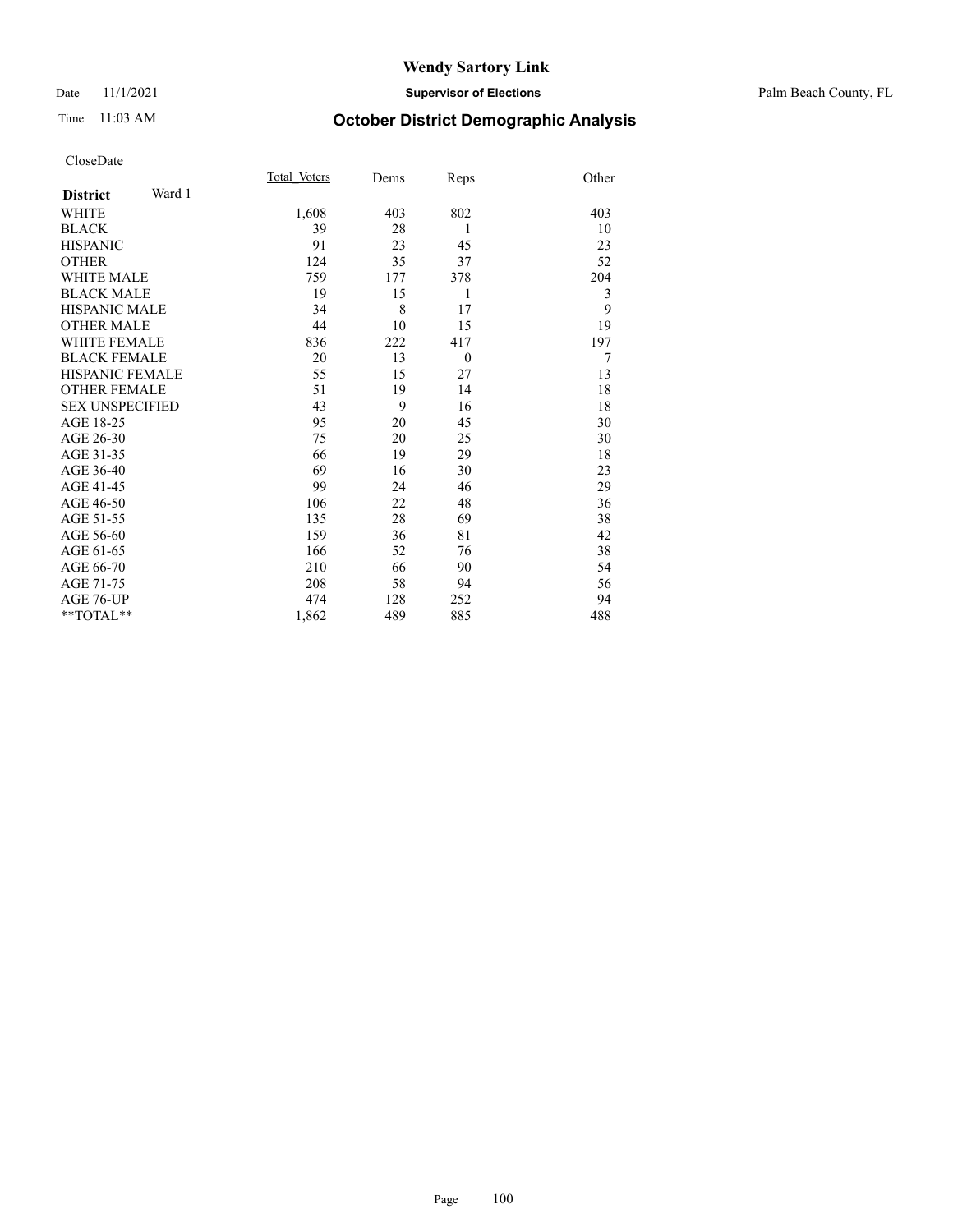Date 11/1/2021 **Supervisor of Elections** Palm Beach County, FL

# Time 11:03 AM **October District Demographic Analysis**

|                                         | Total Voters | Dems  | <b>Reps</b> | Other |
|-----------------------------------------|--------------|-------|-------------|-------|
| Boynton Beach Dist 1<br><b>District</b> |              |       |             |       |
| WHITE                                   | 9,896        | 3,777 | 3,231       | 2,888 |
| <b>BLACK</b>                            | 1,861        | 1,365 | 63          | 433   |
| <b>HISPANIC</b>                         | 1,331        | 572   | 234         | 525   |
| <b>OTHER</b>                            | 1,123        | 426   | 184         | 513   |
| <b>WHITE MALE</b>                       | 4,422        | 1,431 | 1,575       | 1,416 |
| <b>BLACK MALE</b>                       | 751          | 502   | 34          | 215   |
| <b>HISPANIC MALE</b>                    | 562          | 226   | 110         | 226   |
| <b>OTHER MALE</b>                       | 405          | 148   | 71          | 186   |
| <b>WHITE FEMALE</b>                     | 5,344        | 2,295 | 1,624       | 1,425 |
| <b>BLACK FEMALE</b>                     | 1,082        | 840   | 28          | 214   |
| HISPANIC FEMALE                         | 741          | 333   | 118         | 290   |
| <b>OTHER FEMALE</b>                     | 470          | 201   | 72          | 197   |
| <b>SEX UNSPECIFIED</b>                  | 426          | 160   | 79          | 187   |
| AGE 18-25                               | 938          | 405   | 159         | 374   |
| AGE 26-30                               | 1,049        | 431   | 230         | 388   |
| AGE 31-35                               | 1,120        | 478   | 218         | 424   |
| AGE 36-40                               | 916          | 405   | 174         | 337   |
| AGE 41-45                               | 746          | 317   | 150         | 279   |
| AGE 46-50                               | 836          | 368   | 179         | 289   |
| AGE 51-55                               | 877          | 347   | 244         | 286   |
| AGE 56-60                               | 1,029        | 400   | 340         | 289   |
| AGE 61-65                               | 1,259        | 557   | 365         | 337   |
| AGE 66-70                               | 1,186        | 531   | 347         | 308   |
| AGE 71-75                               | 1,253        | 560   | 347         | 346   |
| AGE 76-UP                               | 3,002        | 1,341 | 959         | 702   |
| $*$ $TOTAL**$                           | 14,211       | 6,140 | 3,712       | 4,359 |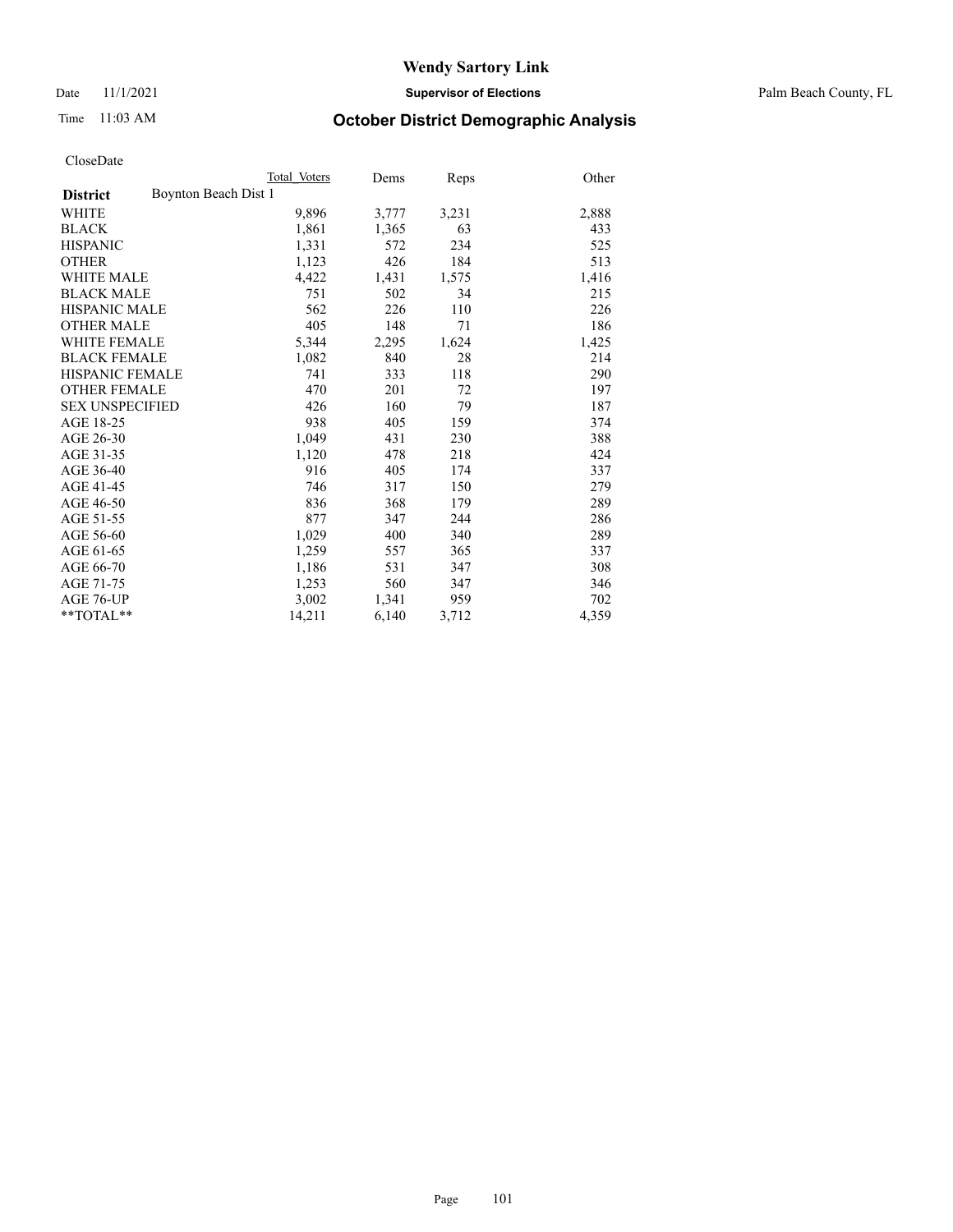Date 11/1/2021 **Supervisor of Elections** Palm Beach County, FL

# Time 11:03 AM **October District Demographic Analysis**

|                                         | Total Voters | Dems  | Reps  | Other |
|-----------------------------------------|--------------|-------|-------|-------|
| Boynton Beach Dist 2<br><b>District</b> |              |       |       |       |
| WHITE                                   | 3,699        | 1,173 | 1,318 | 1,208 |
| <b>BLACK</b>                            | 5,677        | 4,646 | 118   | 913   |
| <b>HISPANIC</b>                         | 1,095        | 531   | 167   | 397   |
| <b>OTHER</b>                            | 913          | 400   | 92    | 421   |
| <b>WHITE MALE</b>                       | 1,772        | 447   | 708   | 617   |
| <b>BLACK MALE</b>                       | 2,451        | 1,925 | 61    | 465   |
| <b>HISPANIC MALE</b>                    | 505          | 230   | 84    | 191   |
| <b>OTHER MALE</b>                       | 319          | 129   | 45    | 145   |
| <b>WHITE FEMALE</b>                     | 1,867        | 706   | 592   | 569   |
| <b>BLACK FEMALE</b>                     | 3,129        | 2,650 | 54    | 425   |
| <b>HISPANIC FEMALE</b>                  | 569          | 292   | 81    | 196   |
| <b>OTHER FEMALE</b>                     | 335          | 173   | 31    | 131   |
| <b>SEX UNSPECIFIED</b>                  | 424          | 191   | 37    | 196   |
| AGE 18-25                               | 1,287        | 746   | 134   | 407   |
| AGE 26-30                               | 1,112        | 602   | 131   | 379   |
| AGE 31-35                               | 1,109        | 633   | 111   | 365   |
| AGE 36-40                               | 980          | 555   | 98    | 327   |
| AGE 41-45                               | 789          | 492   | 88    | 209   |
| AGE 46-50                               | 765          | 471   | 104   | 190   |
| AGE 51-55                               | 873          | 501   | 157   | 215   |
| AGE 56-60                               | 1,023        | 598   | 203   | 222   |
| AGE 61-65                               | 1,030        | 642   | 208   | 180   |
| AGE 66-70                               | 819          | 526   | 141   | 152   |
| AGE 71-75                               | 681          | 429   | 130   | 122   |
| AGE 76-UP                               | 916          | 555   | 190   | 171   |
| $*$ $TOTAL**$                           | 11,384       | 6,750 | 1,695 | 2,939 |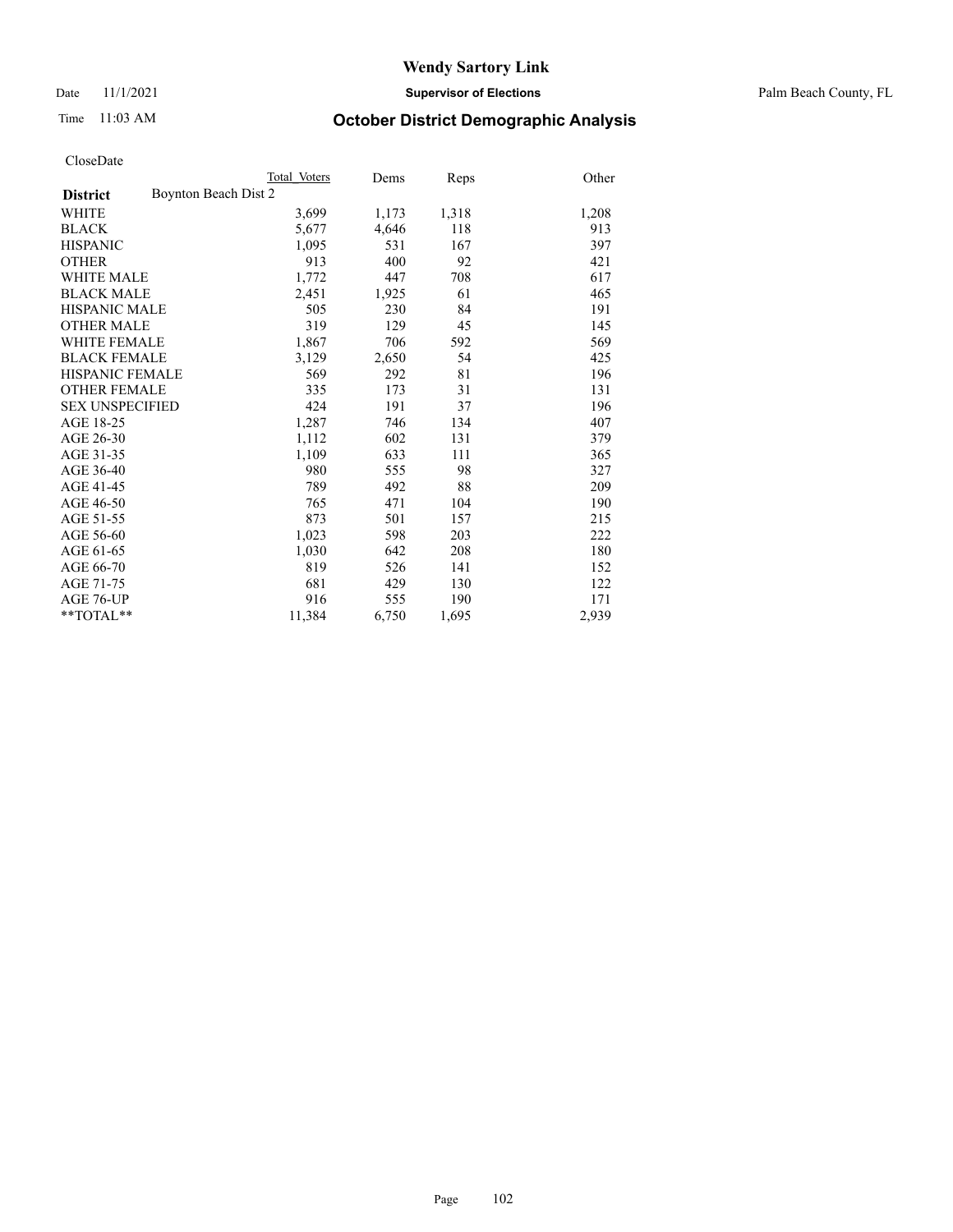Date 11/1/2021 **Supervisor of Elections** Palm Beach County, FL

# Time 11:03 AM **October District Demographic Analysis**

|                                         | Total Voters | Dems  | Reps  | Other |
|-----------------------------------------|--------------|-------|-------|-------|
| Boynton Beach Dist 3<br><b>District</b> |              |       |       |       |
| WHITE                                   | 8,283        | 2,692 | 2,987 | 2,604 |
| <b>BLACK</b>                            | 2,457        | 1,877 | 81    | 499   |
| <b>HISPANIC</b>                         | 1,094        | 466   | 193   | 435   |
| <b>OTHER</b>                            | 1,059        | 434   | 187   | 438   |
| <b>WHITE MALE</b>                       | 3,933        | 1,097 | 1,504 | 1,332 |
| <b>BLACK MALE</b>                       | 1,114        | 800   | 54    | 260   |
| <b>HISPANIC MALE</b>                    | 471          | 175   | 88    | 208   |
| <b>OTHER MALE</b>                       | 333          | 136   | 70    | 127   |
| <b>WHITE FEMALE</b>                     | 4,237        | 1,568 | 1,441 | 1,228 |
| <b>BLACK FEMALE</b>                     | 1,297        | 1,046 | 25    | 226   |
| <b>HISPANIC FEMALE</b>                  | 609          | 286   | 103   | 220   |
| <b>OTHER FEMALE</b>                     | 421          | 201   | 61    | 159   |
| <b>SEX UNSPECIFIED</b>                  | 464          | 155   | 96    | 213   |
| AGE 18-25                               | 1,103        | 528   | 164   | 411   |
| AGE 26-30                               | 1,227        | 498   | 260   | 469   |
| AGE 31-35                               | 1,307        | 530   | 292   | 485   |
| AGE 36-40                               | 1,082        | 458   | 245   | 379   |
| AGE 41-45                               | 829          | 362   | 191   | 276   |
| AGE 46-50                               | 814          | 339   | 223   | 252   |
| AGE 51-55                               | 1,017        | 428   | 257   | 332   |
| AGE 56-60                               | 1,104        | 455   | 350   | 299   |
| AGE 61-65                               | 1,151        | 494   | 368   | 289   |
| AGE 66-70                               | 1,001        | 453   | 297   | 251   |
| AGE 71-75                               | 818          | 349   | 262   | 207   |
| AGE 76-UP                               | 1,440        | 575   | 539   | 326   |
| $*$ $TOTAL**$                           | 12,893       | 5,469 | 3,448 | 3,976 |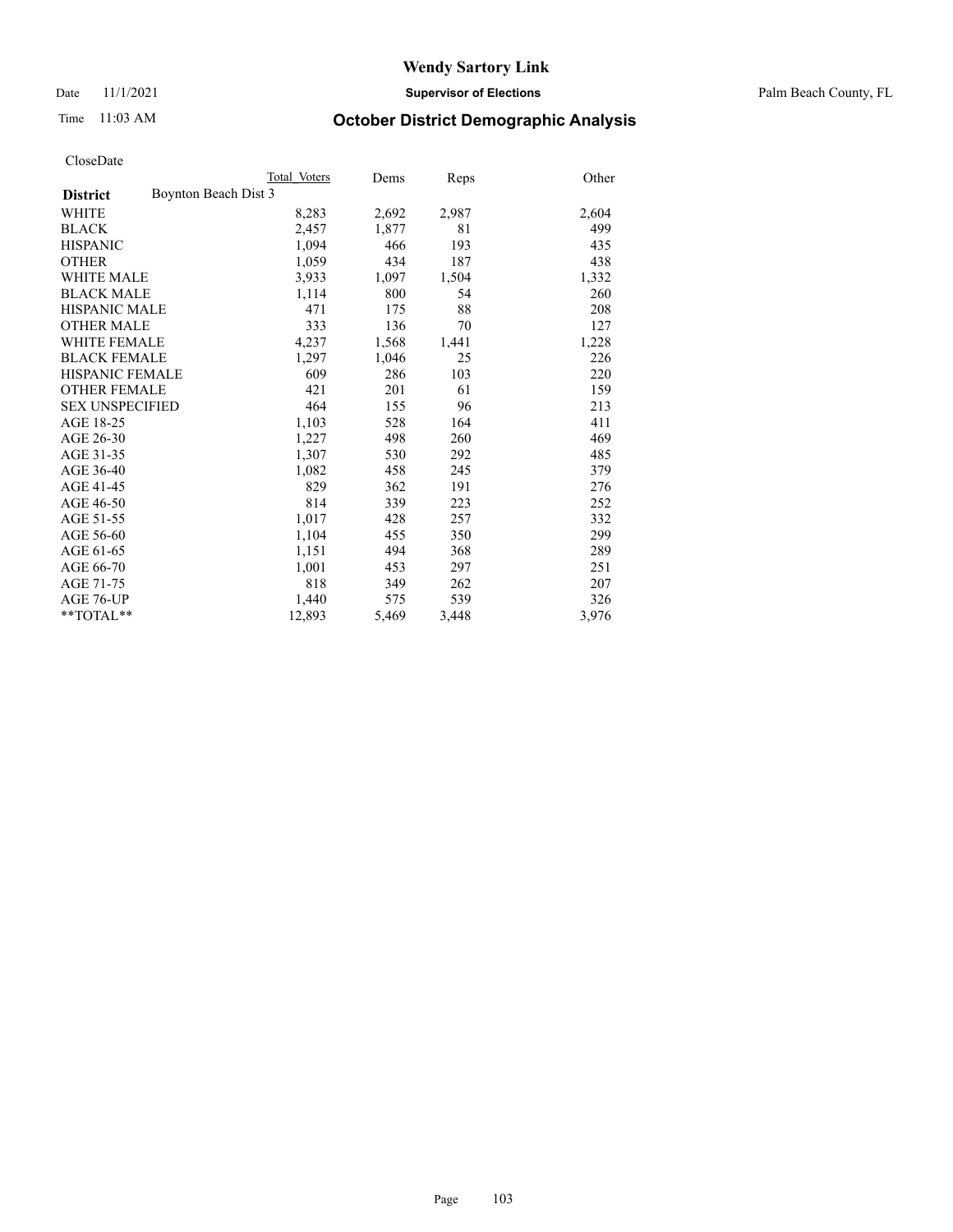Date 11/1/2021 **Supervisor of Elections** Palm Beach County, FL

# Time 11:03 AM **October District Demographic Analysis**

|                                         | Total Voters | Dems  | Reps  | Other |
|-----------------------------------------|--------------|-------|-------|-------|
| Boynton Beach Dist 4<br><b>District</b> |              |       |       |       |
| WHITE                                   | 7,007        | 2,572 | 2,276 | 2,159 |
| <b>BLACK</b>                            | 2,435        | 1,797 | 75    | 563   |
| <b>HISPANIC</b>                         | 1,790        | 761   | 309   | 720   |
| <b>OTHER</b>                            | 1,445        | 566   | 223   | 656   |
| <b>WHITE MALE</b>                       | 3,231        | 1,002 | 1,173 | 1,056 |
| <b>BLACK MALE</b>                       | 996          | 689   | 40    | 267   |
| HISPANIC MALE                           | 758          | 279   | 150   | 329   |
| <b>OTHER MALE</b>                       | 504          | 190   | 88    | 226   |
| WHITE FEMALE                            | 3,680        | 1,535 | 1,076 | 1,069 |
| <b>BLACK FEMALE</b>                     | 1,405        | 1,083 | 35    | 287   |
| <b>HISPANIC FEMALE</b>                  | 997          | 470   | 156   | 371   |
| <b>OTHER FEMALE</b>                     | 625          | 279   | 94    | 252   |
| <b>SEX UNSPECIFIED</b>                  | 468          | 162   | 69    | 237   |
| AGE 18-25                               | 1,224        | 540   | 207   | 477   |
| AGE 26-30                               | 1,143        | 486   | 214   | 443   |
| AGE 31-35                               | 1,360        | 591   | 261   | 508   |
| AGE 36-40                               | 1,191        | 540   | 193   | 458   |
| AGE 41-45                               | 957          | 454   | 173   | 330   |
| AGE 46-50                               | 1,099        | 505   | 216   | 378   |
| AGE 51-55                               | 1,213        | 516   | 305   | 392   |
| AGE 56-60                               | 1,141        | 488   | 331   | 322   |
| AGE 61-65                               | 984          | 446   | 288   | 250   |
| AGE 66-70                               | 797          | 372   | 220   | 205   |
| AGE 71-75                               | 564          | 250   | 183   | 131   |
| AGE 76-UP                               | 1,004        | 508   | 292   | 204   |
| $*$ $TOTAL**$                           | 12,677       | 5,696 | 2,883 | 4,098 |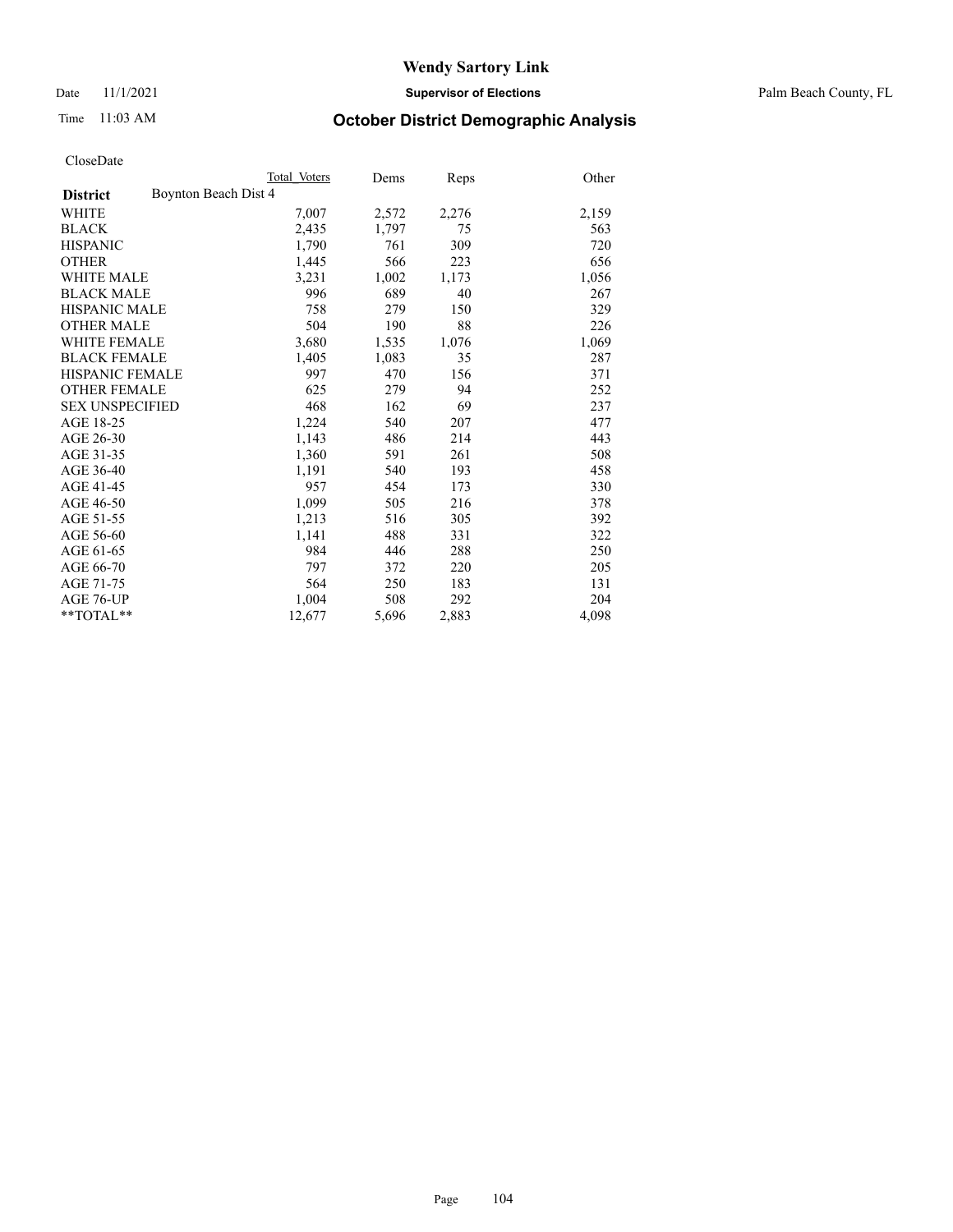### Date 11/1/2021 **Supervisor of Elections** Palm Beach County, FL

# Time 11:03 AM **October District Demographic Analysis**

|                           | Total Voters | Dems  | Reps  | Other |
|---------------------------|--------------|-------|-------|-------|
| Ward 1<br><b>District</b> |              |       |       |       |
| WHITE                     | 974          | 251   | 560   | 163   |
| <b>BLACK</b>              | 4,140        | 3,577 | 102   | 461   |
| <b>HISPANIC</b>           | 1,761        | 806   | 375   | 580   |
| <b>OTHER</b>              | 456          | 237   | 40    | 179   |
| <b>WHITE MALE</b>         | 455          | 114   | 264   | 77    |
| <b>BLACK MALE</b>         | 1,663        | 1,391 | 62    | 210   |
| HISPANIC MALE             | 832          | 353   | 200   | 279   |
| <b>OTHER MALE</b>         | 170          | 87    | 15    | 68    |
| <b>WHITE FEMALE</b>       | 508          | 134   | 293   | 81    |
| <b>BLACK FEMALE</b>       | 2,412        | 2,136 | 40    | 236   |
| <b>HISPANIC FEMALE</b>    | 887          | 439   | 170   | 278   |
| <b>OTHER FEMALE</b>       | 150          | 94    | 15    | 41    |
| <b>SEX UNSPECIFIED</b>    | 254          | 123   | 18    | 113   |
| AGE 18-25                 | 954          | 580   | 82    | 292   |
| AGE 26-30                 | 726          | 456   | 74    | 196   |
| AGE 31-35                 | 712          | 494   | 66    | 152   |
| AGE 36-40                 | 571          | 377   | 48    | 146   |
| AGE 41-45                 | 452          | 301   | 63    | 88    |
| AGE 46-50                 | 483          | 304   | 88    | 91    |
| AGE 51-55                 | 558          | 363   | 90    | 105   |
| AGE 56-60                 | 602          | 427   | 102   | 73    |
| AGE 61-65                 | 577          | 378   | 117   | 82    |
| AGE 66-70                 | 559          | 394   | 107   | 58    |
| AGE 71-75                 | 449          | 312   | 91    | 46    |
| <b>AGE 76-UP</b>          | 688          | 485   | 149   | 54    |
| $*$ $TOTAL**$             | 7,331        | 4,871 | 1,077 | 1,383 |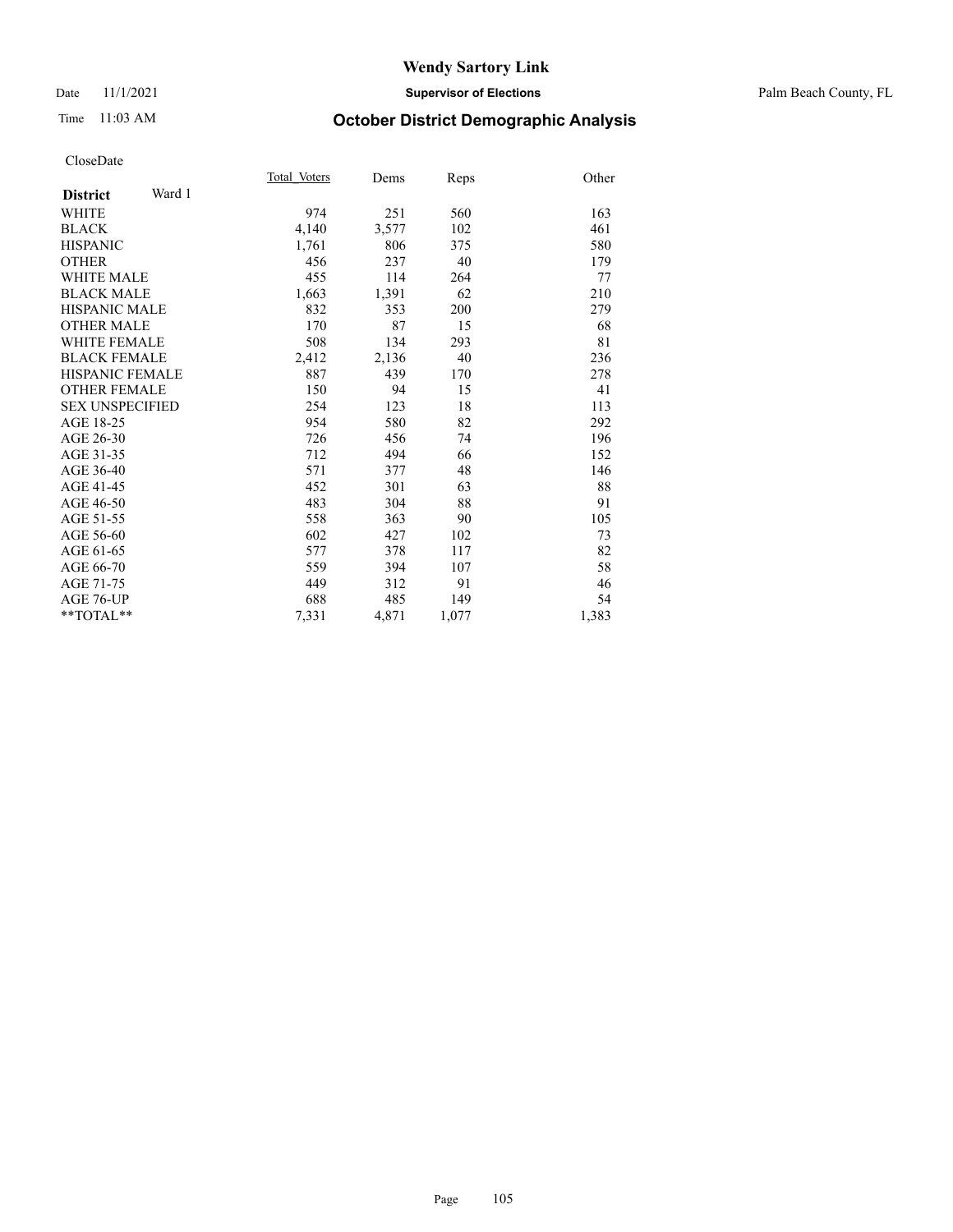### Date 11/1/2021 **Supervisor of Elections** Palm Beach County, FL

# Time 11:03 AM **October District Demographic Analysis**

|                           | Total Voters | Dems   | Reps   | Other  |
|---------------------------|--------------|--------|--------|--------|
| Ward 1<br><b>District</b> |              |        |        |        |
| WHITE                     | 53,771       | 16,600 | 20,922 | 16,249 |
| <b>BLACK</b>              | 2,305        | 1,558  | 129    | 618    |
| <b>HISPANIC</b>           | 6,117        | 2,149  | 1,525  | 2,443  |
| <b>OTHER</b>              | 6,234        | 1,990  | 1,330  | 2,914  |
| <b>WHITE MALE</b>         | 25,775       | 6,576  | 10,728 | 8,471  |
| <b>BLACK MALE</b>         | 1,019        | 632    | 76     | 311    |
| <b>HISPANIC MALE</b>      | 2,453        | 778    | 632    | 1,043  |
| <b>OTHER MALE</b>         | 2,177        | 610    | 523    | 1,044  |
| <b>WHITE FEMALE</b>       | 27,232       | 9,811  | 9,886  | 7,535  |
| <b>BLACK FEMALE</b>       | 1,241        | 901    | 51     | 289    |
| <b>HISPANIC FEMALE</b>    | 3,512        | 1,322  | 851    | 1,339  |
| <b>OTHER FEMALE</b>       | 2,526        | 960    | 513    | 1,053  |
| <b>SEX UNSPECIFIED</b>    | 2,407        | 670    | 625    | 1,112  |
| AGE 18-25                 | 7,685        | 2,630  | 2,294  | 2,761  |
| AGE 26-30                 | 4,663        | 1,521  | 1,364  | 1,778  |
| AGE 31-35                 | 4,570        | 1,488  | 1,285  | 1,797  |
| AGE 36-40                 | 4.449        | 1,446  | 1,279  | 1,724  |
| AGE 41-45                 | 4,404        | 1,377  | 1,271  | 1,756  |
| AGE 46-50                 | 4,894        | 1,391  | 1,659  | 1,844  |
| AGE 51-55                 | 6,012        | 1,660  | 2,265  | 2,087  |
| AGE 56-60                 | 6,485        | 1,916  | 2,579  | 1,990  |
| AGE 61-65                 | 6,013        | 2,021  | 2,290  | 1,702  |
| AGE 66-70                 | 5,343        | 1,963  | 1,915  | 1,465  |
| AGE 71-75                 | 4,870        | 1,807  | 1,791  | 1,272  |
| AGE 76-UP                 | 9.039        | 3,077  | 3,914  | 2,048  |
| $*$ $TOTAL**$             | 68,427       | 22,297 | 23,906 | 22,224 |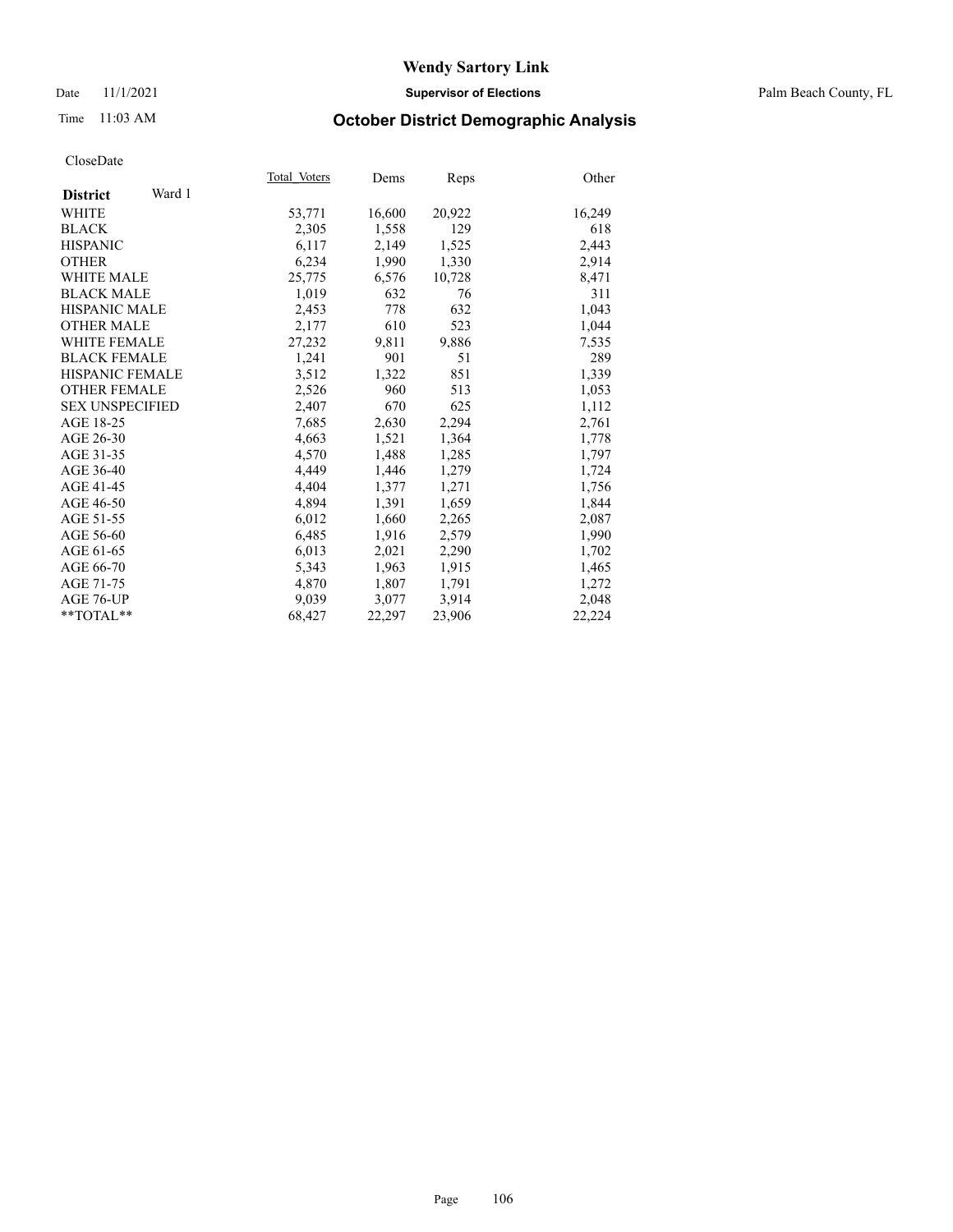### Date 11/1/2021 **Supervisor of Elections** Palm Beach County, FL

# Time 11:03 AM **October District Demographic Analysis**

|                           | Total Voters     | Dems           | Reps           | Other            |
|---------------------------|------------------|----------------|----------------|------------------|
| Ward 1<br><b>District</b> |                  |                |                |                  |
| <b>WHITE</b>              | 299              | 81             | 136            | 82               |
| <b>BLACK</b>              | $\boldsymbol{0}$ | $\theta$       | $\mathbf{0}$   | $\theta$         |
| <b>HISPANIC</b>           | 9                | 3              |                | 5                |
| <b>OTHER</b>              | 16               | 5              | 5              | 6                |
| <b>WHITE MALE</b>         | 125              | 27             | 54             | 44               |
| <b>BLACK MALE</b>         | $\mathbf{0}$     | $\theta$       | $\mathbf{0}$   | $\boldsymbol{0}$ |
| <b>HISPANIC MALE</b>      | 3                | $\overline{c}$ | 0              |                  |
| <b>OTHER MALE</b>         | 6                | $\overline{3}$ | 2              |                  |
| <b>WHITE FEMALE</b>       | 172              | 54             | 80             | 38               |
| <b>BLACK FEMALE</b>       | $\boldsymbol{0}$ | $\theta$       | $\mathbf{0}$   | $\theta$         |
| <b>HISPANIC FEMALE</b>    | 5                | 1              | 1              | 3                |
| <b>OTHER FEMALE</b>       | 4                | $\overline{c}$ | $\theta$       | 2                |
| <b>SEX UNSPECIFIED</b>    | 9                | $\overline{0}$ | 5              | 4                |
| AGE 18-25                 | 7                | $\overline{c}$ | $\overline{c}$ | 3                |
| AGE 26-30                 | 5                | $\mathbf{1}$   | $\overline{c}$ | $\overline{c}$   |
| AGE 31-35                 | 5                | $\overline{c}$ | $\overline{c}$ |                  |
| AGE 36-40                 | 4                | $\overline{2}$ | 1              |                  |
| AGE 41-45                 | 7                | 1              | 2              | 4                |
| AGE 46-50                 | 6                | $\overline{c}$ | 1              | 3                |
| AGE 51-55                 | 18               | $\overline{3}$ | 8              | 7                |
| AGE 56-60                 | 16               | 6              | 6              | 4                |
| AGE 61-65                 | 33               | 14             | 11             | 8                |
| AGE 66-70                 | 29               | 7              | 11             | 11               |
| AGE 71-75                 | 40               | 11             | 18             | 11               |
| AGE 76-UP                 | 154              | 38             | 78             | 38               |
| **TOTAL**                 | 324              | 89             | 142            | 93               |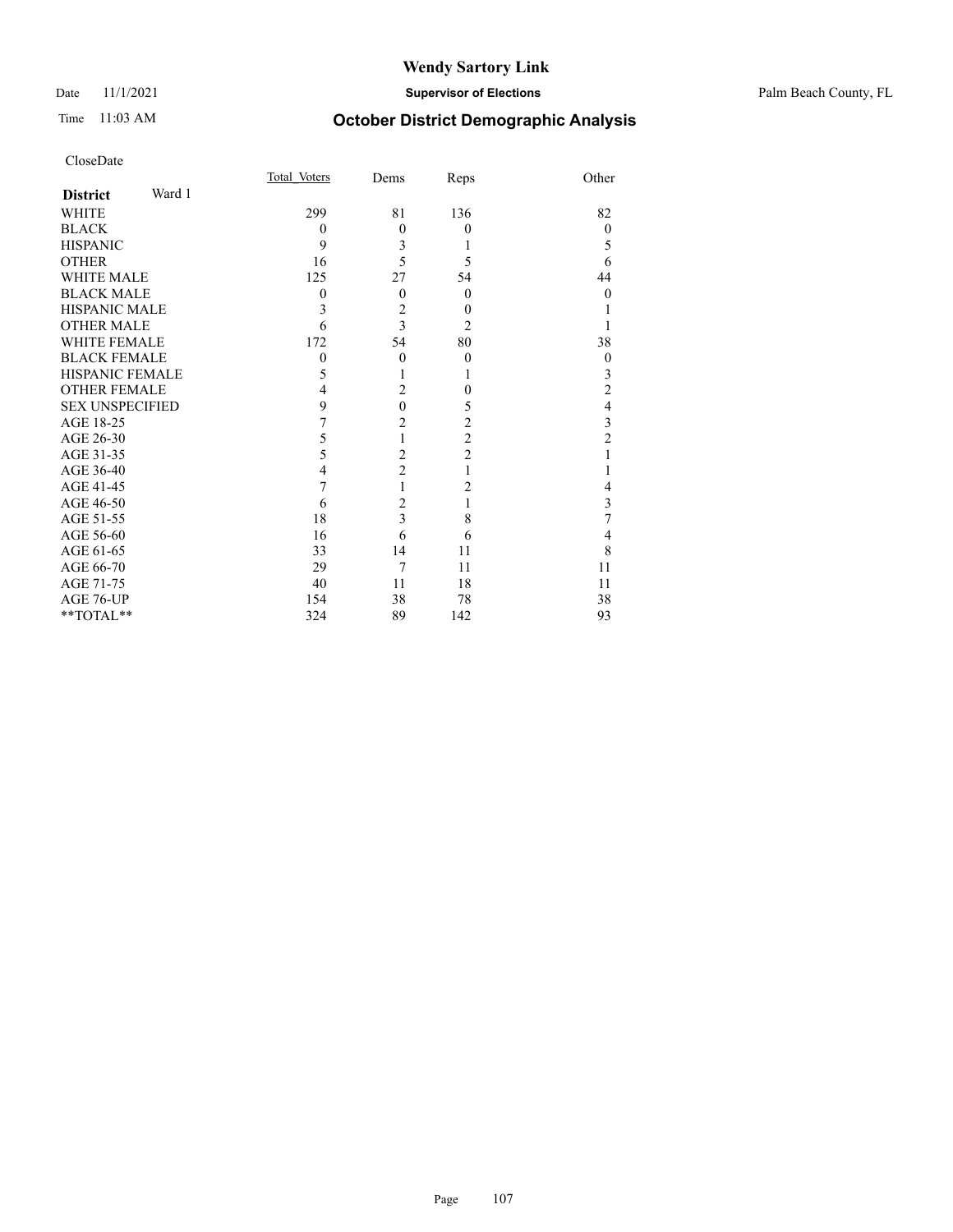# Time 11:03 AM **October District Demographic Analysis**

|                           | Total Voters   | Dems                    | Reps     | Other                   |
|---------------------------|----------------|-------------------------|----------|-------------------------|
| Ward 1<br><b>District</b> |                |                         |          |                         |
| <b>WHITE</b>              | 58             | 19                      | 20       | 19                      |
| <b>BLACK</b>              | $\overline{2}$ | 1                       | $\theta$ |                         |
| <b>HISPANIC</b>           | 23             | 6                       | 6        | 11                      |
| <b>OTHER</b>              | 5              | 1                       | $\Omega$ | 4                       |
| WHITE MALE                | 27             | 8                       | 11       | 8                       |
| <b>BLACK MALE</b>         | 2              |                         | $\Omega$ |                         |
| <b>HISPANIC MALE</b>      | 9              |                         | 5        | 3                       |
| <b>OTHER MALE</b>         | $\theta$       | $\theta$                | 0        | $\mathbf{0}$            |
| <b>WHITE FEMALE</b>       | 29             | 11                      | 9        | 9                       |
| <b>BLACK FEMALE</b>       | $\theta$       | $\mathbf{0}$            | 0        | $\boldsymbol{0}$        |
| <b>HISPANIC FEMALE</b>    | 14             | 5                       | 1        | $\,$ $\,$               |
| <b>OTHER FEMALE</b>       | 3              | $\theta$                | 0        | 3                       |
| <b>SEX UNSPECIFIED</b>    | 4              |                         | 0        | $\overline{\mathbf{3}}$ |
| AGE 18-25                 | 10             | 4                       | 4        | $\overline{c}$          |
| AGE 26-30                 | 3              | 1                       | 0        | $\overline{c}$          |
| AGE 31-35                 | 10             | 4                       | 2        | $\overline{4}$          |
| AGE 36-40                 | 8              | 2                       | $\Omega$ | 6                       |
| AGE 41-45                 | 5              |                         |          | 3                       |
| AGE 46-50                 | 6              |                         | 3        | $\overline{c}$          |
| AGE 51-55                 | 5              |                         | 3        |                         |
| AGE 56-60                 | 9              | $\overline{c}$          | 3        | $\overline{4}$          |
| AGE 61-65                 | 8              | 3                       | $\theta$ | 5                       |
| AGE 66-70                 | 8              | $\overline{\mathbf{3}}$ | 3        | $\overline{2}$          |
| AGE 71-75                 | 4              | $\overline{c}$          |          | 1                       |
| AGE 76-UP                 | 12             | $\overline{\mathbf{3}}$ | 6        | 3                       |
| **TOTAL**                 | 88             | 27                      | 26       | 35                      |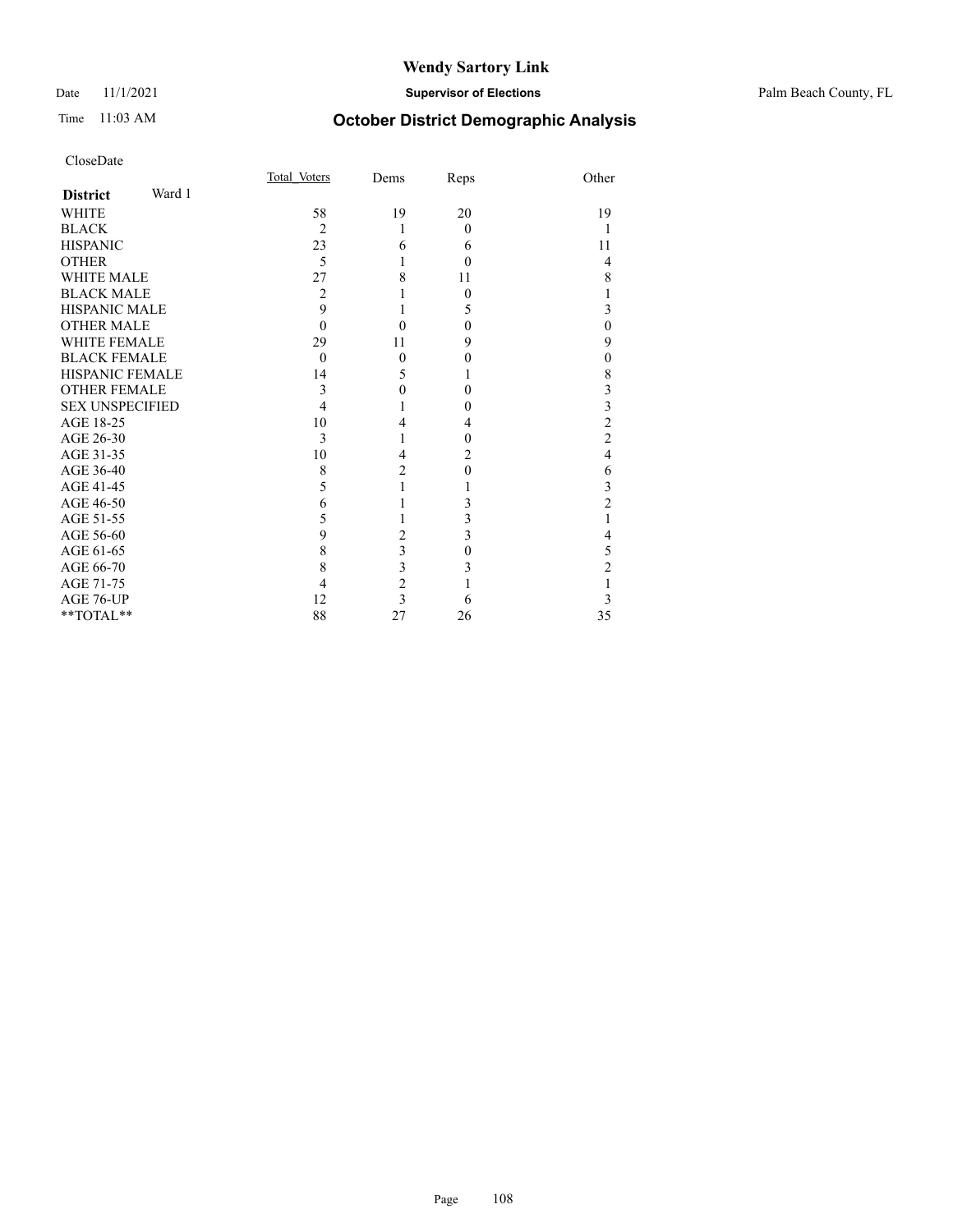#### Date 11/1/2021 **Supervisor of Elections** Palm Beach County, FL

## Time 11:03 AM **October District Demographic Analysis**

| Total Voters | Dems   | Reps   | Other  |
|--------------|--------|--------|--------|
|              |        |        |        |
| 30,441       | 10,496 | 10,551 | 9,394  |
| 9,331        | 7,486  | 265    | 1,580  |
| 3,242        | 1,453  | 620    | 1,169  |
| 3,666        | 1,493  | 649    | 1,524  |
| 14,219       | 4,004  | 5,346  | 4,869  |
| 4,175        | 3,195  | 145    | 835    |
| 1,365        | 573    | 266    | 526    |
| 1,266        | 490    | 258    | 518    |
| 15,790       | 6,345  | 5,077  | 4,368  |
| 5,010        | 4,176  | 117    | 717    |
| 1,803        | 852    | 338    | 613    |
| 1,473        | 683    | 244    | 546    |
| 1.540        | 588    | 286    | 666    |
| 3,824        | 1,765  | 716    | 1,343  |
| 3,667        | 1,568  | 767    | 1,332  |
| 3,927        | 1,714  | 785    | 1,428  |
| 3,177        | 1,379  | 686    | 1,112  |
| 2,668        | 1,130  | 559    | 979    |
| 2,880        | 1,198  | 721    | 961    |
| 3,434        | 1,404  | 986    | 1,044  |
| 4,269        | 1,809  | 1,289  | 1,171  |
| 4,468        | 1,991  | 1,333  | 1,144  |
| 4,199        | 2,060  | 1,154  | 985    |
| 3,708        | 1,841  | 1,002  | 865    |
| 6,458        | 3,069  | 2,086  | 1,303  |
| 46,680       | 20,928 | 12,085 | 13,667 |
|              |        |        |        |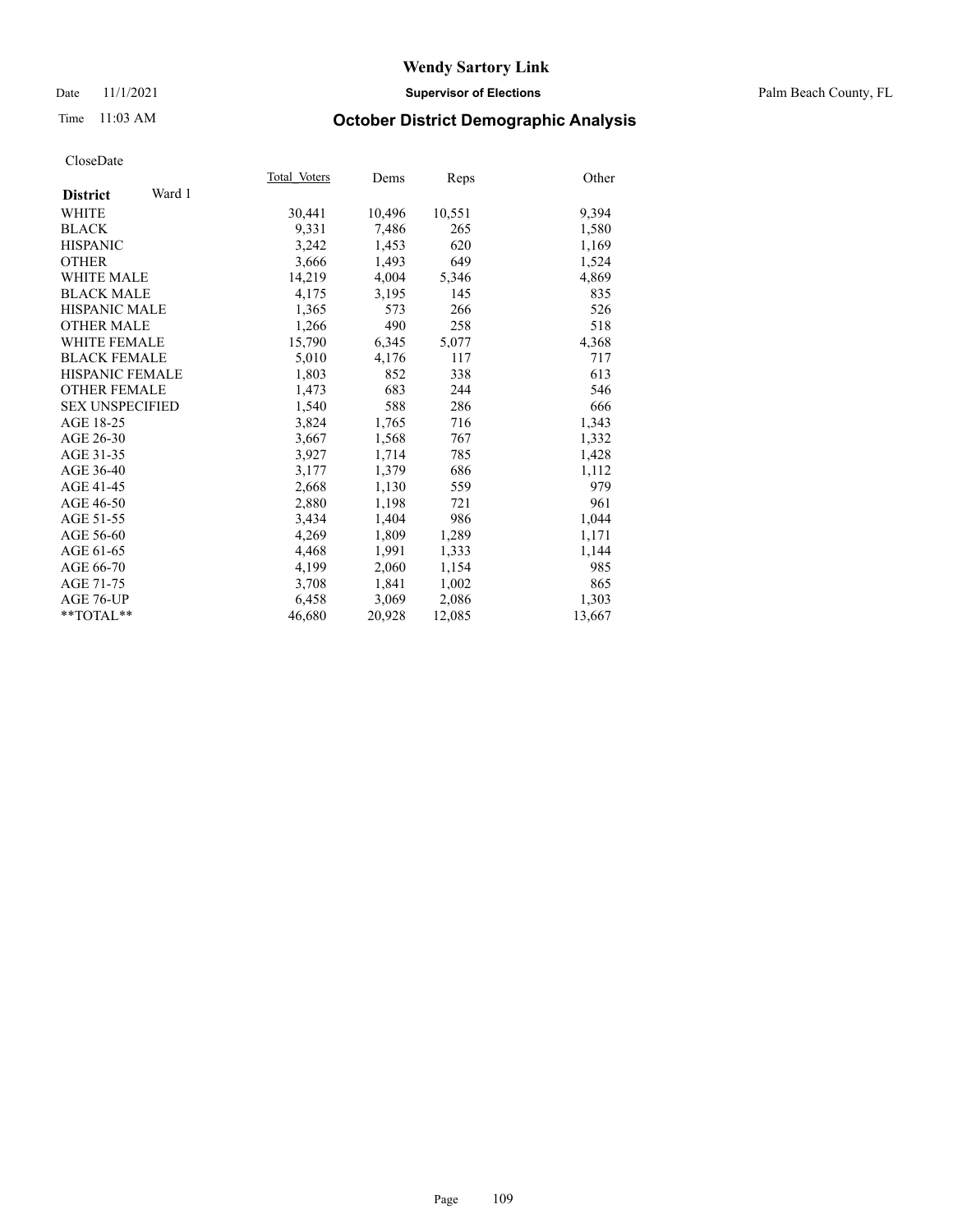#### Date 11/1/2021 **Supervisor of Elections** Palm Beach County, FL

## Time 11:03 AM **October District Demographic Analysis**

|                           | Total Voters | Dems   | Reps  | Other |
|---------------------------|--------------|--------|-------|-------|
| Ward 1<br><b>District</b> |              |        |       |       |
| WHITE                     | 8,754        | 3,216  | 2,894 | 2,644 |
| <b>BLACK</b>              | 4,764        | 3,488  | 153   | 1,123 |
| <b>HISPANIC</b>           | 6,862        | 3,084  | 1,144 | 2,634 |
| <b>OTHER</b>              | 2,719        | 1,105  | 356   | 1,258 |
| <b>WHITE MALE</b>         | 3,840        | 1,216  | 1,362 | 1,262 |
| <b>BLACK MALE</b>         | 1,920        | 1,300  | 93    | 527   |
| <b>HISPANIC MALE</b>      | 2,925        | 1,202  | 537   | 1,186 |
| <b>OTHER MALE</b>         | 959          | 398    | 138   | 423   |
| <b>WHITE FEMALE</b>       | 4,783        | 1,958  | 1,499 | 1,326 |
| <b>BLACK FEMALE</b>       | 2,764        | 2,127  | 59    | 578   |
| <b>HISPANIC FEMALE</b>    | 3,755        | 1,802  | 577   | 1,376 |
| <b>OTHER FEMALE</b>       | 1,097        | 508    | 135   | 454   |
| <b>SEX UNSPECIFIED</b>    | 1,035        | 369    | 145   | 521   |
| AGE 18-25                 | 2,795        | 1,251  | 299   | 1,245 |
| AGE 26-30                 | 1,851        | 824    | 226   | 801   |
| AGE 31-35                 | 1,937        | 914    | 275   | 748   |
| AGE 36-40                 | 1,824        | 860    | 255   | 709   |
| AGE 41-45                 | 1,790        | 857    | 298   | 635   |
| AGE 46-50                 | 1,811        | 871    | 345   | 595   |
| AGE 51-55                 | 1,912        | 920    | 381   | 611   |
| AGE 56-60                 | 1,922        | 938    | 450   | 534   |
| AGE 61-65                 | 1,893        | 894    | 472   | 527   |
| AGE 66-70                 | 1,541        | 775    | 375   | 391   |
| AGE 71-75                 | 1,364        | 644    | 381   | 339   |
| AGE 76-UP                 | 2.459        | 1,145  | 790   | 524   |
| $*$ $TOTAL**$             | 23,099       | 10,893 | 4,547 | 7,659 |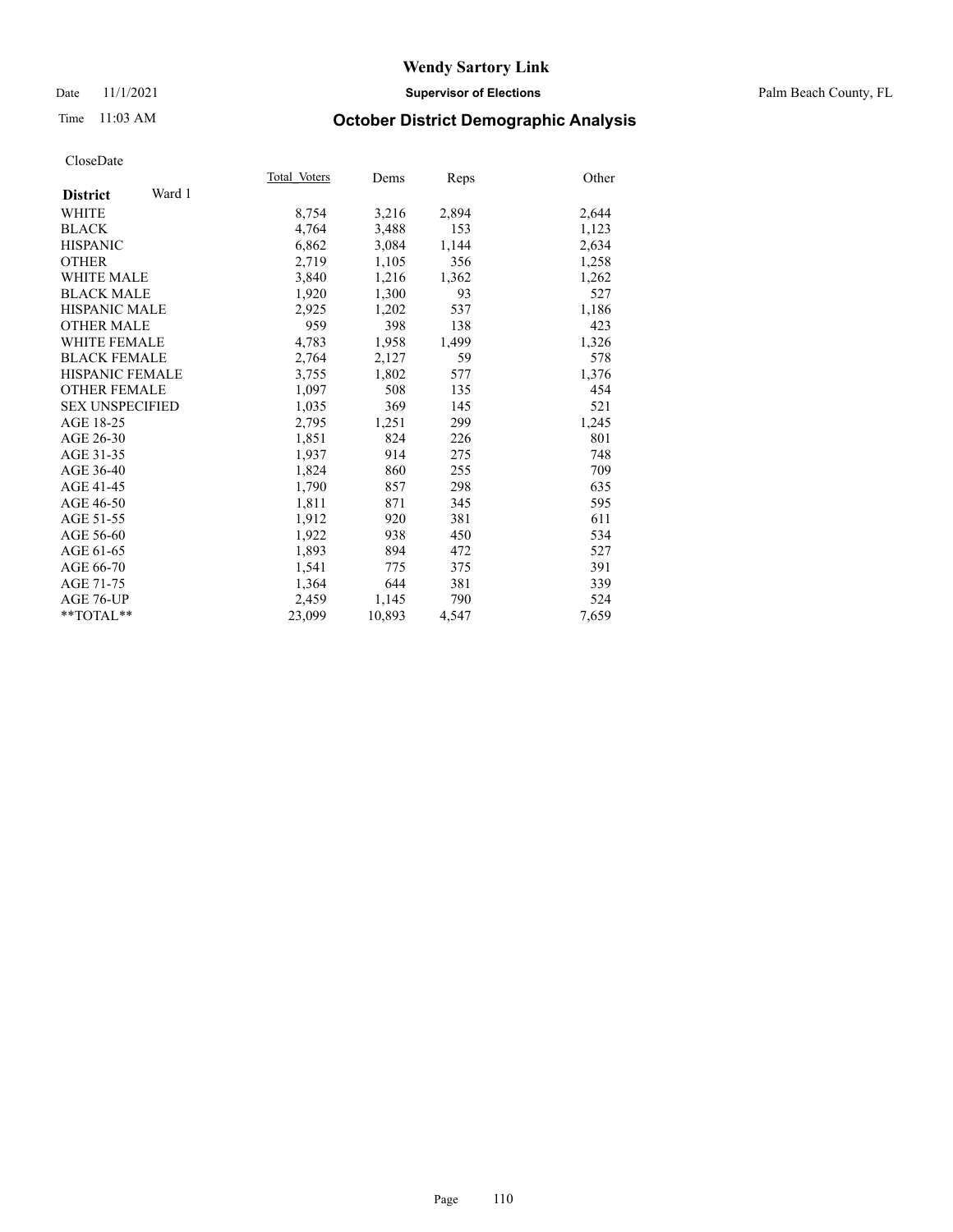#### Date 11/1/2021 **Supervisor of Elections** Palm Beach County, FL

## Time 11:03 AM **October District Demographic Analysis**

|                           | Total Voters | Dems             | Reps           | Other          |
|---------------------------|--------------|------------------|----------------|----------------|
| Ward 1<br><b>District</b> |              |                  |                |                |
| <b>WHITE</b>              | 126          | 35               | 51             | 40             |
| <b>BLACK</b>              | 1            | $\theta$         | $\theta$       | 1              |
| <b>HISPANIC</b>           | 33           | 8                | 10             | 15             |
| <b>OTHER</b>              | 13           | $\theta$         | $\overline{2}$ | 11             |
| <b>WHITE MALE</b>         | 63           | 15               | 29             | 19             |
| <b>BLACK MALE</b>         | 1            | $\theta$         | $\mathbf{0}$   |                |
| <b>HISPANIC MALE</b>      | 16           | 6                | 4              | 6              |
| <b>OTHER MALE</b>         | 5            | $\theta$         |                | 4              |
| WHITE FEMALE              | 61           | 20               | 22             | 19             |
| <b>BLACK FEMALE</b>       | $\theta$     | $\theta$         | $\mathbf{0}$   | $\mathbf{0}$   |
| <b>HISPANIC FEMALE</b>    | 16           | $\overline{2}$   | 5              | 9              |
| <b>OTHER FEMALE</b>       | 5            | $\mathbf{0}$     |                | 4              |
| <b>SEX UNSPECIFIED</b>    | 6            | $\boldsymbol{0}$ |                | 5              |
| AGE 18-25                 | 19           | 4                | 6              | 9              |
| AGE 26-30                 | 18           | 5                | 4              | 9              |
| AGE 31-35                 | 12           | 1                | 7              | 4              |
| AGE 36-40                 | 9            | 3                | $\overline{c}$ | 4              |
| AGE 41-45                 | 10           | 3                | 5              | $\overline{2}$ |
| AGE 46-50                 | 15           | 1                | 6              | 8              |
| AGE 51-55                 | 13           | 4                | 4              | 5              |
| AGE 56-60                 | 31           | 8                | 12             | 11             |
| AGE 61-65                 | 10           | $\overline{c}$   | 4              | 4              |
| AGE 66-70                 | 18           | 5                | 7              | 6              |
| AGE 71-75                 | 8            | 3                |                | 4              |
| AGE 76-UP                 | 10           | 4                | 5              |                |
| $**TOTAL**$               | 173          | 43               | 63             | 67             |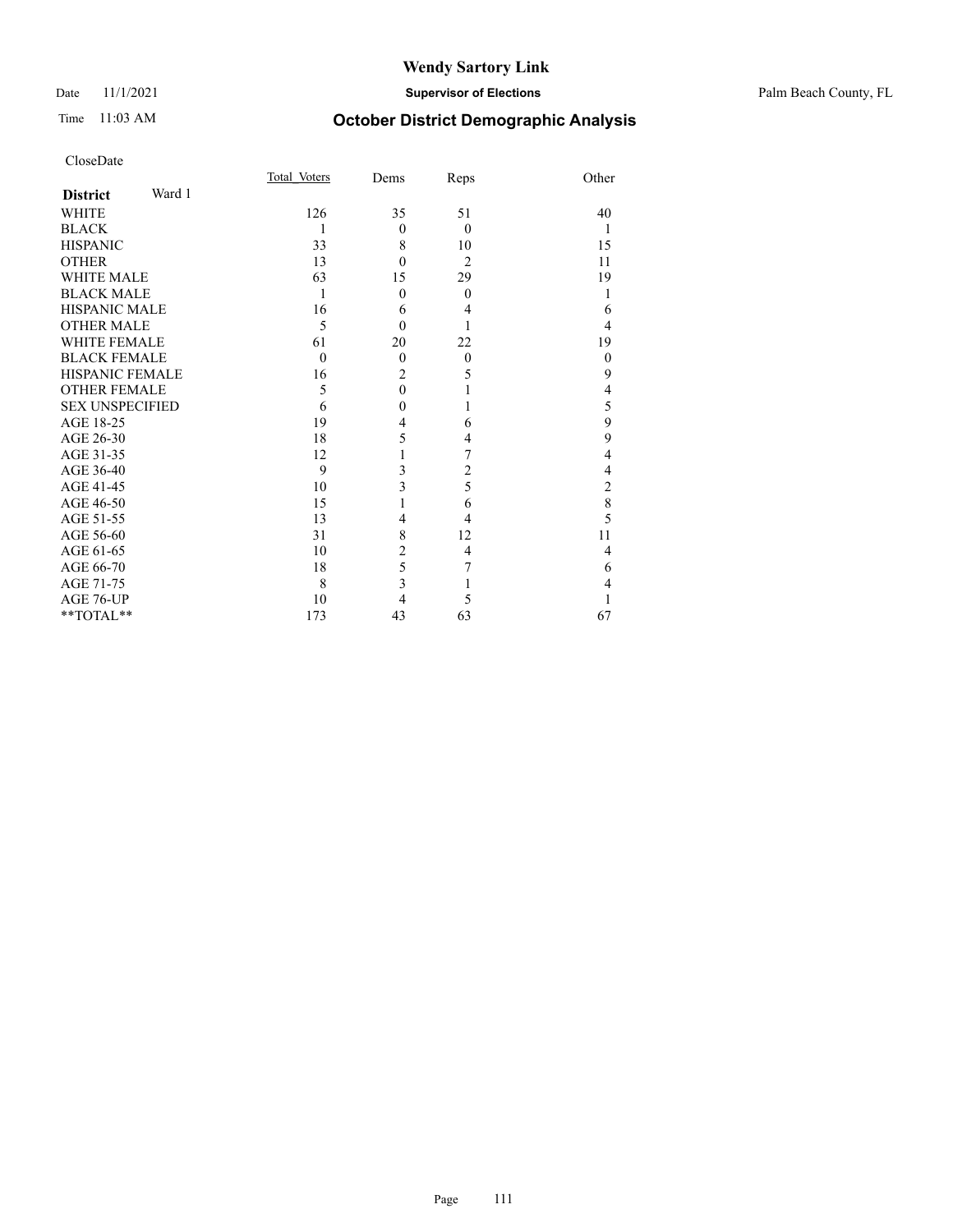#### Date 11/1/2021 **Supervisor of Elections** Palm Beach County, FL

## Time 11:03 AM **October District Demographic Analysis**

|                           | Total Voters   | Dems           | Reps             | Other          |
|---------------------------|----------------|----------------|------------------|----------------|
| Ward 1<br><b>District</b> |                |                |                  |                |
| WHITE                     | 804            | 170            | 432              | 202            |
| <b>BLACK</b>              | 4              | 4              | $\boldsymbol{0}$ | $\theta$       |
| <b>HISPANIC</b>           | 22             | 4              | 9                | 9              |
| <b>OTHER</b>              | 37             | 6              | 10               | 21             |
| <b>WHITE MALE</b>         | 395            | 68             | 219              | 108            |
| <b>BLACK MALE</b>         | $\overline{c}$ | $\overline{2}$ | $\mathbf{0}$     | $\overline{0}$ |
| <b>HISPANIC MALE</b>      | 6              | $\mathbf{0}$   | $\overline{2}$   | 4              |
| <b>OTHER MALE</b>         | 19             | $\overline{2}$ | $\overline{7}$   | 10             |
| <b>WHITE FEMALE</b>       | 399            | 100            | 206              | 93             |
| <b>BLACK FEMALE</b>       | $\overline{2}$ | $\overline{2}$ | $\boldsymbol{0}$ | 0              |
| <b>HISPANIC FEMALE</b>    | 16             | $\overline{4}$ | 7                | 5              |
| <b>OTHER FEMALE</b>       | 10             | $\overline{c}$ | $\overline{c}$   | 6              |
| <b>SEX UNSPECIFIED</b>    | 17             | $\overline{4}$ | 7                | 6              |
| AGE 18-25                 | 56             | 9              | 17               | 30             |
| AGE 26-30                 | 26             | $\overline{4}$ | 9                | 13             |
| AGE 31-35                 | 34             | 12             | 11               | 11             |
| AGE 36-40                 | 47             | 10             | 20               | 17             |
| AGE 41-45                 | 26             | 3              | 13               | 10             |
| AGE 46-50                 | 47             | 6              | 24               | 17             |
| AGE 51-55                 | 50             | 9              | 24               | 17             |
| AGE 56-60                 | 80             | 11             | 43               | 26             |
| AGE 61-65                 | 98             | 20             | 62               | 16             |
| AGE 66-70                 | 106            | 28             | 57               | 21             |
| AGE 71-75                 | 104            | 24             | 60               | 20             |
| AGE 76-UP                 | 193            | 48             | 111              | 34             |
| **TOTAL**                 | 867            | 184            | 451              | 232            |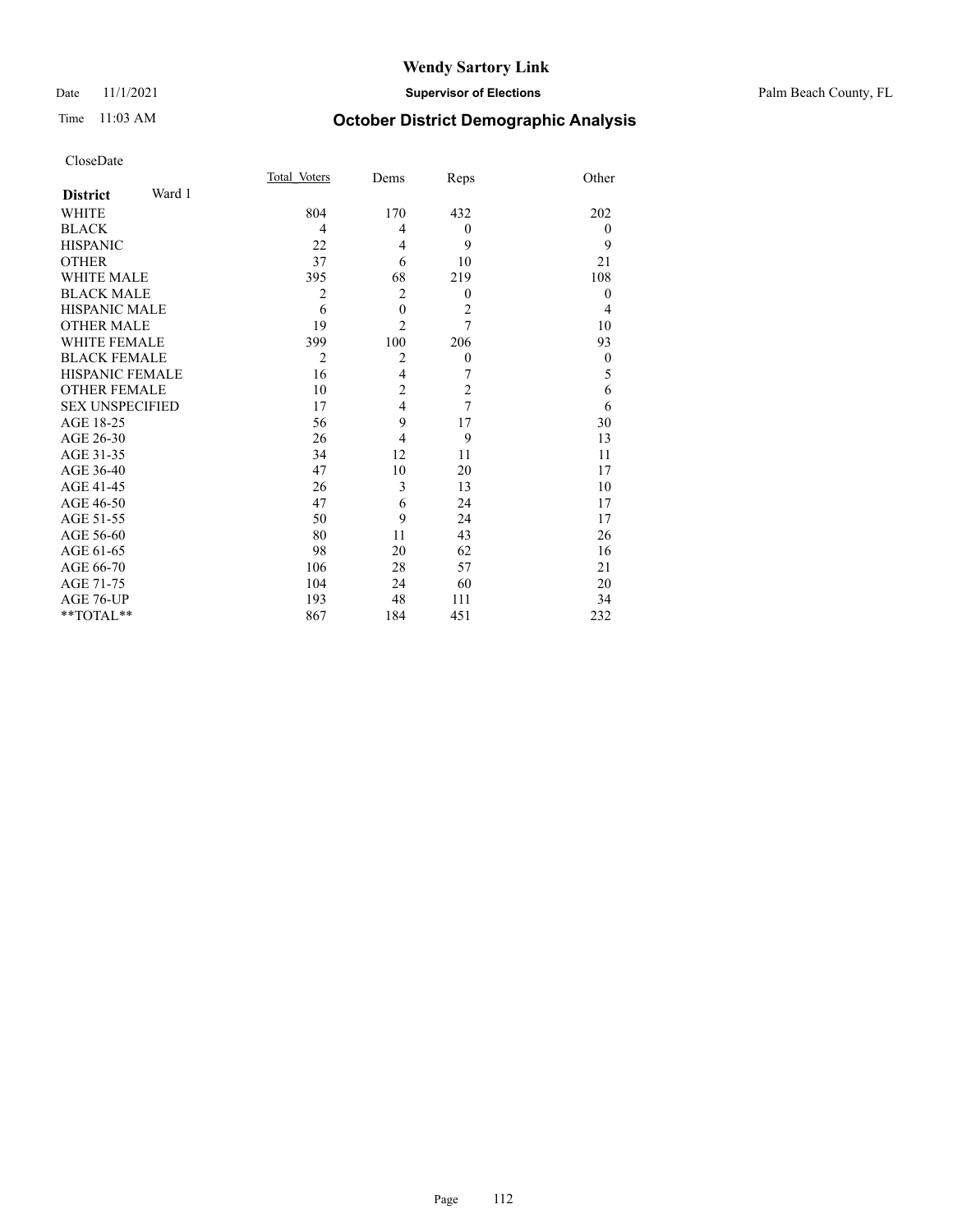### Date 11/1/2021 **Supervisor of Elections** Palm Beach County, FL

## Time 11:03 AM **October District Demographic Analysis**

|                           | Total Voters | Dems  | Reps           | Other          |
|---------------------------|--------------|-------|----------------|----------------|
| Ward 1<br><b>District</b> |              |       |                |                |
| <b>WHITE</b>              | 3,412        | 1,020 | 1,418          | 974            |
| <b>BLACK</b>              | 19           | 14    | $\overline{2}$ | 3              |
| <b>HISPANIC</b>           | 145          | 47    | 41             | 57             |
| <b>OTHER</b>              | 265          | 95    | 66             | 104            |
| <b>WHITE MALE</b>         | 1,616        | 417   | 717            | 482            |
| <b>BLACK MALE</b>         | 9            | 6     | $\overline{2}$ | 1              |
| <b>HISPANIC MALE</b>      | 46           | 15    | 14             | 17             |
| <b>OTHER MALE</b>         | 85           | 23    | 20             | 42             |
| <b>WHITE FEMALE</b>       | 1,754        | 599   | 675            | 480            |
| <b>BLACK FEMALE</b>       | 10           | 8     | $\theta$       | $\overline{2}$ |
| HISPANIC FEMALE           | 96           | 32    | 27             | 37             |
| <b>OTHER FEMALE</b>       | 112          | 48    | 30             | 34             |
| <b>SEX UNSPECIFIED</b>    | 109          | 25    | 41             | 43             |
| AGE 18-25                 | 163          | 46    | 53             | 64             |
| AGE 26-30                 | 94           | 31    | 24             | 39             |
| AGE 31-35                 | 94           | 30    | 27             | 37             |
| AGE 36-40                 | 78           | 23    | 25             | 30             |
| AGE 41-45                 | 83           | 19    | 28             | 36             |
| AGE 46-50                 | 112          | 19    | 45             | 48             |
| AGE 51-55                 | 201          | 40    | 93             | 68             |
| AGE 56-60                 | 370          | 101   | 146            | 123            |
| AGE 61-65                 | 448          | 153   | 166            | 129            |
| AGE 66-70                 | 437          | 137   | 171            | 129            |
| AGE 71-75                 | 594          | 207   | 219            | 168            |
| AGE 76-UP                 | 1,167        | 370   | 530            | 267            |
| $*$ $TOTAL**$             | 3,841        | 1,176 | 1,527          | 1,138          |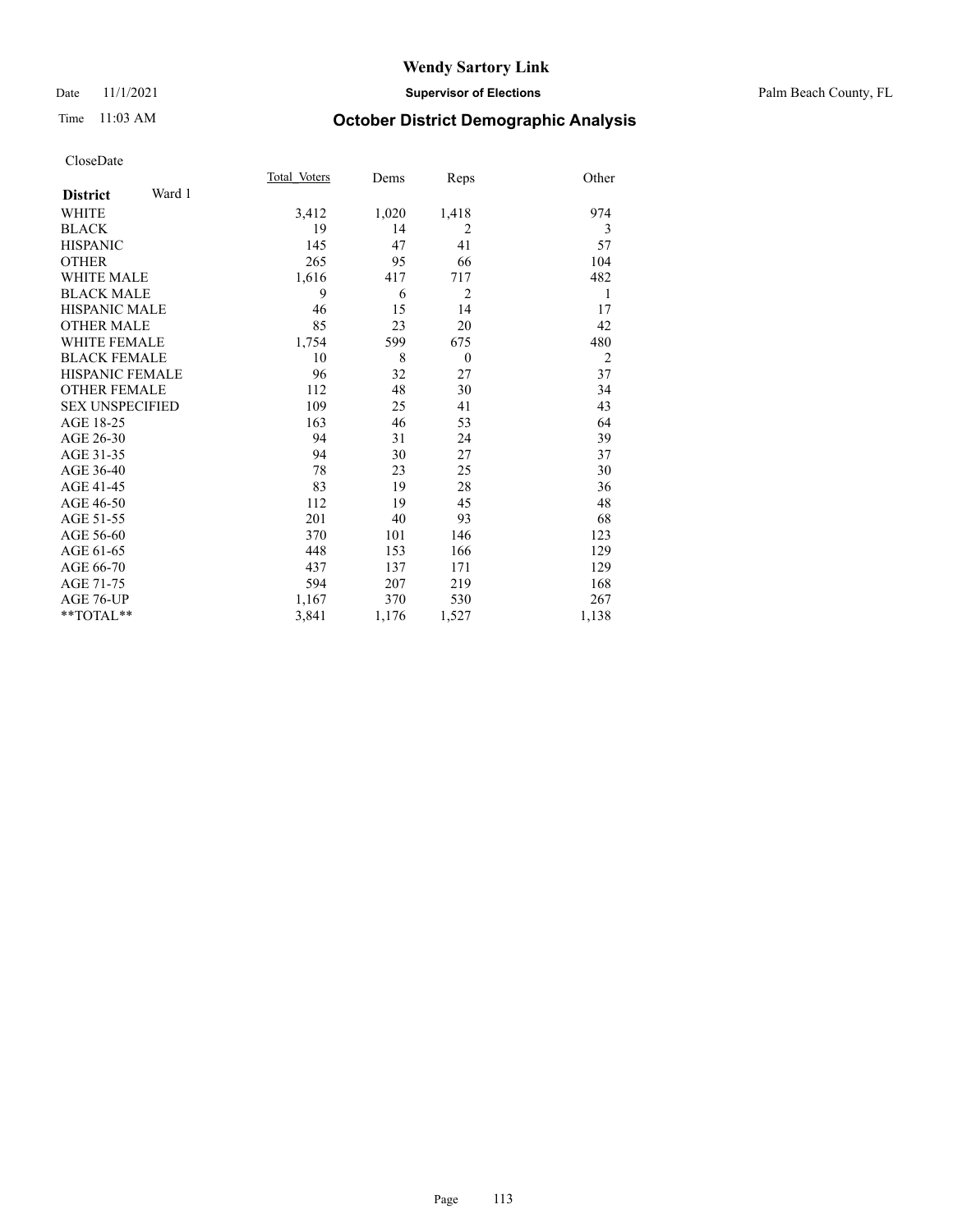## Date 11/1/2021 **Supervisor of Elections** Palm Beach County, FL

## Time 11:03 AM **October District Demographic Analysis**

|                        |        | Total Voters | Dems | Reps | Other |
|------------------------|--------|--------------|------|------|-------|
| <b>District</b>        | Ward 1 |              |      |      |       |
| <b>WHITE</b>           |        | 484          | 143  | 210  | 131   |
| <b>BLACK</b>           |        | 390          | 298  | 20   | 72    |
| <b>HISPANIC</b>        |        | 308          | 124  | 71   | 113   |
| <b>OTHER</b>           |        | 140          | 42   | 29   | 69    |
| <b>WHITE MALE</b>      |        | 238          | 59   | 102  | 77    |
| <b>BLACK MALE</b>      |        | 172          | 116  | 13   | 43    |
| <b>HISPANIC MALE</b>   |        | 144          | 47   | 38   | 59    |
| <b>OTHER MALE</b>      |        | 40           | 13   | 6    | 21    |
| <b>WHITE FEMALE</b>    |        | 239          | 83   | 104  | 52    |
| <b>BLACK FEMALE</b>    |        | 214          | 179  | 7    | 28    |
| HISPANIC FEMALE        |        | 154          | 72   | 30   | 52    |
| <b>OTHER FEMALE</b>    |        | 56           | 19   | 10   | 27    |
| <b>SEX UNSPECIFIED</b> |        | 65           | 19   | 20   | 26    |
| AGE 18-25              |        | 155          | 66   | 30   | 59    |
| AGE 26-30              |        | 122          | 54   | 23   | 45    |
| AGE 31-35              |        | 115          | 55   | 20   | 40    |
| AGE 36-40              |        | 111          | 50   | 18   | 43    |
| AGE 41-45              |        | 113          | 67   | 25   | 21    |
| AGE 46-50              |        | 101          | 51   | 18   | 32    |
| AGE 51-55              |        | 130          | 50   | 47   | 33    |
| AGE 56-60              |        | 133          | 55   | 35   | 43    |
| AGE 61-65              |        | 124          | 55   | 38   | 31    |
| AGE 66-70              |        | 80           | 42   | 22   | 16    |
| AGE 71-75              |        | 57           | 27   | 19   | 11    |
| AGE 76-UP              |        | 81           | 35   | 35   | 11    |
| $*$ $TOTAL**$          |        | 1,322        | 607  | 330  | 385   |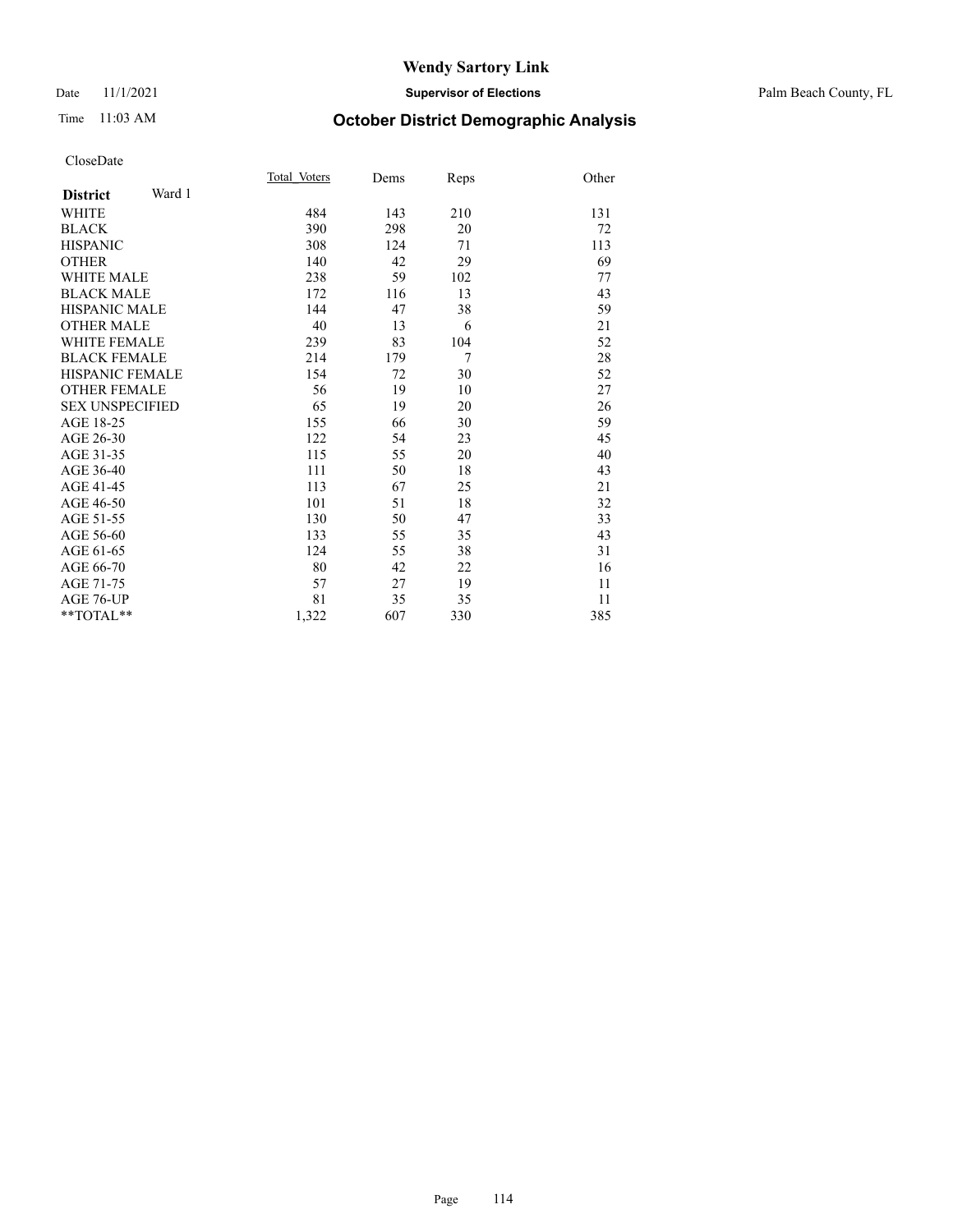#### Date 11/1/2021 **Supervisor of Elections** Palm Beach County, FL

## Time 11:03 AM **October District Demographic Analysis**

|                           | Total Voters | Dems | Reps           | Other |
|---------------------------|--------------|------|----------------|-------|
| Ward 1<br><b>District</b> |              |      |                |       |
| WHITE                     | 1,627        | 498  | 612            | 517   |
| <b>BLACK</b>              | 120          | 87   | 7              | 26    |
| <b>HISPANIC</b>           | 173          | 70   | 29             | 74    |
| <b>OTHER</b>              | 156          | 46   | 41             | 69    |
| <b>WHITE MALE</b>         | 768          | 194  | 314            | 260   |
| <b>BLACK MALE</b>         | 47           | 29   | $\overline{4}$ | 14    |
| <b>HISPANIC MALE</b>      | 75           | 33   | 12             | 30    |
| <b>OTHER MALE</b>         | 52           | 13   | 14             | 25    |
| <b>WHITE FEMALE</b>       | 842          | 300  | 292            | 250   |
| <b>BLACK FEMALE</b>       | 71           | 58   | $\overline{2}$ | 11    |
| <b>HISPANIC FEMALE</b>    | 90           | 35   | 15             | 40    |
| <b>OTHER FEMALE</b>       | 72           | 23   | 18             | 31    |
| <b>SEX UNSPECIFIED</b>    | 59           | 16   | 18             | 25    |
| AGE 18-25                 | 125          | 44   | 28             | 53    |
| AGE 26-30                 | 144          | 46   | 42             | 56    |
| AGE 31-35                 | 149          | 48   | 37             | 64    |
| AGE 36-40                 | 119          | 39   | 34             | 46    |
| AGE 41-45                 | 133          | 48   | 33             | 52    |
| AGE 46-50                 | 168          | 54   | 52             | 62    |
| AGE 51-55                 | 177          | 58   | 59             | 60    |
| AGE 56-60                 | 224          | 68   | 88             | 68    |
| AGE 61-65                 | 230          | 84   | 84             | 62    |
| AGE 66-70                 | 205          | 76   | 66             | 63    |
| AGE 71-75                 | 149          | 56   | 58             | 35    |
| <b>AGE 76-UP</b>          | 253          | 80   | 108            | 65    |
| $*$ $TOTAL**$             | 2,076        | 701  | 689            | 686   |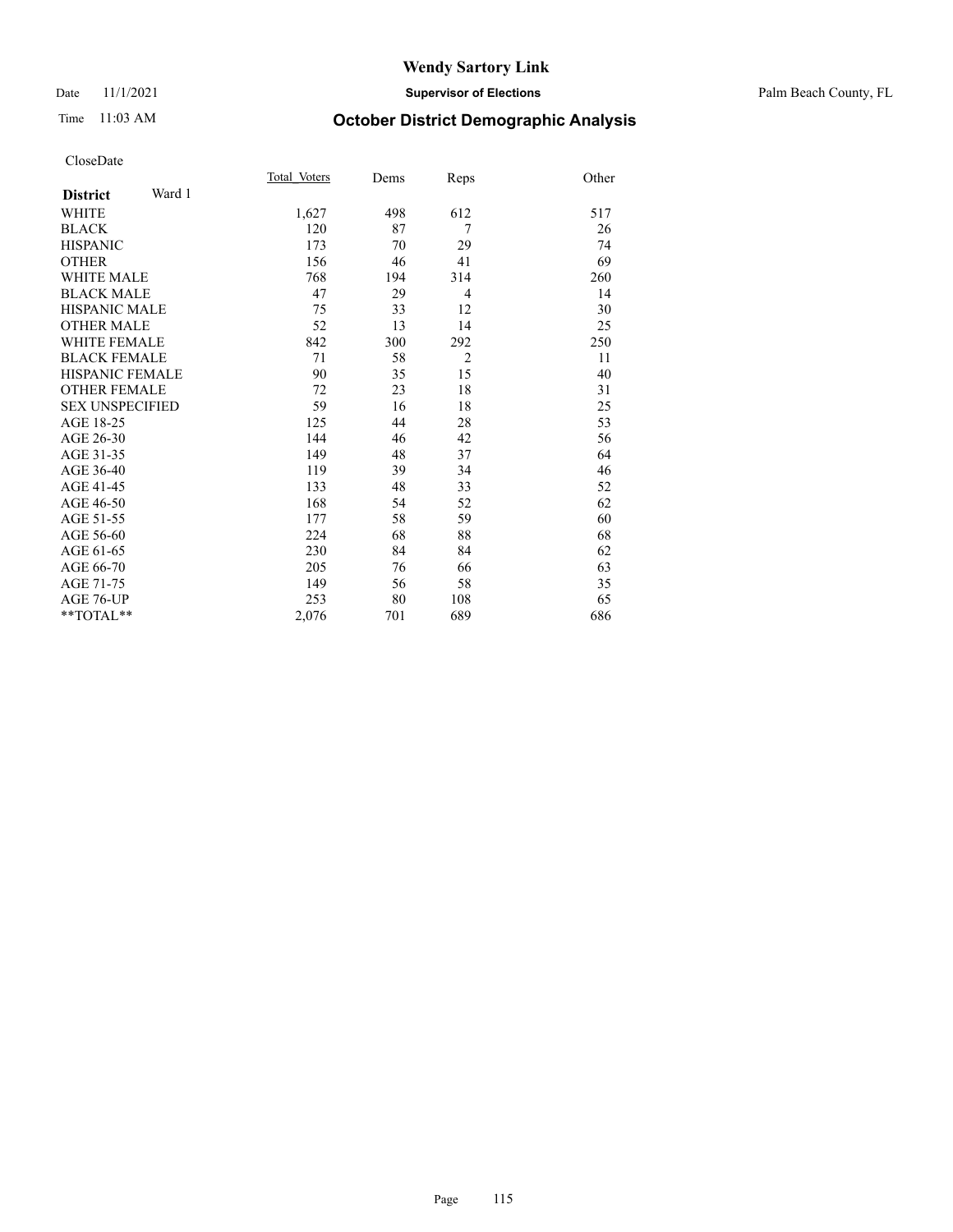## Time 11:03 AM **October District Demographic Analysis**

|                           | Total Voters | Dems | Reps           | Other |
|---------------------------|--------------|------|----------------|-------|
| Ward 1<br><b>District</b> |              |      |                |       |
| WHITE                     | 2,832        | 722  | 1,351          | 759   |
| <b>BLACK</b>              | 19           | 8    | $\overline{4}$ | 7     |
| <b>HISPANIC</b>           | 80           | 18   | 35             | 27    |
| <b>OTHER</b>              | 166          | 46   | 52             | 68    |
| <b>WHITE MALE</b>         | 1,285        | 261  | 639            | 385   |
| <b>BLACK MALE</b>         | 9            | 3    | $\overline{2}$ | 4     |
| HISPANIC MALE             | 34           | 9    | 17             | 8     |
| <b>OTHER MALE</b>         | 46           | 8    | 17             | 21    |
| <b>WHITE FEMALE</b>       | 1,516        | 455  | 698            | 363   |
| <b>BLACK FEMALE</b>       | 10           | 5    | $\overline{2}$ | 3     |
| <b>HISPANIC FEMALE</b>    | 45           | 9    | 18             | 18    |
| <b>OTHER FEMALE</b>       | 73           | 24   | 25             | 24    |
| <b>SEX UNSPECIFIED</b>    | 74           | 15   | 24             | 35    |
| AGE 18-25                 | 122          | 34   | 45             | 43    |
| AGE 26-30                 | 67           | 15   | 32             | 20    |
| AGE 31-35                 | 99           | 22   | 37             | 40    |
| AGE 36-40                 | 109          | 20   | 45             | 44    |
| AGE 41-45                 | 83           | 16   | 34             | 33    |
| AGE 46-50                 | 119          | 27   | 46             | 46    |
| AGE 51-55                 | 180          | 29   | 90             | 61    |
| AGE 56-60                 | 300          | 76   | 144            | 80    |
| AGE 61-65                 | 363          | 98   | 173            | 92    |
| AGE 66-70                 | 390          | 105  | 174            | 111   |
| AGE 71-75                 | 393          | 109  | 172            | 112   |
| AGE 76-UP                 | 872          | 243  | 450            | 179   |
| **TOTAL**                 | 3,097        | 794  | 1,442          | 861   |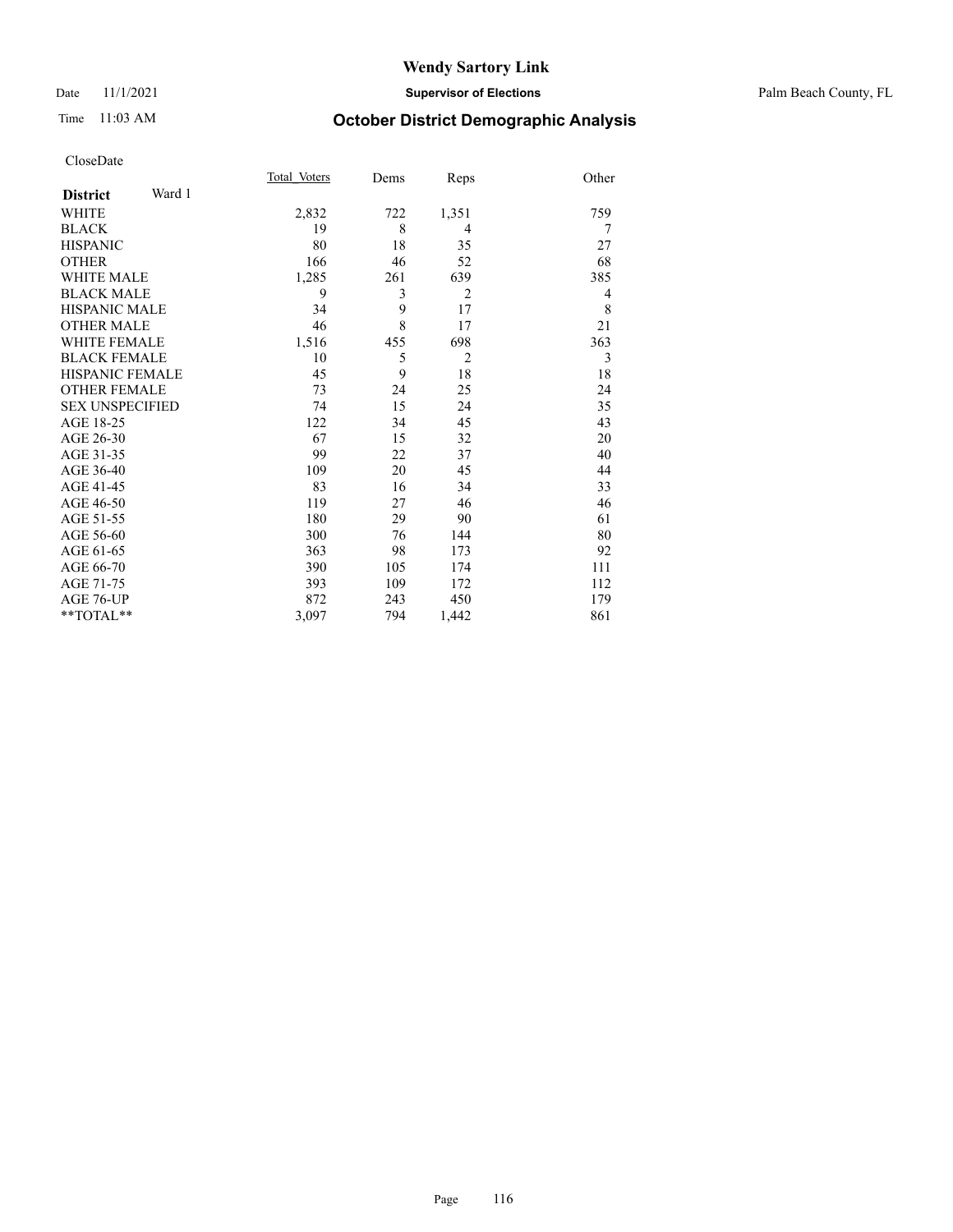#### Date 11/1/2021 **Supervisor of Elections** Palm Beach County, FL

## Time 11:03 AM **October District Demographic Analysis**

|                           | Total Voters     | Dems           | Reps             | Other            |
|---------------------------|------------------|----------------|------------------|------------------|
| Ward 1<br><b>District</b> |                  |                |                  |                  |
| WHITE                     | 361              | 60             | 208              | 93               |
| <b>BLACK</b>              | $\overline{0}$   | $\theta$       | $\mathbf{0}$     | 0                |
| <b>HISPANIC</b>           | 5                | $\mathbf{0}$   | 4                |                  |
| <b>OTHER</b>              | 26               | 8              | 10               | 8                |
| <b>WHITE MALE</b>         | 173              | 16             | 109              | 48               |
| <b>BLACK MALE</b>         | $\theta$         | $\Omega$       | $\mathbf{0}$     | $\boldsymbol{0}$ |
| <b>HISPANIC MALE</b>      | $\boldsymbol{0}$ | $\mathbf{0}$   | $\theta$         | $\boldsymbol{0}$ |
| <b>OTHER MALE</b>         | 4                | $\overline{2}$ | $\overline{2}$   | $\theta$         |
| WHITE FEMALE              | 186              | 44             | 97               | 45               |
| <b>BLACK FEMALE</b>       | $\overline{0}$   | $\theta$       | $\boldsymbol{0}$ | $\boldsymbol{0}$ |
| <b>HISPANIC FEMALE</b>    | 5                | $\mathbf{0}$   | 4                |                  |
| <b>OTHER FEMALE</b>       | 16               | 5              | 5                | 6                |
| <b>SEX UNSPECIFIED</b>    | 8                | 1              | 5                | 2                |
| AGE 18-25                 | 42               | 6              | 19               | 17               |
| AGE 26-30                 | 16               | 3              | 10               | 3                |
| AGE 31-35                 | 12               | $\overline{c}$ | 5                | 5                |
| AGE 36-40                 | $\overline{4}$   | $\mathbf{1}$   | 3                | $\mathbf{0}$     |
| AGE 41-45                 | 13               | 5              | 6                | $\overline{2}$   |
| AGE 46-50                 | 14               | $\overline{c}$ | 7                | 5                |
| AGE 51-55                 | 40               | $\overline{4}$ | 25               | 11               |
| AGE 56-60                 | 51               | 3              | 31               | 17               |
| AGE 61-65                 | 51               | 14             | 24               | 13               |
| AGE 66-70                 | 35               | 5              | 19               | 11               |
| AGE 71-75                 | 39               | 6              | 23               | 10               |
| AGE 76-UP                 | 75               | 17             | 50               | 8                |
| **TOTAL**                 | 392              | 68             | 222              | 102              |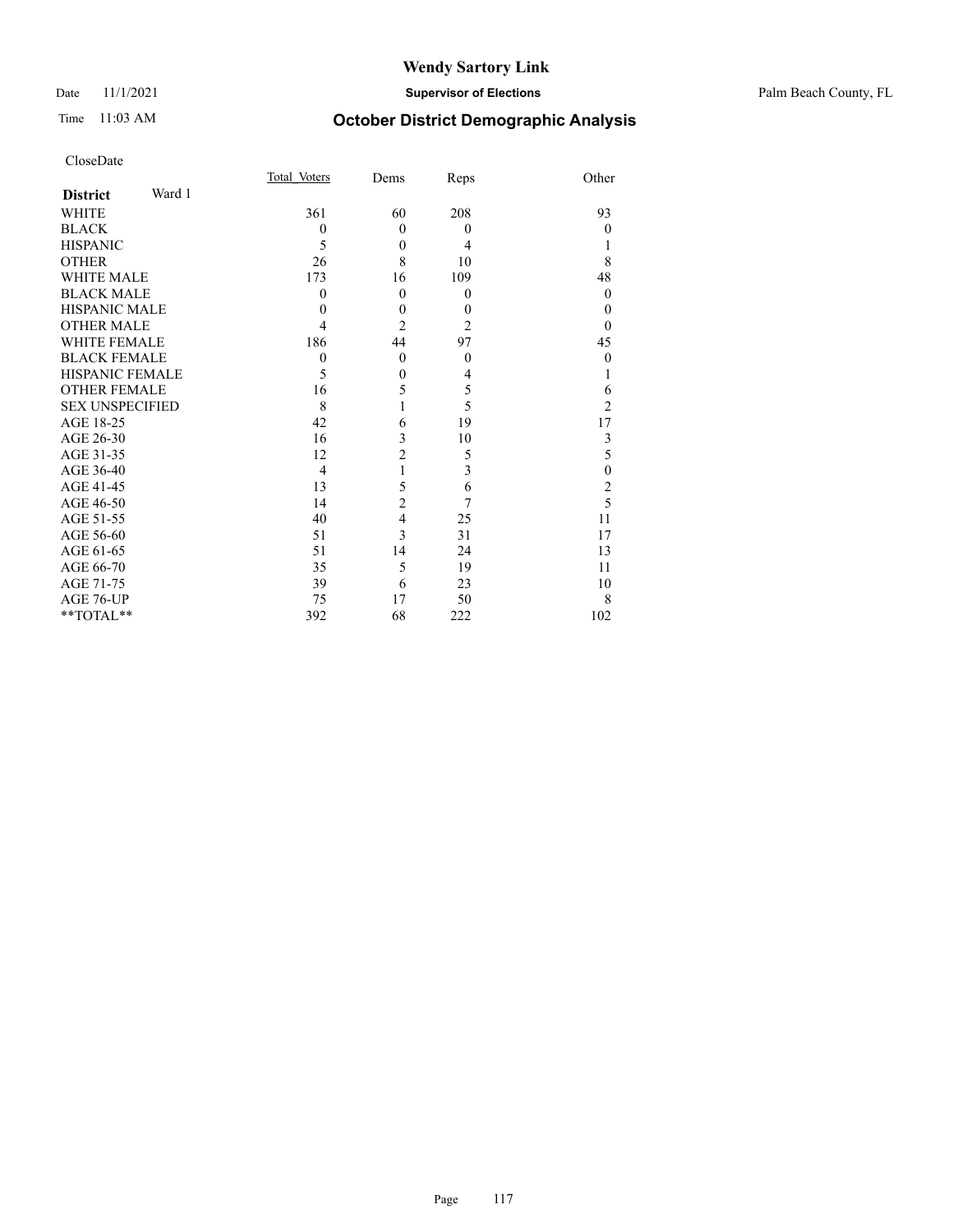#### Date 11/1/2021 **Supervisor of Elections** Palm Beach County, FL

## Time 11:03 AM **October District Demographic Analysis**

|                           | Total Voters | Dems   | Reps   | Other  |
|---------------------------|--------------|--------|--------|--------|
| Ward 1<br><b>District</b> |              |        |        |        |
| <b>WHITE</b>              | 38,059       | 10,115 | 16,721 | 11,223 |
| <b>BLACK</b>              | 608          | 402    | 43     | 163    |
| <b>HISPANIC</b>           | 2,580        | 986    | 663    | 931    |
| <b>OTHER</b>              | 3,226        | 1,015  | 798    | 1,413  |
| <b>WHITE MALE</b>         | 17,857       | 3,794  | 8,379  | 5,684  |
| <b>BLACK MALE</b>         | 296          | 184    | 21     | 91     |
| <b>HISPANIC MALE</b>      | 1,074        | 379    | 290    | 405    |
| <b>OTHER MALE</b>         | 1,108        | 332    | 285    | 491    |
| <b>WHITE FEMALE</b>       | 19,787       | 6,203  | 8,172  | 5,412  |
| <b>BLACK FEMALE</b>       | 304          | 213    | 20     | 71     |
| HISPANIC FEMALE           | 1,445        | 585    | 353    | 507    |
| <b>OTHER FEMALE</b>       | 1,288        | 485    | 305    | 498    |
| <b>SEX UNSPECIFIED</b>    | 1,263        | 321    | 379    | 563    |
| AGE 18-25                 | 3,891        | 1,152  | 1,296  | 1,443  |
| AGE 26-30                 | 2,815        | 824    | 947    | 1,044  |
| AGE 31-35                 | 2,878        | 825    | 981    | 1,072  |
| AGE 36-40                 | 3,074        | 864    | 1,051  | 1,159  |
| AGE 41-45                 | 3,148        | 841    | 1,116  | 1,191  |
| AGE 46-50                 | 3,429        | 853    | 1,366  | 1,210  |
| AGE 51-55                 | 4,010        | 972    | 1,808  | 1,230  |
| AGE 56-60                 | 4,337        | 1,113  | 2,019  | 1,205  |
| AGE 61-65                 | 4,208        | 1,217  | 1,904  | 1,087  |
| AGE 66-70                 | 3,690        | 1,186  | 1,544  | 960    |
| AGE 71-75                 | 3,320        | 1,022  | 1,467  | 831    |
| AGE 76-UP                 | 5.673        | 1,649  | 2,726  | 1,298  |
| **TOTAL**                 | 44,473       | 12,518 | 18,225 | 13,730 |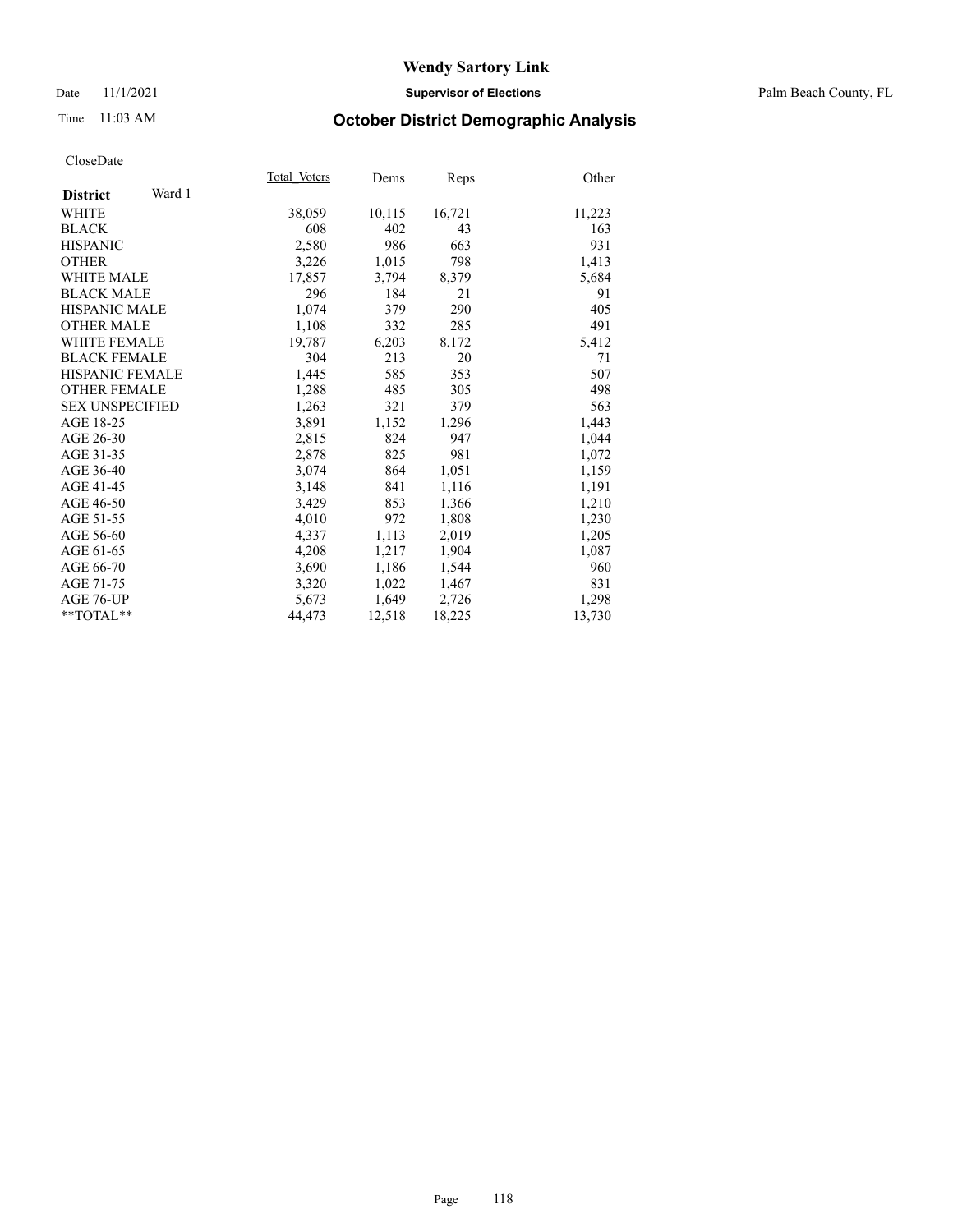#### Date 11/1/2021 **Supervisor of Elections** Palm Beach County, FL

## Time 11:03 AM **October District Demographic Analysis**

|                           | Total Voters | Dems  | Reps  | Other |
|---------------------------|--------------|-------|-------|-------|
| Ward 1<br><b>District</b> |              |       |       |       |
| <b>WHITE</b>              | 4,214        | 1,430 | 1,483 | 1,301 |
| <b>BLACK</b>              | 1,232        | 906   | 41    | 285   |
| <b>HISPANIC</b>           | 933          | 412   | 147   | 374   |
| <b>OTHER</b>              | 581          | 237   | 94    | 250   |
| WHITE MALE                | 2,073        | 590   | 783   | 700   |
| <b>BLACK MALE</b>         | 565          | 398   | 30    | 137   |
| <b>HISPANIC MALE</b>      | 402          | 162   | 83    | 157   |
| <b>OTHER MALE</b>         | 202          | 82    | 34    | 86    |
| <b>WHITE FEMALE</b>       | 2,084        | 825   | 682   | 577   |
| <b>BLACK FEMALE</b>       | 642          | 496   | 9     | 137   |
| <b>HISPANIC FEMALE</b>    | 508          | 238   | 63    | 207   |
| <b>OTHER FEMALE</b>       | 229          | 115   | 38    | 76    |
| <b>SEX UNSPECIFIED</b>    | 252          | 78    | 42    | 132   |
| AGE 18-25                 | 709          | 293   | 117   | 299   |
| AGE 26-30                 | 650          | 244   | 133   | 273   |
| AGE 31-35                 | 639          | 284   | 109   | 246   |
| AGE 36-40                 | 539          | 232   | 102   | 205   |
| AGE 41-45                 | 492          | 226   | 95    | 171   |
| AGE 46-50                 | 510          | 210   | 125   | 175   |
| AGE 51-55                 | 582          | 230   | 182   | 170   |
| AGE 56-60                 | 730          | 305   | 233   | 192   |
| AGE 61-65                 | 668          | 285   | 204   | 179   |
| AGE 66-70                 | 494          | 244   | 146   | 104   |
| AGE 71-75                 | 350          | 174   | 112   | 64    |
| AGE 76-UP                 | 597          | 258   | 207   | 132   |
| $*$ $TOTAL**$             | 6,960        | 2,985 | 1,765 | 2,210 |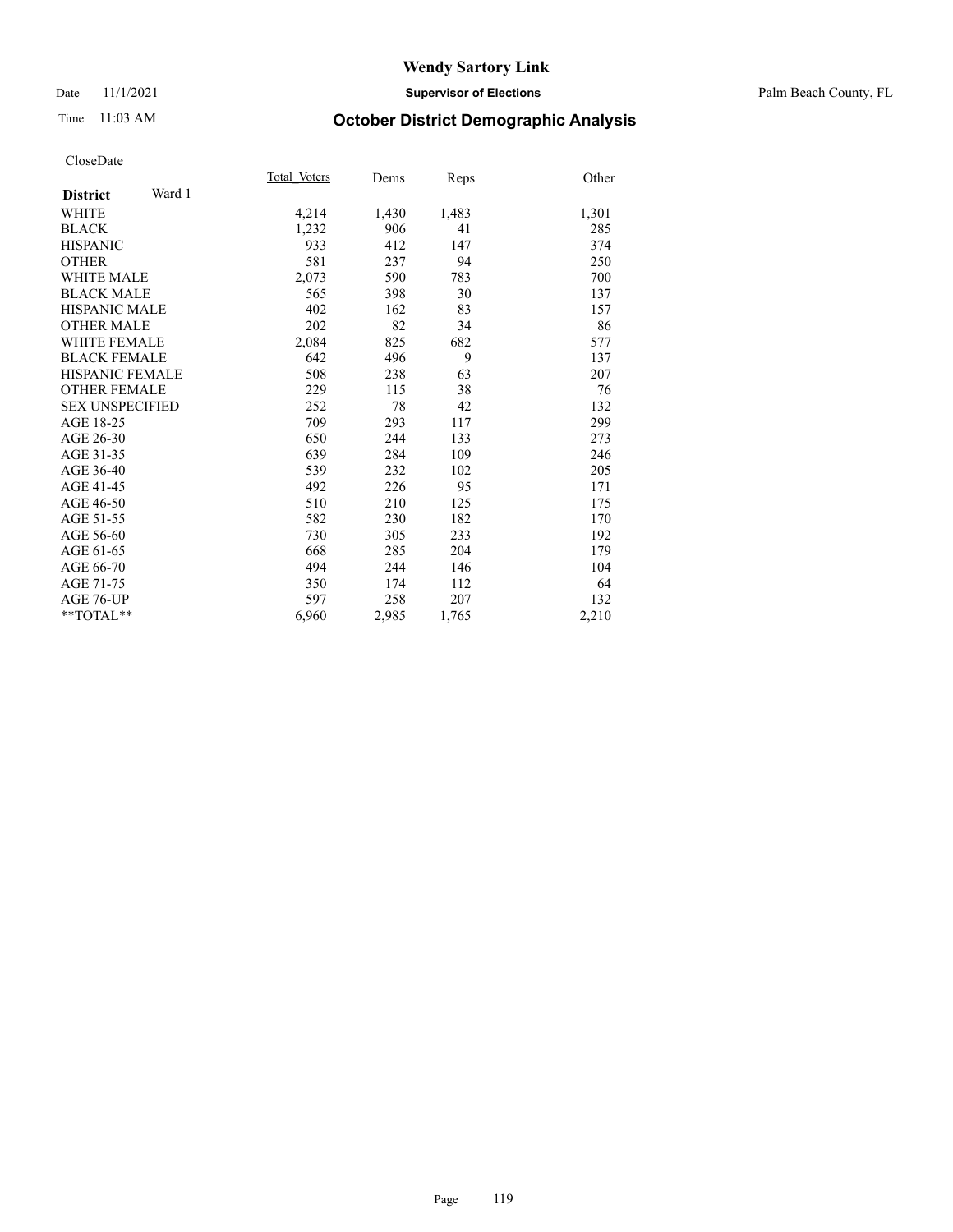### Date 11/1/2021 **Supervisor of Elections** Palm Beach County, FL

## Time 11:03 AM **October District Demographic Analysis**

|                           | Total Voters | Dems  | Reps     | Other |
|---------------------------|--------------|-------|----------|-------|
| Ward 1<br><b>District</b> |              |       |          |       |
| <b>WHITE</b>              | 2,031        | 738   | 837      | 456   |
| <b>BLACK</b>              | 83           | 59    | 1        | 23    |
| <b>HISPANIC</b>           | 489          | 157   | 195      | 137   |
| <b>OTHER</b>              | 170          | 53    | 43       | 74    |
| WHITE MALE                | 959          | 292   | 427      | 240   |
| <b>BLACK MALE</b>         | 39           | 24    | 1        | 14    |
| <b>HISPANIC MALE</b>      | 211          | 64    | 87       | 60    |
| <b>OTHER MALE</b>         | 55           | 18    | 17       | 20    |
| <b>WHITE FEMALE</b>       | 1,051        | 441   | 404      | 206   |
| <b>BLACK FEMALE</b>       | 44           | 35    | $\theta$ | 9     |
| <b>HISPANIC FEMALE</b>    | 266          | 89    | 103      | 74    |
| <b>OTHER FEMALE</b>       | 61           | 20    | 14       | 27    |
| <b>SEX UNSPECIFIED</b>    | 84           | 22    | 22       | 40    |
| AGE 18-25                 | 219          | 72    | 65       | 82    |
| AGE 26-30                 | 161          | 51    | 61       | 49    |
| AGE 31-35                 | 206          | 52    | 75       | 79    |
| AGE 36-40                 | 216          | 72    | 73       | 71    |
| AGE 41-45                 | 226          | 84    | 70       | 72    |
| AGE 46-50                 | 235          | 87    | 81       | 67    |
| AGE 51-55                 | 238          | 72    | 105      | 61    |
| AGE 56-60                 | 290          | 100   | 131      | 59    |
| AGE 61-65                 | 263          | 96    | 119      | 48    |
| AGE 66-70                 | 236          | 111   | 89       | 36    |
| AGE 71-75                 | 207          | 89    | 89       | 29    |
| AGE 76-UP                 | 276          | 121   | 118      | 37    |
| $*$ $TOTAL**$             | 2,773        | 1,007 | 1,076    | 690   |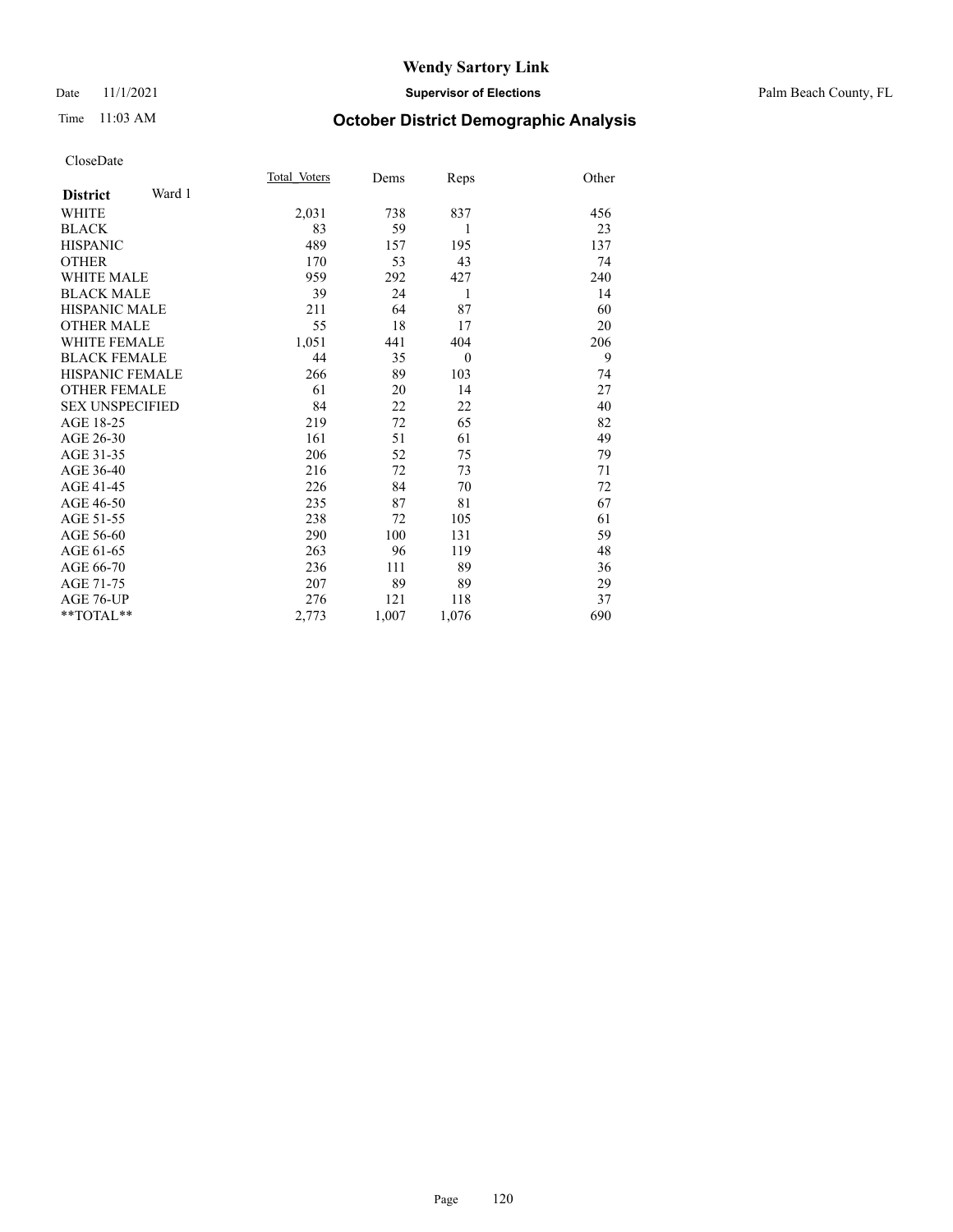#### Date 11/1/2021 **Supervisor of Elections** Palm Beach County, FL

## Time 11:03 AM **October District Demographic Analysis**

|                           | Total Voters | Dems | Reps | Other |
|---------------------------|--------------|------|------|-------|
| Ward 1<br><b>District</b> |              |      |      |       |
| WHITE                     | 1,833        | 504  | 803  | 526   |
| <b>BLACK</b>              | 77           | 51   | 10   | 16    |
| <b>HISPANIC</b>           | 206          | 66   | 57   | 83    |
| <b>OTHER</b>              | 181          | 46   | 55   | 80    |
| <b>WHITE MALE</b>         | 885          | 213  | 416  | 256   |
| <b>BLACK MALE</b>         | 39           | 23   | 7    | 9     |
| <b>HISPANIC MALE</b>      | 102          | 29   | 26   | 47    |
| <b>OTHER MALE</b>         | 71           | 17   | 21   | 33    |
| <b>WHITE FEMALE</b>       | 923          | 285  | 376  | 262   |
| <b>BLACK FEMALE</b>       | 38           | 28   | 3    | 7     |
| <b>HISPANIC FEMALE</b>    | 97           | 37   | 28   | 32    |
| <b>OTHER FEMALE</b>       | 68           | 21   | 21   | 26    |
| <b>SEX UNSPECIFIED</b>    | 74           | 14   | 27   | 33    |
| AGE 18-25                 | 222          | 54   | 75   | 93    |
| AGE 26-30                 | 146          | 39   | 54   | 53    |
| AGE 31-35                 | 188          | 53   | 58   | 77    |
| AGE 36-40                 | 161          | 34   | 68   | 59    |
| AGE 41-45                 | 127          | 31   | 48   | 48    |
| AGE 46-50                 | 162          | 44   | 61   | 57    |
| AGE 51-55                 | 191          | 47   | 85   | 59    |
| AGE 56-60                 | 274          | 72   | 118  | 84    |
| AGE 61-65                 | 255          | 82   | 112  | 61    |
| AGE 66-70                 | 203          | 71   | 92   | 40    |
| AGE 71-75                 | 160          | 64   | 58   | 38    |
| <b>AGE 76-UP</b>          | 208          | 76   | 96   | 36    |
| $*$ $TOTAL**$             | 2,297        | 667  | 925  | 705   |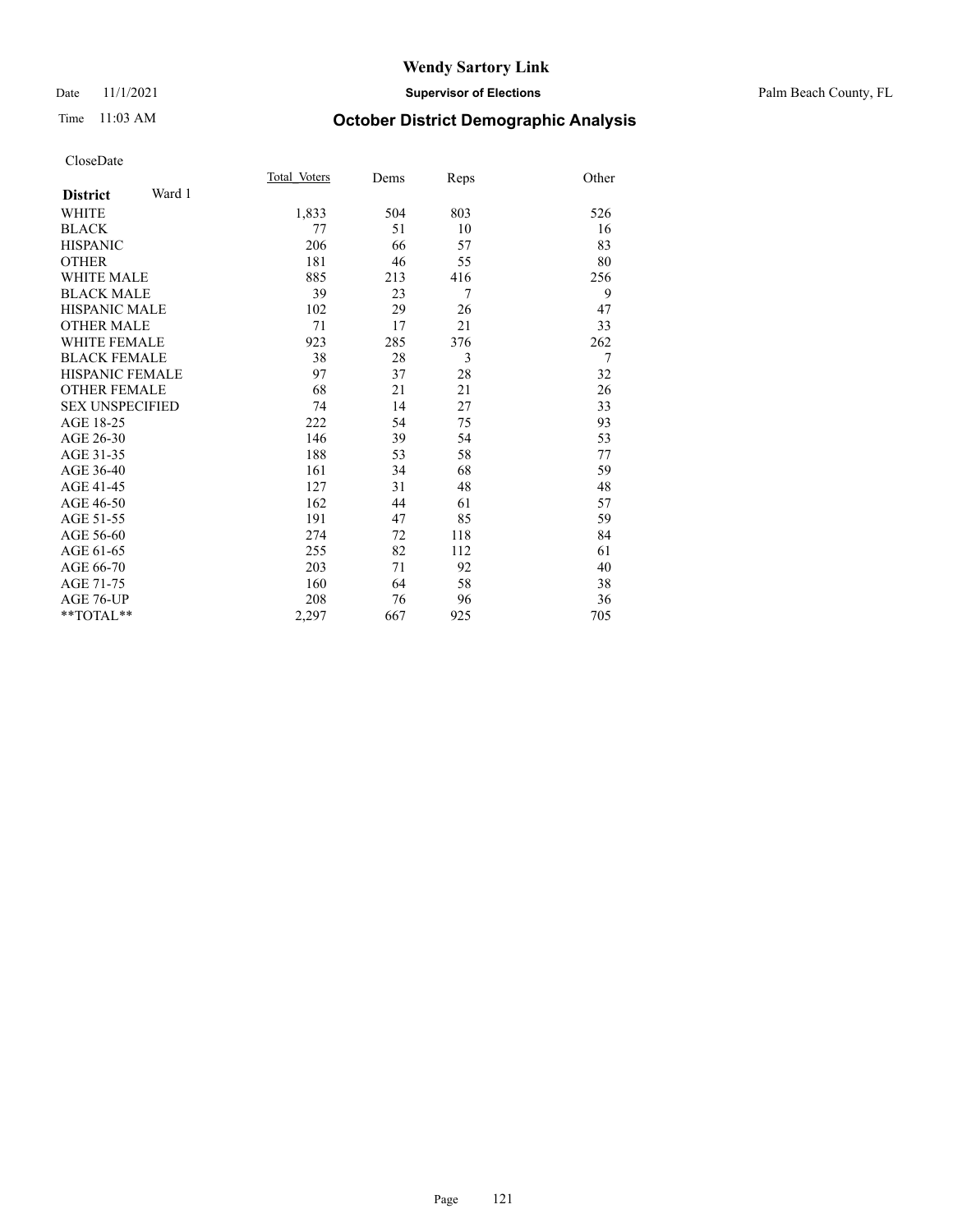#### Date 11/1/2021 **Supervisor of Elections** Palm Beach County, FL

## Time 11:03 AM **October District Demographic Analysis**

|                           | Total Voters | Dems  | Reps | Other |
|---------------------------|--------------|-------|------|-------|
| Ward 1<br><b>District</b> |              |       |      |       |
| <b>WHITE</b>              | 2,092        | 661   | 779  | 652   |
| <b>BLACK</b>              | 2,182        | 1,678 | 70   | 434   |
| <b>HISPANIC</b>           | 266          | 116   | 48   | 102   |
| <b>OTHER</b>              | 486          | 212   | 82   | 192   |
| <b>WHITE MALE</b>         | 1,042        | 277   | 414  | 351   |
| <b>BLACK MALE</b>         | 941          | 681   | 35   | 225   |
| <b>HISPANIC MALE</b>      | 113          | 51    | 22   | 40    |
| <b>OTHER MALE</b>         | 167          | 70    | 36   | 61    |
| WHITE FEMALE              | 1,018        | 371   | 357  | 290   |
| <b>BLACK FEMALE</b>       | 1,203        | 970   | 34   | 199   |
| <b>HISPANIC FEMALE</b>    | 148          | 62    | 25   | 61    |
| <b>OTHER FEMALE</b>       | 209          | 107   | 24   | 78    |
| <b>SEX UNSPECIFIED</b>    | 178          | 74    | 30   | 74    |
| AGE 18-25                 | 486          | 257   | 43   | 186   |
| AGE 26-30                 | 517          | 288   | 60   | 169   |
| AGE 31-35                 | 492          | 263   | 72   | 157   |
| AGE 36-40                 | 436          | 237   | 72   | 127   |
| AGE 41-45                 | 364          | 193   | 46   | 125   |
| AGE 46-50                 | 353          | 178   | 74   | 101   |
| AGE 51-55                 | 403          | 201   | 87   | 115   |
| AGE 56-60                 | 467          | 244   | 116  | 107   |
| AGE 61-65                 | 502          | 298   | 115  | 89    |
| AGE 66-70                 | 373          | 192   | 100  | 81    |
| AGE 71-75                 | 266          | 143   | 70   | 53    |
| AGE 76-UP                 | 367          | 173   | 124  | 70    |
| $*$ $TOTAL**$             | 5,026        | 2,667 | 979  | 1,380 |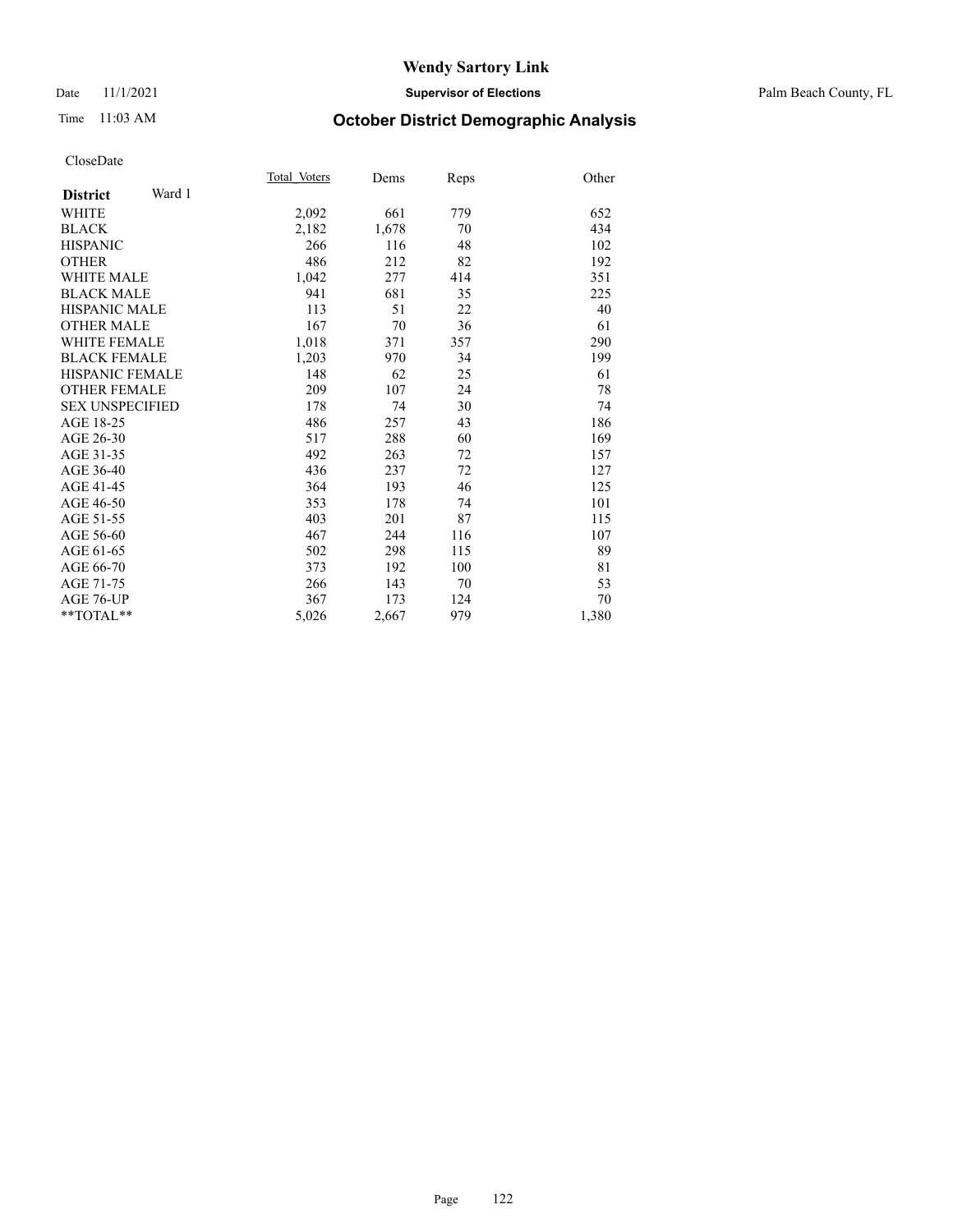## Date 11/1/2021 **Supervisor of Elections** Palm Beach County, FL

## Time 11:03 AM **October District Demographic Analysis**

|                           | Total Voters | Dems  | Reps  | Other |
|---------------------------|--------------|-------|-------|-------|
| Ward 1<br><b>District</b> |              |       |       |       |
| WHITE                     | 9,459        | 3,965 | 2,589 | 2,905 |
| <b>BLACK</b>              | 3,138        | 2,342 | 106   | 690   |
| <b>HISPANIC</b>           | 3,509        | 1,577 | 589   | 1,343 |
| <b>OTHER</b>              | 1,540        | 668   | 164   | 708   |
| <b>WHITE MALE</b>         | 4,606        | 1,689 | 1,385 | 1,532 |
| <b>BLACK MALE</b>         | 1,426        | 1,020 | 68    | 338   |
| <b>HISPANIC MALE</b>      | 1,619        | 686   | 308   | 625   |
| <b>OTHER MALE</b>         | 570          | 247   | 61    | 262   |
| <b>WHITE FEMALE</b>       | 4,716        | 2,228 | 1,169 | 1,319 |
| <b>BLACK FEMALE</b>       | 1,650        | 1,277 | 36    | 337   |
| <b>HISPANIC FEMALE</b>    | 1,792        | 855   | 267   | 670   |
| <b>OTHER FEMALE</b>       | 570          | 276   | 77    | 217   |
| <b>SEX UNSPECIFIED</b>    | 689          | 268   | 77    | 344   |
| AGE 18-25                 | 1,842        | 867   | 210   | 765   |
| AGE 26-30                 | 1,558        | 703   | 235   | 620   |
| AGE 31-35                 | 1,720        | 825   | 237   | 658   |
| AGE 36-40                 | 1,516        | 735   | 252   | 529   |
| AGE 41-45                 | 1,241        | 583   | 186   | 472   |
| AGE 46-50                 | 1,258        | 583   | 244   | 431   |
| AGE 51-55                 | 1,508        | 699   | 305   | 504   |
| AGE 56-60                 | 1,695        | 811   | 418   | 466   |
| AGE 61-65                 | 1,643        | 842   | 399   | 402   |
| AGE 66-70                 | 1,305        | 693   | 306   | 306   |
| AGE 71-75                 | 965          | 517   | 230   | 218   |
| AGE 76-UP                 | 1,394        | 693   | 426   | 275   |
| $*$ $TOTAL**$             | 17,646       | 8,552 | 3,448 | 5,646 |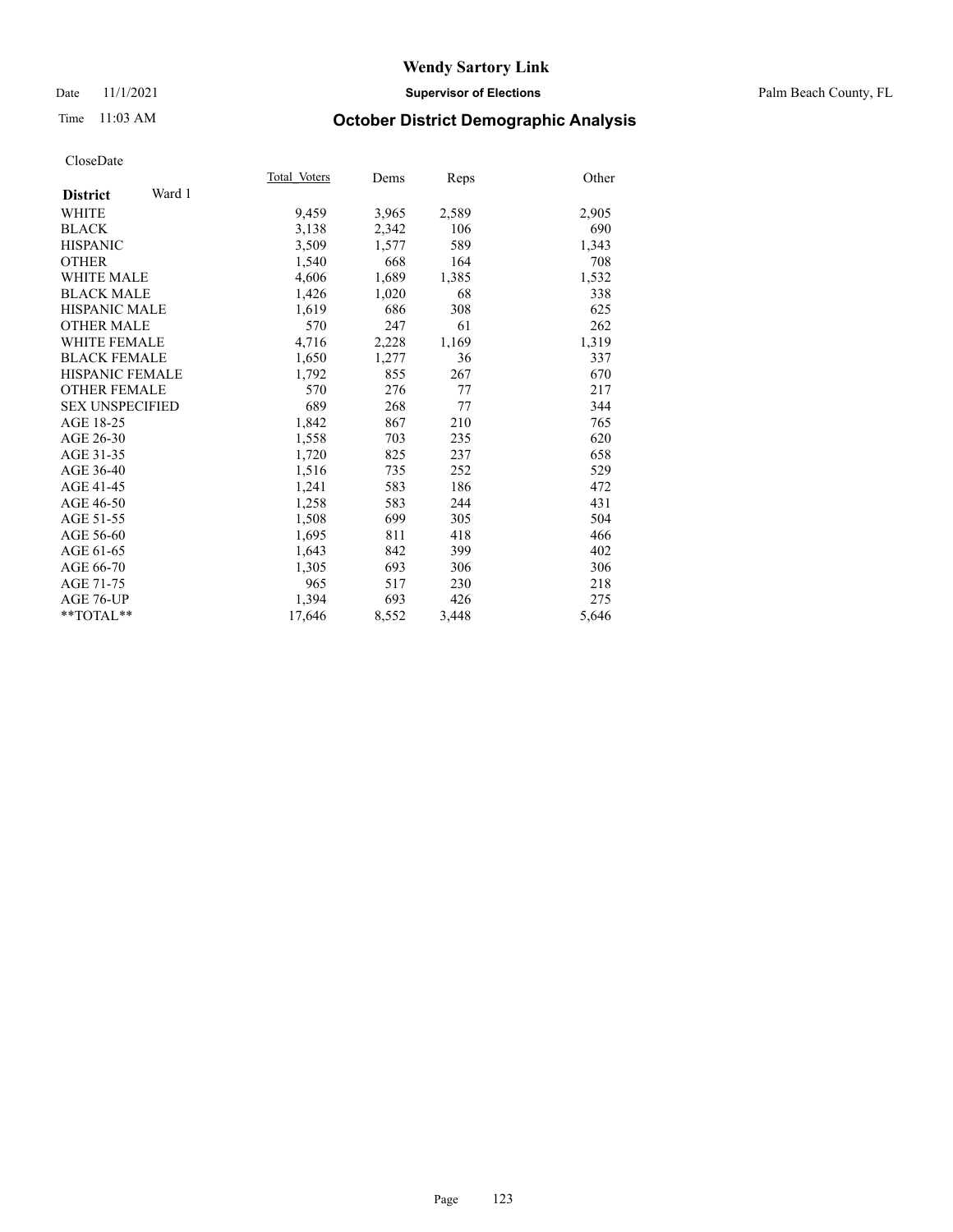### Date 11/1/2021 **Supervisor of Elections** Palm Beach County, FL

## Time 11:03 AM **October District Demographic Analysis**

| Total Voters | Dems           | Reps                     | Other            |
|--------------|----------------|--------------------------|------------------|
|              |                |                          |                  |
| 345          | 67             | 191                      | 87               |
| 6            | 3              | 1                        | 2                |
| 5            | 1              | $\overline{2}$           | $\overline{2}$   |
| 22           | 5              | 7                        | 10               |
| 179          | 27             | 102                      | 50               |
| 3            | 1              |                          |                  |
|              |                | $\theta$                 | $\boldsymbol{0}$ |
| 8            |                | 2                        | 5                |
| 161          | 39             | 87                       | 35               |
| 3            | $\overline{2}$ | $\mathbf{0}$             | 1                |
| 4            | $\mathbf{0}$   | $\overline{2}$           | 2                |
| 9            | 1              | 4                        | 4                |
| 8            | $\overline{c}$ | 3                        | 3                |
| 18           |                | 7                        | 6                |
| 9            |                | 6                        |                  |
| 7            | $\mathbf{1}$   | $\mathbf{0}$             | 6                |
| 4            | $\overline{0}$ | 3                        |                  |
| 13           | 5              | 8                        | $\theta$         |
| 23           | $\overline{4}$ |                          | 10               |
| 19           | 3              | 11                       | 5                |
| 41           | 5              | 30                       | 6                |
| 52           |                | 32                       | 12               |
| 50           | 12             | 18                       | 20               |
| 44           | 7              | 25                       | 12               |
| 98           | 24             | 52                       | 22               |
| 378          | 76             | 201                      | 101              |
|              |                | 5<br>$\overline{c}$<br>8 | 9                |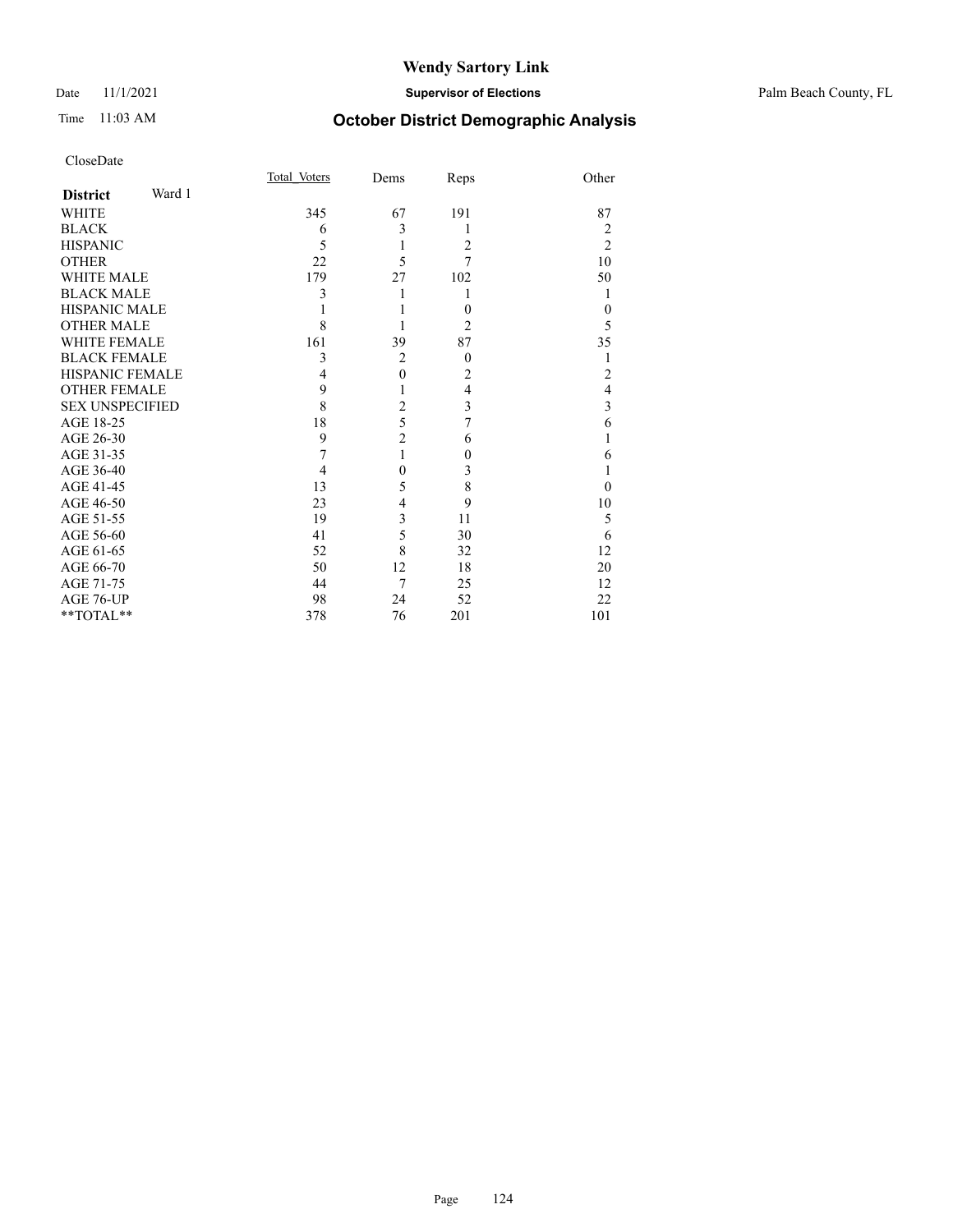#### Date 11/1/2021 **Supervisor of Elections** Palm Beach County, FL

## Time 11:03 AM **October District Demographic Analysis**

|                           | Total Voters | Dems           | Reps           | Other          |
|---------------------------|--------------|----------------|----------------|----------------|
| Ward 1<br><b>District</b> |              |                |                |                |
| <b>WHITE</b>              | 81           | 34             | 19             | 28             |
| <b>BLACK</b>              | 754          | 621            | 12             | 121            |
| <b>HISPANIC</b>           | 40           | 16             | 6              | 18             |
| <b>OTHER</b>              | 66           | 39             | 3              | 24             |
| <b>WHITE MALE</b>         | 41           | 13             | 12             | 16             |
| <b>BLACK MALE</b>         | 297          | 225            | $\overline{4}$ | 68             |
| HISPANIC MALE             | 13           | $\overline{2}$ | 3              | 8              |
| <b>OTHER MALE</b>         | 24           | 15             | $\mathbf{1}$   | 8              |
| <b>WHITE FEMALE</b>       | 39           | 20             | 7              | 12             |
| <b>BLACK FEMALE</b>       | 447          | 386            | 8              | 53             |
| <b>HISPANIC FEMALE</b>    | 24           | 13             | 3              | 8              |
| <b>OTHER FEMALE</b>       | 28           | 17             | $\overline{c}$ | 9              |
| <b>SEX UNSPECIFIED</b>    | 28           | 19             | $\mathbf{0}$   | 9              |
| AGE 18-25                 | 123          | 74             | 4              | 45             |
| AGE 26-30                 | 118          | 76             | 8              | 34             |
| AGE 31-35                 | 134          | 96             | $\overline{c}$ | 36             |
| AGE 36-40                 | 93           | 74             | 3              | 16             |
| AGE 41-45                 | 64           | 46             | $\overline{c}$ | 16             |
| AGE 46-50                 | 54           | 40             | 4              | 10             |
| AGE 51-55                 | 81           | 73             | 1              | 7              |
| AGE 56-60                 | 63           | 54             | $\overline{c}$ | 7              |
| AGE 61-65                 | 62           | 53             | 1              | 8              |
| AGE 66-70                 | 52           | 43             | 4              | 5              |
| AGE 71-75                 | 44           | 36             | 3              | 5              |
| AGE 76-UP                 | 53           | 45             | 6              | $\overline{c}$ |
| **TOTAL**                 | 941          | 710            | 40             | 191            |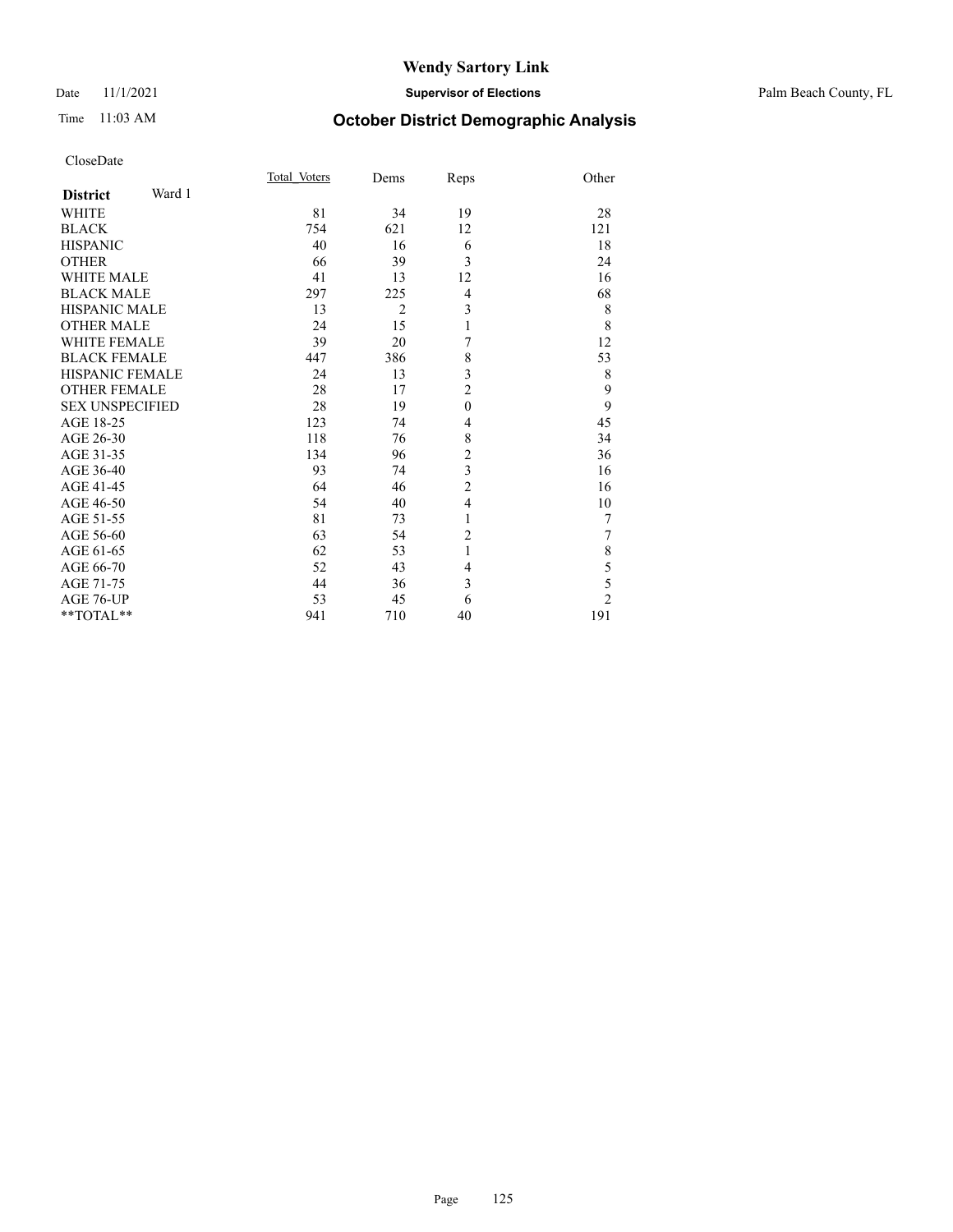#### Date 11/1/2021 **Supervisor of Elections** Palm Beach County, FL

## Time 11:03 AM **October District Demographic Analysis**

|                           | Total Voters | Dems  | Reps  | Other |
|---------------------------|--------------|-------|-------|-------|
| Ward 1<br><b>District</b> |              |       |       |       |
| <b>WHITE</b>              | 9,188        | 2,489 | 4,240 | 2,459 |
| <b>BLACK</b>              | 192          | 137   | 14    | 41    |
| <b>HISPANIC</b>           | 508          | 183   | 148   | 177   |
| <b>OTHER</b>              | 591          | 171   | 186   | 234   |
| <b>WHITE MALE</b>         | 4,367        | 1,001 | 2,120 | 1,246 |
| <b>BLACK MALE</b>         | 93           | 66    | 8     | 19    |
| <b>HISPANIC MALE</b>      | 214          | 65    | 69    | 80    |
| <b>OTHER MALE</b>         | 193          | 43    | 69    | 81    |
| <b>WHITE FEMALE</b>       | 4,713        | 1,452 | 2,072 | 1,189 |
| <b>BLACK FEMALE</b>       | 98           | 70    | 6     | 22    |
| <b>HISPANIC FEMALE</b>    | 282          | 115   | 76    | 91    |
| <b>OTHER FEMALE</b>       | 244          | 87    | 78    | 79    |
| <b>SEX UNSPECIFIED</b>    | 272          | 80    | 88    | 104   |
| AGE 18-25                 | 705          | 202   | 263   | 240   |
| AGE 26-30                 | 579          | 162   | 214   | 203   |
| AGE 31-35                 | 642          | 173   | 249   | 220   |
| AGE 36-40                 | 628          | 161   | 231   | 236   |
| AGE 41-45                 | 537          | 170   | 184   | 183   |
| AGE 46-50                 | 647          | 156   | 272   | 219   |
| AGE 51-55                 | 788          | 178   | 386   | 224   |
| AGE 56-60                 | 1,064        | 290   | 521   | 253   |
| AGE 61-65                 | 1,089        | 323   | 518   | 248   |
| AGE 66-70                 | 1,065        | 347   | 461   | 257   |
| AGE 71-75                 | 898          | 294   | 379   | 225   |
| AGE 76-UP                 | 1,837        | 524   | 910   | 403   |
| $*$ $TOTAL**$             | 10,479       | 2,980 | 4,588 | 2,911 |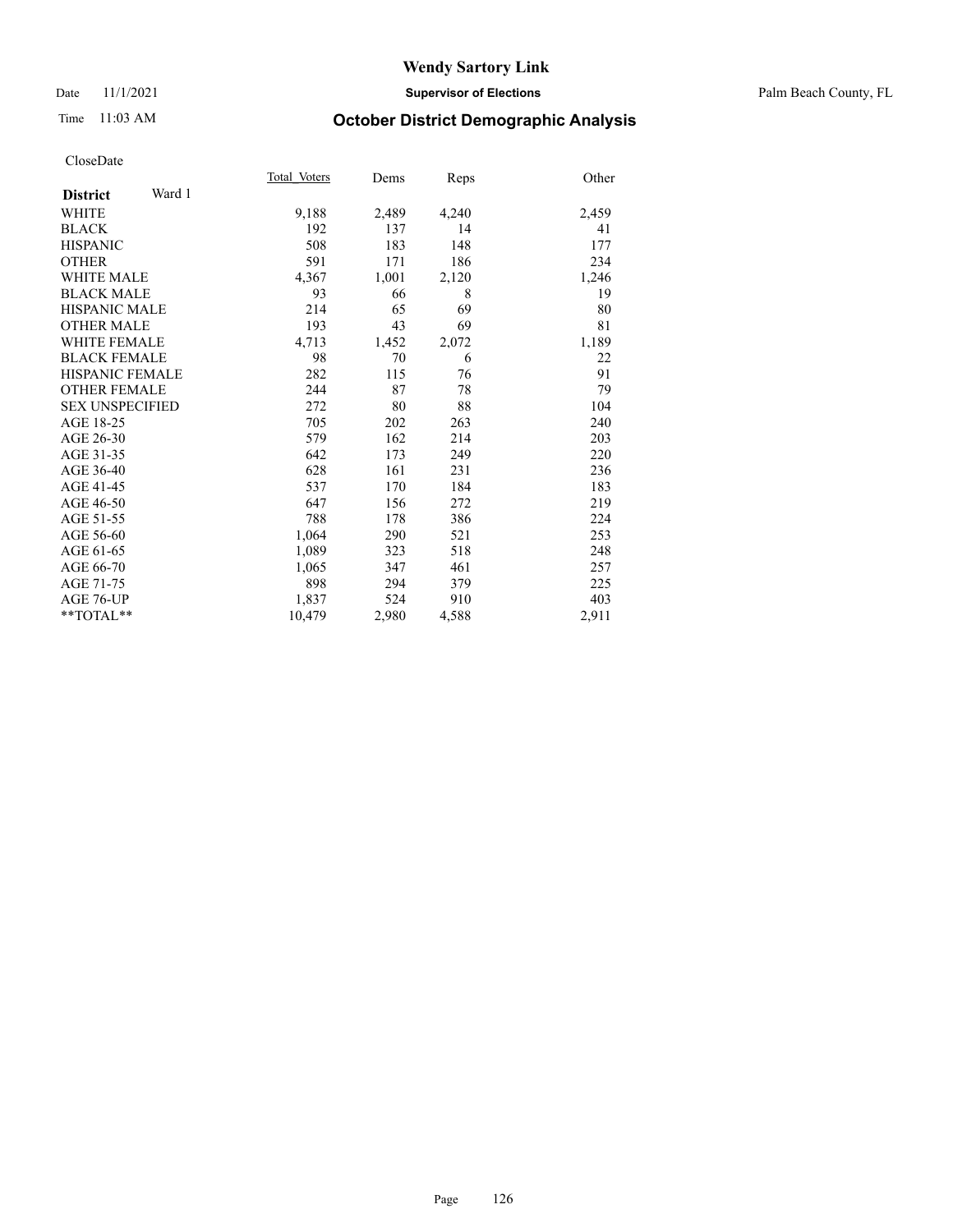#### Date 11/1/2021 **Supervisor of Elections** Palm Beach County, FL

## Time 11:03 AM **October District Demographic Analysis**

|                           | Total Voters   | Dems           | Reps     | Other          |
|---------------------------|----------------|----------------|----------|----------------|
| Ward 1<br><b>District</b> |                |                |          |                |
| WHITE                     | 1,470          | 361            | 700      | 409            |
| <b>BLACK</b>              | 4              | $\overline{2}$ | $\theta$ | $\overline{2}$ |
| <b>HISPANIC</b>           | 50             | 14             | 20       | 16             |
| <b>OTHER</b>              | 84             | 24             | 23       | 37             |
| <b>WHITE MALE</b>         | 720            | 146            | 368      | 206            |
| <b>BLACK MALE</b>         | $\mathbf{0}$   | $\theta$       | $\theta$ | $\theta$       |
| <b>HISPANIC MALE</b>      | 23             | 4              | 7        | 12             |
| <b>OTHER MALE</b>         | 26             | 5              | 8        | 13             |
| <b>WHITE FEMALE</b>       | 730            | 205            | 326      | 199            |
| <b>BLACK FEMALE</b>       | $\overline{4}$ | 2              | $\theta$ | 2              |
| <b>HISPANIC FEMALE</b>    | 27             | 10             | 13       | $\overline{4}$ |
| <b>OTHER FEMALE</b>       | 36             | 14             | 8        | 14             |
| <b>SEX UNSPECIFIED</b>    | 42             | 15             | 13       | 14             |
| AGE 18-25                 | 99             | 32             | 38       | 29             |
| AGE 26-30                 | 77             | 21             | 26       | 30             |
| AGE 31-35                 | 61             | 13             | 24       | 24             |
| AGE 36-40                 | 58             | 14             | 14       | 30             |
| AGE 41-45                 | 52             | 17             | 16       | 19             |
| AGE 46-50                 | 76             | 19             | 25       | 32             |
| AGE 51-55                 | 115            | 19             | 66       | 30             |
| AGE 56-60                 | 187            | 44             | 91       | 52             |
| AGE 61-65                 | 209            | 56             | 100      | 53             |
| AGE 66-70                 | 187            | 50             | 87       | 50             |
| AGE 71-75                 | 169            | 40             | 74       | 55             |
| AGE 76-UP                 | 318            | 76             | 182      | 60             |
| **TOTAL**                 | 1,608          | 401            | 743      | 464            |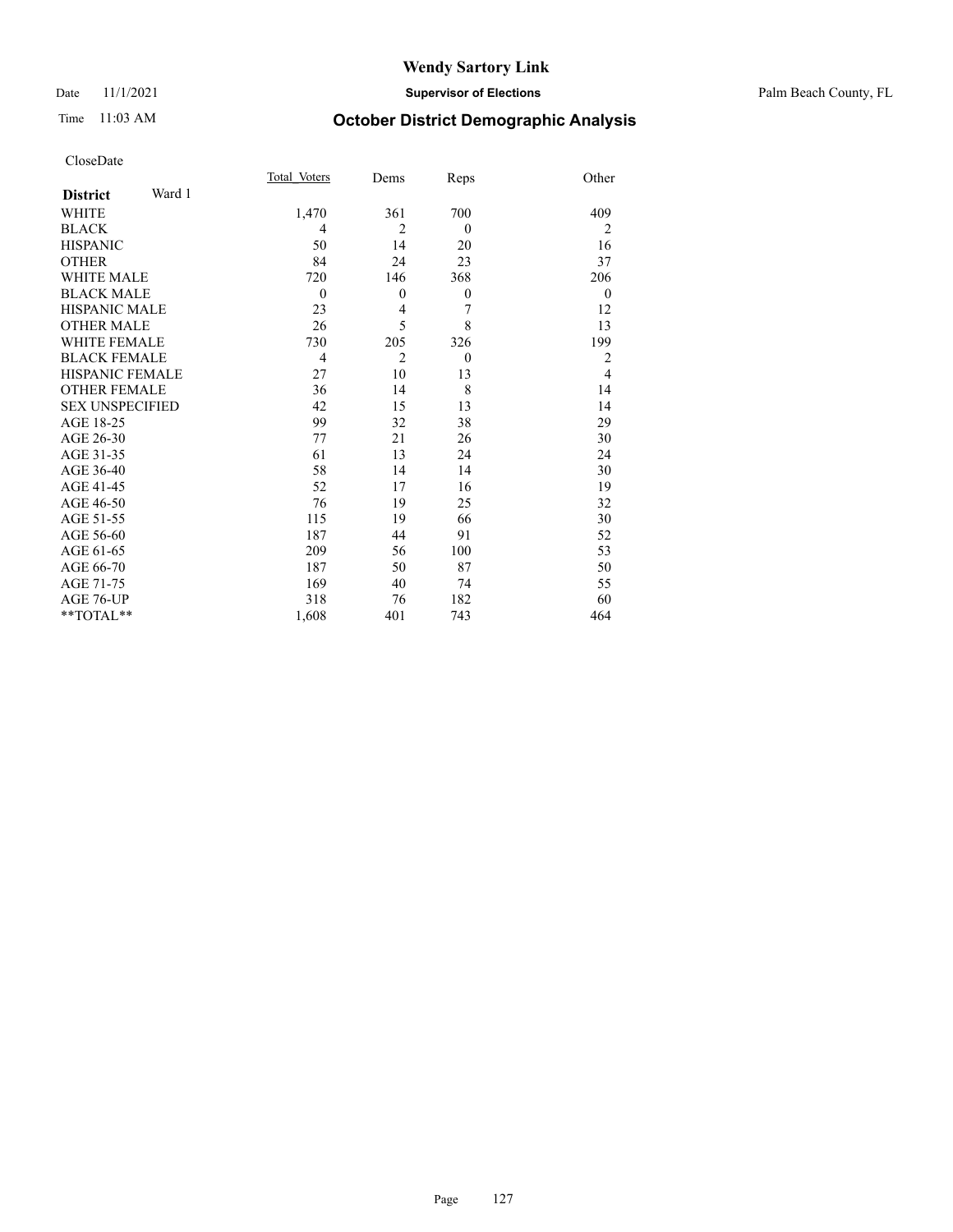#### Date 11/1/2021 **Supervisor of Elections** Palm Beach County, FL

## Time 11:03 AM **October District Demographic Analysis**

| Total Voters | Dems  | Reps | Other |
|--------------|-------|------|-------|
|              |       |      |       |
| 299          | 77    | 169  | 53    |
| 1,731        | 1,505 | 39   | 187   |
| 605          | 280   | 110  | 215   |
| 180          | 92    | 25   | 63    |
| 134          | 32    | 66   | 36    |
| 724          | 613   | 16   | 95    |
| 290          | 136   | 64   | 90    |
| 61           | 37    | 9    | 15    |
| 160          | 44    | 100  | 16    |
| 981          | 868   | 22   | 91    |
| 292          | 136   | 43   | 113   |
| 43           | 22    | 8    | 13    |
| 129          | 65    | 15   | 49    |
| 359          | 240   | 29   | 90    |
| 305          | 188   | 22   | 95    |
| 271          | 175   | 29   | 67    |
| 230          | 158   | 13   | 59    |
| 181          | 125   | 22   | 34    |
| 167          | 123   | 18   | 26    |
| 225          | 156   | 35   | 34    |
| 238          | 165   | 32   | 41    |
| 219          | 172   | 30   | 17    |
| 215          | 162   | 24   | 29    |
| 155          | 103   | 40   | 12    |
| 250          | 187   | 49   | 14    |
| 2,815        | 1,954 | 343  | 518   |
|              |       |      |       |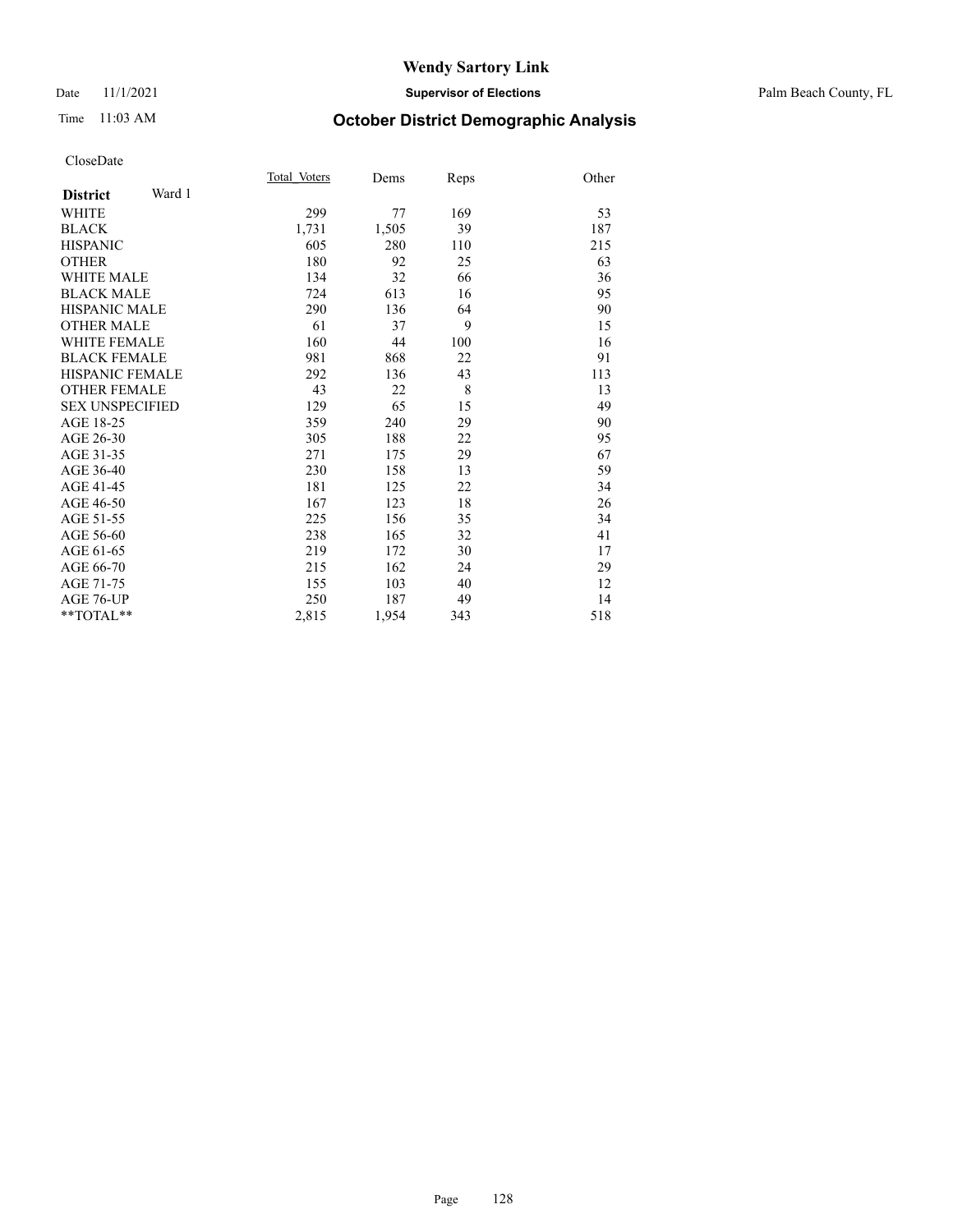### Date 11/1/2021 **Supervisor of Elections** Palm Beach County, FL

## Time 11:03 AM **October District Demographic Analysis**

|                        |        | Total Voters | Dems  | Reps  | Other |
|------------------------|--------|--------------|-------|-------|-------|
| <b>District</b>        | Ward 1 |              |       |       |       |
| <b>WHITE</b>           |        | 7,414        | 1,866 | 3,485 | 2,063 |
| <b>BLACK</b>           |        | 43           | 28    | 7     | 8     |
| <b>HISPANIC</b>        |        | 189          | 49    | 70    | 70    |
| <b>OTHER</b>           |        | 565          | 140   | 182   | 243   |
| <b>WHITE MALE</b>      |        | 3,405        | 742   | 1,641 | 1,022 |
| <b>BLACK MALE</b>      |        | 20           | 11    | 4     | 5     |
| <b>HISPANIC MALE</b>   |        | 91           | 24    | 31    | 36    |
| <b>OTHER MALE</b>      |        | 175          | 40    | 54    | 81    |
| <b>WHITE FEMALE</b>    |        | 3,927        | 1,106 | 1,807 | 1,014 |
| <b>BLACK FEMALE</b>    |        | 23           | 17    | 3     | 3     |
| <b>HISPANIC FEMALE</b> |        | 96           | 25    | 39    | 32    |
| <b>OTHER FEMALE</b>    |        | 243          | 63    | 83    | 97    |
| <b>SEX UNSPECIFIED</b> |        | 221          | 49    | 78    | 94    |
| AGE 18-25              |        | 322          | 85    | 118   | 119   |
| AGE 26-30              |        | 243          | 64    | 90    | 89    |
| AGE 31-35              |        | 241          | 52    | 84    | 105   |
| AGE 36-40              |        | 245          | 42    | 99    | 104   |
| AGE 41-45              |        | 247          | 46    | 103   | 98    |
| AGE 46-50              |        | 326          | 63    | 149   | 114   |
| AGE 51-55              |        | 442          | 92    | 225   | 125   |
| AGE 56-60              |        | 659          | 132   | 316   | 211   |
| AGE 61-65              |        | 835          | 210   | 393   | 232   |
| AGE 66-70              |        | 916          | 260   | 413   | 243   |
| AGE 71-75              |        | 1,124        | 321   | 502   | 301   |
| AGE 76-UP              |        | 2,611        | 716   | 1,252 | 643   |
| **TOTAL**              |        | 8,211        | 2,083 | 3,744 | 2,384 |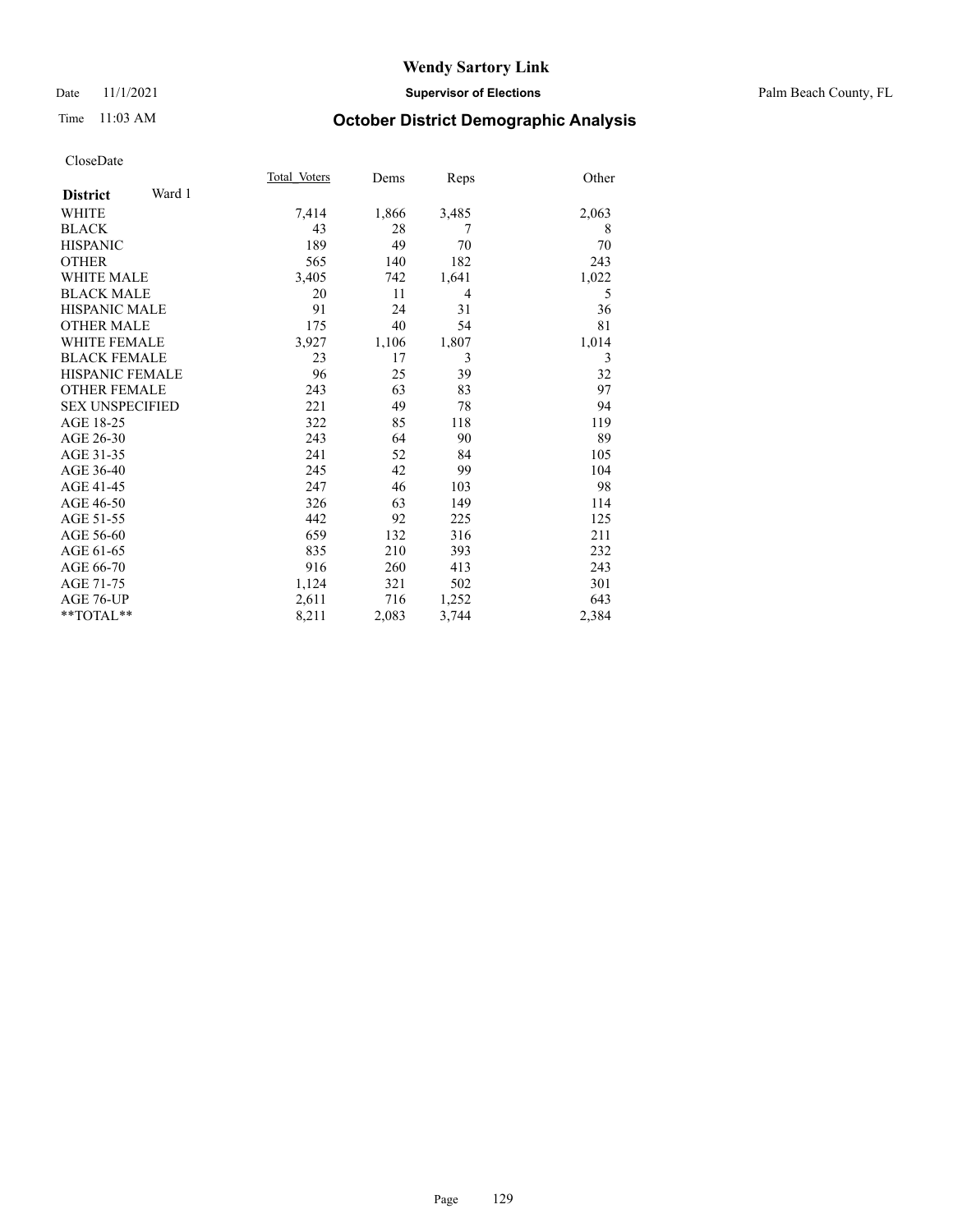## Time 11:03 AM **October District Demographic Analysis**

|                           | Total Voters | Dems   | <b>Reps</b> | Other  |
|---------------------------|--------------|--------|-------------|--------|
| Ward 1<br><b>District</b> |              |        |             |        |
| <b>WHITE</b>              | 37,488       | 11,154 | 15,855      | 10,479 |
| <b>BLACK</b>              | 1,471        | 1,003  | 95          | 373    |
| <b>HISPANIC</b>           | 2,937        | 1,077  | 727         | 1,133  |
| <b>OTHER</b>              | 3,715        | 1,187  | 880         | 1,648  |
| <b>WHITE MALE</b>         | 17,080       | 4,075  | 7,856       | 5,149  |
| <b>BLACK MALE</b>         | 662          | 418    | 48          | 196    |
| <b>HISPANIC MALE</b>      | 1,195        | 397    | 311         | 487    |
| <b>OTHER MALE</b>         | 1,301        | 382    | 322         | 597    |
| <b>WHITE FEMALE</b>       | 19,958       | 6,958  | 7,823       | 5,177  |
| <b>BLACK FEMALE</b>       | 789          | 571    | 47          | 171    |
| HISPANIC FEMALE           | 1,668        | 653    | 403         | 612    |
| <b>OTHER FEMALE</b>       | 1,602        | 571    | 385         | 646    |
| <b>SEX UNSPECIFIED</b>    | 1,297        | 364    | 348         | 585    |
| AGE 18-25                 | 3,095        | 965    | 972         | 1,158  |
| AGE 26-30                 | 2,700        | 871    | 865         | 964    |
| AGE 31-35                 | 2,893        | 895    | 936         | 1,062  |
| AGE 36-40                 | 3,013        | 944    | 920         | 1,149  |
| AGE 41-45                 | 2,748        | 766    | 915         | 1,067  |
| AGE 46-50                 | 2,911        | 808    | 1,078       | 1,025  |
| AGE 51-55                 | 3,465        | 944    | 1,447       | 1,074  |
| AGE 56-60                 | 4,088        | 1,099  | 1,811       | 1,178  |
| AGE 61-65                 | 4,137        | 1,319  | 1,762       | 1,056  |
| AGE 66-70                 | 3,971        | 1,437  | 1,565       | 969    |
| AGE 71-75                 | 4,249        | 1,458  | 1,758       | 1,033  |
| AGE 76-UP                 | 8,340        | 2,915  | 3,528       | 1,897  |
| $*$ $TOTAL**$             | 45,611       | 14,421 | 17,557      | 13,633 |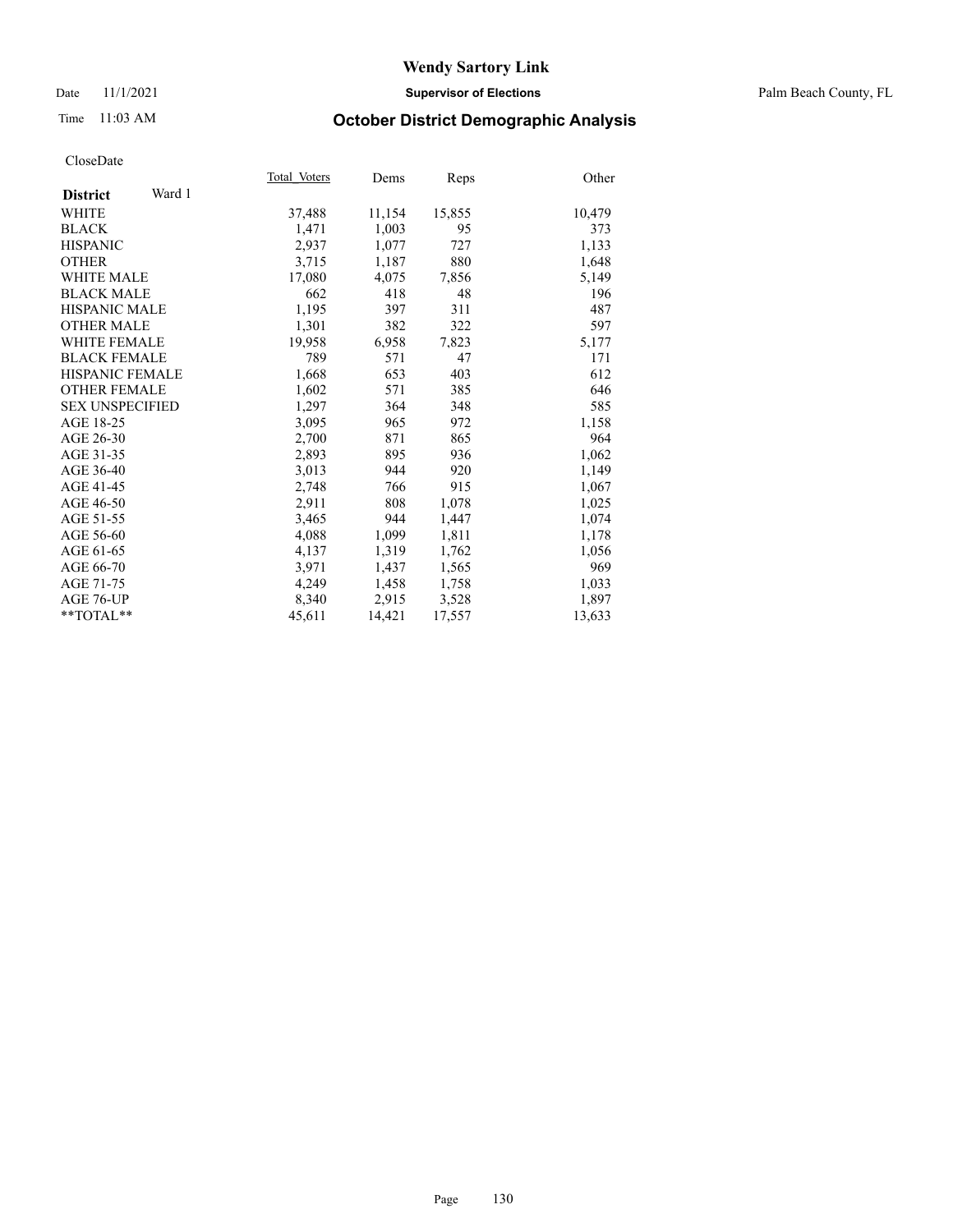### Date 11/1/2021 **Supervisor of Elections** Palm Beach County, FL

## Time 11:03 AM **October District Demographic Analysis**

|                           | Total Voters | Dems           | Reps             | Other          |
|---------------------------|--------------|----------------|------------------|----------------|
| Ward 1<br><b>District</b> |              |                |                  |                |
| <b>WHITE</b>              | 961          | 248            | 417              | 296            |
| <b>BLACK</b>              | 11           | 8              | $\theta$         | 3              |
| <b>HISPANIC</b>           | 18           | 6              | 5                | 7              |
| <b>OTHER</b>              | 62           | 11             | 22               | 29             |
| <b>WHITE MALE</b>         | 451          | 91             | 215              | 145            |
| <b>BLACK MALE</b>         | 8            | 6              | $\theta$         | $\overline{2}$ |
| <b>HISPANIC MALE</b>      | 8            | $\overline{c}$ | $\overline{2}$   | $\overline{4}$ |
| <b>OTHER MALE</b>         | 17           | $\overline{3}$ | 6                | 8              |
| <b>WHITE FEMALE</b>       | 500          | 155            | 196              | 149            |
| <b>BLACK FEMALE</b>       | 3            | $\overline{2}$ | $\boldsymbol{0}$ | 1              |
| HISPANIC FEMALE           | 10           | $\overline{4}$ | 3                | 3              |
| <b>OTHER FEMALE</b>       | 28           | 7              | 7                | 14             |
| <b>SEX UNSPECIFIED</b>    | 26           | $\overline{2}$ | 15               | 9              |
| AGE 18-25                 | 49           | 15             | 16               | 18             |
| AGE 26-30                 | 39           | 10             | 12               | 17             |
| AGE 31-35                 | 46           | 12             | 18               | 16             |
| AGE 36-40                 | 35           | 9              | 12               | 14             |
| AGE 41-45                 | 51           | 12             | 17               | 22             |
| AGE 46-50                 | 63           | 13             | 22               | 28             |
| AGE 51-55                 | 87           | 18             | 37               | 32             |
| AGE 56-60                 | 106          | 26             | 49               | 31             |
| AGE 61-65                 | 137          | 43             | 62               | 32             |
| AGE 66-70                 | 136          | 36             | 62               | 38             |
| AGE 71-75                 | 112          | 32             | 45               | 35             |
| AGE 76-UP                 | 191          | 47             | 92               | 52             |
| **TOTAL**                 | 1,052        | 273            | 444              | 335            |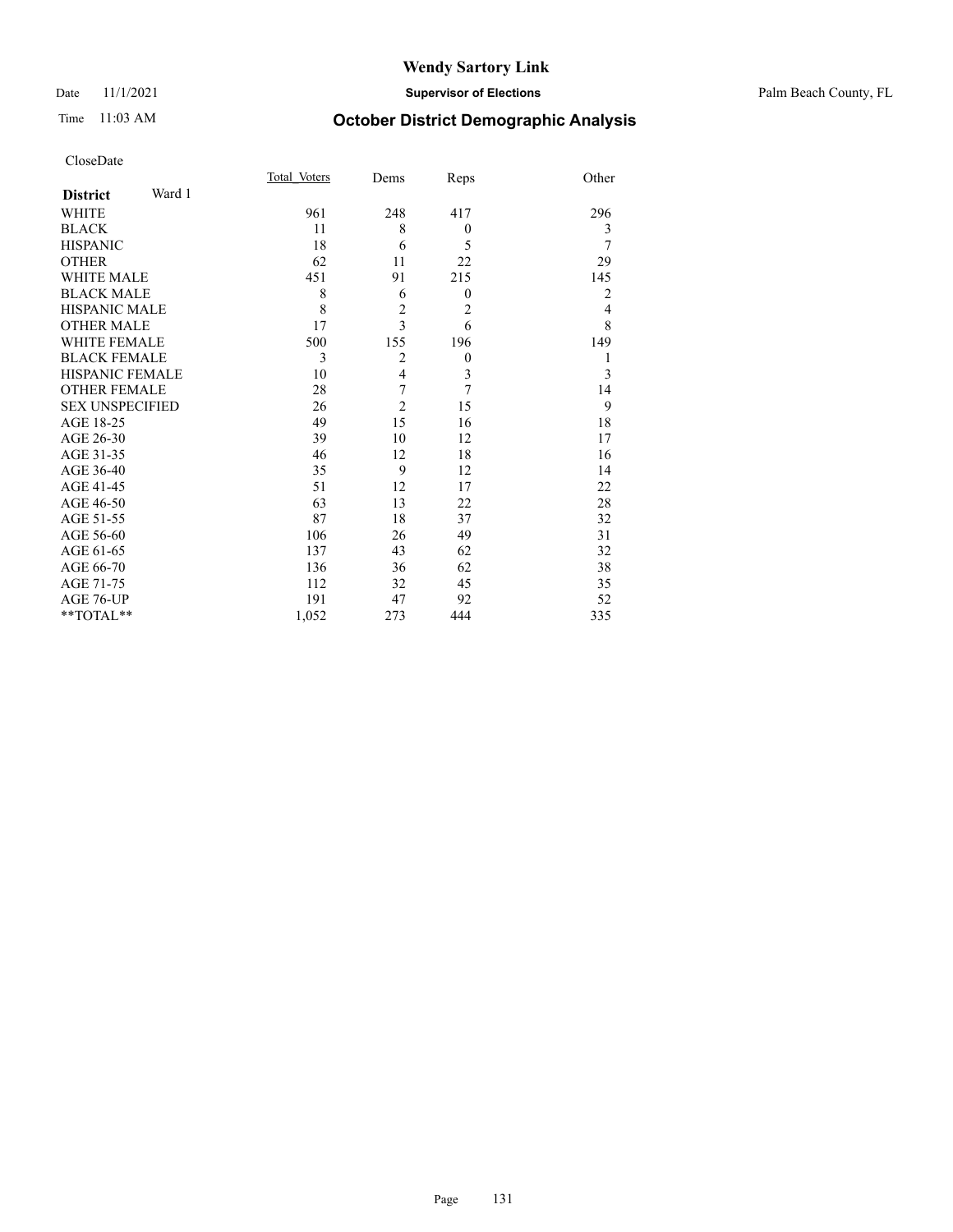### Date 11/1/2021 **Supervisor of Elections** Palm Beach County, FL

## Time 11:03 AM **October District Demographic Analysis**

|                           | Total Voters | Dems  | Reps  | Other |
|---------------------------|--------------|-------|-------|-------|
| Ward 1<br><b>District</b> |              |       |       |       |
| WHITE                     | 4,115        | 1,549 | 1,343 | 1,223 |
| <b>BLACK</b>              | 1,564        | 1,132 | 56    | 376   |
| <b>HISPANIC</b>           | 4,624        | 1,832 | 1,001 | 1,791 |
| <b>OTHER</b>              | 1,072        | 380   | 146   | 546   |
| <b>WHITE MALE</b>         | 1,893        | 606   | 685   | 602   |
| <b>BLACK MALE</b>         | 635          | 429   | 33    | 173   |
| <b>HISPANIC MALE</b>      | 2,007        | 755   | 502   | 750   |
| <b>OTHER MALE</b>         | 350          | 135   | 52    | 163   |
| WHITE FEMALE              | 2,156        | 923   | 638   | 595   |
| <b>BLACK FEMALE</b>       | 896          | 680   | 21    | 195   |
| <b>HISPANIC FEMALE</b>    | 2,497        | 1,040 | 477   | 980   |
| <b>OTHER FEMALE</b>       | 416          | 174   | 55    | 187   |
| <b>SEX UNSPECIFIED</b>    | 519          | 148   | 80    | 291   |
| AGE 18-25                 | 1,399        | 580   | 188   | 631   |
| AGE 26-30                 | 1,033        | 440   | 167   | 426   |
| AGE 31-35                 | 1,105        | 466   | 185   | 454   |
| AGE 36-40                 | 972          | 429   | 158   | 385   |
| AGE 41-45                 | 899          | 390   | 146   | 363   |
| AGE 46-50                 | 900          | 365   | 192   | 343   |
| AGE 51-55                 | 933          | 361   | 243   | 329   |
| AGE 56-60                 | 1,011        | 411   | 295   | 305   |
| AGE 61-65                 | 876          | 394   | 241   | 241   |
| AGE 66-70                 | 704          | 353   | 191   | 160   |
| AGE 71-75                 | 580          | 271   | 183   | 126   |
| AGE 76-UP                 | 963          | 433   | 357   | 173   |
| $*$ $TOTAL**$             | 11,375       | 4,893 | 2,546 | 3,936 |
|                           |              |       |       |       |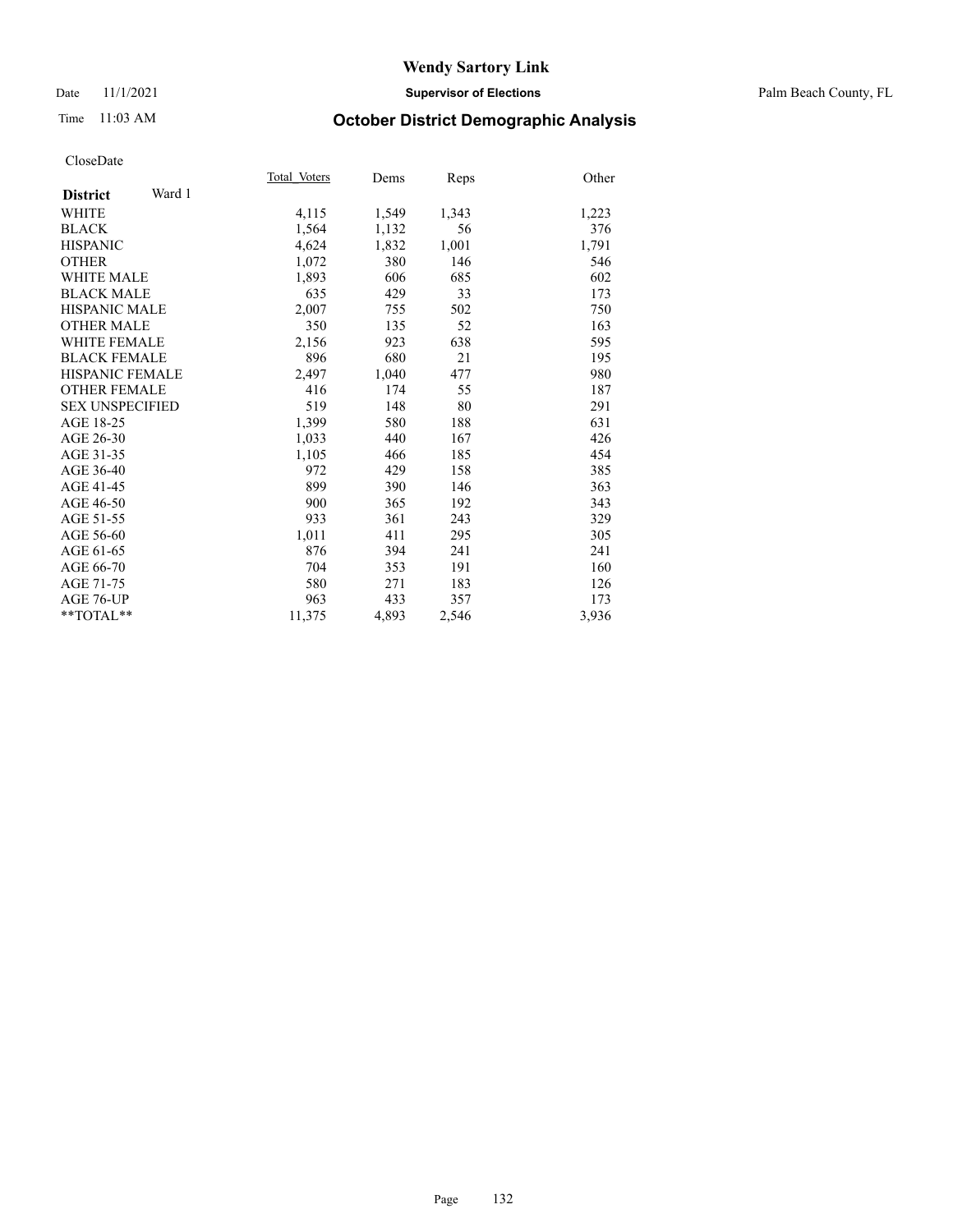#### Date 11/1/2021 **Supervisor of Elections** Palm Beach County, FL

## Time 11:03 AM **October District Demographic Analysis**

|                           | Total Voters | Dems   | Reps  | Other |
|---------------------------|--------------|--------|-------|-------|
| Ward 1<br><b>District</b> |              |        |       |       |
| WHITE                     | 6,414        | 1,785  | 2,719 | 1,910 |
| <b>BLACK</b>              | 14,325       | 11,832 | 332   | 2,161 |
| <b>HISPANIC</b>           | 1,318        | 564    | 238   | 516   |
| <b>OTHER</b>              | 2,196        | 926    | 246   | 1,024 |
| <b>WHITE MALE</b>         | 3,145        | 725    | 1,396 | 1,024 |
| <b>BLACK MALE</b>         | 5,800        | 4,533  | 182   | 1,085 |
| <b>HISPANIC MALE</b>      | 559          | 208    | 125   | 226   |
| <b>OTHER MALE</b>         | 817          | 333    | 107   | 377   |
| <b>WHITE FEMALE</b>       | 3,193        | 1,043  | 1,294 | 856   |
| <b>BLACK FEMALE</b>       | 8,322        | 7,152  | 143   | 1,027 |
| <b>HISPANIC FEMALE</b>    | 736          | 343    | 113   | 280   |
| <b>OTHER FEMALE</b>       | 899          | 438    | 100   | 361   |
| <b>SEX UNSPECIFIED</b>    | 770          | 326    | 70    | 374   |
| AGE 18-25                 | 2,605        | 1,609  | 182   | 814   |
| AGE 26-30                 | 2,097        | 1,347  | 175   | 575   |
| AGE 31-35                 | 2,253        | 1,455  | 177   | 621   |
| AGE 36-40                 | 1,975        | 1,243  | 172   | 560   |
| AGE 41-45                 | 1,815        | 1,175  | 190   | 450   |
| AGE 46-50                 | 1,841        | 1,211  | 214   | 416   |
| AGE 51-55                 | 1,878        | 1,207  | 278   | 393   |
| AGE 56-60                 | 2,107        | 1,288  | 394   | 425   |
| AGE 61-65                 | 2,133        | 1,282  | 439   | 412   |
| AGE 66-70                 | 1,683        | 1,038  | 350   | 295   |
| AGE 71-75                 | 1,479        | 884    | 324   | 271   |
| AGE 76-UP                 | 2.387        | 1,368  | 640   | 379   |
| $*$ $TOTAL**$             | 24,253       | 15,107 | 3,535 | 5,611 |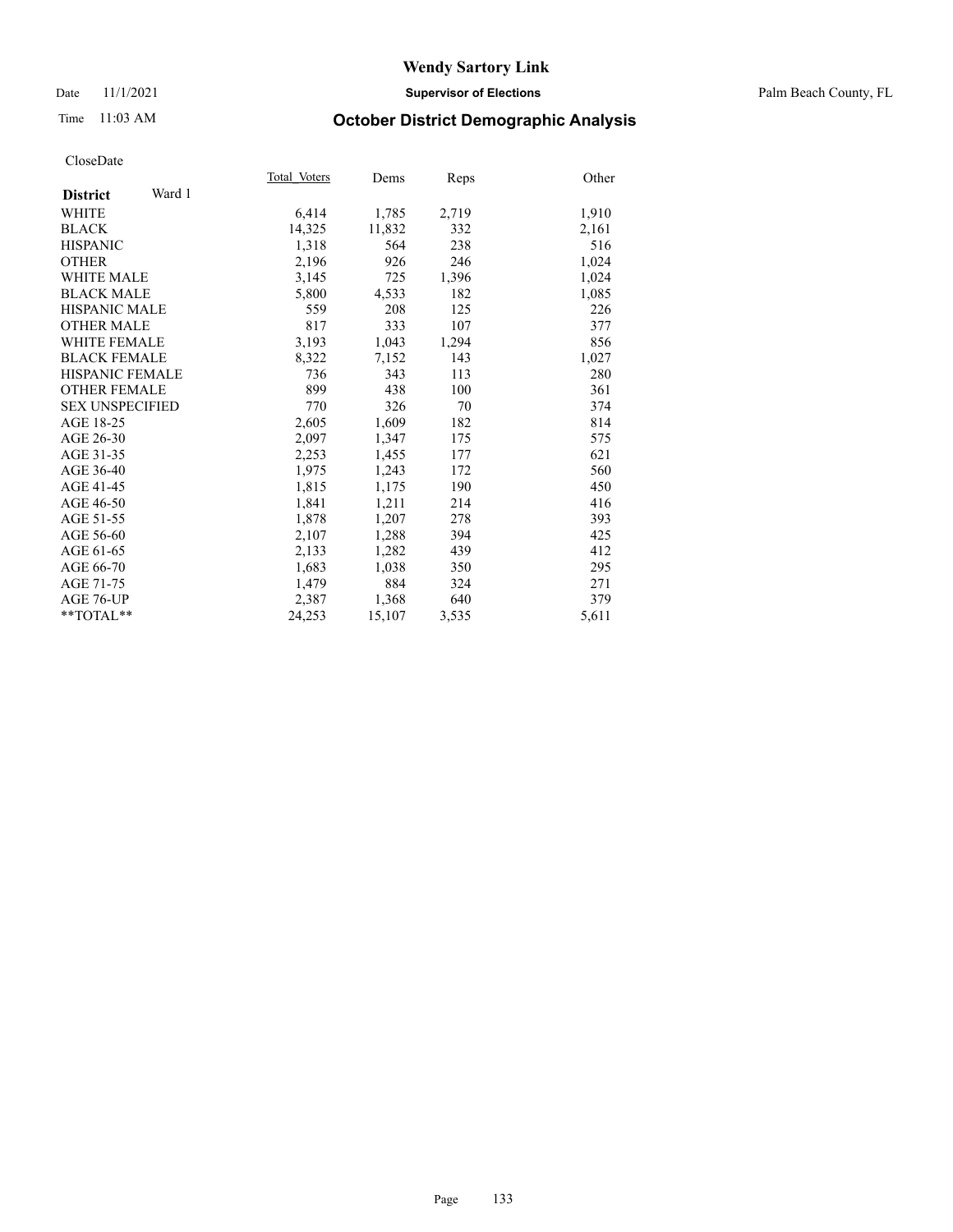Date 11/1/2021 **Supervisor of Elections** Palm Beach County, FL

## Time 11:03 AM **October District Demographic Analysis**

| Total Voters | Dems   | Reps  | Other |
|--------------|--------|-------|-------|
|              |        |       |       |
| 12,924       | 3,885  | 5,107 | 3,932 |
| 6,077        | 4,594  | 197   | 1,286 |
| 5,204        | 2,060  | 1,149 | 1,995 |
| 3,158        | 1,271  | 503   | 1,384 |
| 6,022        | 1,537  | 2,583 | 1,902 |
| 2,656        | 1,884  | 109   | 663   |
| 2,252        | 780    | 587   | 885   |
| 1,202        | 451    | 212   | 539   |
| 6,756        | 2,309  | 2,470 | 1,977 |
| 3,339        | 2,660  | 84    | 595   |
| 2,821        | 1,223  | 545   | 1,053 |
| 1,363        | 629    | 217   | 517   |
| 934          | 327    | 146   | 461   |
| 3,138        | 1,324  | 543   | 1,271 |
| 2,250        | 947    | 444   | 859   |
| 2,416        | 999    | 533   | 884   |
| 2,400        | 950    | 575   | 875   |
| 2,297        | 914    | 493   | 890   |
| 2,320        | 980    | 593   | 747   |
| 2,500        | 996    | 754   | 750   |
| 2,582        | 1,094  | 838   | 650   |
| 2,304        | 1,073  | 671   | 560   |
| 1,860        | 921    | 541   | 398   |
| 1,313        | 628    | 366   | 319   |
| 1,983        | 984    | 605   | 394   |
| 27,363       | 11,810 | 6,956 | 8,597 |
|              |        |       |       |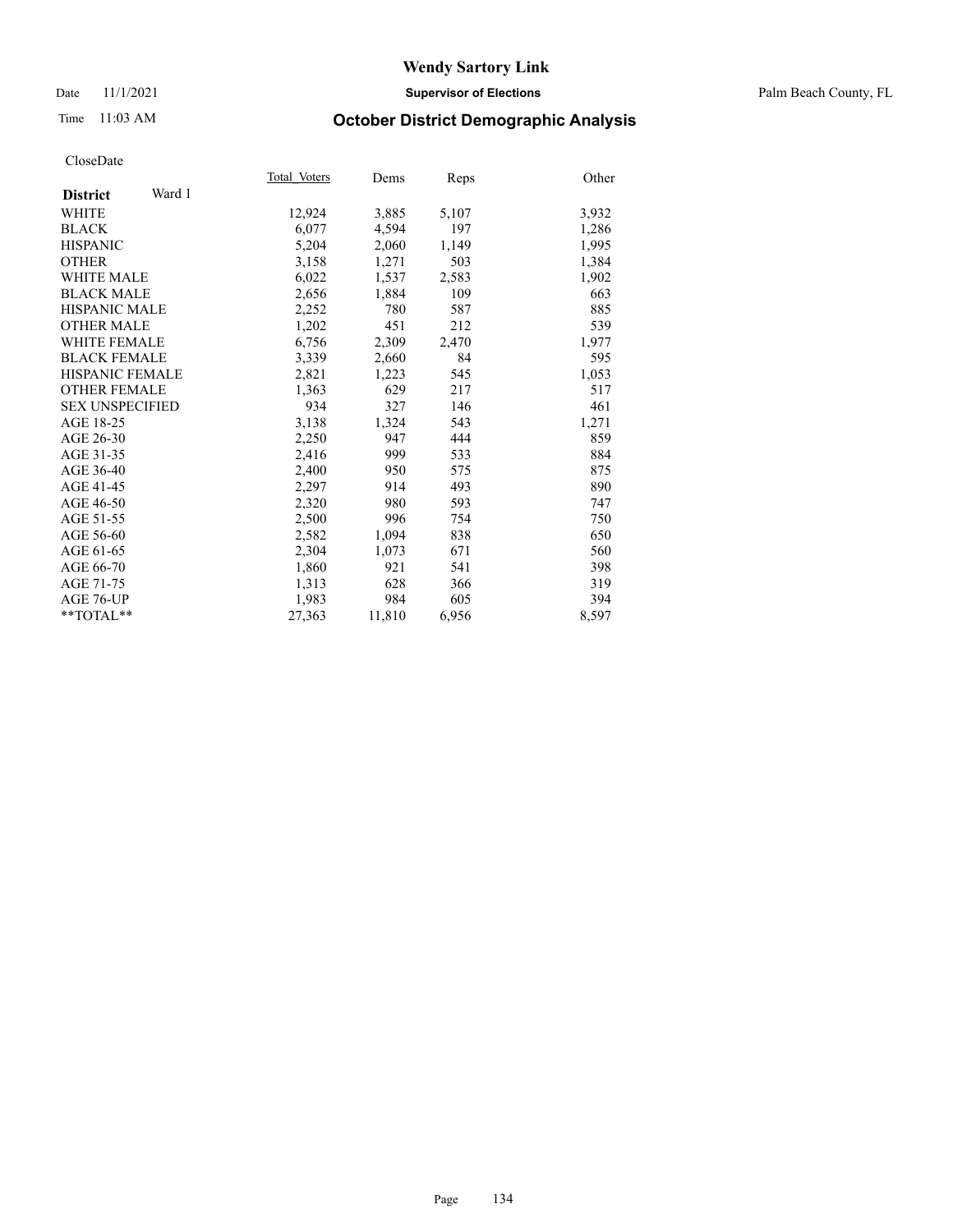#### Date 11/1/2021 **Supervisor of Elections** Palm Beach County, FL

## Time 11:03 AM **October District Demographic Analysis**

|                           | Total Voters | Dems  | Reps           | Other          |
|---------------------------|--------------|-------|----------------|----------------|
| Ward 1<br><b>District</b> |              |       |                |                |
| WHITE                     | 59           | 20    | 26             | 13             |
| <b>BLACK</b>              | 1,166        | 1,019 | 26             | 121            |
| <b>HISPANIC</b>           | 207          | 104   | 28             | 75             |
| <b>OTHER</b>              | 77           | 47    | 3              | 27             |
| <b>WHITE MALE</b>         | 29           | 9     | 12             | 8              |
| <b>BLACK MALE</b>         | 474          | 408   | 8              | 58             |
| <b>HISPANIC MALE</b>      | 113          | 53    | 20             | 40             |
| <b>OTHER MALE</b>         | 17           | 8     | $\mathbf{0}$   | 9              |
| <b>WHITE FEMALE</b>       | 30           | 11    | 14             | 5              |
| <b>BLACK FEMALE</b>       | 678          | 598   | 18             | 62             |
| <b>HISPANIC FEMALE</b>    | 90           | 51    | 8              | 31             |
| <b>OTHER FEMALE</b>       | 39           | 27    | $\overline{c}$ | 10             |
| <b>SEX UNSPECIFIED</b>    | 39           | 25    | 1              | 13             |
| AGE 18-25                 | 186          | 135   | 8              | 43             |
| AGE 26-30                 | 165          | 121   | 10             | 34             |
| AGE 31-35                 | 166          | 123   | 11             | 32             |
| AGE 36-40                 | 127          | 97    | 4              | 26             |
| AGE 41-45                 | 105          | 76    | 3              | 26             |
| AGE 46-50                 | 104          | 80    | $\overline{7}$ | 17             |
| AGE 51-55                 | 112          | 92    | 5              | 15             |
| AGE 56-60                 | 143          | 119   | 11             | 13             |
| AGE 61-65                 | 108          | 89    | 8              | 11             |
| AGE 66-70                 | 95           | 88    | 5              | $\overline{2}$ |
| AGE 71-75                 | 75           | 61    | $\overline{7}$ | 7              |
| AGE 76-UP                 | 123          | 109   | 4              | 10             |
| **TOTAL**                 | 1,509        | 1,190 | 83             | 236            |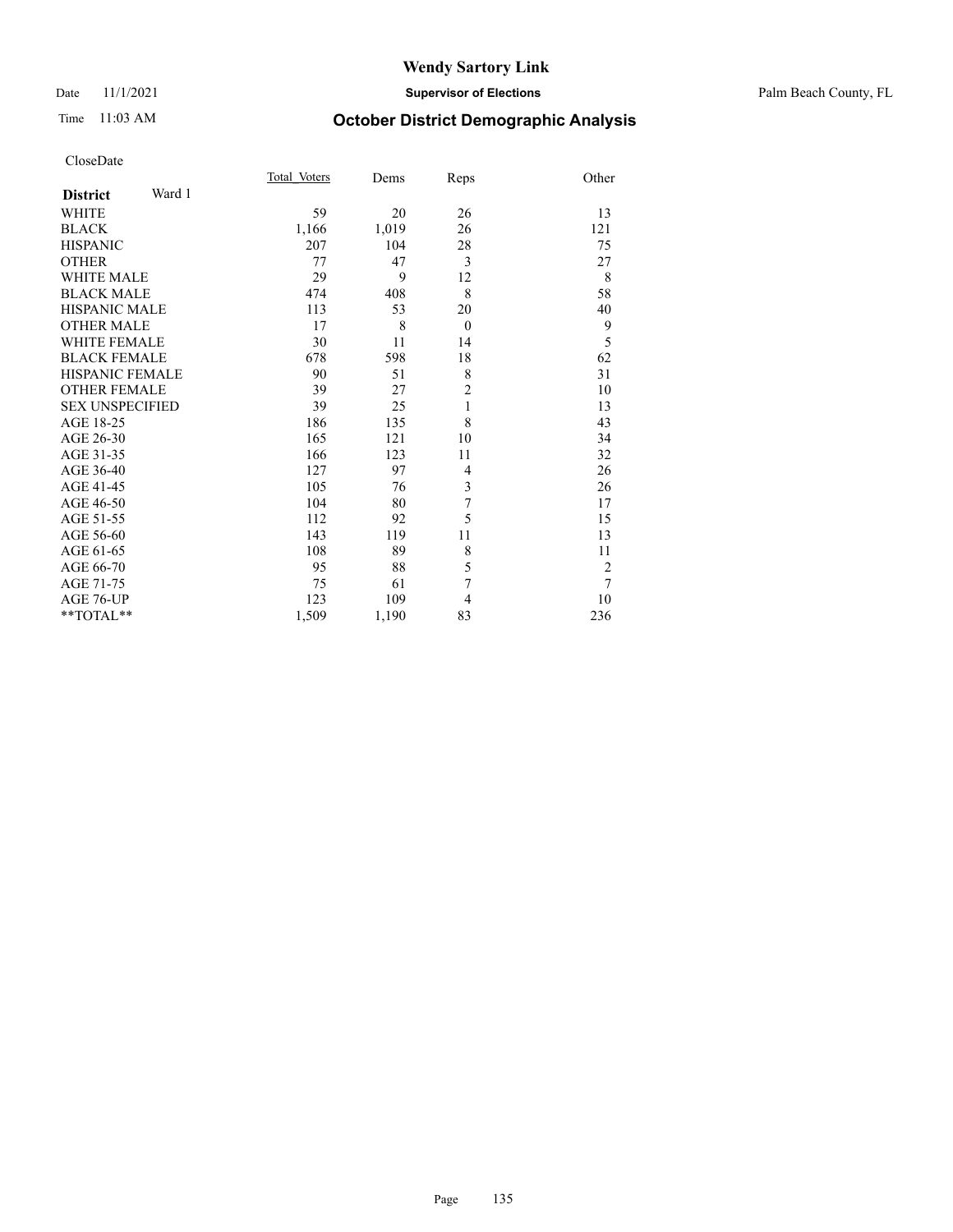### Date 11/1/2021 **Supervisor of Elections** Palm Beach County, FL

## Time 11:03 AM **October District Demographic Analysis**

|                           | Total Voters | Dems           | Reps           | Other |
|---------------------------|--------------|----------------|----------------|-------|
| Ward 1<br><b>District</b> |              |                |                |       |
| <b>WHITE</b>              | 1,126        | 347            | 443            | 336   |
| <b>BLACK</b>              | 21           | 15             | $\overline{2}$ | 4     |
| <b>HISPANIC</b>           | 79           | 19             | 35             | 25    |
| <b>OTHER</b>              | 94           | 23             | 25             | 46    |
| <b>WHITE MALE</b>         | 508          | 133            | 212            | 163   |
| <b>BLACK MALE</b>         | 8            | $\overline{4}$ | 1              | 3     |
| HISPANIC MALE             | 34           | 8              | 16             | 10    |
| <b>OTHER MALE</b>         | 24           | 6              | 9              | 9     |
| <b>WHITE FEMALE</b>       | 597          | 206            | 222            | 169   |
| <b>BLACK FEMALE</b>       | 13           | 11             | 1              | 1     |
| HISPANIC FEMALE           | 43           | 11             | 18             | 14    |
| <b>OTHER FEMALE</b>       | 46           | 10             | 12             | 24    |
| <b>SEX UNSPECIFIED</b>    | 44           | 12             | 14             | 18    |
| AGE 18-25                 | 41           | 9              | 13             | 19    |
| AGE 26-30                 | 54           | 12             | 20             | 22    |
| AGE 31-35                 | 42           | 15             | 11             | 16    |
| AGE 36-40                 | 40           | 8              | 16             | 16    |
| AGE 41-45                 | 47           | 10             | 16             | 21    |
| AGE 46-50                 | 57           | 12             | 27             | 18    |
| AGE 51-55                 | 90           | 21             | 36             | 33    |
| AGE 56-60                 | 127          | 39             | 53             | 35    |
| AGE 61-65                 | 136          | 51             | 40             | 45    |
| AGE 66-70                 | 160          | 59             | 59             | 42    |
| AGE 71-75                 | 175          | 60             | 66             | 49    |
| AGE 76-UP                 | 351          | 108            | 148            | 95    |
| **TOTAL**                 | 1,320        | 404            | 505            | 411   |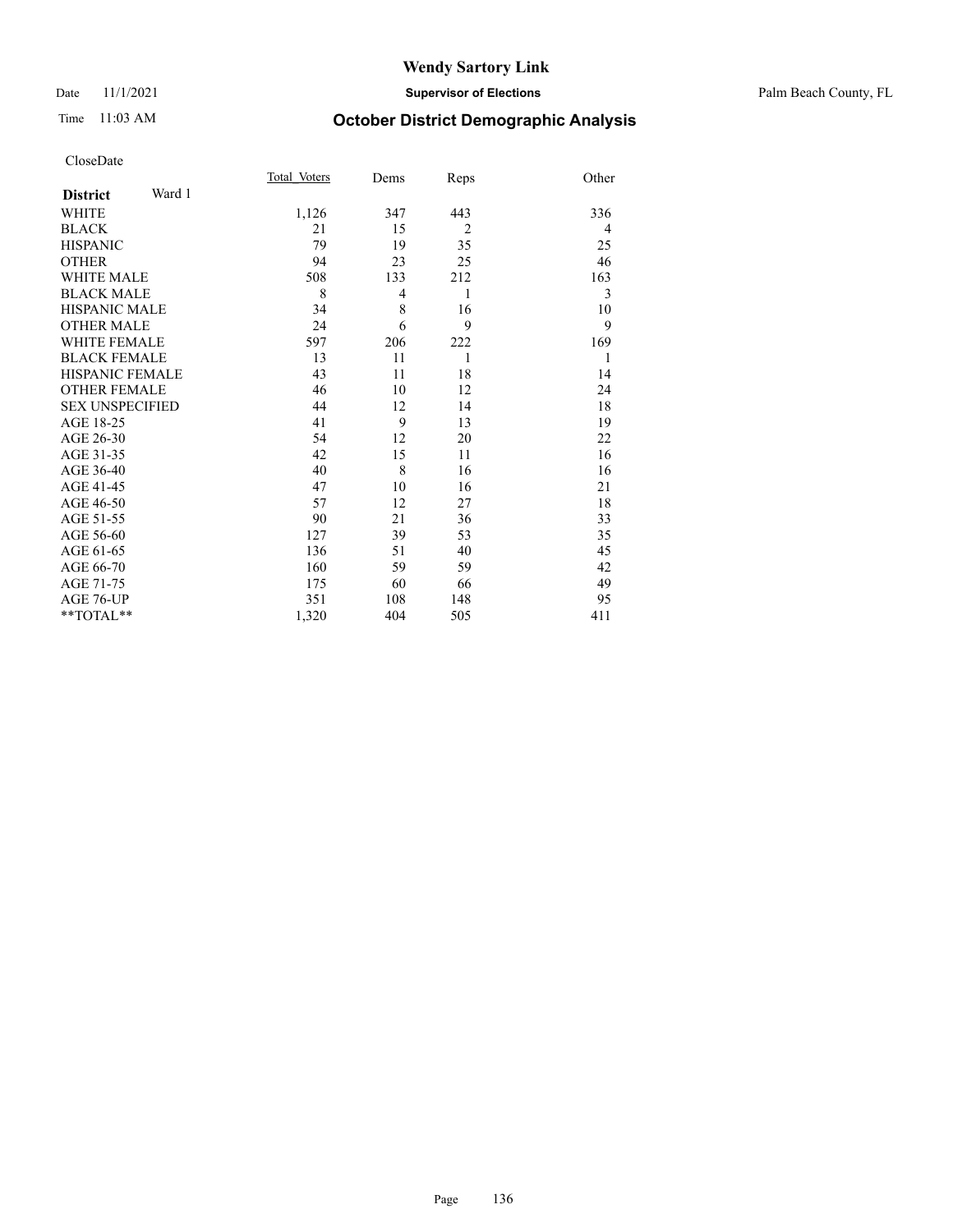#### Date 11/1/2021 **Supervisor of Elections** Palm Beach County, FL

## Time 11:03 AM **October District Demographic Analysis**

|                           | Total Voters | Dems           | Reps           | Other |
|---------------------------|--------------|----------------|----------------|-------|
| Ward 1<br><b>District</b> |              |                |                |       |
| WHITE                     | 4,455        | 1,041          | 2,200          | 1,214 |
| <b>BLACK</b>              | 29           | 16             | 1              | 12    |
| <b>HISPANIC</b>           | 186          | 59             | 69             | 58    |
| <b>OTHER</b>              | 243          | 66             | 86             | 91    |
| <b>WHITE MALE</b>         | 2,087        | 376            | 1,110          | 601   |
| <b>BLACK MALE</b>         | 8            | $\overline{2}$ | 1              | 5     |
| <b>HISPANIC MALE</b>      | 72           | 22             | 26             | 24    |
| <b>OTHER MALE</b>         | 77           | 20             | 33             | 24    |
| <b>WHITE FEMALE</b>       | 2,328        | 658            | 1,074          | 596   |
| <b>BLACK FEMALE</b>       | 21           | 14             | $\overline{0}$ | 7     |
| <b>HISPANIC FEMALE</b>    | 109          | 36             | 40             | 33    |
| <b>OTHER FEMALE</b>       | 99           | 30             | 32             | 37    |
| <b>SEX UNSPECIFIED</b>    | 109          | 22             | 40             | 47    |
| AGE 18-25                 | 390          | 85             | 173            | 132   |
| AGE 26-30                 | 292          | 56             | 143            | 93    |
| AGE 31-35                 | 325          | 77             | 135            | 113   |
| AGE 36-40                 | 385          | 79             | 180            | 126   |
| AGE 41-45                 | 326          | 83             | 124            | 119   |
| AGE 46-50                 | 344          | 89             | 145            | 110   |
| AGE 51-55                 | 400          | 82             | 210            | 108   |
| AGE 56-60                 | 473          | 98             | 256            | 119   |
| AGE 61-65                 | 495          | 125            | 242            | 128   |
| AGE 66-70                 | 432          | 124            | 208            | 100   |
| AGE 71-75                 | 360          | 109            | 165            | 86    |
| AGE 76-UP                 | 691          | 175            | 375            | 141   |
| $*$ $TOTAL**$             | 4,913        | 1,182          | 2,356          | 1,375 |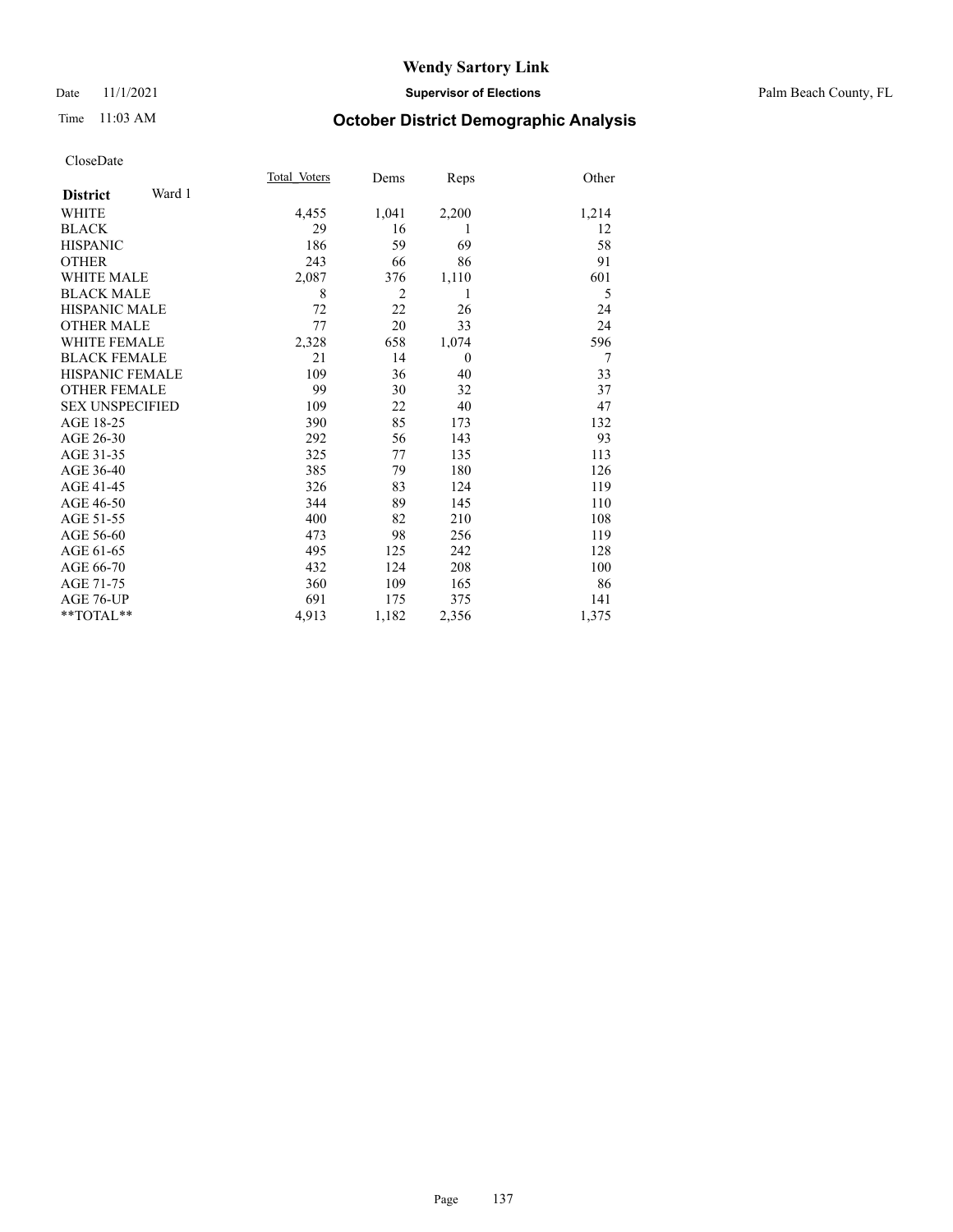### Date 11/1/2021 **Supervisor of Elections** Palm Beach County, FL

## Time 11:03 AM **October District Demographic Analysis**

|                           | Total Voters   | Dems             | Reps             | Other            |
|---------------------------|----------------|------------------|------------------|------------------|
| Ward 1<br><b>District</b> |                |                  |                  |                  |
| <b>WHITE</b>              | 268            | 35               | 183              | 50               |
| <b>BLACK</b>              | 0              | $\theta$         | $\overline{0}$   | $\theta$         |
| <b>HISPANIC</b>           |                | $\theta$         |                  | $\theta$         |
| <b>OTHER</b>              | 5              |                  | $\overline{2}$   | $\overline{2}$   |
| <b>WHITE MALE</b>         | 127            | 12               | 95               | 20               |
| <b>BLACK MALE</b>         | $\theta$       | $\theta$         | $\mathbf{0}$     | $\theta$         |
| <b>HISPANIC MALE</b>      | 0              | $\boldsymbol{0}$ | $\boldsymbol{0}$ | $\boldsymbol{0}$ |
| <b>OTHER MALE</b>         | $\overline{c}$ | $\theta$         | 2                | $\theta$         |
| <b>WHITE FEMALE</b>       | 141            | 23               | 88               | 30               |
| <b>BLACK FEMALE</b>       | 0              | $\theta$         | $\overline{0}$   | $\theta$         |
| <b>HISPANIC FEMALE</b>    |                | $\theta$         | 1                | $\theta$         |
| <b>OTHER FEMALE</b>       |                |                  | $\theta$         | 0                |
| <b>SEX UNSPECIFIED</b>    | 2              | $\theta$         | $\theta$         | 2                |
| AGE 18-25                 | 13             |                  | 10               | $\overline{c}$   |
| AGE 26-30                 | 13             | 3                | 5                | 5                |
| AGE 31-35                 | 4              | 1                | $\overline{2}$   |                  |
| AGE 36-40                 | $\overline{2}$ | $\theta$         | $\mathbf{0}$     | 2                |
| AGE 41-45                 | 7              | $\theta$         | 6                |                  |
| AGE 46-50                 | 7              | $\overline{c}$   | 4                |                  |
| AGE 51-55                 | 14             | $\overline{c}$   | 9                | 3                |
| AGE 56-60                 | 24             | $\overline{c}$   | 16               | 6                |
| AGE 61-65                 | 35             | 6                | 21               | 8                |
| AGE 66-70                 | 22             | 5                | 15               | $\overline{2}$   |
| AGE 71-75                 | 44             | 5                | 29               | 10               |
| AGE 76-UP                 | 89             | 9                | 69               | 11               |
| **TOTAL**                 | 274            | 36               | 186              | 52               |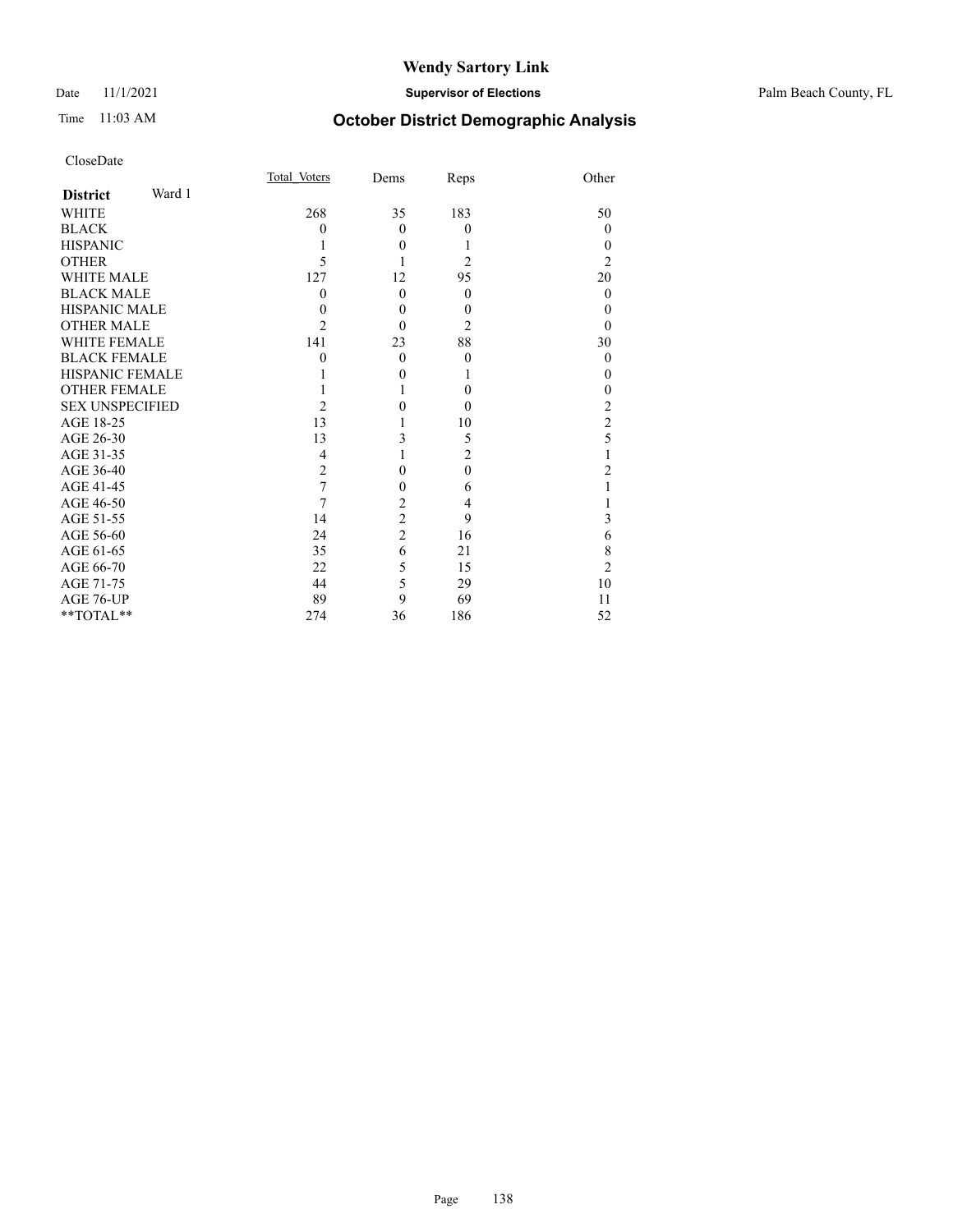#### Date 11/1/2021 **Supervisor of Elections** Palm Beach County, FL

## Time 11:03 AM **October District Demographic Analysis**

|                           | Total Voters | Dems   | Reps   | Other  |
|---------------------------|--------------|--------|--------|--------|
| Ward 1<br><b>District</b> |              |        |        |        |
| WHITE                     | 27,019       | 8,020  | 11,161 | 7,838  |
| <b>BLACK</b>              | 4,425        | 3,174  | 183    | 1,068  |
| <b>HISPANIC</b>           | 6,638        | 2,412  | 1,697  | 2,529  |
| <b>OTHER</b>              | 4,651        | 1,633  | 939    | 2,079  |
| <b>WHITE MALE</b>         | 12,615       | 3,190  | 5,564  | 3,861  |
| <b>BLACK MALE</b>         | 1,924        | 1,265  | 113    | 546    |
| <b>HISPANIC MALE</b>      | 2,927        | 957    | 811    | 1,159  |
| <b>OTHER MALE</b>         | 1,729        | 541    | 401    | 787    |
| <b>WHITE FEMALE</b>       | 14,055       | 4,746  | 5,462  | 3,847  |
| <b>BLACK FEMALE</b>       | 2,445        | 1,873  | 68     | 504    |
| <b>HISPANIC FEMALE</b>    | 3,559        | 1,407  | 841    | 1,311  |
| <b>OTHER FEMALE</b>       | 1,988        | 800    | 385    | 803    |
| <b>SEX UNSPECIFIED</b>    | 1,450        | 438    | 328    | 684    |
| AGE 18-25                 | 5,243        | 1,916  | 1,356  | 1,971  |
| AGE 26-30                 | 2,784        | 1,005  | 692    | 1,087  |
| AGE 31-35                 | 3,017        | 1,025  | 861    | 1,131  |
| AGE 36-40                 | 3,249        | 1,123  | 914    | 1,212  |
| AGE 41-45                 | 3,548        | 1,234  | 1,019  | 1,295  |
| AGE 46-50                 | 3,954        | 1,312  | 1,261  | 1,381  |
| AGE 51-55                 | 4,278        | 1,358  | 1,544  | 1,376  |
| AGE 56-60                 | 4,129        | 1,405  | 1,610  | 1,114  |
| AGE 61-65                 | 3,614        | 1,273  | 1,403  | 938    |
| AGE 66-70                 | 2,992        | 1,209  | 1,077  | 706    |
| AGE 71-75                 | 2,591        | 1,077  | 950    | 564    |
| AGE 76-UP                 | 3.334        | 1,302  | 1,293  | 739    |
| **TOTAL**                 | 42,733       | 15,239 | 13,980 | 13,514 |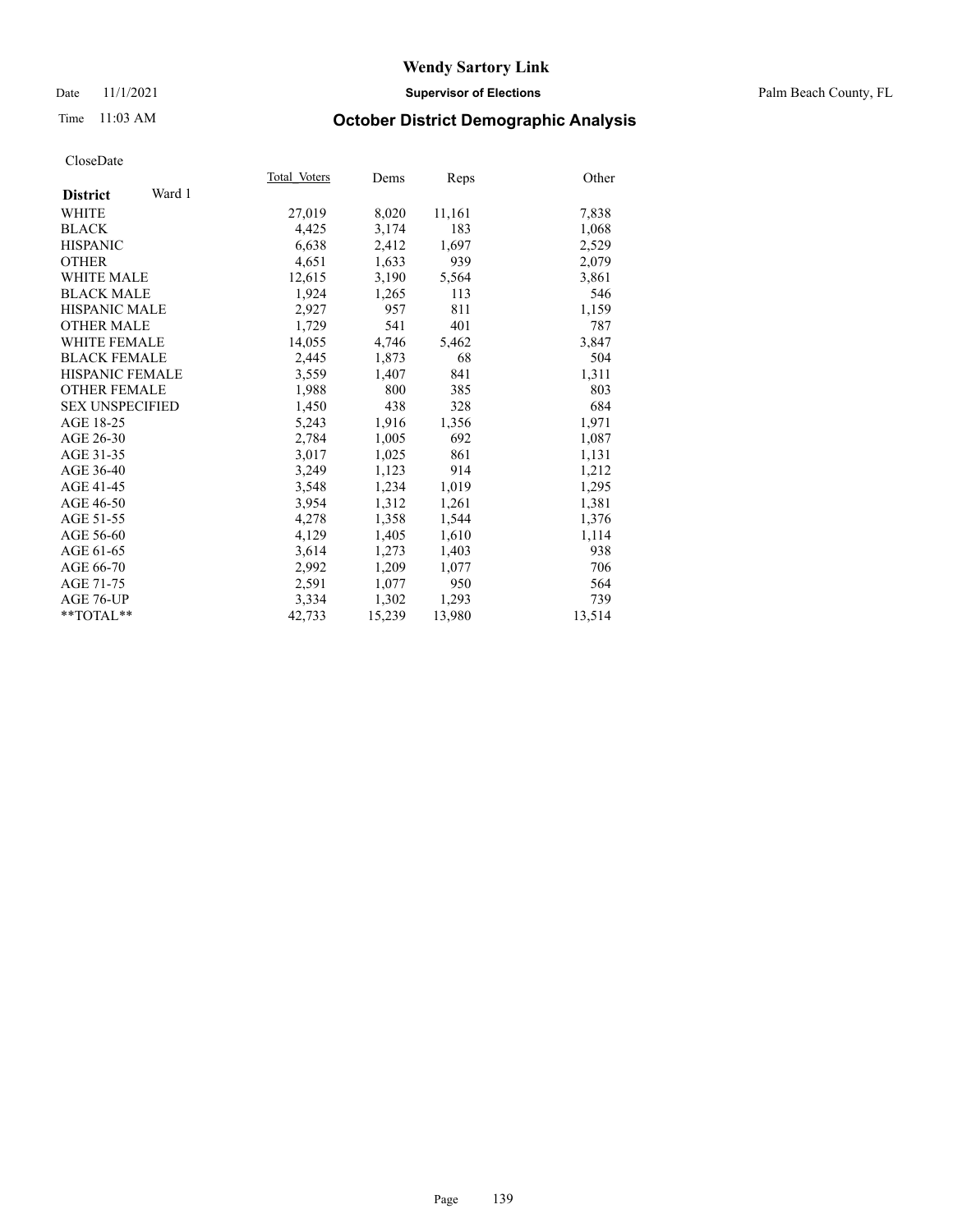#### Date 11/1/2021 **Supervisor of Elections** Palm Beach County, FL

## Time 11:03 AM **October District Demographic Analysis**

|                           | Total Voters | Dems           | Reps | Other |
|---------------------------|--------------|----------------|------|-------|
| Ward 1<br><b>District</b> |              |                |      |       |
| <b>WHITE</b>              | 705          | 154            | 341  | 210   |
| <b>BLACK</b>              | 296          | 202            | 15   | 79    |
| <b>HISPANIC</b>           | 409          | 113            | 115  | 181   |
| <b>OTHER</b>              | 128          | 45             | 21   | 62    |
| <b>WHITE MALE</b>         | 342          | 58             | 176  | 108   |
| <b>BLACK MALE</b>         | 123          | 72             | 10   | 41    |
| <b>HISPANIC MALE</b>      | 196          | 47             | 67   | 82    |
| <b>OTHER MALE</b>         | 57           | 21             | 8    | 28    |
| WHITE FEMALE              | 359          | 95             | 164  | 100   |
| <b>BLACK FEMALE</b>       | 172          | 129            | 5    | 38    |
| <b>HISPANIC FEMALE</b>    | 211          | 64             | 48   | 99    |
| <b>OTHER FEMALE</b>       | 54           | 21             | 9    | 24    |
| <b>SEX UNSPECIFIED</b>    | 24           | $\overline{7}$ | 5    | 12    |
| AGE 18-25                 | 127          | 39             | 40   | 48    |
| AGE 26-30                 | 135          | 42             | 52   | 41    |
| AGE 31-35                 | 212          | 47             | 63   | 102   |
| AGE 36-40                 | 187          | 63             | 47   | 77    |
| AGE 41-45                 | 197          | 67             | 58   | 72    |
| AGE 46-50                 | 148          | 53             | 52   | 43    |
| AGE 51-55                 | 128          | 44             | 46   | 38    |
| AGE 56-60                 | 124          | 42             | 48   | 34    |
| AGE 61-65                 | 103          | 47             | 27   | 29    |
| AGE 66-70                 | 70           | 22             | 29   | 19    |
| AGE 71-75                 | 60           | 26             | 18   | 16    |
| <b>AGE 76-UP</b>          | 47           | 22             | 12   | 13    |
| **TOTAL**                 | 1,538        | 514            | 492  | 532   |